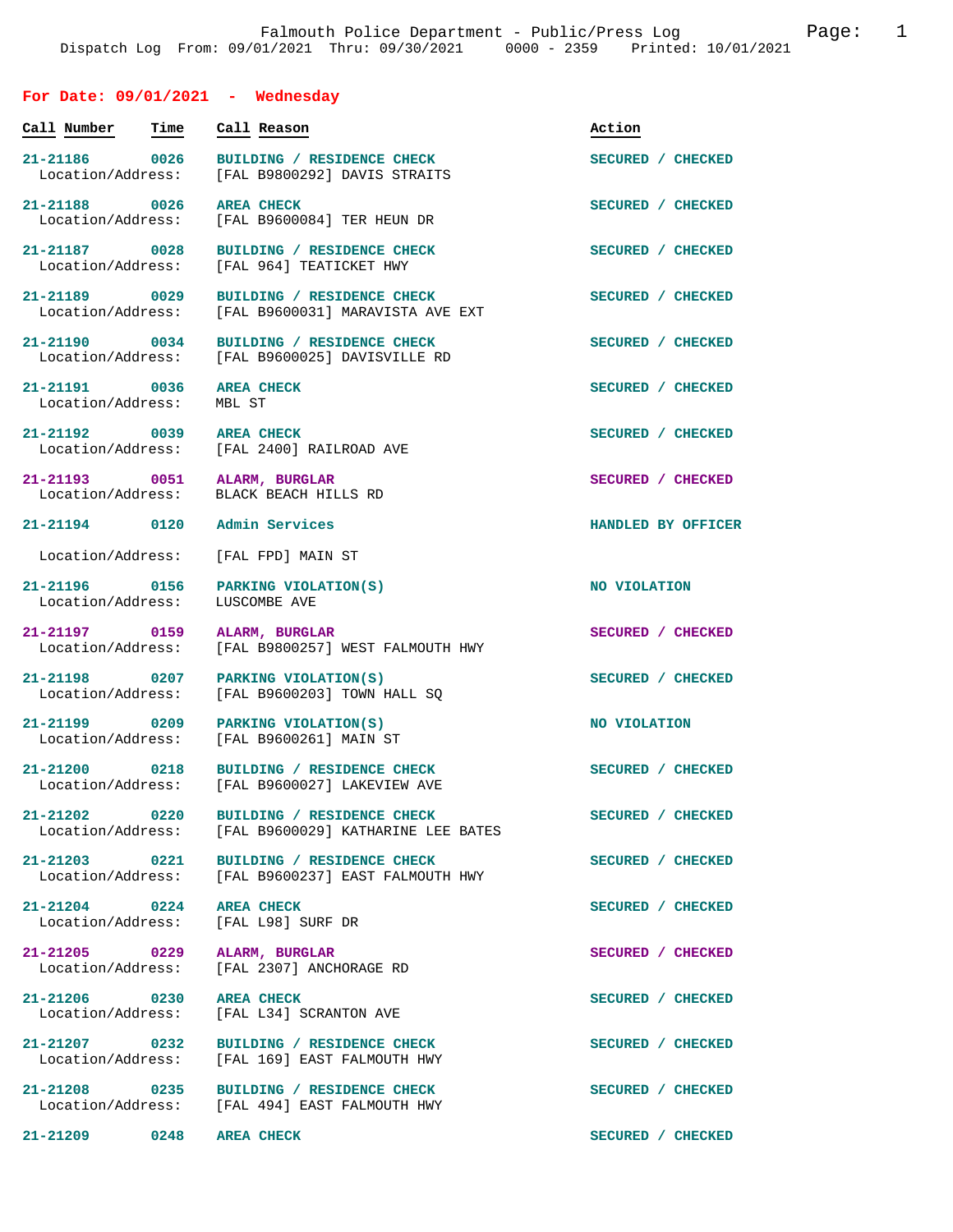|                                                                           | Falmouth Police Department - Public/Press Log<br>Dispatch Log From: 09/01/2021 Thru: 09/30/2021 0000 - 2359 Printed: 10/01/2021                                                                                                                                                             |                        | 2<br>Page: |
|---------------------------------------------------------------------------|---------------------------------------------------------------------------------------------------------------------------------------------------------------------------------------------------------------------------------------------------------------------------------------------|------------------------|------------|
| Location/Address:                                                         | [FAL 184] RT 151                                                                                                                                                                                                                                                                            |                        |            |
| 21-21210 0253<br>Location/Address:                                        | BUILDING / RESIDENCE CHECK<br>[FAL 302] SANDWICH RD                                                                                                                                                                                                                                         | SECURED / CHECKED      |            |
| Location/Address:                                                         | 21-21211 0257 BUILDING / RESIDENCE CHECK<br>[FAL B9600051] HATCHVILLE RD                                                                                                                                                                                                                    | SECURED / CHECKED      |            |
| 21-21212 0417 CRASH<br>Location/Address:                                  | WEST FALMOUTH HWY<br>Refer To Accident: 21-21212-AC<br>Refer To Incident: $\overline{21-21212-OF}$                                                                                                                                                                                          | <b>REPORT</b>          |            |
| 21-21215                                                                  | 0440 ASSIST FIRE DEPT<br>Location/Address: [FAL BXX00834] WAQUOIT HWY                                                                                                                                                                                                                       | REF FIRE DEPT          |            |
| 21-21217 0607 AREA CHECK                                                  |                                                                                                                                                                                                                                                                                             | CANCELLED INCIDENT     |            |
| Location/Address:                                                         | HAYWAY RD                                                                                                                                                                                                                                                                                   |                        |            |
| 21-21218 0637 RECOVERED PROPERTY                                          | Location/Address: [FAL B0000294] WAOUOIT HWY<br>Refer To Incident: 21-21218-OF                                                                                                                                                                                                              | <b>REPORT</b>          |            |
| 21-21220 0720 CHECK WELFARE<br>Location/Address: SANDWICH RD + RT 151     |                                                                                                                                                                                                                                                                                             | <b>GONE ON ARRIVAL</b> |            |
| 21-21221 0726 Water Complaint<br>Location/Address:                        | LUCERNE AVE + JERICHO PATH                                                                                                                                                                                                                                                                  | NOTIFICATION MADE      |            |
| 21-21222 0735 DRUG LAW VIOLATION<br>Location/Address:<br>Aqe:<br>Charges: | MAIN ST<br>Refer To Arrest: 21-21222-AR<br>Arrest: RENAUD, RONALD J<br>Address: 34 WHEELHOUSE CIR EAST FALMOUTH, MA<br>43<br>DRUG, DISTRIBUTE CLASS A, SUBSQ.OFF.<br>FENTANYL, TRAFFICKING IN MORE THAN 10 GRAMS c.94C, §32E(c1)<br>DRUG, POSSESS CLASS E<br>CONSPIRACY TO VIOLATE DRUG LAW | Arrest(s) Made         |            |
| 0827<br>21-21225<br>Refer To Incident:                                    | RECOVERED MOTOR VEHICLE<br>Location/Address: [FAL BXX00945] WAQUOIT HWY<br>$21 - 21225 - OF$                                                                                                                                                                                                | <b>REPORT</b>          |            |
| 21-21226 0827 Admin Services                                              |                                                                                                                                                                                                                                                                                             | HANDLED BY OFFICER     |            |
| Location/Address:                                                         | [FAL B9700809] WEST FALMOUTH HWY                                                                                                                                                                                                                                                            |                        |            |
| 21-21227<br>0829                                                          | DISTURBANCE / DISORDERLY                                                                                                                                                                                                                                                                    | HANDLED BY OFFICER     |            |
| Location/Address:                                                         | [FAL B9600069] TER HEUN DR                                                                                                                                                                                                                                                                  |                        |            |
| 21-21230 0937                                                             | Admin Services                                                                                                                                                                                                                                                                              | HANDLED BY OFFICER     |            |
| Location/Address:                                                         | [FAL B9600237] EAST FALMOUTH HWY                                                                                                                                                                                                                                                            |                        |            |
| $21 - 21231$<br>1012<br>Location/Address:                                 | <b>CHECK WELFARE</b><br>PALMER AVE                                                                                                                                                                                                                                                          | <b>GONE ON ARRIVAL</b> |            |
| 21-21232<br>1024                                                          | <b>ABANDONED 911</b>                                                                                                                                                                                                                                                                        | CANCELLED INCIDENT     |            |
| Location/Address:                                                         | [FAL B9600069] TER HEUN DR                                                                                                                                                                                                                                                                  |                        |            |
| $21 - 21233$<br>1105<br>Location/Address:                                 | ALARM, BURGLAR<br>CLIPPER LN                                                                                                                                                                                                                                                                | SECURED / CHECKED      |            |
| 21-21236<br>1213<br>Location/Address:                                     | <b>ERRATIC MV</b><br>WAQUOIT HWY                                                                                                                                                                                                                                                            | <b>GONE ON ARRIVAL</b> |            |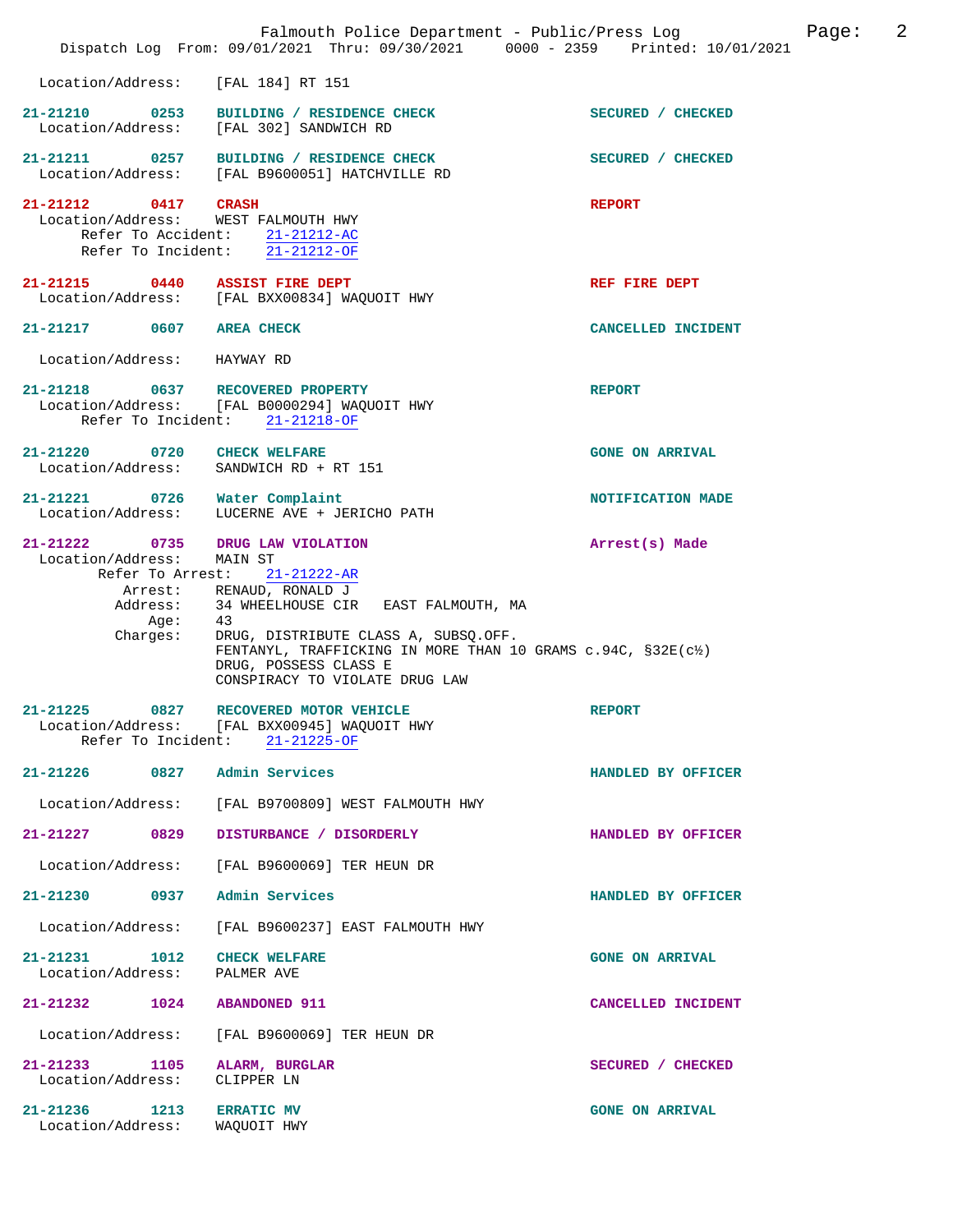| 21-21237 1251 CHECK WELFARE<br>CANCELLED INCIDENT<br>Location/Address: [FAL 737] PALMER AVE<br>21-21239 1304 ABANDONED MV<br>CANCELLED INCIDENT<br>Location/Address: [FAL 1597] BRENTON RD NORTH<br>21-21240 1331 CRASH<br>HANDLED BY PARTY<br>Location/Address: [FAL B9600068] SCRANTON AVE<br>21-21241 1341 ABANDONED 911<br>HANDLED BY OFFICER<br>Location/Address: [FAL B9600030] OLD MAIN RD<br>21-21248 1342 CRASH<br><b>REPORT</b><br>Location/Address: WHEELHOUSE CIR<br>Refer To Accident: 21-21248-AC<br>21-21245 1446 CRASH<br>HANDLED BY OFFICER<br>Location/Address: [FAL B9900205] TEATICKET HWY<br>21-21246 1516 B & E RESIDENT<br>Location/Address: [FAL B9600453] ROSE MORIN LN<br><b>REPORT</b><br>Refer To Incident: 21-21246-OF<br>21-21249   1541   ASSIST CITIZEN<br><b>REPORT</b><br>Location/Address: NORTH OCKWAY RD<br>Refer To Incident: 21-21249-OF<br>21-21251 1606 ASSIST CITIZEN<br>HANDLED BY OFFICER |  |  |
|---------------------------------------------------------------------------------------------------------------------------------------------------------------------------------------------------------------------------------------------------------------------------------------------------------------------------------------------------------------------------------------------------------------------------------------------------------------------------------------------------------------------------------------------------------------------------------------------------------------------------------------------------------------------------------------------------------------------------------------------------------------------------------------------------------------------------------------------------------------------------------------------------------------------------------------|--|--|
|                                                                                                                                                                                                                                                                                                                                                                                                                                                                                                                                                                                                                                                                                                                                                                                                                                                                                                                                       |  |  |
|                                                                                                                                                                                                                                                                                                                                                                                                                                                                                                                                                                                                                                                                                                                                                                                                                                                                                                                                       |  |  |
|                                                                                                                                                                                                                                                                                                                                                                                                                                                                                                                                                                                                                                                                                                                                                                                                                                                                                                                                       |  |  |
|                                                                                                                                                                                                                                                                                                                                                                                                                                                                                                                                                                                                                                                                                                                                                                                                                                                                                                                                       |  |  |
|                                                                                                                                                                                                                                                                                                                                                                                                                                                                                                                                                                                                                                                                                                                                                                                                                                                                                                                                       |  |  |
|                                                                                                                                                                                                                                                                                                                                                                                                                                                                                                                                                                                                                                                                                                                                                                                                                                                                                                                                       |  |  |
|                                                                                                                                                                                                                                                                                                                                                                                                                                                                                                                                                                                                                                                                                                                                                                                                                                                                                                                                       |  |  |
|                                                                                                                                                                                                                                                                                                                                                                                                                                                                                                                                                                                                                                                                                                                                                                                                                                                                                                                                       |  |  |
|                                                                                                                                                                                                                                                                                                                                                                                                                                                                                                                                                                                                                                                                                                                                                                                                                                                                                                                                       |  |  |
|                                                                                                                                                                                                                                                                                                                                                                                                                                                                                                                                                                                                                                                                                                                                                                                                                                                                                                                                       |  |  |
|                                                                                                                                                                                                                                                                                                                                                                                                                                                                                                                                                                                                                                                                                                                                                                                                                                                                                                                                       |  |  |
|                                                                                                                                                                                                                                                                                                                                                                                                                                                                                                                                                                                                                                                                                                                                                                                                                                                                                                                                       |  |  |
|                                                                                                                                                                                                                                                                                                                                                                                                                                                                                                                                                                                                                                                                                                                                                                                                                                                                                                                                       |  |  |
| Location/Address: [FAL FPD] MAIN ST                                                                                                                                                                                                                                                                                                                                                                                                                                                                                                                                                                                                                                                                                                                                                                                                                                                                                                   |  |  |
| 21-21253 1628 FOLLOW UP INVESTIGATION<br>HANDLED BY OFFICER                                                                                                                                                                                                                                                                                                                                                                                                                                                                                                                                                                                                                                                                                                                                                                                                                                                                           |  |  |
| Location/Address: [FAL B9700772] EAST FALMOUTH HWY                                                                                                                                                                                                                                                                                                                                                                                                                                                                                                                                                                                                                                                                                                                                                                                                                                                                                    |  |  |
| 21-21254 1633 CHECK WELFARE<br>HANDLED BY OFFICER                                                                                                                                                                                                                                                                                                                                                                                                                                                                                                                                                                                                                                                                                                                                                                                                                                                                                     |  |  |
| Location/Address: [FAL 2222] MAIN ST                                                                                                                                                                                                                                                                                                                                                                                                                                                                                                                                                                                                                                                                                                                                                                                                                                                                                                  |  |  |
| 1634<br>Admin Services<br>21-21255<br>HANDLED BY OFFICER                                                                                                                                                                                                                                                                                                                                                                                                                                                                                                                                                                                                                                                                                                                                                                                                                                                                              |  |  |
| Location/Address: [FAL BXX00810] MAIN ST                                                                                                                                                                                                                                                                                                                                                                                                                                                                                                                                                                                                                                                                                                                                                                                                                                                                                              |  |  |
| 21-21257 1714 CHECK WELFARE<br>HANDLED BY OFFICER                                                                                                                                                                                                                                                                                                                                                                                                                                                                                                                                                                                                                                                                                                                                                                                                                                                                                     |  |  |
| Location/Address: [FAL BA170R] GIFFORD ST                                                                                                                                                                                                                                                                                                                                                                                                                                                                                                                                                                                                                                                                                                                                                                                                                                                                                             |  |  |
| 21-21259 1740 ALARM, BURGLAR<br>CANCELLED INCIDENT                                                                                                                                                                                                                                                                                                                                                                                                                                                                                                                                                                                                                                                                                                                                                                                                                                                                                    |  |  |
| Location/Address: NEMASKET RD                                                                                                                                                                                                                                                                                                                                                                                                                                                                                                                                                                                                                                                                                                                                                                                                                                                                                                         |  |  |
| 21-21260 1747 DIRT BIKE / ATV COMPLAINT<br><b>GONE ON ARRIVAL</b><br>Location/Address: HAYWAY RD                                                                                                                                                                                                                                                                                                                                                                                                                                                                                                                                                                                                                                                                                                                                                                                                                                      |  |  |
| 21-21261 1803 UNWANTED GUEST<br>Arrest(s) Made<br>Location/Address: [FAL BA170R] GIFFORD ST<br>Refer To Arrest: 21-21261-AR<br>Arrest: GARRITY, JENNIFER MARIE<br>Address: 21 FORDHAM CIR E FALMOUTH, MA<br>Age: 39<br>rges: A&B WITH DANGEROUS WEAPON<br>Charges:                                                                                                                                                                                                                                                                                                                                                                                                                                                                                                                                                                                                                                                                    |  |  |
| 21-21263<br>1823<br><b>ERRATIC MV</b><br>HANDLED BY OFFICER                                                                                                                                                                                                                                                                                                                                                                                                                                                                                                                                                                                                                                                                                                                                                                                                                                                                           |  |  |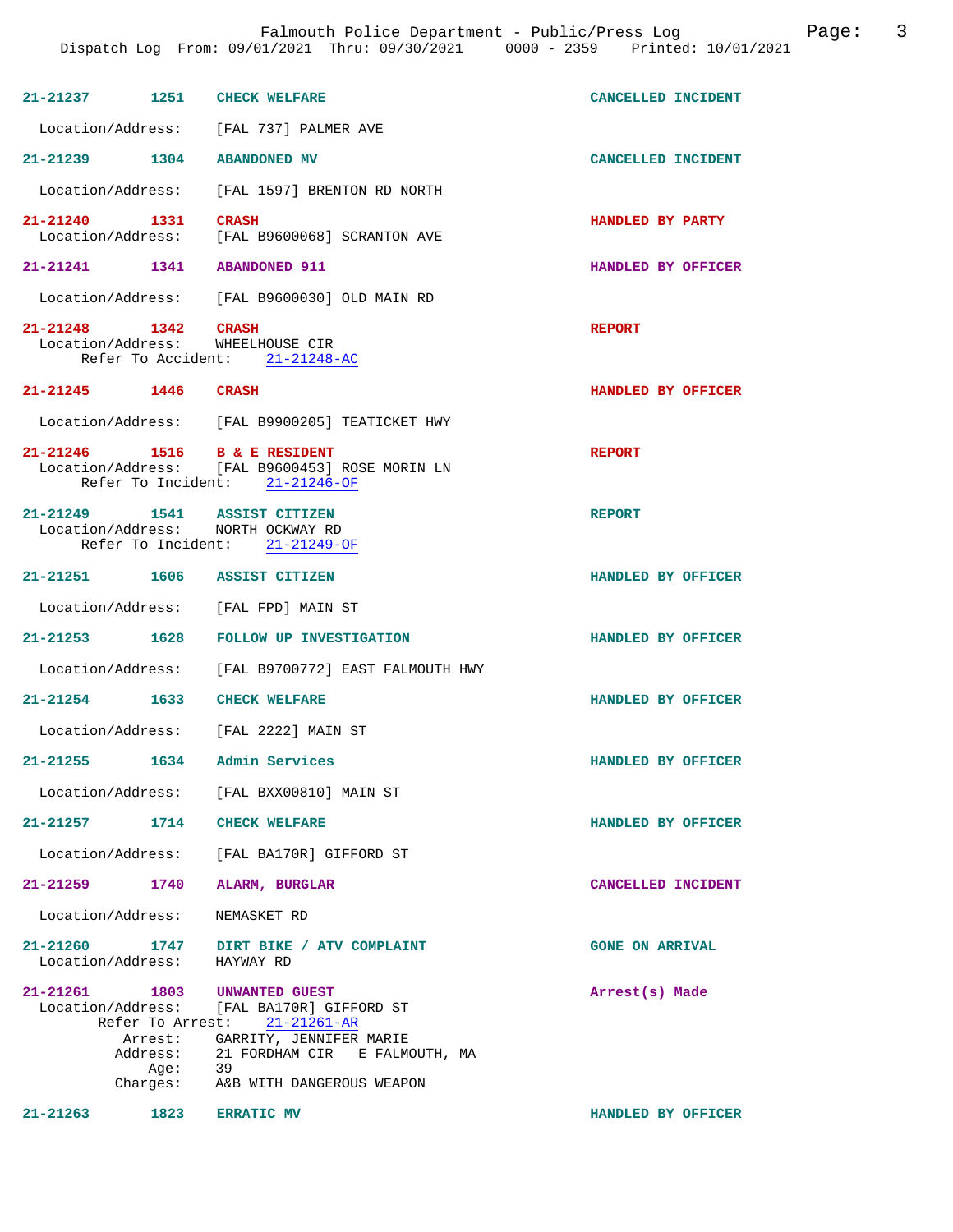|                                                                                   | Falmouth Police Department - Public/Press Log<br>Dispatch Log From: 09/01/2021 Thru: 09/30/2021 0000 - 2359 Printed: 10/01/2021 | 4<br>Page:           |
|-----------------------------------------------------------------------------------|---------------------------------------------------------------------------------------------------------------------------------|----------------------|
| Location/Address:                                                                 | [FAL BXX00347] DAVIS STRAITS                                                                                                    |                      |
| 21-21264 1907 NOISE ABATEMENT                                                     | Location/Address: [FAL 192] HATCHVILLE RD                                                                                       | NO VIOLATION         |
| 21-21266 1941 Harassment<br>Location/Address: BRICK KILN RD<br>Refer To Incident: | $21 - 21266 - OF$                                                                                                               | <b>REPORT</b>        |
| $21 - 21269$ 2012<br>Location/Address:                                            | <b>LOST PROPERTY</b><br>[FAL FPD] MAIN ST<br>Refer To Incident: $21-21269-OF$                                                   | <b>REPORT</b>        |
| $21 - 21270$<br>2018                                                              | <b>AREA CHECK</b>                                                                                                               | HANDLED BY OFFICER   |
| Location/Address:                                                                 | MAIN ST                                                                                                                         |                      |
| 21-21271 2128                                                                     | ASSIST CITIZEN                                                                                                                  | HANDLED BY OFFICER   |
| Location/Address:                                                                 | ASHUMET RD                                                                                                                      |                      |
| $21 - 21272$<br>2242<br>Location/Address:                                         | ALARM, BURGLAR<br>QUISSETT AVE                                                                                                  | SECURED / CHECKED    |
| 21-21273 2300                                                                     | ALARM, BURGLAR<br>Location/Address: [FAL 143] WEST FALMOUTH HWY                                                                 | SECURED / CHECKED    |
| 21-21275 2321 Admin Services                                                      |                                                                                                                                 | HANDLED BY OFFICER   |
| Location/Address: [FAL FPD] MAIN ST                                               |                                                                                                                                 |                      |
| For Date: $09/02/2021$ - Thursday                                                 |                                                                                                                                 |                      |
| $21 - 21277$<br>0013                                                              | ALARM, BURGLAR                                                                                                                  | CANCELLED INCIDENT   |
| Location/Address:                                                                 | [FAL B0000275] FALMOUTH HEIGHTS RD                                                                                              |                      |
| $21 - 21279$<br>0050<br>Location/Address:                                         | <b>AREA CHECK</b><br>PONTES AVE                                                                                                 | SECURED / CHECKED    |
| 21-21282<br>0111<br>Location/Address:                                             | DISABLED MV<br>MAIN ST + FALMOUTH HEIGHTS RD                                                                                    | <b>VEHICLE TOWED</b> |
| 21-21283<br>0115                                                                  | DOWN TREE(S)                                                                                                                    | HANDLED BY OFFICER   |
| Location/Address:                                                                 | WOODS HOLE RD                                                                                                                   |                      |
| $21 - 21284$ 0202<br>Location/Address:                                            | Water Complaint<br>SANDWICH RD + TEATICKET HWY                                                                                  | NOTIFICATION MADE    |
| 21-21285 0206<br>Location/Address:                                                | Water Complaint<br>OX BOW RD                                                                                                    | NOTIFICATION MADE    |
| $21 - 21286$ 0233<br>Location/Address:                                            | BUILDING / RESIDENCE CHECK<br>[FAL 964] TEATICKET HWY                                                                           | SECURED / CHECKED    |
| 21-21287 0236<br>Location/Address:                                                | BUILDING / RESIDENCE CHECK<br>[FAL B9800292] DAVIS STRAITS                                                                      | SECURED / CHECKED    |
| 0236<br>$21 - 21288$                                                              | ASSIST CITIZEN                                                                                                                  | HANDLED BY OFFICER   |
| Location/Address:                                                                 | [FAL BXX00747] MAIN ST                                                                                                          |                      |
| 21-21289 0246<br>Location/Address:                                                | PARKING VIOLATION(S)<br>[FAL B9600203] TOWN HALL SQ                                                                             | NO VIOLATION         |
| 21-21290 0248<br>Location/Address:                                                | BUILDING / RESIDENCE CHECK<br>[FAL B9700958] EAST FALMOUTH HWY                                                                  | SECURED / CHECKED    |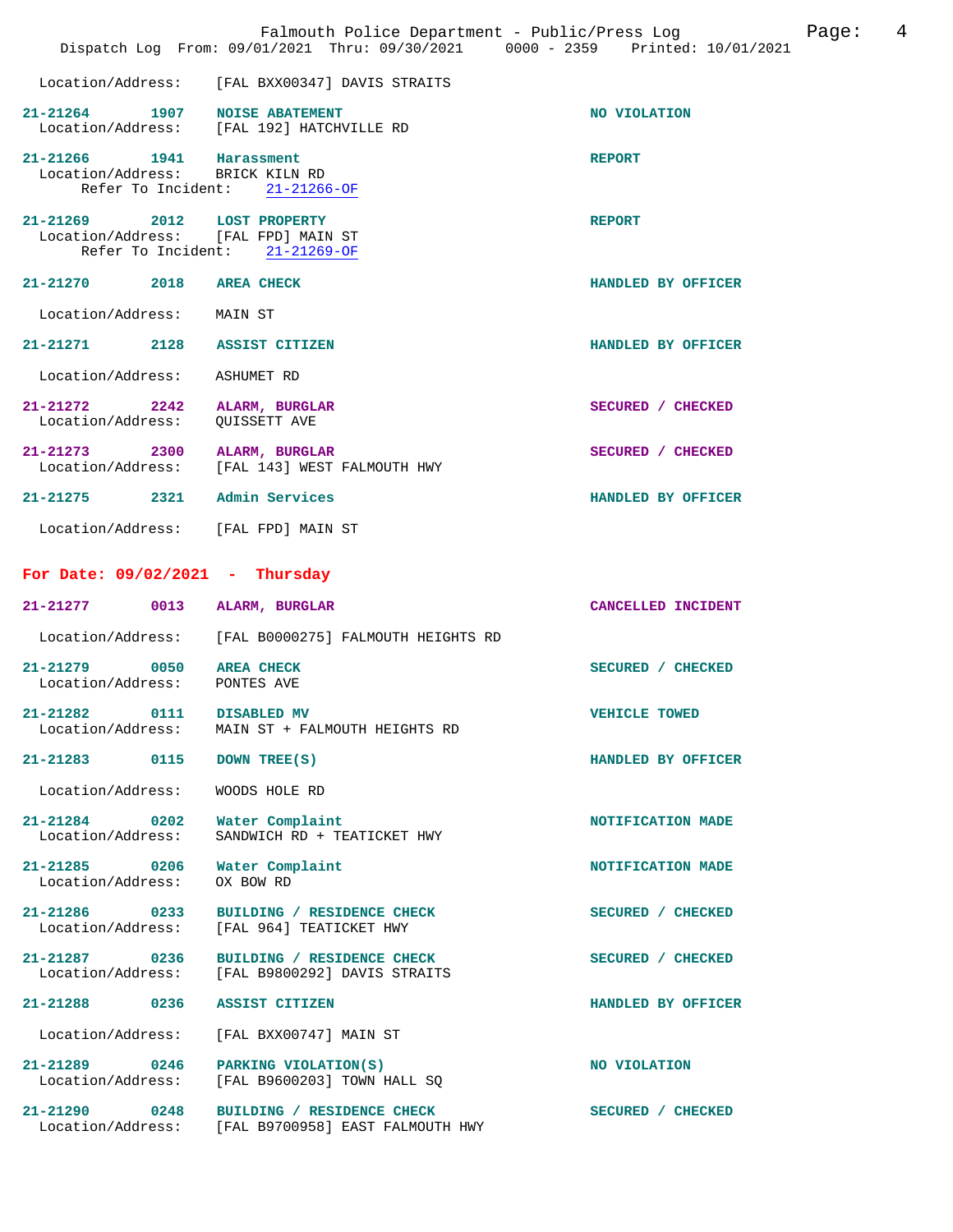|                                                                    | 21-21291 0248 PARKING VIOLATION(S)<br>Location/Address: [FAL B9600261] MAIN ST       | NO VIOLATION       |
|--------------------------------------------------------------------|--------------------------------------------------------------------------------------|--------------------|
| 21-21292 0251 AREA CHECK                                           | Location/Address: [FAL 302] SANDWICH RD                                              | SECURED / CHECKED  |
|                                                                    | 21-21293 0252 BUILDING / RESIDENCE CHECK<br>Location/Address: [FAL BXX00810] MAIN ST | SECURED / CHECKED  |
| 21-21294 0256 AREA CHECK                                           | Location/Address: [FAL B9600051] HATCHVILLE RD                                       | SECURED / CHECKED  |
| 21-21295 0306 ALARM, BURGLAR                                       | Location/Address: [FAL BXX00197] BOXWOOD CIR                                         | <b>UNFOUNDED</b>   |
| 21-21297 0318 DOWN TREE(S)                                         |                                                                                      | HANDLED BY OFFICER |
|                                                                    | Location/Address: WOODS HOLE RD + GLENDON RD                                         |                    |
| 21-21300 0518 ALARM, BURGLAR                                       | Location/Address: [FAL BXX00479] GRAND AVE                                           | SECURED / CHECKED  |
| 21-21302 0522 Water Complaint                                      |                                                                                      | HANDLED BY OFFICER |
|                                                                    | Location/Address: HARBOR HILL RD + WOODS HOLE RD                                     |                    |
| 21-21305 0550 ALARM, BURGLAR                                       |                                                                                      | HANDLED BY OFFICER |
|                                                                    | Location/Address: [FAL BXX00863] TEATICKET HWY                                       |                    |
| 21-21307 0605 ALARM, BURGLAR<br>Location/Address: KATELYN HILLS DR |                                                                                      | SECURED / CHECKED  |
| 21-21308 0613 DISABLED MV                                          |                                                                                      | HANDLED BY OFFICER |
|                                                                    | Location/Address: HARBOR HILL RD + WOODS HOLE RD                                     |                    |
| 21-21309 0618 OTHER TRAFFIC                                        | Location/Address: GIFFORD ST + BRICK KILN RD                                         | NOTIFICATION MADE  |
| 21-21310 0625 DISABLED MV                                          | Location/Address: PALMER AVE + NORTH MAIN ST                                         | HANDLED BY PARTY   |
| 21-21311 0634                                                      | <b>AREA CHECK</b>                                                                    | HANDLED BY OFFICER |
|                                                                    | Location/Address: MAIN ST + FALMOUTH HEIGHTS RD                                      |                    |
| 21-21312 0634 AREA CHECK                                           |                                                                                      | HANDLED BY OFFICER |
|                                                                    | Location/Address: WOODS HOLE RD + QUISSETT HARBOR RD                                 |                    |
| 21-21313 0637 OTHER TRAFFIC                                        |                                                                                      | HANDLED BY OFFICER |
|                                                                    | Location/Address: NORTH MAIN ST + PALMER AVE                                         |                    |
| 21-21315 0658 Admin Services                                       |                                                                                      | HANDLED BY OFFICER |
|                                                                    | Location/Address: [FAL BXX00810] MAIN ST                                             |                    |
| 21-21317 0731 ASSIST FIRE DEPT                                     | Location/Address: OLD MEETING HOUSE RD                                               | REF FIRE DEPT      |
| 21-21318 0742 ABANDONED 911                                        |                                                                                      | HANDLED BY OFFICER |
|                                                                    | Location/Address: [FAL 475] WICKERTREE RD                                            |                    |
| 21-21320 0804 ASSIST FIRE DEPT                                     |                                                                                      | REF FIRE DEPT      |

Location/Address: OLD MAIN RD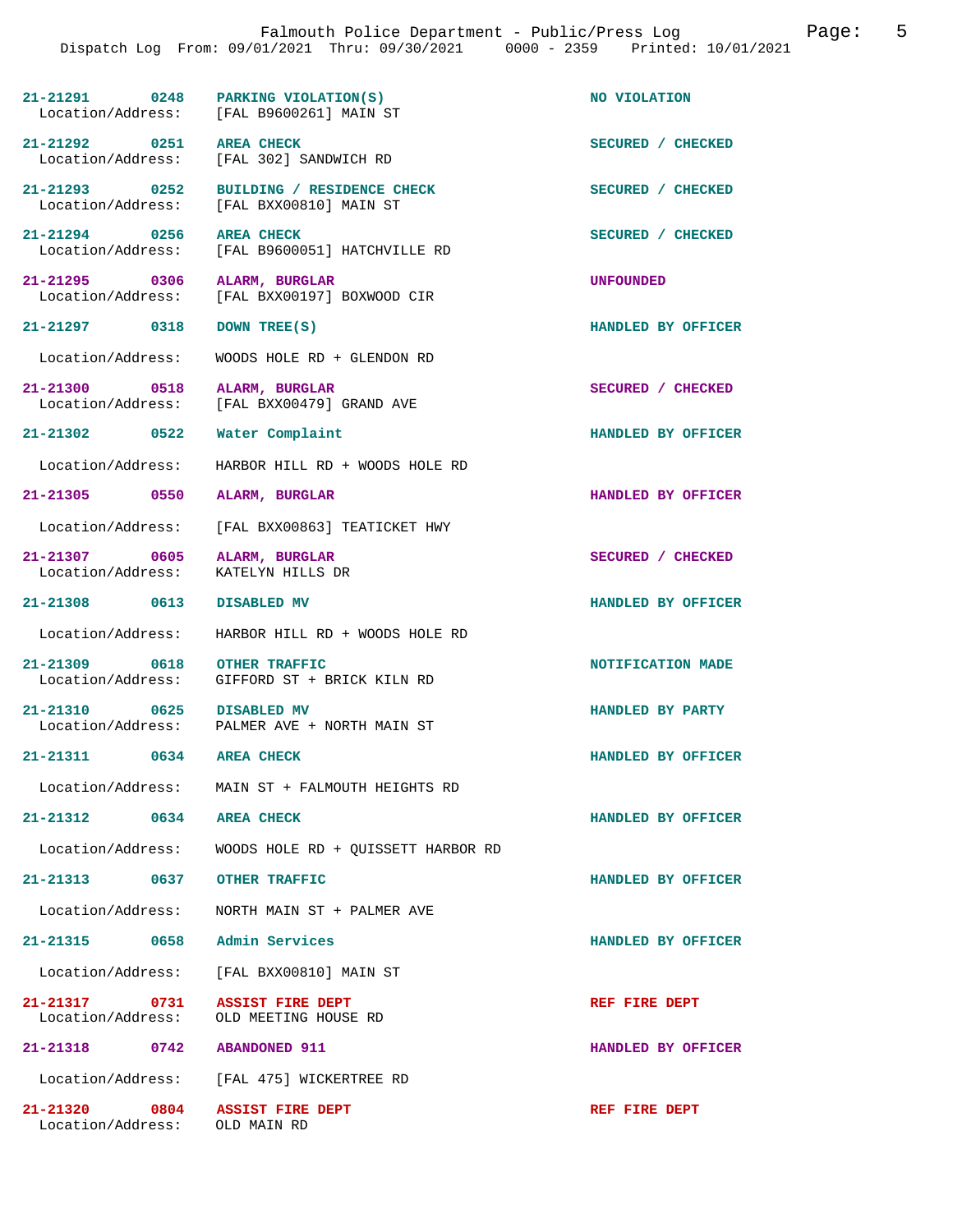| 21-21322 0820 DOWN TREE(S)                    |                                                                                                                       | HANDLED BY OFFICER     |
|-----------------------------------------------|-----------------------------------------------------------------------------------------------------------------------|------------------------|
|                                               | Location/Address: CARRIAGE SHOP RD                                                                                    |                        |
| 21-21323 0831 DOWN TREE(S)                    |                                                                                                                       | HANDLED BY OFFICER     |
| Location/Address: OUAKER RD                   |                                                                                                                       |                        |
| 21-21325 0855                                 | Admin Services                                                                                                        | HANDLED BY OFFICER     |
|                                               | Location/Address: [FAL FPD] MAIN ST                                                                                   |                        |
| 21-21329 1017<br>Location/Address:            | <b>ABANDONED 911</b><br>[FAL 3180] DAVIS STRAITS                                                                      | SECURED / CHECKED      |
| 21-21331 1119 Down Wires<br>Location/Address: | NOBSKA RD + LAWRENCE FARM RD                                                                                          | NOTIFICATION MADE      |
|                                               | 21-21334 1244 BUILDING / RESIDENCE CHECK                                                                              | HANDLED BY OFFICER     |
|                                               | Location/Address: [FAL BXX00620] TEATICKET HWY                                                                        |                        |
| 21-21335 1245 DOWN TREE(S)                    | Location/Address: [FAL B9600065] GIFFORD ST                                                                           | NOTIFICATION MADE      |
| 21-21336 1322 CHECK WELFARE                   | Location/Address: WOODS HOLE RD + CUMLODEN DR                                                                         | <b>GONE ON ARRIVAL</b> |
|                                               | 21-21338 1331 ASSIST CITIZEN<br>Location/Address: SANTUIT RD + TONSET RD<br>Refer To Incident: 21-21338-OF            | <b>REPORT</b>          |
|                                               | 21-21337 1335 DISTURBANCE / DISORDERLY<br>Location/Address: [FAL B9800654] SANDWICH RD                                | HANDLED BY PARTY       |
| 21-21339 1348 AREA CHECK                      | Location/Address: [FAL 46] CHAPOQUOIT RD                                                                              | SECURED / CHECKED      |
| 21-21340 1416 LARCENY                         | Location/Address: [FAL B0200069] TEATICKET HWY<br>Refer To Incident: 21-21340-OF                                      | <b>REPORT</b>          |
| 21-21341 1436 ALARM, BURGLAR                  |                                                                                                                       | HANDLED BY OFFICER     |
| Location/Address:                             | [FAL B9701141] INDIAN RIDGE RD                                                                                        |                        |
| 21-21342 1512 ERRATIC MV                      | Location/Address: [FAL B9600028] JONES RD                                                                             | UNABLE TO LOCATE       |
| 21-21345 1537 CHECK WELFARE                   |                                                                                                                       | HANDLED BY OFFICER     |
|                                               | Location/Address: SEACOAST SHORES BLVD + EAST FALMOUTH HWY                                                            |                        |
|                                               | 21-21346 1537 CRASH, HIT/RUN<br>Location/Address: [FAL B0100017] NORTH FALMOUTH HWY<br>Refer To Accident: 21-21346-AC | <b>REPORT</b>          |
| 21-21348 1548 CHECK WELFARE                   |                                                                                                                       | HANDLED BY OFFICER     |
|                                               | Location/Address: HARBOR AVE + FALMOUTH HEIGHTS RD                                                                    |                        |
| 21-21349 1612 CRASH                           | Location/Address: [FAL 1512] DAVIS STRAITS<br>Refer To Accident: $21-21349-AC$                                        | <b>REPORT</b>          |
| 21-21350 1620 CHECK WELFARE                   | Location/Address: [FAL BXX00124] TEATICKET HWY                                                                        | UNABLE TO LOCATE       |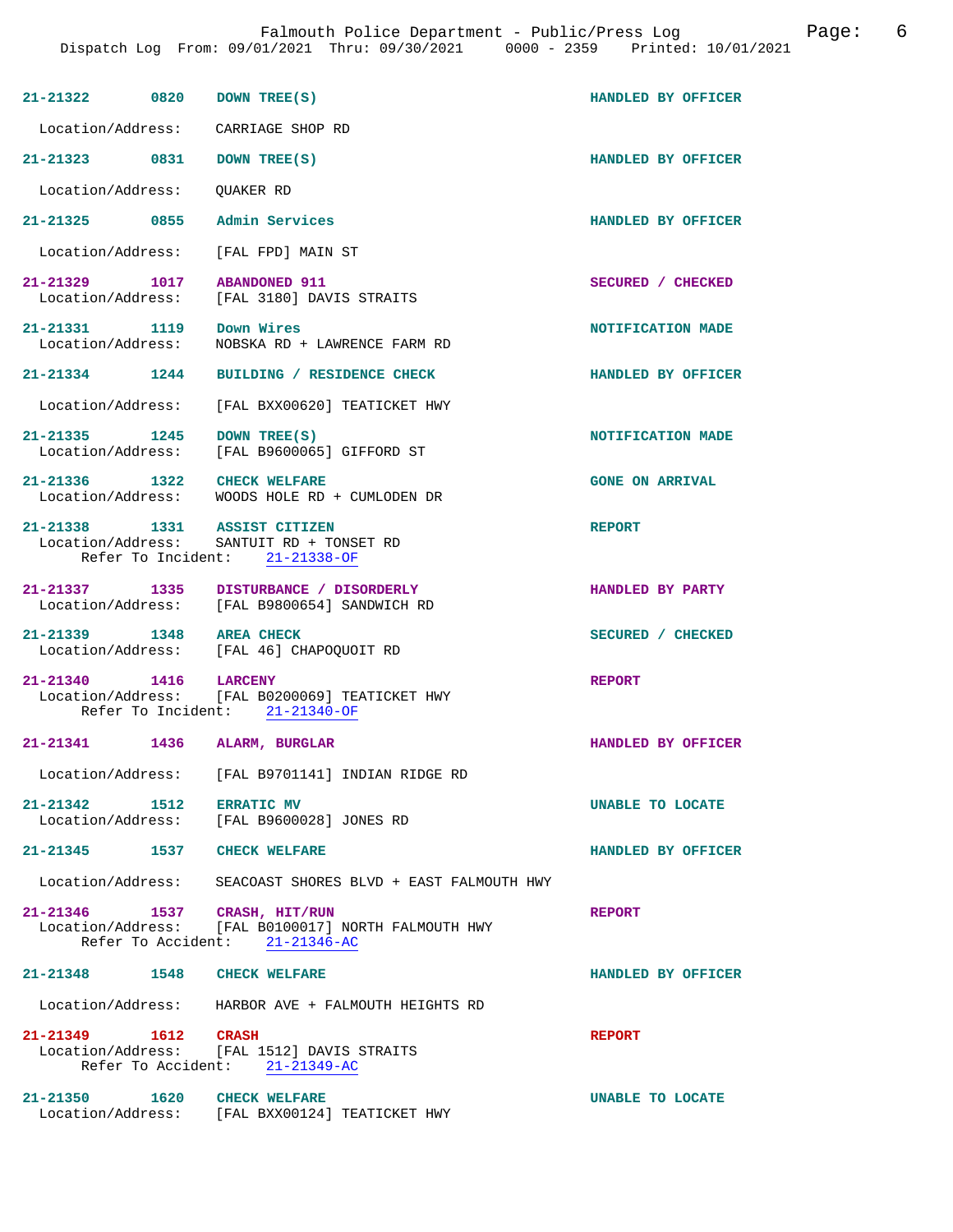|                                                             |      | Falmouth Police Department - Public/Press Log<br>Dispatch Log From: 09/01/2021 Thru: 09/30/2021 0000 - 2359 Printed: 10/01/2021 |                        | Page: | 7 |
|-------------------------------------------------------------|------|---------------------------------------------------------------------------------------------------------------------------------|------------------------|-------|---|
|                                                             |      | 21-21353 1658 MOTOR VEHICLE STOP<br>Location/Address: PALMER AVE + RT 28 SOUTH                                                  | Verbal Warning         |       |   |
| 21-21355 1733 ERRATIC MV                                    |      | Location/Address: EAST FALMOUTH HWY + JOHN PARKER RD                                                                            | <b>GONE ON ARRIVAL</b> |       |   |
| 21-21356 1738 CRASH                                         |      | Location/Address: EAST FALMOUTH HWY + DAVISVILLE RD<br>Refer To Accident: 21-21356-AC                                           | <b>REPORT</b>          |       |   |
| Location/Address: CHESTER ST                                |      | 21-21358 1743 FOLLOW UP INVESTIGATION                                                                                           | <b>SERVED IN HAND</b>  |       |   |
|                                                             |      | 21-21360 1905 RECOVERED PROPERTY                                                                                                | HANDLED BY OFFICER     |       |   |
|                                                             |      | Location/Address: HIDDEN VILLAGE RD                                                                                             |                        |       |   |
| 21-21361 1914 CHECK WELFARE                                 |      |                                                                                                                                 | HANDLED BY OFFICER     |       |   |
|                                                             |      | Location/Address: [FAL B9601223] CLUB VALLEY DR                                                                                 |                        |       |   |
|                                                             |      | $21-21363$ 1915 Water Complaint<br>Location/Address: [FAL 1311] WALKER ST                                                       | <b>REF OTHER</b>       |       |   |
|                                                             |      | 21-21362 1916 SELECTIVE ENFORCEMENT<br>Location/Address: SANDWICH RD + TEATICKET HWY                                            | <b>CITATION ISSUED</b> |       |   |
| 21-21364 1938 AREA CHECK                                    |      | Location/Address: [FAL L42] GIFFORD ST                                                                                          | SECURED / CHECKED      |       |   |
|                                                             |      | 21-21365 1943 CRASH, HIT/RUN<br>Location/Address: [FAL 66] GRAND AVE<br>Refer To Accident: 21-21365-AC                          | <b>REPORT</b>          |       |   |
| 21-21366 1948 ASSIST CITIZEN                                |      |                                                                                                                                 | HANDLED BY OFFICER     |       |   |
|                                                             |      | Location/Address: [FAL FPD] MAIN ST                                                                                             |                        |       |   |
|                                                             |      | 21-21367 1958 DISTURBANCE / DISORDERLY                                                                                          | HANDLED BY OFFICER     |       |   |
|                                                             |      | Location/Address: [FAL 3186] WOODS HOLE RD                                                                                      |                        |       |   |
| 21-21370                                                    | 2008 | <b>ASSIST OTHER AGENCY</b>                                                                                                      | HANDLED BY OFFICER     |       |   |
| Location/Address: REGIS RD                                  |      |                                                                                                                                 |                        |       |   |
|                                                             |      | 21-21371 2138 DISTURBANCE / DISORDERLY                                                                                          | HANDLED BY OFFICER     |       |   |
|                                                             |      | Location/Address: [FAL B9600069] TER HEUN DR                                                                                    |                        |       |   |
|                                                             |      | 21-21373 2212 ATTEMPT TO LOCATE<br>Location/Address: CARRIAGE SHOP RD                                                           | UNABLE TO LOCATE       |       |   |
| 21-21374 2227 AREA CHECK<br>Location/Address: FRESH POND RD |      |                                                                                                                                 | UNABLE TO LOCATE       |       |   |
|                                                             |      | 21-21376 2349 LOUD MUSIC / PARTY / NOISES                                                                                       | CANCELLED INCIDENT     |       |   |
|                                                             |      | Location/Address: NORTH FALMOUTH HWY                                                                                            |                        |       |   |
| 21-21377 2351 ALARM, BURGLAR                                |      | Location/Address: [FAL BXX00631] TEATICKET HWY                                                                                  | <b>UNFOUNDED</b>       |       |   |
|                                                             |      |                                                                                                                                 |                        |       |   |

# **For Date: 09/03/2021 - Friday**

| 21-21378          | 0017 | BUILDING / RESIDENCE CHECK  | SECURED / CHECKED |
|-------------------|------|-----------------------------|-------------------|
| Location/Address: |      | [FAL 494] EAST FALMOUTH HWY |                   |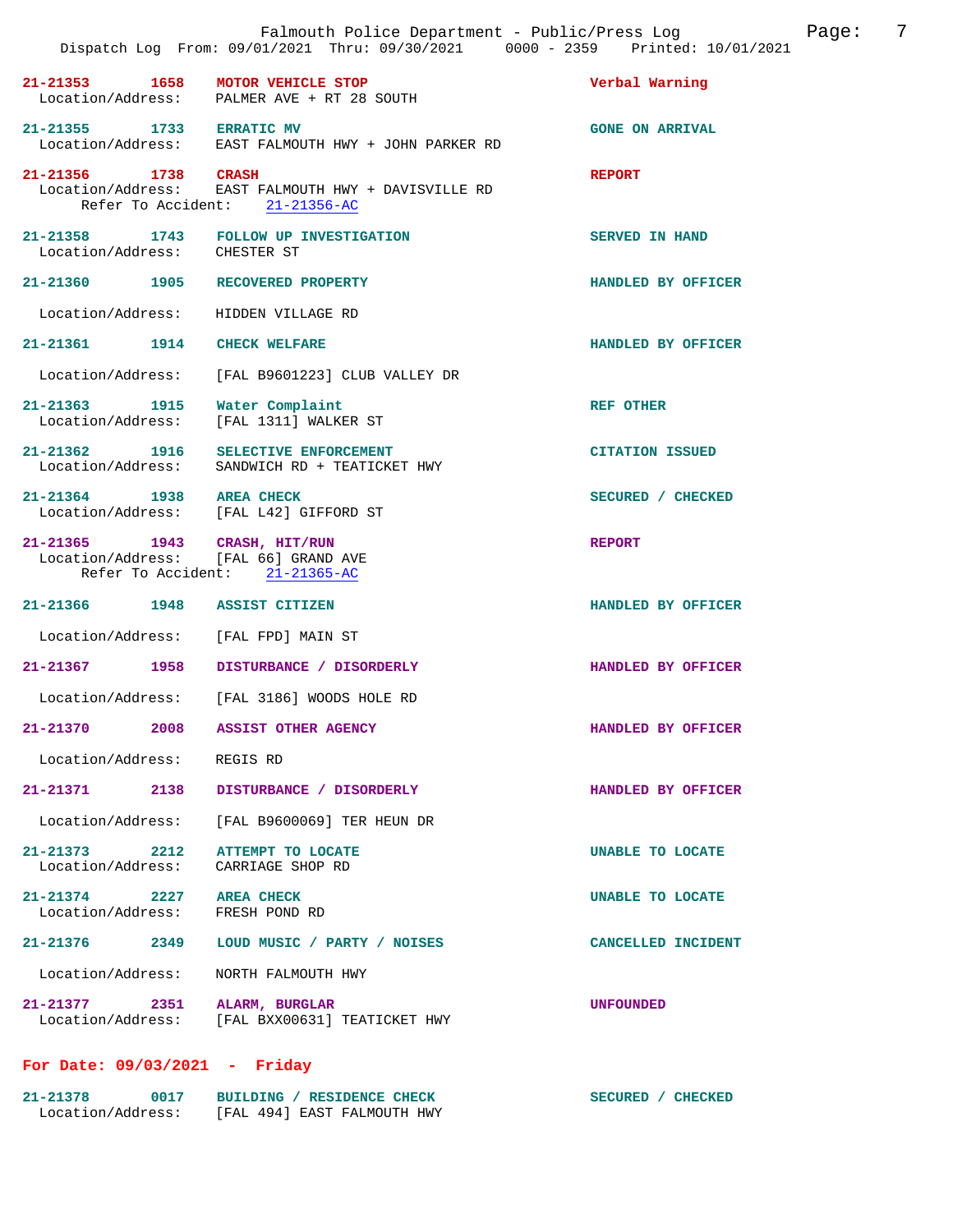|                                                                   | Falmouth Police Department - Public/Press Log<br>Dispatch Log From: 09/01/2021 Thru: 09/30/2021 0000 - 2359 Printed: 10/01/2021 | Page:                | 8 |
|-------------------------------------------------------------------|---------------------------------------------------------------------------------------------------------------------------------|----------------------|---|
| 21-21379 0021                                                     | BUILDING / RESIDENCE CHECK<br>Location/Address: [FAL B9800292] DAVIS STRAITS                                                    | SECURED / CHECKED    |   |
| 21-21380 0026<br>Location/Address:                                | BUILDING / RESIDENCE CHECK<br>[FAL B9800292] DAVIS STRAITS                                                                      | SECURED / CHECKED    |   |
| 21-21381 0032                                                     | BUILDING / RESIDENCE CHECK<br>Location/Address: [FAL BXX00272] LOCUST ST                                                        | SECURED / CHECKED    |   |
| 21-21382 0032<br>Location/Address:                                | BUILDING / RESIDENCE CHECK<br>[FAL B9600031] MARAVISTA AVE EXT                                                                  | SECURED / CHECKED    |   |
| 21-21384 0038                                                     | BUILDING / RESIDENCE CHECK<br>Location/Address: [FAL BXX00539] EAST FALMOUTH HWY                                                | SECURED / CHECKED    |   |
| 21-21383 0039<br>Location/Address:                                | BUILDING / RESIDENCE CHECK<br>[FAL 964] TEATICKET HWY                                                                           | SECURED / CHECKED    |   |
| 21-21385 0043                                                     | BUILDING / RESIDENCE CHECK<br>Location/Address: [FAL L65] COUNTY RD                                                             | SECURED / CHECKED    |   |
| 21-21386 0044<br>Location/Address:                                | BUILDING / RESIDENCE CHECK<br>[FAL B9800292] DAVIS STRAITS                                                                      | SECURED / CHECKED    |   |
| 21-21387 0047<br>Location/Address:                                | BUILDING / RESIDENCE CHECK<br>[FAL BXX00168] WATER ST                                                                           | SECURED / CHECKED    |   |
| 21-21388 0048<br>Location/Address:                                | BUILDING / RESIDENCE CHECK<br>[FAL B9600030] OLD MAIN RD                                                                        | SECURED / CHECKED    |   |
| 21-21389 0104<br>Location/Address:                                | BUILDING / RESIDENCE CHECK<br>[FAL 302] SANDWICH RD                                                                             | SECURED / CHECKED    |   |
| 21-21390 0114                                                     | BUILDING / RESIDENCE CHECK<br>Location/Address: [FAL B9600051] HATCHVILLE RD                                                    | SECURED / CHECKED    |   |
| 21-21391 0132<br>Location/Address:                                | BUILDING / RESIDENCE CHECK<br>[FAL B9600026] GIFFORD EXT ST                                                                     | SECURED / CHECKED    |   |
|                                                                   | 21-21392 0150 BUILDING / RESIDENCE CHECK<br>Location/Address: [FAL B9600051] HATCHVILLE RD                                      | SECURED / CHECKED    |   |
|                                                                   | 21-21393 0211 PARKING VIOLATION(S)<br>Location/Address: WATER ST + LUSCOMBE AVE                                                 | NO VIOLATION         |   |
|                                                                   | 21-21394 0231 BUILDING / RESIDENCE CHECK<br>Location/Address: [FAL BXX00567] MAIN ST                                            | SECURED / CHECKED    |   |
| 21-21395 0250 AREA CHECK                                          |                                                                                                                                 | HANDLED BY OFFICER   |   |
| Location/Address:                                                 | FRESH POND RD                                                                                                                   |                      |   |
|                                                                   | 21-21396 0309 PARKING VIOLATION(S)<br>Location/Address: [FAL B9600077] TOWN HALL SQ                                             | NO VIOLATION         |   |
| 21-21399 0355 ASSIST CITIZEN                                      |                                                                                                                                 | HANDLED BY OFFICER   |   |
| Location/Address: SHORELAND PATH                                  |                                                                                                                                 |                      |   |
| 21-21400 0501 ASSIST OTHER AGENCY<br>Location/Address: ASHTON AVE |                                                                                                                                 | REF OTHER            |   |
| 21-21402 0652 Admin Services                                      |                                                                                                                                 | HANDLED BY OFFICER   |   |
| Location/Address: [FAL FPD] MAIN ST                               |                                                                                                                                 |                      |   |
| Location/Address:                                                 | 21-21403 0713 BUILDING / RESIDENCE CHECK<br>TEATICKET PATH                                                                      | SECURED / CHECKED    |   |
| 21-21404 0837                                                     | DISABLED MV                                                                                                                     | <b>VEHICLE TOWED</b> |   |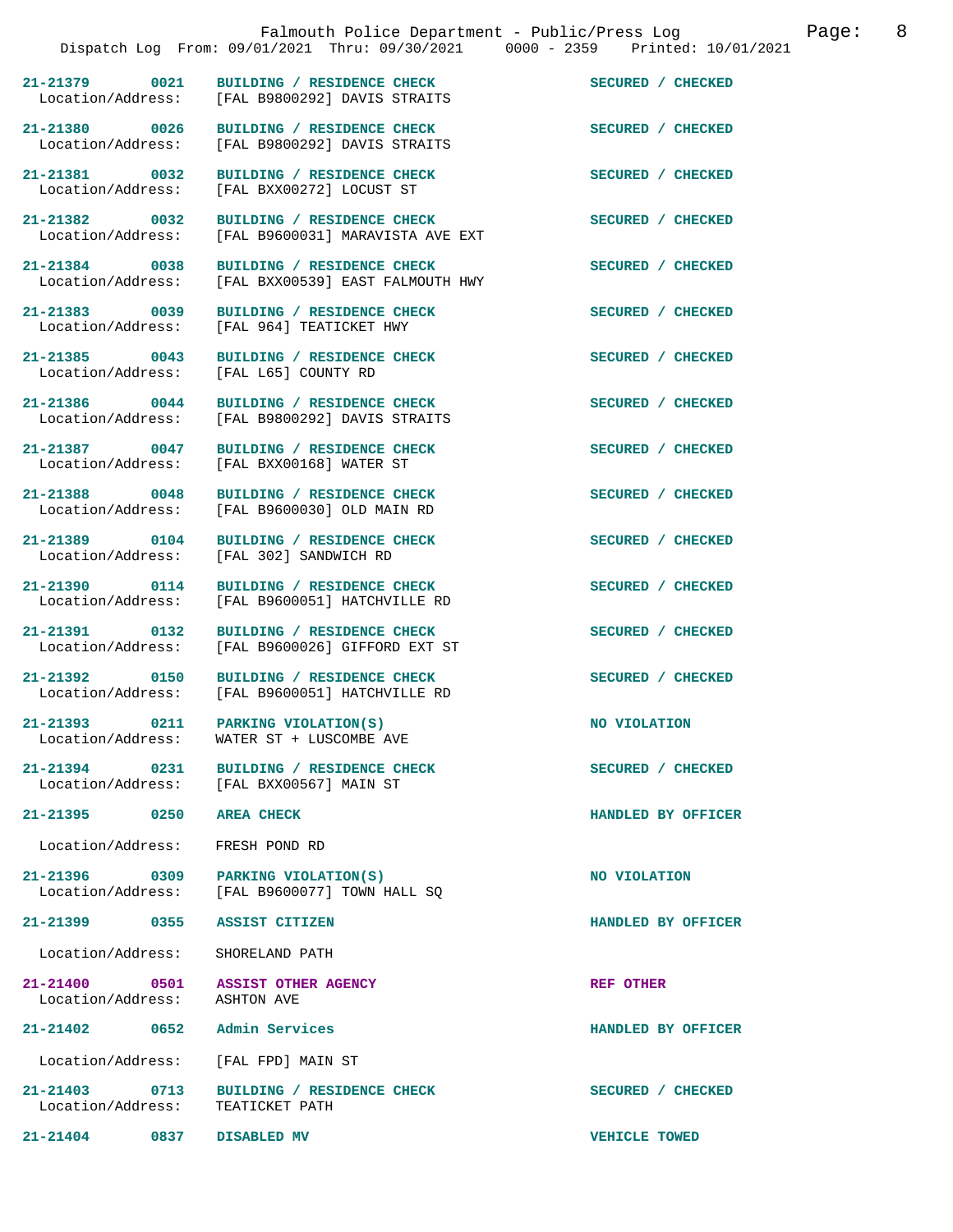|                                                                                          |      | Falmouth Police Department - Public/Press Log<br>Dispatch Log From: 09/01/2021 Thru: 09/30/2021 0000 - 2359 Printed: 10/01/2021 |                    | Page: | 9 |
|------------------------------------------------------------------------------------------|------|---------------------------------------------------------------------------------------------------------------------------------|--------------------|-------|---|
|                                                                                          |      | Location/Address: [FAL B9700906] TER HEUN DR                                                                                    |                    |       |   |
| 21-21405 0838 CRASH, HIT/RUN                                                             |      | Location/Address: PALMER AVE + JONES RD<br>Refer To Accident: 21-21405-AC                                                       | <b>REPORT</b>      |       |   |
| 21-21407 0909                                                                            |      | ALARM, BURGLAR                                                                                                                  | CANCELLED INCIDENT |       |   |
| Location/Address:                                                                        |      | [FAL BXX00372] CLINTON AVE                                                                                                      |                    |       |   |
| 21-21406 0915                                                                            |      | <b>CHECK WELFARE</b>                                                                                                            | HANDLED BY OFFICER |       |   |
| Location/Address:                                                                        |      | FRESH POND RD                                                                                                                   |                    |       |   |
|                                                                                          |      | 21-21408 0926 LOUD MUSIC / PARTY / NOISES                                                                                       | HANDLED BY OFFICER |       |   |
| Location/Address:                                                                        |      | [FAL 3186] WOODS HOLE RD                                                                                                        |                    |       |   |
| 21-21410 0955 CRASH, HIT/RUN                                                             |      | Location/Address: RT 28 NORTH + BRICK KILN RD                                                                                   | UNABLE TO LOCATE   |       |   |
| 21-21411 0956 ASSIST CITIZEN                                                             |      | Location/Address: [FAL 3075] JONES RD                                                                                           | HANDLED BY PARTY   |       |   |
| $21-21413 \qquad \qquad 1013 \qquad \text{CHECK WELFARE}$<br>Location/Address: GRAND AVE |      |                                                                                                                                 | REF FIRE DEPT      |       |   |
|                                                                                          |      | 21-21414 1018 RECOVERED PROPERTY                                                                                                | HANDLED BY OFFICER |       |   |
| Location/Address:                                                                        |      | OLD DOCK RD                                                                                                                     |                    |       |   |
| 21-21416 1035 AREA CHECK                                                                 |      | Location/Address: ROSE MORIN LN                                                                                                 | SECURED / CHECKED  |       |   |
| Location/Address: HERITAGE CIR                                                           |      | 21-21418  1043  FOLLOW UP INVESTIGATION                                                                                         | REF OTHER          |       |   |
| Location/Address:                                                                        |      | 21-21420 1111 ID Theft / Fraud<br>PONDVIEW DR<br>Refer To Incident: 21-21420-OF                                                 | <b>REPORT</b>      |       |   |
| $21 - 21419$<br>Location/Address:                                                        | 1112 | <b>ABANDONED 911</b><br>[FAL 464] LOCUST ST                                                                                     | HANDLED BY PARTY   |       |   |
| 21-21421 1126 OTHER TRAFFIC                                                              |      | Location/Address: GUNNING POINT AVE                                                                                             | NOTIFICATION MADE  |       |   |
|                                                                                          |      | 21-21422 1144 ASSIST OTHER AGENCY                                                                                               | HANDLED BY OFFICER |       |   |
| Location/Address:                                                                        |      | [FAL B9600308] GIFFORD ST                                                                                                       |                    |       |   |
| 21-21423 1148<br>Location/Address:                                                       |      | PARKING VIOLATION(S)<br>[FAL 486] OUISSETT HARBOR RD                                                                            | SECURED / CHECKED  |       |   |
| 21-21424 1153 ASSIST CITIZEN<br>Location/Address:                                        |      | NOBSKA RD                                                                                                                       | NOTIFICATION MADE  |       |   |
| 21-21425 1203                                                                            |      | <b>TRESPASS</b>                                                                                                                 | HANDLED BY OFFICER |       |   |
| Location/Address:                                                                        |      | SHORE ST                                                                                                                        |                    |       |   |
| 21-21426                                                                                 | 1250 | ALARM, BURGLAR                                                                                                                  | CANCELLED INCIDENT |       |   |
| Location/Address:                                                                        |      | [FAL B9800113] EDGEWATER DR EAST                                                                                                |                    |       |   |
| Location/Address: BEAGLE LN                                                              |      | 21-21427 1252 ASSIST OTHER AGENCY                                                                                               | UNABLE TO LOCATE   |       |   |
| $21 - 21428$                                                                             | 1309 | LARCENY                                                                                                                         | <b>REPORT</b>      |       |   |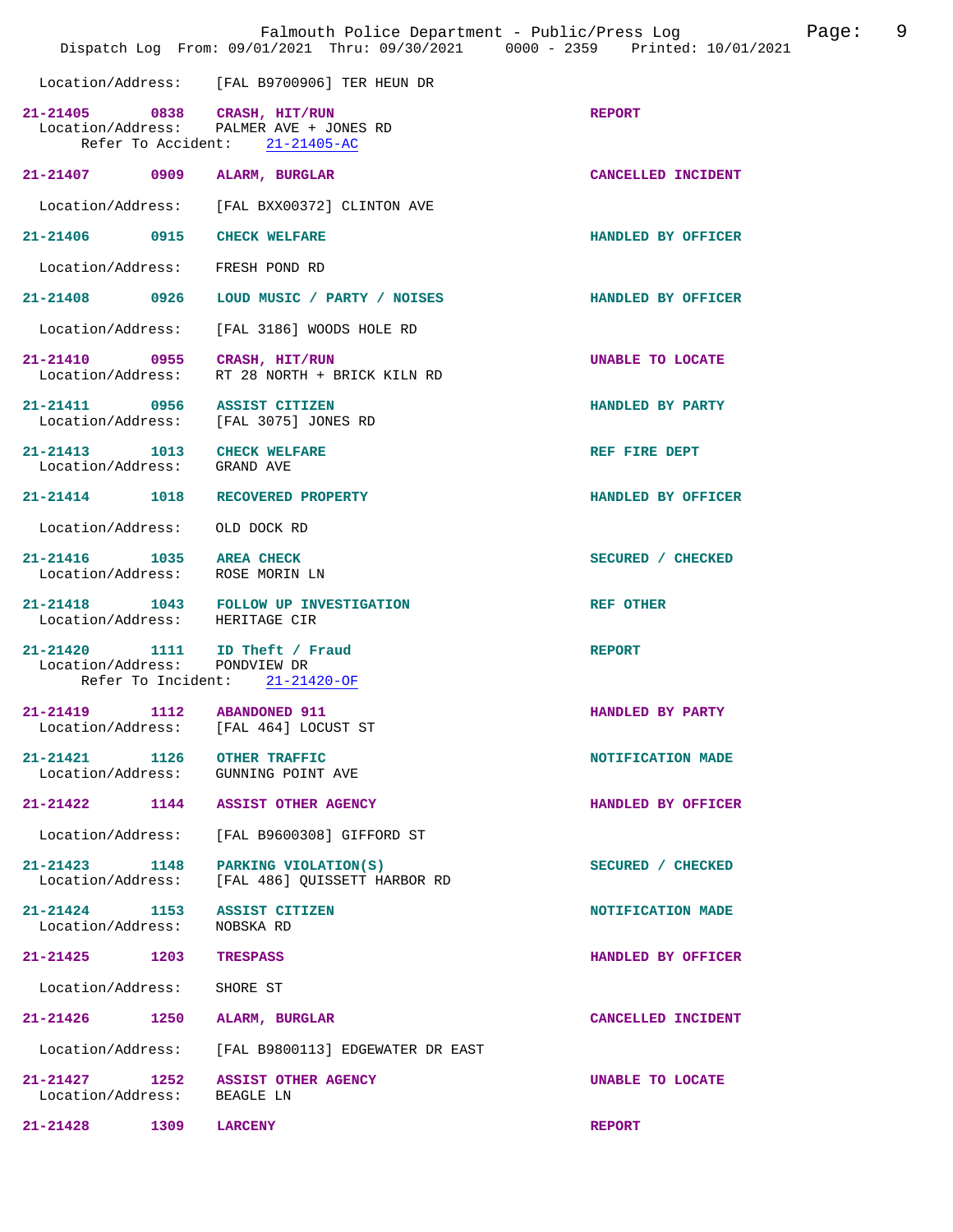|                                    |                    | Dispatch Log From: 09/01/2021 Thru: 09/30/2021 0000 - 2359 Printed: 10/01/2021                                    | Falmouth Police Department - Public/Press Log<br>Page: | 10 |
|------------------------------------|--------------------|-------------------------------------------------------------------------------------------------------------------|--------------------------------------------------------|----|
| Location/Address:                  |                    | LEONORA AVE<br>Refer To Incident:<br>$21 - 21428 - OF$                                                            |                                                        |    |
|                                    |                    | 21-21429 1328 Admin Services                                                                                      | HANDLED BY OFFICER                                     |    |
|                                    |                    | Location/Address: [FAL FPD] MAIN ST                                                                               |                                                        |    |
| 21-21430                           | 1329               | <b>SEX OFFENSES</b><br>Location/Address: [FAL BXX00430] MAIN ST<br>Refer To Incident: 21-21430-OF                 | <b>REPORT</b>                                          |    |
|                                    |                    | 21-21431 1336 SUSPICIOUS PERSON(S)                                                                                | HANDLED BY OFFICER                                     |    |
| Location/Address:                  |                    | SEABROOK DR                                                                                                       |                                                        |    |
| $21 - 21432$ 1342                  |                    | <b>CHECK WELFARE</b>                                                                                              | HANDLED BY OFFICER                                     |    |
|                                    | Refer To Incident: | Location/Address: DAVISVILLE RD<br>21-21432-OF                                                                    |                                                        |    |
|                                    |                    | 21-21434 1400 ANIMAL COMPLAINT                                                                                    | REF ANIMAL CONTROL                                     |    |
| Location/Address:                  |                    | PIRES WAY                                                                                                         |                                                        |    |
| 21-21437 1432                      |                    | <b>CHECK WELFARE</b>                                                                                              | HANDLED BY OFFICER                                     |    |
|                                    |                    | Location/Address: [FAL 2082] GIFFORD ST                                                                           |                                                        |    |
|                                    |                    | 21-21440   1529   Admin Services                                                                                  | HANDLED BY OFFICER                                     |    |
|                                    |                    | Location/Address: [FAL FPD] MAIN ST                                                                               |                                                        |    |
| 21-21441 1536<br>Location/Address: |                    | <b>CRASH</b><br>[FAL 136] MAIN ST<br>Refer To Accident: 21-21441-AC                                               | <b>REPORT</b>                                          |    |
| 21-21442                           | 1551               | <b>CRASH</b><br>Location/Address: [FAL BXX00747] MAIN ST<br>Refer To Accident: 21-21442-AC                        | <b>REPORT</b>                                          |    |
| $21 - 21443$<br>Location/Address:  | 1626               | MOTOR VEHICLE STOP<br>OLD BARNSTABLE RD + PUTTER DR                                                               | Verbal Warning                                         |    |
| 21-21447 1712 ERRATIC MV           |                    | Location/Address: SAM TURNER RD + HATCHVILLE RD                                                                   | <b>GONE ON ARRIVAL</b>                                 |    |
| Location/Address: CENTRAL AVE      |                    | 21-21448 1722 ANIMAL COMPLAINT                                                                                    | <b>GONE ON ARRIVAL</b>                                 |    |
| 21-21450 1741 AREA CHECK           |                    | Location/Address: GOELETTA DR                                                                                     | <b>UNABLE TO LOCATE</b>                                |    |
|                                    |                    | 21-21451    1751    RECOVERED PROPERTY<br>Location/Address: [FAL 159] GRAND AVE<br>Refer To Incident: 21-21451-OF | <b>REPORT</b>                                          |    |
| 21-21452 1810 AREA CHECK           |                    | Vicinity of: MAIN ST                                                                                              | SECURED / CHECKED                                      |    |
| Location/Address: HARBOR AVE       |                    | 21-21453 1903 SUSPICIOUS MV                                                                                       | PARKING TICKET                                         |    |
|                                    |                    | 21-21457 1921 RECOVERED PROPERTY                                                                                  | HANDLED BY OFFICER                                     |    |
|                                    |                    | Location/Address: [FAL B9600026] GIFFORD EXT ST                                                                   |                                                        |    |
| 21-21456 1928 CRASH                |                    | Location/Address: [FAL 60] GRAND AVE<br>Refer To Accident: 21-21456-AC                                            | <b>REPORT</b>                                          |    |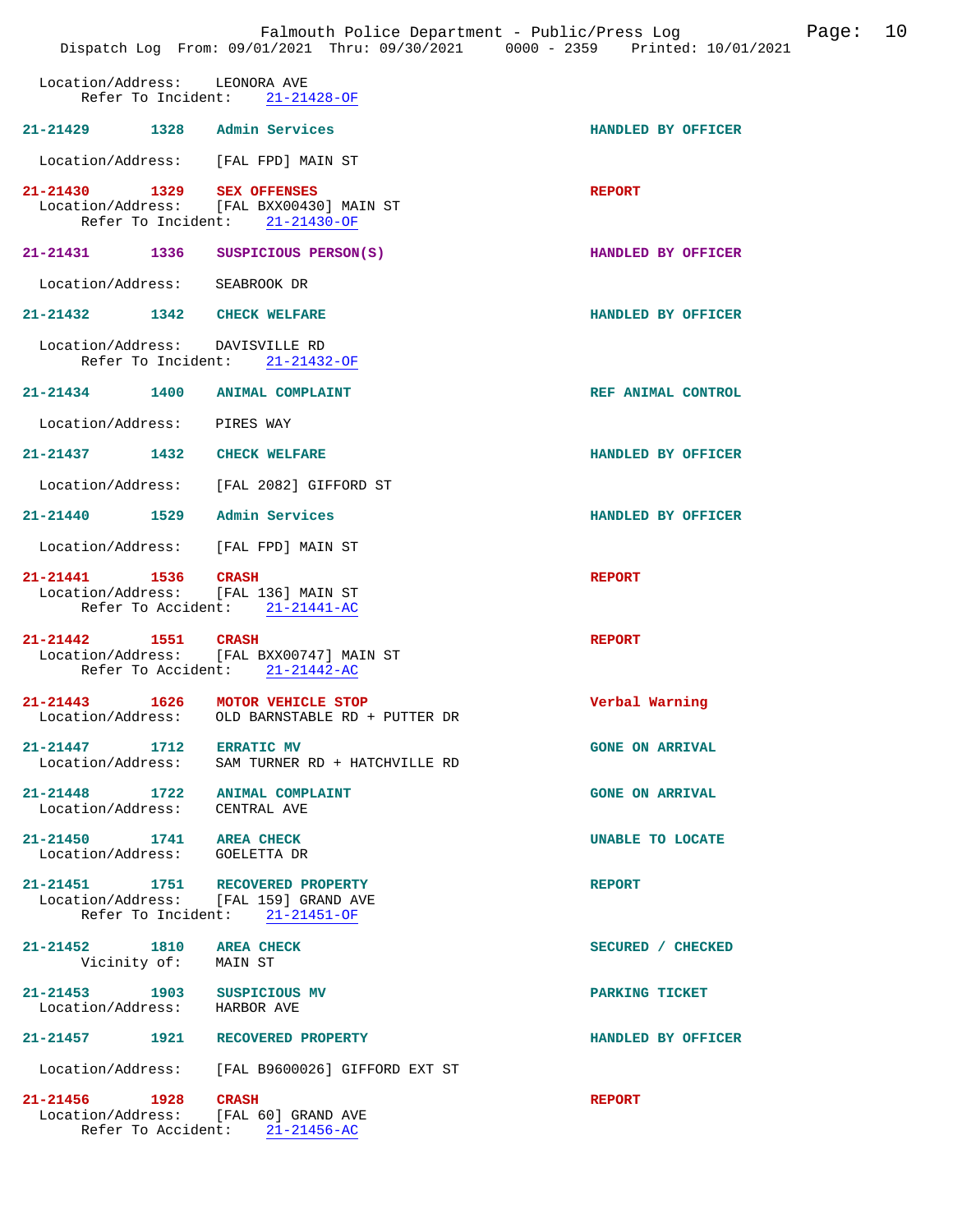| Location/Address: [FAL 585] MAIN ST                     | 21-21458 1942 DISTURBANCE / DISORDERLY<br>Refer To Incident: 21-21458-OF                                                                                                                                                                                                                                                                                                                  | <b>REPORT</b>          |
|---------------------------------------------------------|-------------------------------------------------------------------------------------------------------------------------------------------------------------------------------------------------------------------------------------------------------------------------------------------------------------------------------------------------------------------------------------------|------------------------|
| 21-21459 1957 AREA CHECK                                |                                                                                                                                                                                                                                                                                                                                                                                           | HANDLED BY OFFICER     |
|                                                         | Location/Address: [FAL 1659] VINEYARD ST                                                                                                                                                                                                                                                                                                                                                  |                        |
| 21-21461 2001 AREA CHECK                                |                                                                                                                                                                                                                                                                                                                                                                                           | HANDLED BY OFFICER     |
| Location/Address:                                       | NORTH FALMOUTH HWY                                                                                                                                                                                                                                                                                                                                                                        |                        |
| 21-21460 2003 MOTOR VEHICLE STOP<br>Location/Address:   | DILLINGHAM AVE + LANTERN LN                                                                                                                                                                                                                                                                                                                                                               | Verbal Warning         |
| 21-21462 2014                                           | ALARM, BURGLAR<br>Location/Address: [FAL B9600031] MARAVISTA AVE EXT                                                                                                                                                                                                                                                                                                                      | <b>UNFOUNDED</b>       |
| $21 - 21463$ 2027                                       | UNWANTED GUEST                                                                                                                                                                                                                                                                                                                                                                            | HANDLED BY OFFICER     |
| Location/Address:                                       | [FAL B0200069] TEATICKET HWY                                                                                                                                                                                                                                                                                                                                                              |                        |
|                                                         | 21-21464 2027 BUILDING / RESIDENCE CHECK<br>Location/Address: [FAL 964] TEATICKET HWY                                                                                                                                                                                                                                                                                                     | SECURED / CHECKED      |
| 21-21465 2034 ASSIST CITIZEN                            |                                                                                                                                                                                                                                                                                                                                                                                           | HANDLED BY OFFICER     |
| Location/Address: TEATICKET HWY                         |                                                                                                                                                                                                                                                                                                                                                                                           |                        |
| Age:<br>Charges:                                        | 21-21466 2048 DISTURBANCE / DISORDERLY<br>Location/Address: [FAL 342] SCRANTON AVE<br>Refer To $P/C:$ 21-21466-AR<br>$\begin{tabular}{llll} \multicolumn{2}{l}{{\bf P/C:}}&{\bf GOLDMAN},\text{ AARON J}\\ \multicolumn{2}{l}{Address:} &{\bf 4}\text{ SNOWLEDS} & {\bf 5OMERVILLE}\text{, MA} \end{tabular}$<br>42<br>PROTECTIVE CUSTODY (LIQUOR)<br>DISORDERLY CONDUCT<br>RESIST ARREST | Arrest(s) Made         |
| 21-21467 2101 MOTOR VEHICLE STOP<br>Location/Address:   | [FAL B9600087] FALMOUTH HEIGHTS RD                                                                                                                                                                                                                                                                                                                                                        | Verbal Warning         |
|                                                         | 21-21470 2246 BUILDING / RESIDENCE CHECK<br>Location/Address: [FAL 342] SCRANTON AVE                                                                                                                                                                                                                                                                                                      | SECURED / CHECKED      |
|                                                         | 21-21471 2247 BUILDING / RESIDENCE CHECK<br>Location/Address: [FAL BXX00102] SCRANTON AVE                                                                                                                                                                                                                                                                                                 | SECURED / CHECKED      |
| $21 - 21472$ 2258<br>Location/Address: CARRIAGE SHOP RD | <b>CRASH</b><br>Refer To Accident: 21-21472-AC<br>Refer To Incident: 21-21472-OF                                                                                                                                                                                                                                                                                                          | <b>REPORT</b>          |
| 21-21474 2322 ERRATIC MV                                | Location/Address: RT 151 + SANDWICH RD                                                                                                                                                                                                                                                                                                                                                    | <b>GONE ON ARRIVAL</b> |
| Location/Address: BOXBERRY HILL RD                      | 21-21476 2345 BUILDING / RESIDENCE CHECK                                                                                                                                                                                                                                                                                                                                                  | SECURED / CHECKED      |
|                                                         |                                                                                                                                                                                                                                                                                                                                                                                           |                        |
| For Date: $09/04/2021$ - Saturday                       |                                                                                                                                                                                                                                                                                                                                                                                           |                        |
| $21 - 21477$ 0025                                       | INTOXICATED PERSON                                                                                                                                                                                                                                                                                                                                                                        | HANDLED BY OFFICER     |

**21-21478 0034 LOUD MUSIC / PARTY / NOISES HANDLED BY OFFICER**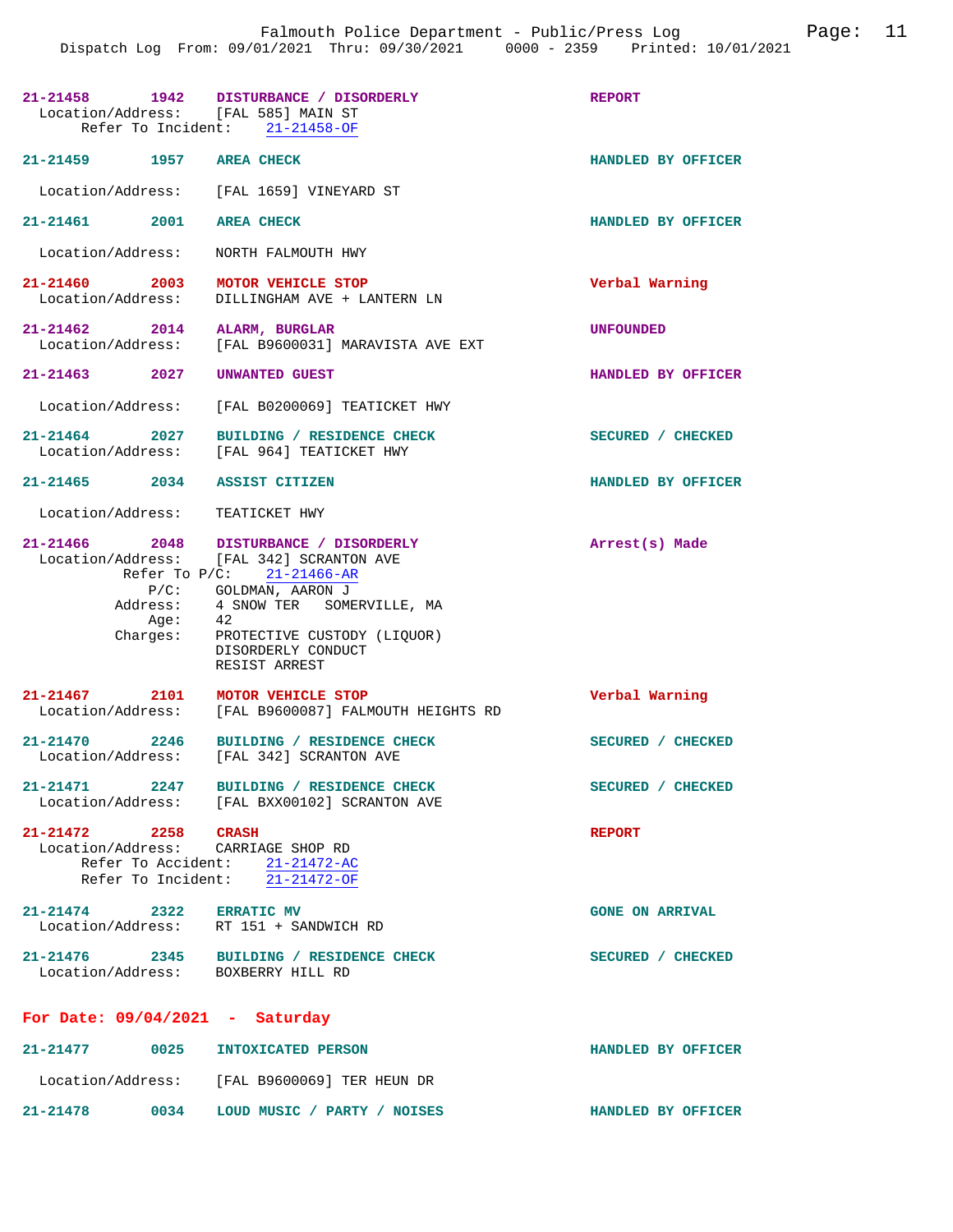|                                     | Dispatch Log From: 09/01/2021 Thru: 09/30/2021 0000 - 2359 Printed: 10/01/2021 |                    |
|-------------------------------------|--------------------------------------------------------------------------------|--------------------|
| Location/Address:                   | NEWTON RD                                                                      |                    |
| 21-21479 0038                       | MEDICAL (PD)                                                                   | CANCELLED INCIDENT |
| Location/Address: [FAL FPD] MAIN ST |                                                                                |                    |
| 21-21481 0106                       | ALARM, BURGLAR                                                                 | HANDLED BY OFFICER |
| Location/Address:                   | PALMER AVE                                                                     |                    |
| 21-21482 0117<br>Location/Address:  | TRANSPORT / ESCORT<br>SEACOAST SHORES BLVD                                     | <b>TRANSPORT</b>   |
| 21-21483 0121<br>Location/Address:  | BUILDING / RESIDENCE CHECK<br>[FAL B9600025] DAVISVILLE RD                     | SECURED / CHECKED  |
| 21-21484 0127<br>Location/Address:  | BUILDING / RESIDENCE CHECK<br>PUTTER DR                                        | SECURED / CHECKED  |
| 21-21485 0130<br>Location/Address:  | BUILDING / RESIDENCE CHECK<br>[FAL 1471] RT 151                                | SECURED / CHECKED  |
| 21-21486 0131                       | BUILDING / RESIDENCE CHECK<br>Location/Address: [FAL B9600051] HATCHVILLE RD   | SECURED / CHECKED  |
| 21-21487 0135<br>Location/Address:  | BUILDING / RESIDENCE CHECK<br>[FAL BXX00272] LOCUST ST                         | SECURED / CHECKED  |
| 21-21488 0147                       | PARKING VIOLATION(S)<br>Location/Address: [FAL B9600203] TOWN HALL SQ          | NO VIOLATION       |
| 21-21489 0206<br>Location/Address:  | <b>CHECK WELFARE</b><br>[FAL BXX00124] TEATICKET HWY                           | HANDLED BY PARTY   |
| 21-21490 0209<br>Location/Address:  | BUILDING / RESIDENCE CHECK<br>[FAL B9800291] LOCUST ST                         | SECURED / CHECKED  |
| 21-21491 0213<br>Location/Address:  | BUILDING / RESIDENCE CHECK<br>[FAL 1434] NORTH FALMOUTH HWY                    | SECURED / CHECKED  |
| 21-21492 0243                       | BUILDING / RESIDENCE CHECK<br>Location/Address: [FAL 964] TEATICKET HWY        | SECURED / CHECKED  |
| 21-21493 0245                       | BUILDING / RESIDENCE CHECK<br>Location/Address: [FAL B9800292] DAVIS STRAITS   | SECURED / CHECKED  |
| 21-21495 0328 PARKING VIOLATION(S)  | Location/Address: WATER ST + LUSCOMBE AVE                                      | NO VIOLATION       |
| 21-21496 0424                       | INTOXICATED PERSON                                                             | HANDLED BY OFFICER |
| Location/Address: ALLEN AVE         |                                                                                |                    |
| 21-21497 0520 ABANDONED 911         | Location/Address: [FAL BXX00147] THOMAS B LANDERS RD                           | SECURED / CHECKED  |
| 21-21498 0605 SUSPICIOUS MV         |                                                                                | HANDLED BY OFFICER |
| Location/Address: IRENE AVE         |                                                                                |                    |
| 21-21499 0620 VANDALISM             | Location/Address: [FAL 3295] GRAND AVE<br>Refer To Incident: 21-21499-OF       | <b>REPORT</b>      |
| 21-21500 0654 Admin Services        |                                                                                | HANDLED BY OFFICER |
| Location/Address: [FAL FPD] MAIN ST |                                                                                |                    |
| 21-21501 0750<br>Location/Address:  | ALARM, BURGLAR<br>WAQUOIT LANDING RD                                           | <b>UNFOUNDED</b>   |

Falmouth Police Department - Public/Press Log Page: 12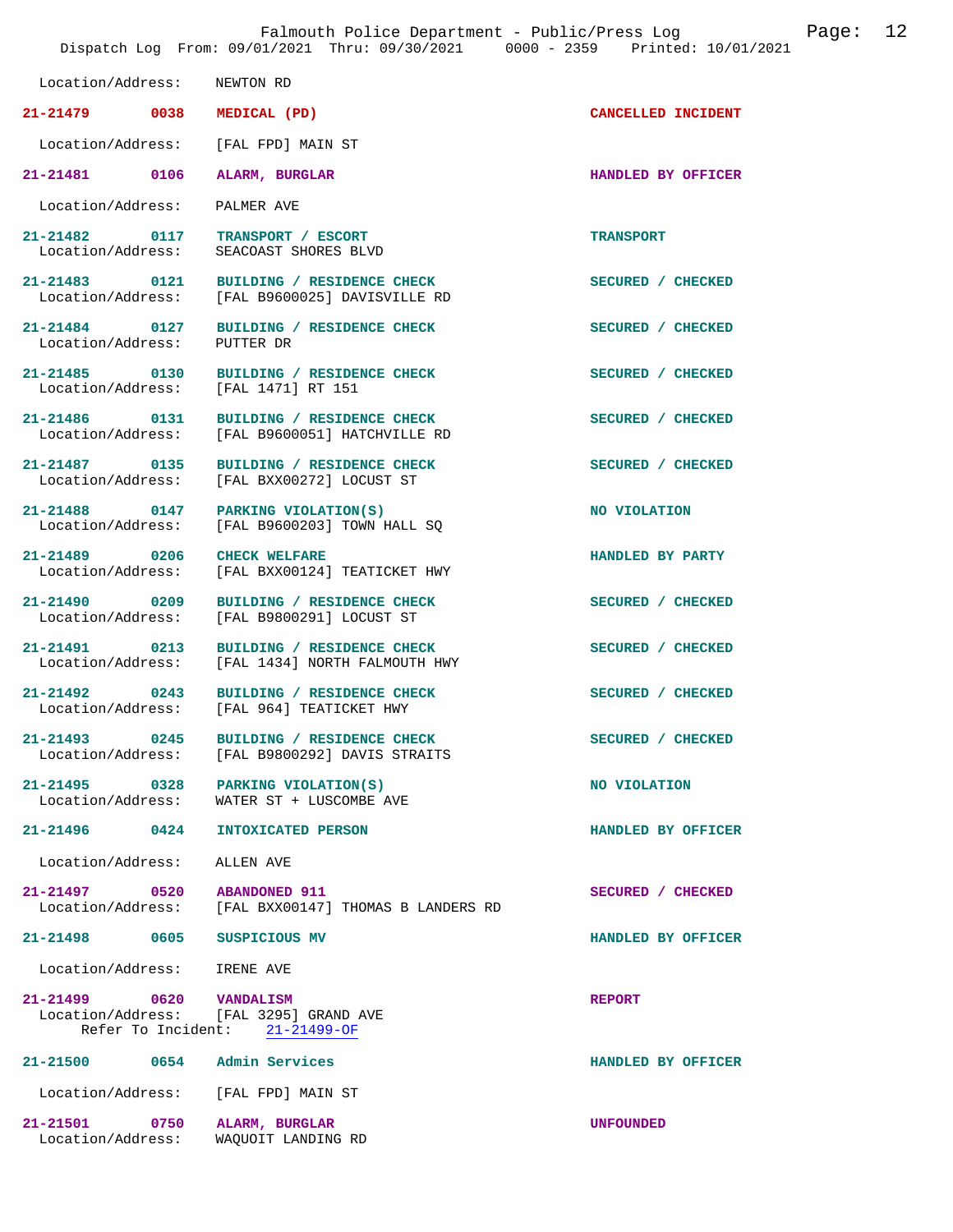| 21-21502 0751 VANDALISM                                  |                                                                                                          | HANDLED BY OFFICER     |
|----------------------------------------------------------|----------------------------------------------------------------------------------------------------------|------------------------|
|                                                          | Location/Address: [FAL L102] OYSTER POND RD                                                              |                        |
| 21-21503 0752                                            | <b>VANDALISM</b>                                                                                         | HANDLED BY OFFICER     |
|                                                          | Location/Address: [FAL L98] SURF DR                                                                      |                        |
| 21-21504 0844                                            | <b>LARCENY</b><br>Location/Address: [FAL 2927] EAST FALMOUTH HWY<br>Refer To Incident: $21-21504-OF$     | <b>REPORT</b>          |
| Location/Address: MAIN ST                                | 21-21505 0845 SUMMONS SERVICE                                                                            | UNABLE TO LOCATE       |
| 21-21507 0859                                            | ANIMAL COMPLAINT                                                                                         | REF ANIMAL CONTROL     |
|                                                          | Location/Address: [FAL B9600102] GIFFORD ST                                                              |                        |
| 21-21508 0923                                            | <b>ASSAULT, PAST</b>                                                                                     | HANDLED BY OFFICER     |
|                                                          | Location/Address: [FAL B9600040] NORTH FALMOUTH HWY                                                      |                        |
| 21-21510 0931                                            | Admin Services                                                                                           | HANDLED BY OFFICER     |
|                                                          | Location/Address: [FAL FPD] MAIN ST                                                                      |                        |
| 21-21511 0932                                            | ALARM, BURGLAR                                                                                           | CANCELLED INCIDENT     |
|                                                          | Location/Address: [FAL 3298] CAPE CLUB RD                                                                |                        |
| 21-21512 0937 VANDALISM<br>Location/Address: PROSPECT ST | Refer To Incident: 21-21512-OF                                                                           | <b>REPORT</b>          |
| 21-21514 0946 DISABLED MV                                | Location/Address: [FAL B9900116] CHESTER ST                                                              | PRIVATE TOW            |
| 21-21515 1006 ABANDONED 911                              | Location/Address: [FAL BXX00783] COUNTY RD                                                               | HANDLED BY PARTY       |
| 21-21518 1037 OVERDOSE<br>Location/Address:              | FORDHAM RD<br>Refer To Incident: 21-21518-OF                                                             | <b>REPORT</b>          |
|                                                          |                                                                                                          |                        |
|                                                          | 21-21519 1041 ID Theft / Fraud                                                                           | CANCELLED INCIDENT     |
|                                                          | Location/Address: [FAL 2862] QUAKER RD                                                                   |                        |
| 21-21520 1057 CRASH                                      |                                                                                                          | HANDLED BY OFFICER     |
|                                                          | Location/Address: [FAL B0100017] NORTH FALMOUTH HWY                                                      |                        |
|                                                          | 21-21522 1105 CHECK WELFARE<br>Location/Address: [FAL 3202] PALMER AVE<br>Refer To Incident: 21-21522-OF | <b>REPORT</b>          |
| 21-21526 1206 Admin Services                             | Location/Address: [FAL B9600163] CRYSTAL SPRING AVE<br>Refer To Incident: 21-21526-OF                    | <b>REPORT</b>          |
|                                                          | $21-21528$ 1243 PARKING VIOLATION(S)<br>Location/Address: [FAL 159] GRAND AVE                            | PARKING TICKET         |
| 21-21530 1312 ERRATIC MV                                 | Location/Address: LOCUSTFIELD RD + BRICK KILN RD                                                         | <b>GONE ON ARRIVAL</b> |
|                                                          |                                                                                                          |                        |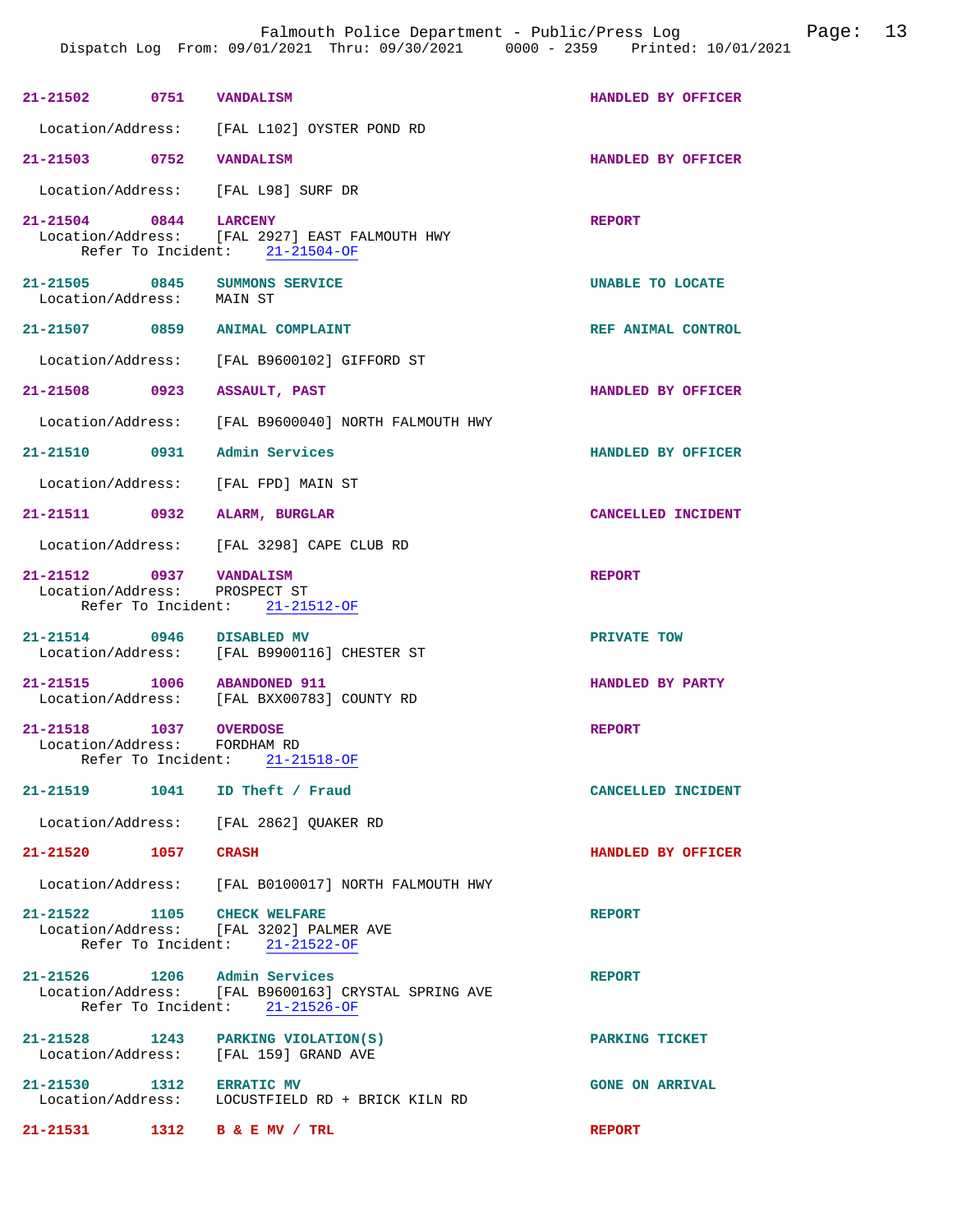|                                                  | Falmouth Police Department - Public/Press Log<br>Dispatch Log From: 09/01/2021 Thru: 09/30/2021 0000 - 2359 Printed: 10/01/2021 |                        | Page: | 14 |
|--------------------------------------------------|---------------------------------------------------------------------------------------------------------------------------------|------------------------|-------|----|
|                                                  | Location/Address: [FAL B0100152] TEATICKET HWY<br>Refer To Incident: 21-21531-OF                                                |                        |       |    |
| 21-21533 1328 UNWANTED GUEST                     |                                                                                                                                 | HANDLED BY OFFICER     |       |    |
| Location/Address:                                | [FAL B0200069] TEATICKET HWY                                                                                                    |                        |       |    |
|                                                  | 21-21534 1340 PARKING VIOLATION(S)<br>Location/Address: [FAL 46] CHAPOOUOIT RD                                                  | <b>UNFOUNDED</b>       |       |    |
| 21-21535 1343 LARCENY                            |                                                                                                                                 | CANCELLED INCIDENT     |       |    |
| Location/Address:                                | [FAL B9600070] SCRANTON AVE                                                                                                     |                        |       |    |
| 21-21536 1352<br>Location/Address: HOMER AVE     | <b>TRESPASS</b>                                                                                                                 | <b>GONE ON ARRIVAL</b> |       |    |
|                                                  | 21-21537 1358 RECOVERED PROPERTY<br>Location/Address: [FAL FPD] MAIN ST<br>Refer To Incident: 21-21537-OF                       | <b>REPORT</b>          |       |    |
|                                                  | 21-21538 1400 MISSING PERSON                                                                                                    | HANDLED BY OFFICER     |       |    |
|                                                  | Location/Address: [FAL 1338] OLD DOCK RD                                                                                        |                        |       |    |
|                                                  | 21-21540 1431 ALARM, BURGLAR<br>Location/Address: INDIAN RIDGE RD                                                               | <b>UNFOUNDED</b>       |       |    |
| 21-21541 1442                                    | INTOXICATED PERSON                                                                                                              | HANDLED BY OFFICER     |       |    |
| Location/Address:                                | CENTRAL AVE + SALT RIVER RD                                                                                                     |                        |       |    |
| Location/Address:                                | 21-21542 1452 LOUD MUSIC / PARTY / NOISES<br>WEST FALMOUTH HWY + BLACKSMITH SHOP RD                                             | HANDLED BY PARTY       |       |    |
| 21-21543 1500                                    | PARKING VIOLATION(S)                                                                                                            | CANCELLED INCIDENT     |       |    |
|                                                  | Location/Address: [FAL L65] COUNTY RD                                                                                           |                        |       |    |
| 21-21544 1512                                    | <b>ABANDONED 911</b>                                                                                                            | HANDLED BY OFFICER     |       |    |
| Location/Address:                                | QUASHNET WAY                                                                                                                    |                        |       |    |
| 21-21546 1536 CHECK WELFARE                      |                                                                                                                                 | HANDLED BY OFFICER     |       |    |
|                                                  | Location/Address: [FAL 3173] DAVIS STRAITS                                                                                      |                        |       |    |
| 21-21547 1637 DISABLED MV                        | Location/Address: RANDOLPH ST + MARAVISTA AVE                                                                                   | PRIVATE TOW            |       |    |
| 21-21548 1704 ABANDONED 911                      |                                                                                                                                 | HANDLED BY OFFICER     |       |    |
|                                                  | Location/Address: [FAL 355] NORTH CHOP LN                                                                                       |                        |       |    |
| 21-21550 1723                                    | <b>CRASH</b>                                                                                                                    | HANDLED BY OFFICER     |       |    |
|                                                  | Location/Address: BOXBERRY HILL RD + RT 151                                                                                     |                        |       |    |
| 21-21551 1748 AREA CHECK<br>Vicinity of: MAIN ST |                                                                                                                                 | SECURED / CHECKED      |       |    |
| 21-21553 1758 ERRATIC MV                         | Location/Address: MENAUHANT RD + ACAPESKET RD<br>Refer To Incident: 21-21553-OF                                                 | <b>CITATION ISSUED</b> |       |    |
| 21-21555 1812 CRASH                              | Location/Address: TEATICKET HWY<br>Refer To Accident: 21-21555-AC                                                               | <b>REPORT</b>          |       |    |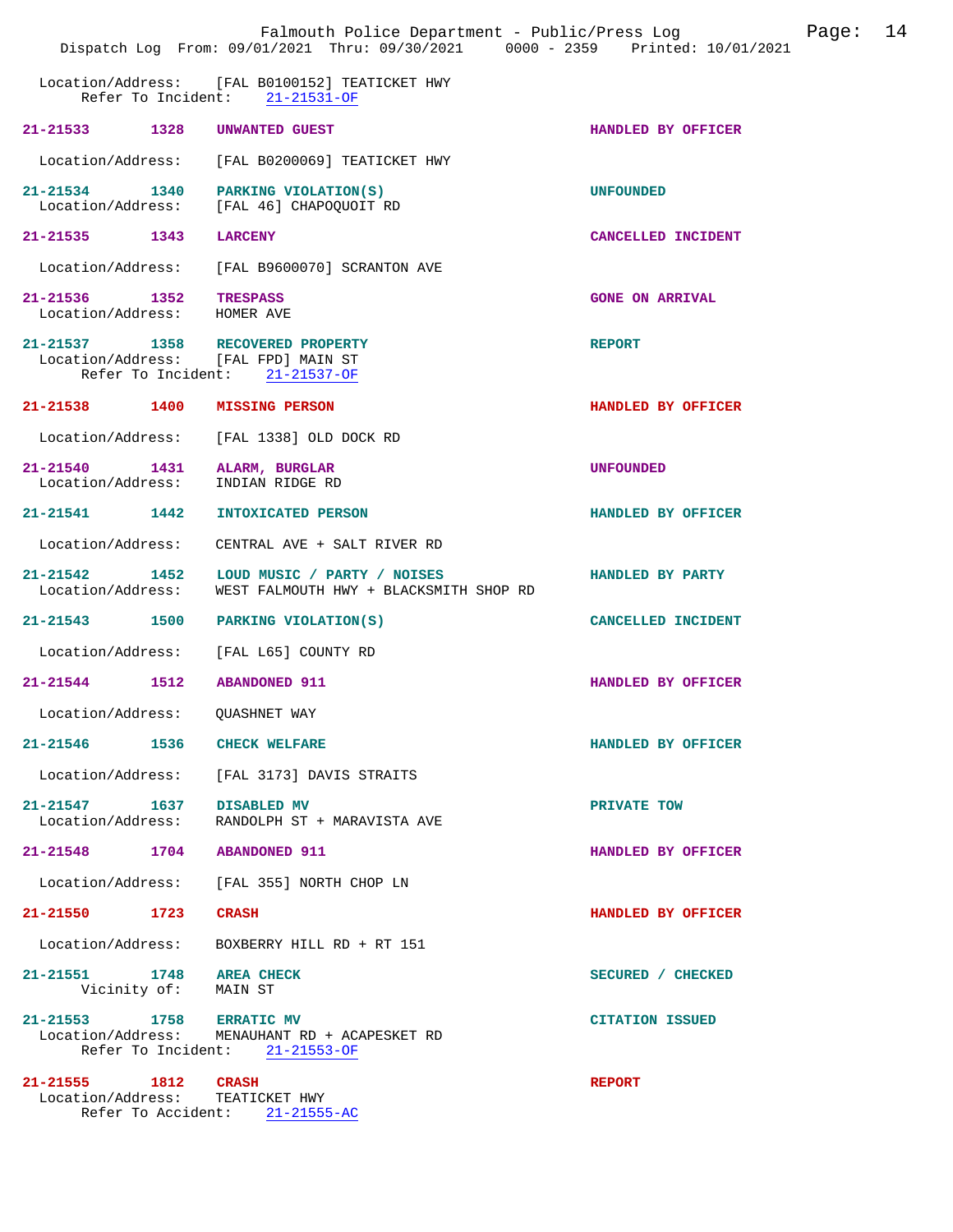| 21-21556 1823 ALARM, BURGLAR<br>Location/Address: SURF DR         |                                                                                                                        | SECURED / CHECKED      |
|-------------------------------------------------------------------|------------------------------------------------------------------------------------------------------------------------|------------------------|
| 21-21557 1856 CHECK WELFARE                                       | Location/Address: [FAL BXX00592] EAST FALMOUTH HWY                                                                     | <b>GONE ON ARRIVAL</b> |
| 21-21558 1916 ASSIST FIRE DEPT<br>Location/Address: HAYWAY RD     | Refer To Incident: 21-21558-OF                                                                                         | <b>REPORT</b>          |
| 21-21560 1955 Admin Services                                      |                                                                                                                        | HANDLED BY OFFICER     |
| Location/Address: [FAL FPD] MAIN ST                               |                                                                                                                        |                        |
|                                                                   | 21-21561 1958 FIREWORKS COMPLAINT                                                                                      | HANDLED BY OFFICER     |
|                                                                   | Location/Address: CARRIAGE SHOP RD + JOURNEYS END RD                                                                   |                        |
| 21-21563 2002 Admin Services                                      |                                                                                                                        | HANDLED BY OFFICER     |
| Location/Address: [FAL FPD] MAIN ST                               |                                                                                                                        |                        |
|                                                                   | 21-21564 2002 BUILDING / RESIDENCE CHECK<br>Location/Address: [FAL B9700958] EAST FALMOUTH HWY                         | SECURED / CHECKED      |
| 21-21565 2002 CHECK WELFARE                                       |                                                                                                                        | HANDLED BY OFFICER     |
| Location/Address: ASHUMET RD                                      |                                                                                                                        |                        |
| Location/Address: CROWELL RD                                      | 21-21566 2006 FIREWORKS COMPLAINT                                                                                      | UNABLE TO LOCATE       |
|                                                                   | 21-21567 2017 SUSPICIOUS PERSON(S)<br>Location/Address: JOHN PARKER RD + SANDWICH RD<br>Refer To Incident: 21-21567-OF | <b>REPORT</b>          |
| 21-21568 2041 CRASH<br>Location/Address: ASHUMET RD               | Refer To Incident: 21-21568-A-OF<br>Refer To Accident: 21-21568-AC<br>Refer To Incident: 21-21568-OF                   | <b>REPORT</b>          |
| 21-21571 2047 CHECK WELFARE                                       | Location/Address: WOODVIEW DR + GIFFORD ST<br>Refer To Incident: 21-21571-OF                                           | <b>REPORT</b>          |
| 21-21572 2114 ABANDONED 911<br>Location/Address: BOXBERRY HILL RD |                                                                                                                        | SECURED / CHECKED      |
|                                                                   | 21-21574 2144 VANDALISM<br>Location/Address: [FAL 302] SANDWICH RD<br>Refer To Incident: 21-21574-OF                   | <b>REPORT</b>          |
|                                                                   | 21-21575 2146 LOUD MUSIC / PARTY / NOISES                                                                              | HANDLED BY OFFICER     |
| Location/Address: GOSNOLD RD                                      |                                                                                                                        |                        |
| 21-21577 2154 ABANDONED 911                                       |                                                                                                                        | HANDLED BY OFFICER     |
| Location/Address: RT 151                                          |                                                                                                                        |                        |
| 21-21578 2155 ABANDONED 911                                       |                                                                                                                        | HANDLED BY OFFICER     |
| Location/Address: QUASHNET WAY                                    |                                                                                                                        |                        |
|                                                                   | 21-21580 2210 BUILDING / RESIDENCE CHECK<br>Location/Address: [FAL BXX00102] SCRANTON AVE                              | SECURED / CHECKED      |
|                                                                   | 21-21582 2213 BUILDING / RESIDENCE CHECK                                                                               | SECURED / CHECKED      |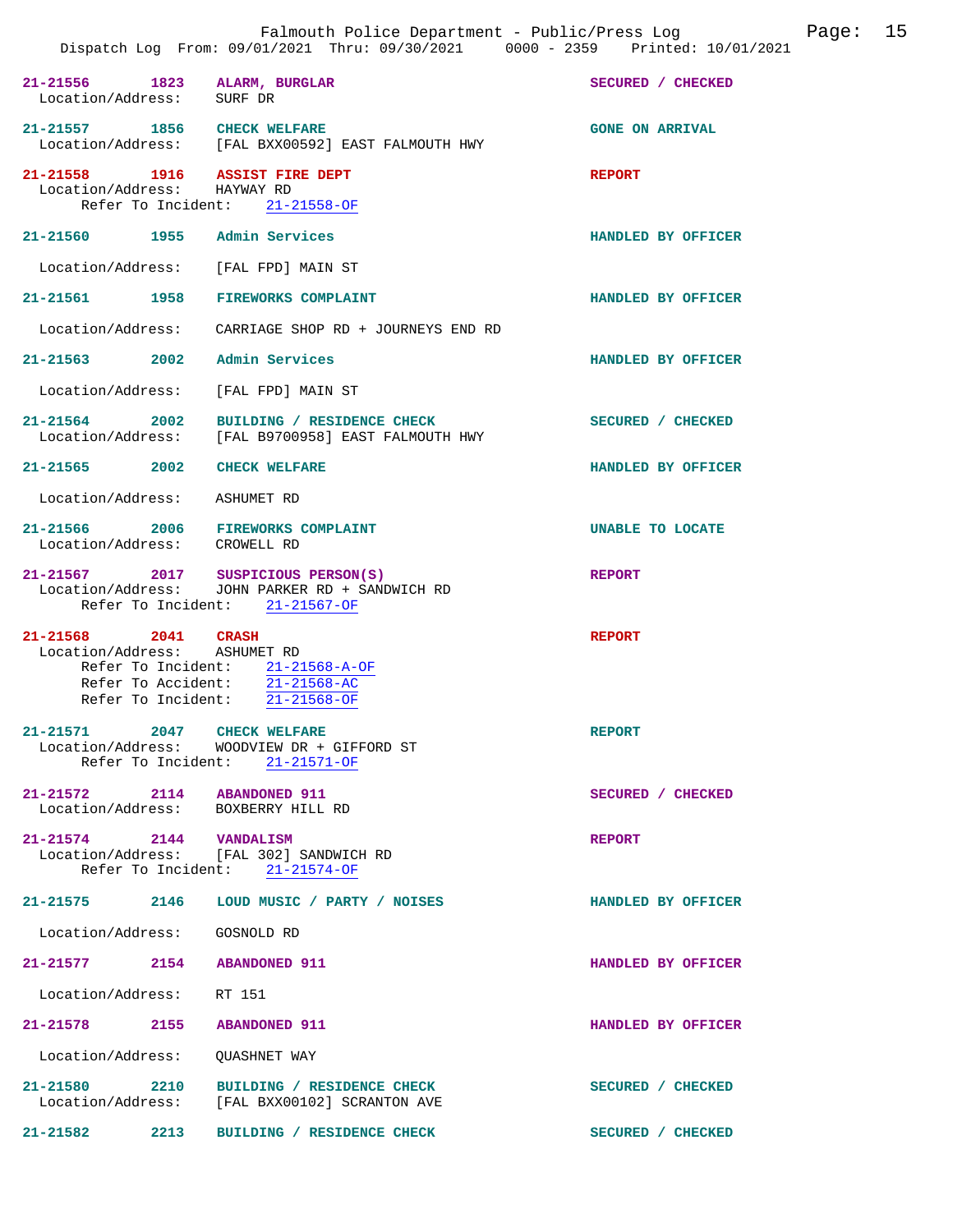|                                     | Falmouth Police Department - Public/Press Log<br>Dispatch Log From: 09/01/2021 Thru: 09/30/2021 0000 - 2359 Printed: 10/01/2021                             |                        | Page: 16 |  |
|-------------------------------------|-------------------------------------------------------------------------------------------------------------------------------------------------------------|------------------------|----------|--|
|                                     | Location/Address: [FAL 342] SCRANTON AVE                                                                                                                    |                        |          |  |
|                                     | 21-21585 2306 LOUD MUSIC / PARTY / NOISES                                                                                                                   | HANDLED BY OFFICER     |          |  |
| Location/Address:                   | OVINGTON DR                                                                                                                                                 |                        |          |  |
| 21-21586 2312                       | MOTOR VEHICLE STOP<br>Location/Address: [FAL L42] GIFFORD ST                                                                                                | Verbal Warning         |          |  |
| 21-21587 2329                       | <b>AREA CHECK</b><br>Location/Address: [FAL 159] GRAND AVE                                                                                                  | SECURED / CHECKED      |          |  |
|                                     | 21-21588 2335 LOUD MUSIC / PARTY / NOISES                                                                                                                   | HANDLED BY OFFICER     |          |  |
| Location/Address: HEATHER LN        |                                                                                                                                                             |                        |          |  |
| 21-21589 2351 ASSIST CITIZEN        |                                                                                                                                                             | CANCELLED INCIDENT     |          |  |
| Location/Address: [FAL FPD] MAIN ST |                                                                                                                                                             |                        |          |  |
| For Date: $09/05/2021$ - Sunday     |                                                                                                                                                             |                        |          |  |
| 21-21590 0003 ASSIST CITIZEN        |                                                                                                                                                             | CANCELLED INCIDENT     |          |  |
|                                     | Location/Address: [FAL BXX00783] COUNTY RD                                                                                                                  |                        |          |  |
|                                     | 21-21591 0009 LOUD MUSIC / PARTY / NOISES                                                                                                                   | HANDLED BY OFFICER     |          |  |
| Location/Address:                   | HEATHER LN                                                                                                                                                  |                        |          |  |
| 21-21592 0019 AREA CHECK            |                                                                                                                                                             | HANDLED BY OFFICER     |          |  |
| Location/Address:                   | BLACKSMITH SHOP RD                                                                                                                                          |                        |          |  |
| 21-21594 0042                       | SUSPICIOUS PERSON(S)<br>Location/Address: [FAL 725] MAIN ST                                                                                                 | <b>GONE ON ARRIVAL</b> |          |  |
| 21-21593 0044                       | BUILDING / RESIDENCE CHECK<br>Location/Address: [FAL B9600237] EAST FALMOUTH HWY                                                                            | SECURED / CHECKED      |          |  |
| 21-21595 0101<br>Location/Address:  | BUILDING / RESIDENCE CHECK<br>BOXBERRY HILL RD                                                                                                              | SECURED / CHECKED      |          |  |
|                                     | 21-21596 0104 BUILDING / RESIDENCE CHECK<br>Location/Address: [FAL B9700958] EAST FALMOUTH HWY                                                              | SECURED / CHECKED      |          |  |
| 21-21597 0105<br>Location/Address:  | BUILDING / RESIDENCE CHECK<br>[FAL B9600453] ROSE MORIN LN                                                                                                  | SECURED / CHECKED      |          |  |
| 21-21598 0108<br>Location/Address:  | <b>AREA CHECK</b><br>[FAL B9600051] HATCHVILLE RD                                                                                                           | SECURED / CHECKED      |          |  |
| Location/Address:                   | 21-21599 0109 INTOXICATED PERSON<br>SWING LN<br>Refer To Arrest: 21-21599-AR<br>Arrest: HENSELER, ROBERT<br>Address: 9 WASHINGTON VALLEY RD MORRIS TOWN, NJ | Arrest(s) Made         |          |  |
| Age:<br>Charges:                    | 33<br>0UI-LIQUOR OR .08%<br>NUMBER PLATE VIOLATION TO CONCEAL ID (ATTACHING)<br>UNLICENSED OPERATION OF MV<br>A&B ON POLICE OFFICER                         |                        |          |  |
| Location/Address:                   | 21-21600 0120 BUILDING / RESIDENCE CHECK<br>[FAL 1471] RT 151                                                                                               | SECURED / CHECKED      |          |  |
| 21-21601 0125 Admin Services        |                                                                                                                                                             | HANDLED BY OFFICER     |          |  |
| Location/Address:                   | [FAL FPD] MAIN ST                                                                                                                                           |                        |          |  |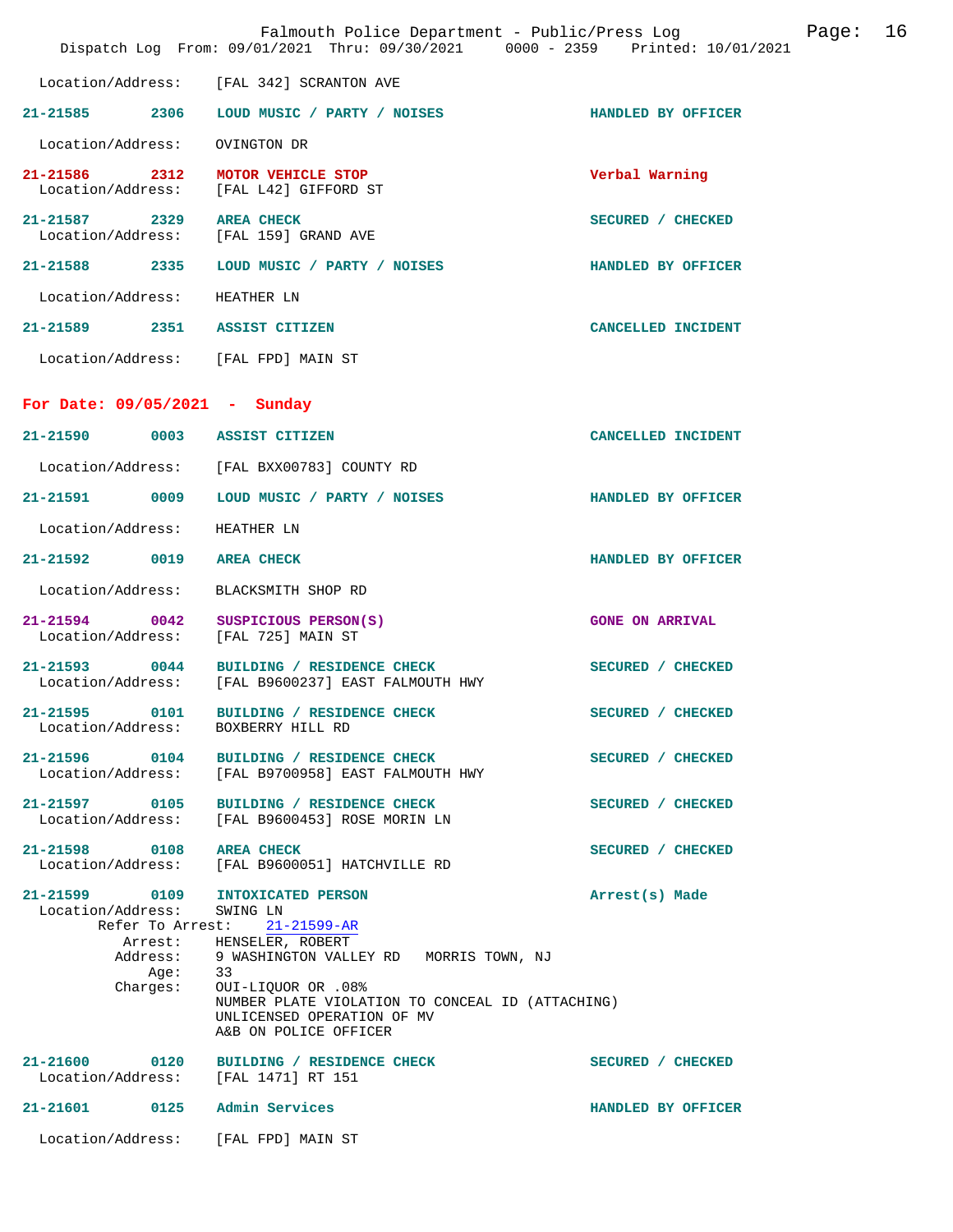|                            |      | Dispatch Log From: 09/01/2021 Thru: 09/30/2021 0000 - 2359 Printed: 10/01/2021                                                                                                                                                                                                                        | Falmouth Police Department - Public/Press Log | Page: | 17 |
|----------------------------|------|-------------------------------------------------------------------------------------------------------------------------------------------------------------------------------------------------------------------------------------------------------------------------------------------------------|-----------------------------------------------|-------|----|
|                            |      |                                                                                                                                                                                                                                                                                                       |                                               |       |    |
|                            |      | 21-21602 0149 BUILDING / RESIDENCE CHECK<br>Location/Address: [FAL 1434] NORTH FALMOUTH HWY                                                                                                                                                                                                           | SECURED / CHECKED                             |       |    |
|                            |      | 21-21603 0156 BUILDING / RESIDENCE CHECK<br>Location/Address: [FAL B9600051] HATCHVILLE RD                                                                                                                                                                                                            | SECURED / CHECKED                             |       |    |
|                            |      | 21-21604 0201 ALARM, BURGLAR<br>Location/Address: [FAL 44] MAIN ST                                                                                                                                                                                                                                    | <b>UNFOUNDED</b>                              |       |    |
|                            |      | 21-21605 0207 PARKING VIOLATION(S)<br>Location/Address: [FAL B9600203] TOWN HALL SQ                                                                                                                                                                                                                   | NO VIOLATION                                  |       |    |
| 21-21606 0227              |      | LOUD MUSIC / PARTY / NOISES                                                                                                                                                                                                                                                                           | HANDLED BY OFFICER                            |       |    |
| Location/Address:          |      | BRICK KILN RD                                                                                                                                                                                                                                                                                         |                                               |       |    |
|                            |      | 21-21607 0241 PARKING VIOLATION(S)                                                                                                                                                                                                                                                                    | HANDLED BY OFFICER                            |       |    |
| Location/Address:          |      | [FAL BXX00010] THOMAS B LANDERS RD + SCHOOL ST                                                                                                                                                                                                                                                        |                                               |       |    |
| 21-21608 0250              |      | LOUD MUSIC / PARTY / NOISES                                                                                                                                                                                                                                                                           | HANDLED BY OFFICER                            |       |    |
| Location/Address:          |      | OLD BARNSTABLE RD                                                                                                                                                                                                                                                                                     |                                               |       |    |
| Location/Address:          |      | 21-21609 0304 ASSIST OTHER AGENCY<br>SANDWICH RD                                                                                                                                                                                                                                                      | UNABLE TO LOCATE                              |       |    |
| Location/Address:          |      | 21-21610 0446 ALARM, BURGLAR<br>[FAL 2437] TANGLEWOOD DR                                                                                                                                                                                                                                              | <b>UNFOUNDED</b>                              |       |    |
|                            | Age: | 21-21611 0506 CHECK WELFARE<br>Location/Address: [FAL 3131] EAST FALMOUTH HWY<br>Refer To $P/C$ : 21-21611-AR<br>$P/C$ : HENRY, MANDRED TYLER<br>Address: 48 CINROC CIR EAST FALMOUTH, MA<br>31<br>Charges: ARREST WARRANT SERVICE<br>PROTECTIVE CUSTODY (LIQUOR)<br>Refer To Incident: $21-21611-OF$ | Arrest(s) Made                                |       |    |
| 21-21613                   | 0612 | <b>MISSING PERSON</b>                                                                                                                                                                                                                                                                                 | HANDLED BY OFFICER                            |       |    |
|                            |      | Location/Address: [FAL 707] GIFFORD ST                                                                                                                                                                                                                                                                |                                               |       |    |
|                            |      | 21-21616 0719 Admin Services                                                                                                                                                                                                                                                                          | HANDLED BY OFFICER                            |       |    |
|                            |      | Location/Address: [FAL BXX00810] MAIN ST                                                                                                                                                                                                                                                              |                                               |       |    |
| Location/Address: SHORE ST |      | 21-21619 0814 ABANDONED 911                                                                                                                                                                                                                                                                           | HANDLED BY PARTY                              |       |    |
|                            |      | 21-21622 0926 SELECTIVE ENFORCEMENT                                                                                                                                                                                                                                                                   | HANDLED BY OFFICER                            |       |    |
|                            |      | Location/Address: [FAL B9700084] TEATICKET HWY                                                                                                                                                                                                                                                        |                                               |       |    |
| 21-21623 0932 CRASH        |      | Location/Address: [FAL BXX00209] PALMER AVE<br>Refer To Accident: 21-21623-AC<br>Refer To Incident: $\overline{21-21623-OF}$                                                                                                                                                                          | HANDLED BY PARTY                              |       |    |
|                            |      | 21-21626 0933 SUMMONS SERVICE<br>Location/Address: SANDWICH RD                                                                                                                                                                                                                                        | UNABLE TO LOCATE                              |       |    |
| 21-21625 0934 VANDALISM    |      | Location/Address: CUTTYSARK RD<br>Refer To Incident: 21-21625-OF                                                                                                                                                                                                                                      | <b>REPORT</b>                                 |       |    |
|                            |      | 21-21624 0937 BUILDING / RESIDENCE CHECK                                                                                                                                                                                                                                                              | SECURED / CHECKED                             |       |    |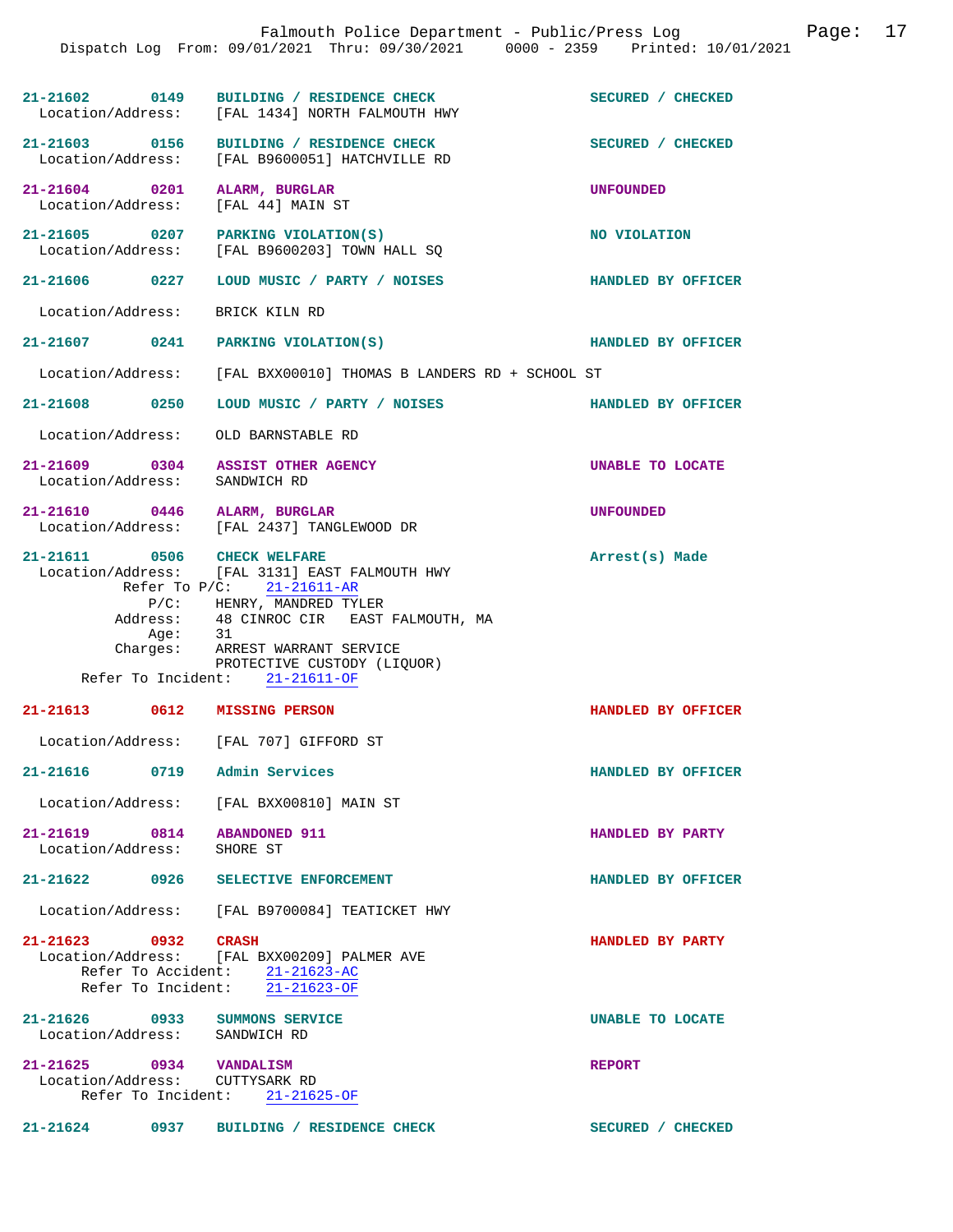|                                           | Falmouth Police Department - Public/Press Log<br>Dispatch Log From: 09/01/2021 Thru: 09/30/2021 0000 - 2359 Printed: 10/01/2021 |                        | Page: | 18 |
|-------------------------------------------|---------------------------------------------------------------------------------------------------------------------------------|------------------------|-------|----|
| Location/Address:                         | ROSE MORIN LN                                                                                                                   |                        |       |    |
| 21-21628<br>1007                          | MOTOR VEHICLE STOP                                                                                                              | HANDLED BY OFFICER     |       |    |
| Location/Address:                         | QUAKER RD                                                                                                                       |                        |       |    |
| $21 - 21629$<br>1030<br>Location/Address: | SELECTIVE ENFORCEMENT<br>JOHN PARKER RD                                                                                         | Verbal Warning         |       |    |
| 1112<br>$21 - 21631$                      | FOLLOW UP INVESTIGATION                                                                                                         | CANCELLED INCIDENT     |       |    |
| Location/Address:                         | [FAL FPD] MAIN ST                                                                                                               |                        |       |    |
| 21-21630 1113<br>Location/Address:        | FOLLOW UP INVESTIGATION<br>[FAL FPD] MAIN ST                                                                                    | <b>REF OTHER</b>       |       |    |
| 21-21632 1119                             | <b>LOST PROPERTY</b>                                                                                                            | HANDLED BY OFFICER     |       |    |
| Location/Address:                         | [FAL 159] GRAND AVE                                                                                                             |                        |       |    |
| $21 - 21633$<br>1129                      | <b>TRAFFIC HAZARD</b>                                                                                                           | HANDLED BY OFFICER     |       |    |
| Location/Address:                         | CLARK ST                                                                                                                        |                        |       |    |
| $21 - 21634$<br>1143                      | SELECTIVE ENFORCEMENT                                                                                                           | HANDLED BY OFFICER     |       |    |
| Location/Address:                         | JOHN PARKER RD                                                                                                                  |                        |       |    |
| $21 - 21636$<br>Location/Address:         | 1149<br>PARKING VIOLATION(S)<br>[FAL 486] QUISSETT HARBOR RD                                                                    | PARKING TICKET         |       |    |
| 21-21637 1205<br>Location/Address:        | SELECTIVE ENFORCEMENT<br>TEATICKET HWY + SANDWICH RD                                                                            | <b>CITATION ISSUED</b> |       |    |
| 21-21638<br>1221                          | <b>ANIMAL COMPLAINT</b>                                                                                                         | HANDLED BY OFFICER     |       |    |
| Location/Address:                         | BRICK KILN RD + KERRYWOOD DR                                                                                                    |                        |       |    |
| $21 - 21639$<br>1227<br>Location/Address: | BUILDING / RESIDENCE CHECK<br>[FAL L65] COUNTY RD                                                                               | SECURED / CHECKED      |       |    |
| 21-21641<br>1308<br>Location/Address:     | SELECTIVE ENFORCEMENT<br>FALMOUTH HEIGHTS RD + DAVIS STRAITS                                                                    | <b>CITATION ISSUED</b> |       |    |
| $21 - 21642$ 1314<br>Location/Address:    | MOTOR VEHICLE STOP<br>GIFFORD ST + WOODVIEW DR                                                                                  | Verbal Warning         |       |    |
| 21-21643 1328                             | LOUD MUSIC / PARTY / NOISES                                                                                                     | HANDLED BY OFFICER     |       |    |
| Location/Address:                         | [FAL 192] HATCHVILLE RD                                                                                                         |                        |       |    |
| 21-21644 1341                             | ANIMAL COMPLAINT                                                                                                                | REF ANIMAL CONTROL     |       |    |
| Location/Address:                         | SURF DR + OYSTER POND RD                                                                                                        |                        |       |    |
| 21-21645 1359<br>Location/Address:        | <b>TRAFFIC HAZARD</b><br>[FAL B9800715] OX BOW RD                                                                               | <b>VEHICLE TOWED</b>   |       |    |
| 21-21647 1405<br>Location/Address:        | PRIVATE TOW<br>[FAL BXX00880] CLINTON AVE                                                                                       | PRIVATE TOW            |       |    |
| 21-21649 1416<br>Location/Address:        | MOTOR VEHICLE STOP<br>JOHN PARKER RD                                                                                            | Verbal Warning         |       |    |
| 21-21653 1451<br>Location/Address:        | SUSPICIOUS PERSON(S)<br>[FAL 494] EAST FALMOUTH HWY                                                                             | UNABLE TO LOCATE       |       |    |
| 21-21654 1455                             | <b>OTHER TRAFFIC</b><br>Location/Address: [FAL B0200014] SANDWICH RD                                                            | UNABLE TO LOCATE       |       |    |
|                                           |                                                                                                                                 |                        |       |    |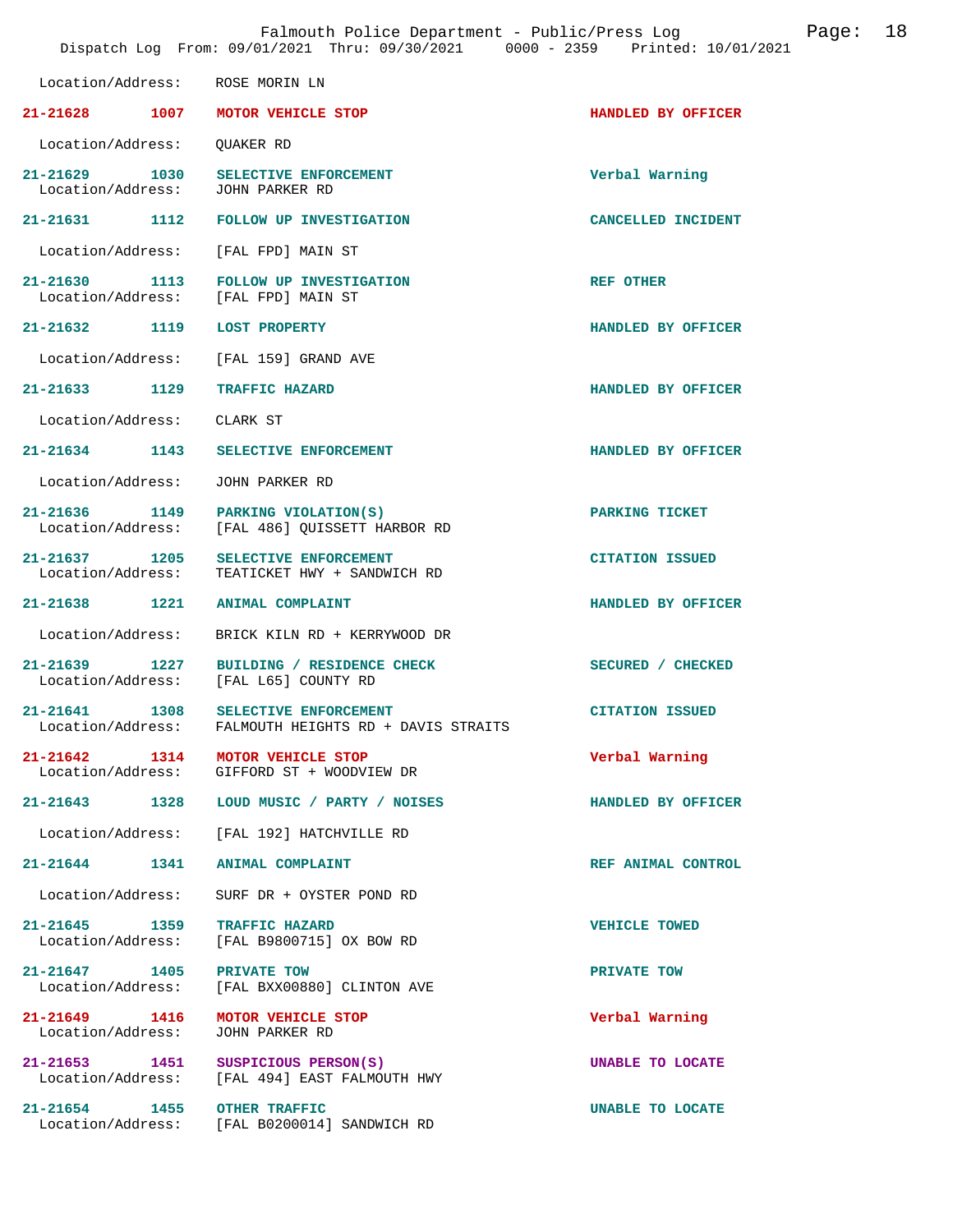| 21-21655 1508 CRASH                                              | Location/Address: JONES RD + TEATICKET HWY<br>Refer To Accident: 21-21655-AC<br>Refer To Arrest: 21-21655-AR   | <b>REPORT</b>             |
|------------------------------------------------------------------|----------------------------------------------------------------------------------------------------------------|---------------------------|
| Aqe:                                                             | Arrest: PETERS, JAMES M<br>Address: 354 MARAVISTA AVE TEATICKET, MA<br>40<br>Charges: ARREST WARRANT SERVICE   |                           |
| 21-21656 1607 CHECK WELFARE                                      | Refer To Incident: 21-21655-OF                                                                                 | HANDLED BY OFFICER        |
|                                                                  |                                                                                                                |                           |
|                                                                  | Location/Address: RT 28 SOUTH + THOMAS B LANDERS RD                                                            |                           |
|                                                                  | 21-21657 1643 ALARM, BURGLAR<br>Location/Address: [FAL B9600084] TER HEUN DR                                   | SECURED / CHECKED         |
| 21-21658 1648 MOTOR VEHICLE STOP                                 |                                                                                                                | HANDLED BY OFFICER        |
| Location/Address:                                                | SANDWICH RD                                                                                                    |                           |
| 21-21659 1658 ABANDONED 911                                      |                                                                                                                | <b>CANCELLED INCIDENT</b> |
|                                                                  | Location/Address: [FAL B9600108] TER HEUN DR                                                                   |                           |
| 21-21660 1720 ASSIST OTHER AGENCY                                | Location/Address: [FAL 2854] OLD SILVER LN                                                                     | UNABLE TO LOCATE          |
| 21-21661 1857 ANIMAL COMPLAINT<br>Location/Address: COLERIDGE DR |                                                                                                                | <b>UNFOUNDED</b>          |
| 21-21662 1931 MOTOR VEHICLE STOP                                 | Location/Address: [FAL 1996] EAST FALMOUTH HWY                                                                 | <b>CITATION ISSUED</b>    |
| 21-21663 1933 SUSPICIOUS MV                                      | Location/Address: [FAL 964] TEATICKET HWY<br>Refer To $P/C: 21-21663-AR$                                       | <b>REPORT</b>             |
|                                                                  | P/C: CHIPOLI, KYLE M<br>Address: 3 LANTERN LN FALMOUTH, MA<br>Age: 31<br>Charges: PROTECTIVE CUSTODY (LIQUOR)  |                           |
|                                                                  | ALCOHOL IN MV, POSSESS OPEN CONTAINER OF<br>Refer To Incident: 21-21663-OF                                     |                           |
| 21-21664<br>1946                                                 | <b>AREA CHECK</b>                                                                                              | UNABLE TO LOCATE          |
|                                                                  | Location/Address: [FAL 664] TEATICKET HWY                                                                      |                           |
| 21-21666 2008 CRASH                                              | Location/Address: [FAL BXX00707] BENHAM RD<br>Refer To Accident: 21-21666-AC<br>Refer To Incident: 21-21666-OF | <b>REPORT</b>             |
| $21 - 21667$ 2009                                                | <b>CHECK WELFARE</b>                                                                                           | HANDLED BY OFFICER        |
| Location/Address:                                                | SHOREWOOD DR                                                                                                   |                           |
| 21-21668 2057<br>Location/Address:                               | <b>CRASH</b><br>[FAL 180] MAIN ST                                                                              | HANDLED BY PARTY          |
| 21-21670 2119<br>Location/Address:                               | <b>ERRATIC MV</b><br>WOODS HOLE RD + OYSTER POND RD                                                            | <b>GONE ON ARRIVAL</b>    |
| $21 - 21671$ 2122                                                | <b>ANIMAL COMPLAINT</b>                                                                                        | HANDLED BY OFFICER        |
| Location/Address:                                                | [FAL FFD5] EAST FALMOUTH HWY                                                                                   |                           |
| 21-21672<br>2125<br>Location/Address:                            | MOTOR VEHICLE STOP<br>ENGLISH ST + MARAVISTA AVE                                                               | <b>CITATION ISSUED</b>    |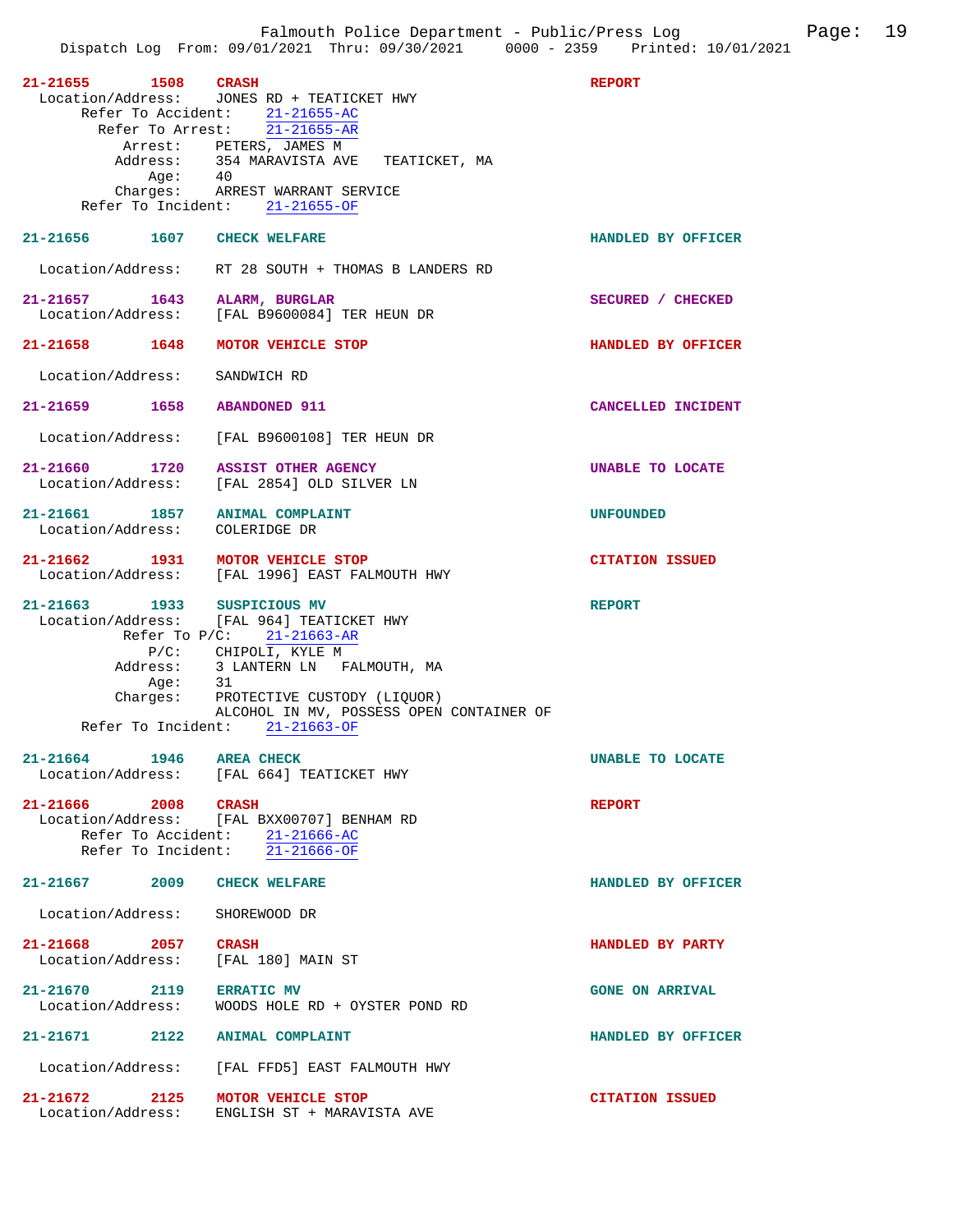|                   |                                                                          | Falmouth Police Department - Public/Press Log<br>Dispatch Log From: 09/01/2021 Thru: 09/30/2021 0000 - 2359 Printed: 10/01/2021                                                                                                                                                                                                                                                     |                        | Page: | 20 |
|-------------------|--------------------------------------------------------------------------|-------------------------------------------------------------------------------------------------------------------------------------------------------------------------------------------------------------------------------------------------------------------------------------------------------------------------------------------------------------------------------------|------------------------|-------|----|
| $21 - 21674$ 2128 |                                                                          | <b>AREA CHECK</b><br>Location/Address: [FAL B9600031] MARAVISTA AVE EXT                                                                                                                                                                                                                                                                                                             | <b>GONE ON ARRIVAL</b> |       |    |
|                   |                                                                          | $21-21675$ 2136 DISABLED MV<br>Location/Address: RT 151 + RT 28 NORTH                                                                                                                                                                                                                                                                                                               | HANDLED BY PARTY       |       |    |
|                   |                                                                          | 21-21676 2142 MOTOR VEHICLE STOP<br>Location/Address: DAVISVILLE RD + MARLIN DR                                                                                                                                                                                                                                                                                                     | <b>CITATION ISSUED</b> |       |    |
|                   |                                                                          | 21-21677 2153 ASSAULT, PAST<br>Location/Address: [FAL L71] MOSES RD                                                                                                                                                                                                                                                                                                                 | HANDLED BY PARTY       |       |    |
|                   |                                                                          | 21-21678 2159 BUILDING / RESIDENCE CHECK<br>Location/Address: [FAL BXX00102] SCRANTON AVE                                                                                                                                                                                                                                                                                           | SECURED / CHECKED      |       |    |
|                   |                                                                          | 21-21679 2204 BUILDING / RESIDENCE CHECK<br>Location/Address: [FAL 342] SCRANTON AVE                                                                                                                                                                                                                                                                                                | SECURED / CHECKED      |       |    |
|                   |                                                                          | 21-21680 2214 ALARM, BURGLAR                                                                                                                                                                                                                                                                                                                                                        | CANCELLED INCIDENT     |       |    |
|                   |                                                                          | Location/Address: [FAL 3199] TEATICKET HWY                                                                                                                                                                                                                                                                                                                                          |                        |       |    |
|                   |                                                                          | 21-21681 2239 MOTOR VEHICLE STOP                                                                                                                                                                                                                                                                                                                                                    | HANDLED BY OFFICER     |       |    |
|                   |                                                                          | Location/Address: ACAPESKET RD                                                                                                                                                                                                                                                                                                                                                      |                        |       |    |
|                   |                                                                          | 21-21683 2241 INTOXICATED PERSON<br>Location/Address: [FAL B9700005] SURF DR<br>Refer To P/C: 21-21683-AR<br>P/C: CARTER, MYCHAL GEORGE<br>Address: 248 N FALMOUTH HWY NORTH FALMOUTH, MA<br>Age: 29<br>Charges: PROTECTIVE CUSTODY (LIQUOR)                                                                                                                                        | <b>REPORT</b>          |       |    |
|                   |                                                                          | 21-21685 2243 AREA CHECK                                                                                                                                                                                                                                                                                                                                                            | HANDLED BY OFFICER     |       |    |
|                   |                                                                          | Location/Address: HOOPPOLE RD                                                                                                                                                                                                                                                                                                                                                       |                        |       |    |
|                   |                                                                          | 21-21684 2244 MOTOR VEHICLE STOP                                                                                                                                                                                                                                                                                                                                                    | HANDLED BY OFFICER     |       |    |
|                   |                                                                          | Location/Address: ACAPESKET RD                                                                                                                                                                                                                                                                                                                                                      |                        |       |    |
| 21-21686          | 2244                                                                     | <b>UNWANTED GUEST</b>                                                                                                                                                                                                                                                                                                                                                               | Protective Custody     |       |    |
|                   | Age:<br>Charges:<br>Refer To $P/C$ :<br>$P/C$ :<br>Address:<br>Age: $61$ | Location/Address: [FAL 2483] NORTH FALMOUTH HWY<br>Refer To P/C: 21-21686-A-AR<br>P/C: PIRES, MAUREEN<br>Address: 19 N FALMOUTH HWY Apt. #1 N FALMOUTH, MA<br>-49<br>ARREST WARRANT SERVICE<br>ARREST WARRANT SERVICE<br>PROTECTIVE CUSTODY (LIQUOR)<br>$21 - 21686 - AR$<br>PINA, WARREN KEITH<br>19 NORTH FALMOUTH HWY NORTH FALMOUTH, MA<br>Charges: PROTECTIVE CUSTODY (LIQUOR) |                        |       |    |
| 21-21688 2308     |                                                                          | DISTURBANCE / DISORDERLY                                                                                                                                                                                                                                                                                                                                                            | HANDLED BY OFFICER     |       |    |
|                   |                                                                          | Location/Address: BRICK KILN RD                                                                                                                                                                                                                                                                                                                                                     |                        |       |    |
|                   |                                                                          | 21-21689 2322 DISTURBANCE / DISORDERLY<br>Location/Address: FALMOUTH HEIGHTS RD<br>Refer To Incident: 21-21689-OF                                                                                                                                                                                                                                                                   | <b>REPORT</b>          |       |    |
| 21-21690 2331     |                                                                          | LOUD MUSIC / PARTY / NOISES                                                                                                                                                                                                                                                                                                                                                         | HANDLED BY OFFICER     |       |    |
|                   |                                                                          | Location/Address: BLACKSMITH SHOP RD                                                                                                                                                                                                                                                                                                                                                |                        |       |    |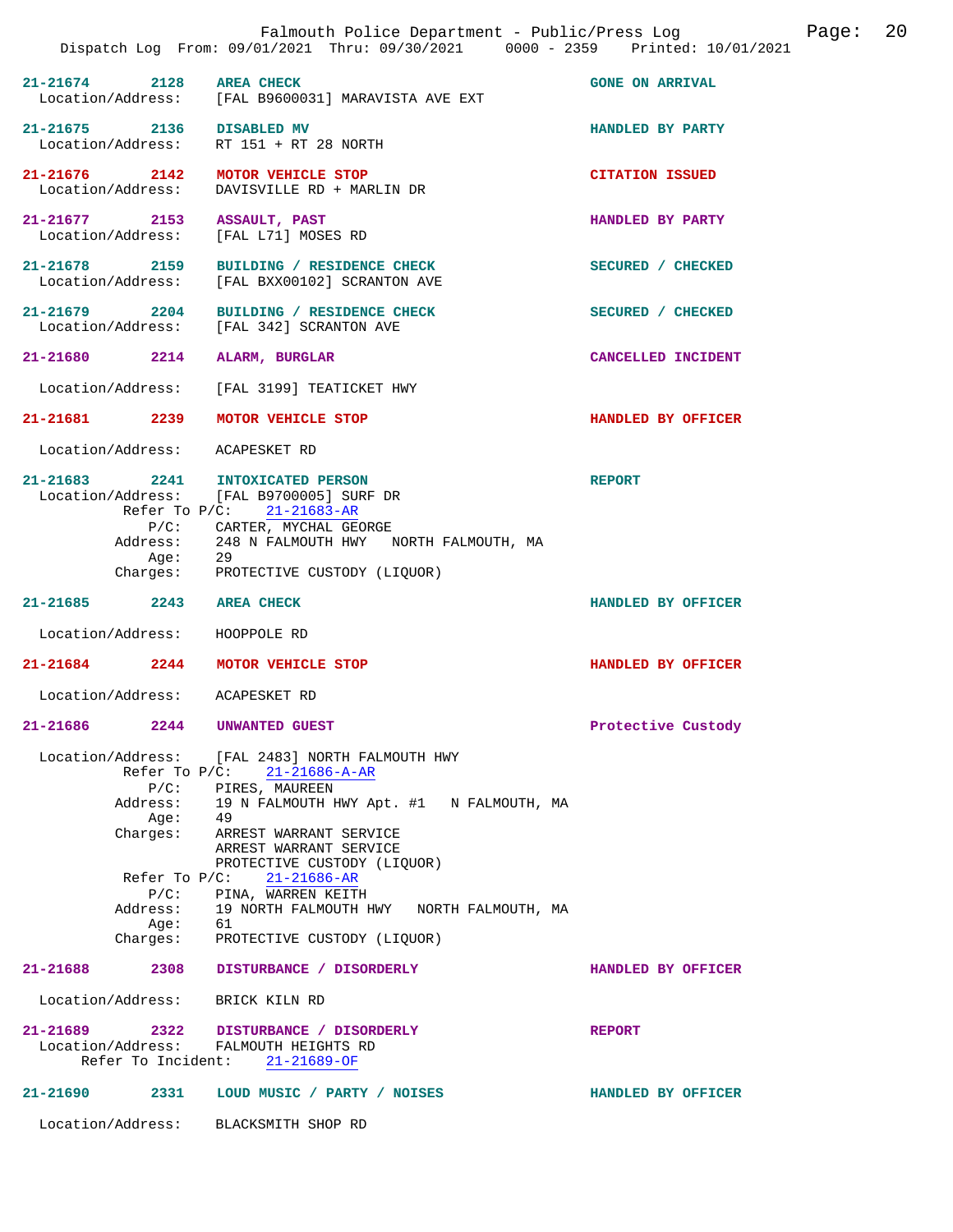### **For Date: 09/06/2021 - Monday**

| 21-21693 0018 ASSIST OTHER AGENCY                        |                                                                                   | HANDLED BY OFFICER |
|----------------------------------------------------------|-----------------------------------------------------------------------------------|--------------------|
| Location/Address: [FAL FPD] MAIN ST                      |                                                                                   |                    |
| 21-21692 0019<br>Location/Address:                       | BUILDING / RESIDENCE CHECK<br>[FAL B9800292] DAVIS STRAITS                        | SECURED / CHECKED  |
| $21 - 21694$ 0029                                        | BUILDING / RESIDENCE CHECK<br>Location/Address: [FAL B9600025] DAVISVILLE RD      | SECURED / CHECKED  |
| 21-21695 0033 AREA CHECK                                 | Location/Address: [FAL BXX00131] EAST FALMOUTH HWY                                | SECURED / CHECKED  |
| 21-21696 0038 AREA CHECK                                 |                                                                                   | HANDLED BY OFFICER |
| Location/Address:                                        | [FAL L102] OYSTER POND RD                                                         |                    |
| 21-21697 0040 AREA CHECK                                 | Location/Address: [FAL 55] MENAUHANT RD                                           | SECURED / CHECKED  |
| 21-21698 0045                                            | BUILDING / RESIDENCE CHECK<br>Location/Address: [FAL B9700852] NORTH FALMOUTH HWY | SECURED / CHECKED  |
| 21-21700 0103 AREA CHECK                                 | Location/Address: [FAL L42] GIFFORD ST                                            | SECURED / CHECKED  |
| 21-21702 0112<br>Location/Address:                       | <b>AREA CHECK</b><br>[FAL 1471] RT 151                                            | SECURED / CHECKED  |
| 21-21703 0115<br>Location/Address:                       | Harassment<br>WOODS HOLE RD + ELM RD                                              | <b>TRANSPORT</b>   |
| 21-21704 0120 AREA CHECK<br>Location/Address: ASHUMET RD |                                                                                   | SECURED / CHECKED  |
| 21-21705 0123                                            | BUILDING / RESIDENCE CHECK<br>Location/Address: [FAL B9600051] HATCHVILLE RD      | SECURED / CHECKED  |
| 21-21706 0143 AREA CHECK<br>Location/Address:            | MAIN ST                                                                           | SECURED / CHECKED  |
|                                                          | 21-21708 0146 PARKING VIOLATION(S)<br>Location/Address: WATER ST + LUSCOMBE AVE   | NO VIOLATION       |
| 21-21707<br>0147<br>Location/Address:                    | BUILDING / RESIDENCE CHECK<br>[FAL BXX00810] MAIN ST                              | SECURED / CHECKED  |
| 21-21709<br>0159                                         | <b>AREA CHECK</b>                                                                 | HANDLED BY OFFICER |
| Location/Address:                                        | CYPRESS ST                                                                        |                    |
| 21-21710 0203                                            | DISTURBANCE / DISORDERLY                                                          | HANDLED BY OFFICER |
| Location/Address:                                        | [FAL B9600085] EAST FALMOUTH HWY                                                  |                    |
| 21-21711<br>0227<br>Location/Address:                    | PARKING VIOLATION(S)<br>[FAL B9600203] TOWN HALL SO                               | NO VIOLATION       |
| 21-21712 0229<br>Location/Address:                       | BUILDING / RESIDENCE CHECK<br>[FAL 964] TEATICKET HWY                             | SECURED / CHECKED  |
| 21-21713 0229<br>Location/Address:                       | BUILDING / RESIDENCE CHECK<br>[FAL B9600026] GIFFORD EXT ST                       | SECURED / CHECKED  |
| $21 - 21714$<br>0253                                     | DOWN TREE(S)                                                                      | HANDLED BY OFFICER |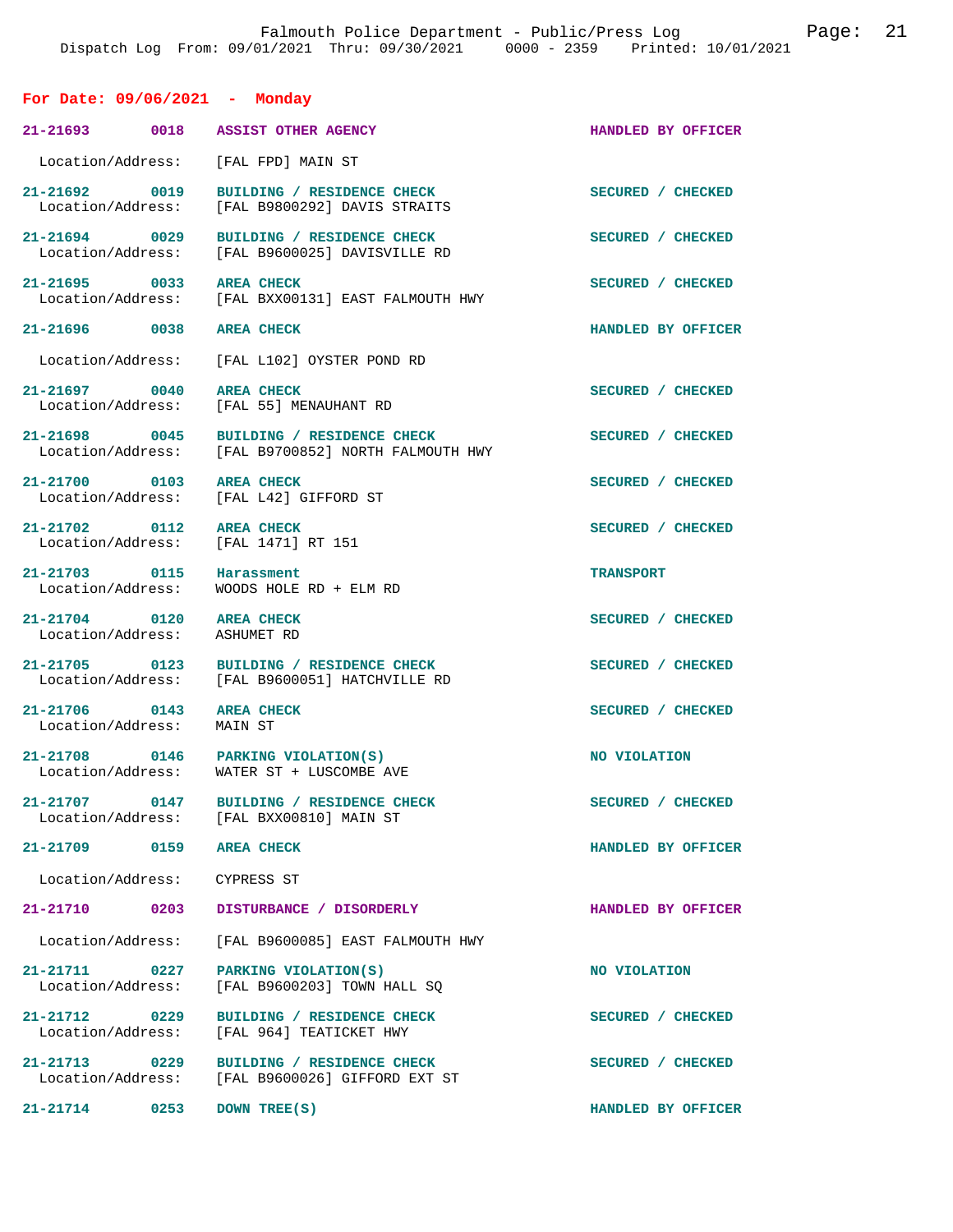|                                                  |      | Falmouth Police Department - Public/Press Log<br>Dispatch Log From: 09/01/2021 Thru: 09/30/2021 0000 - 2359 Printed: 10/01/2021 |                        | Page: | 22 |
|--------------------------------------------------|------|---------------------------------------------------------------------------------------------------------------------------------|------------------------|-------|----|
|                                                  |      |                                                                                                                                 | HANDLED BY OFFICER     |       |    |
| Location/Address:                                |      | OLD MEETING HOUSE RD                                                                                                            |                        |       |    |
| 21-21716 0322                                    |      | DISTURBANCE / DISORDERLY                                                                                                        | HANDLED BY OFFICER     |       |    |
| Location/Address:                                |      | [FAL B9700958] EAST FALMOUTH HWY                                                                                                |                        |       |    |
|                                                  |      | 21-21718 0555 RECOVERED PROPERTY<br>Location/Address: [FAL 2222] MAIN ST<br>Refer To Incident: 21-21718-OF                      | <b>REPORT</b>          |       |    |
| 21-21719 0633 Admin Services                     |      |                                                                                                                                 | HANDLED BY OFFICER     |       |    |
| Location/Address:                                |      | [FAL FPD] MAIN ST                                                                                                               |                        |       |    |
| 21-21721 0746<br>Location/Address:               |      | Down Wires<br>VIDAL AVE                                                                                                         | UNABLE TO LOCATE       |       |    |
| 21-21722 0810 AREA CHECK                         |      | Location/Address: [FAL 3214] HATCHVILLE RD                                                                                      | SECURED / CHECKED      |       |    |
| 21-21723 0847 ABANDONED 911<br>Location/Address: |      | [FAL B9600069] TER HEUN DR                                                                                                      | HANDLED BY PARTY       |       |    |
| 21-21726 0901<br>Location/Address:               |      | <b>ASSIST CITIZEN</b><br>[FAL 580] BRICK KILN RD                                                                                | HANDLED BY PARTY       |       |    |
| 21-21729 0941<br>Location/Address:               |      | <b>TRESPASS</b><br>[FAL B0100152] TEATICKET HWY                                                                                 | UNABLE TO LOCATE       |       |    |
| 21-21733 1038<br>Location/Address:               |      | FOLLOW UP INVESTIGATION<br>[FAL BXX00147] THOMAS B LANDERS RD                                                                   | HANDLED BY PARTY       |       |    |
| 21-21735 1103<br>Location/Address: SANDWICH RD   |      | SUMMONS SERVICE                                                                                                                 | SERVED IN HAND         |       |    |
| 21-21736 1112<br>Location/Address:               |      | <b>ABANDONED 911</b><br>[FAL B9600069] TER HEUN DR                                                                              | HANDLED BY PARTY       |       |    |
| $21 - 21738$                                     | 1142 | RECOVERED PROPERTY<br>Location/Address: [FAL FPD] MAIN ST<br>Refer To Incident: 21-21738-OF                                     | <b>REPORT</b>          |       |    |
| 21-21739 1159                                    |      | Admin Services                                                                                                                  | HANDLED BY OFFICER     |       |    |
| Location/Address:                                |      | [FAL BXX00810] MAIN ST                                                                                                          |                        |       |    |
| 21-21740 1200<br>Location/Address:               |      | ALARM, BURGLAR<br>[FAL B9800446] BRAINERD RD                                                                                    | <b>UNFOUNDED</b>       |       |    |
| 21-21742 1211<br>Location/Address:               |      | SELECTIVE ENFORCEMENT<br>FALMOUTH HEIGHTS RD + DAVIS STRAITS                                                                    | <b>CITATION ISSUED</b> |       |    |
| 21-21741 1214<br>Location/Address:               |      | SELECTIVE ENFORCEMENT<br>TEATICKET HWY + SANDWICH RD                                                                            | <b>CITATION ISSUED</b> |       |    |
| 21-21746 1231<br>Location/Address:               |      | <b>AREA CHECK</b><br>JOHN PARKER RD + FLAX POND RD                                                                              | UNABLE TO LOCATE       |       |    |
| 21-21748 1311<br>Location/Address:               |      | MOTOR VEHICLE STOP<br>[FAL BXX00222] CARRIAGE SHOP RD                                                                           | Verbal Warning         |       |    |
| 21-21751                                         |      | 1331 MOTOR VEHICLE STOP                                                                                                         | HANDLED BY OFFICER     |       |    |
| Location/Address:                                |      | RT 151 + RANCH RD                                                                                                               |                        |       |    |
| 21-21752                                         | 1340 | DISTURBANCE / DISORDERLY                                                                                                        | HANDLED BY OFFICER     |       |    |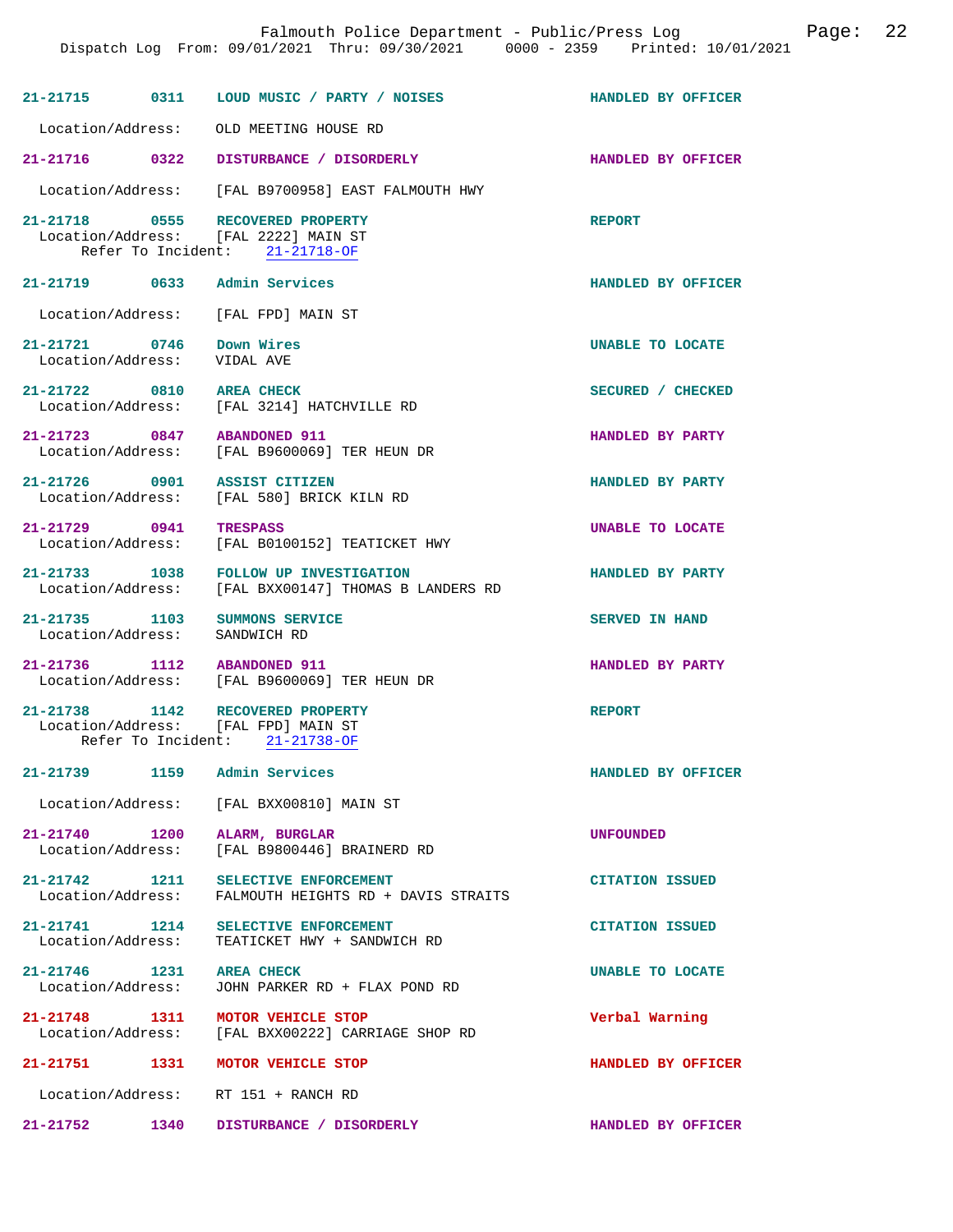**21-21753 1423 DISTURBANCE / DISORDERLY REPORT**  Location/Address: [FAL BXX00801] QUAKER RD Refer To Incident: 21-21753-OF **21-21754 1510 TRAFFIC HAZARD NOTIFICATION MADE**  Location/Address: JONES RD + PALMER AVE **21-21755 1513 TRAFFIC HAZARD HANDLED BY OFFICER**  Location/Address: [FAL 46] CHAPOQUOIT RD **21-21758 1515 DIRT BIKE / ATV COMPLAINT GONE ON ARRIVAL**  Location/Address: SADYS LN **21-21756 1516 DIRT BIKE / ATV COMPLAINT GONE ON ARRIVAL**  Location/Address: RT 151 + RT 28 N **21-21759 1534 ANIMAL COMPLAINT HANDLED BY OFFICER**  Location/Address: [FAL BXX00063] FALMOUTH WOODS RD + RT 151 **21-21760 1542 DISTURBANCE / DISORDERLY REPORT**  Location/Address: PHEASANT LN Refer To Incident: 21-21760-OF **21-21762 1556 ID Theft / Fraud REPORT**  Location/Address: RED BROOK RD Refer To Incident: 21-21762-OF **21-21765 1610 LOUD MUSIC / PARTY / NOISES UNFOUNDED**  [FAL 273] EAST FALMOUTH HWY **21-21766 1611 TRAFFIC HAZARD NOTIFICATION MADE**  Location/Address: RT 28 NORTH + BRICK KILN RD **21-21767 1626 ID Theft / Fraud REPORT**  Location/Address: MAIN ST Refer To Incident: 21-21767-OF **21-21768 1648 PARKING VIOLATION(S) CITATION ISSUED**  Location/Address: [FAL B9800562] QUISSETT HARBOR RD **21-21769 1721 ALARM, BURGLAR SECURED / CHECKED**  Location/Address: [FAL 840] TECHNOLOGY PARK DR **21-21772 1810 ALARM, BURGLAR SECURED / CHECKED**  Location/Address: [FAL BXX00945] WAQUOIT HWY **21-21773 1909 INTOXICATED PERSON Arrest(s) Made**  Location/Address: [FAL BXX00885] MAIN ST Refer To P/C: 21-21773-AR P/C: WINNER, THOMAS K Address: 103 HIGHMEADOW CIR Apt. #5 BOURNE, MA Age: 64<br>Charges: PR PROTECTIVE CUSTODY (LIQUOR) **21-21774 2001 DISTURBANCE / DISORDERLY HANDLED BY OFFICER**  Location/Address: [FAL B9600084] TER HEUN DR **21-21775 2005 CRASH REPORT**  Location/Address: PINE RIDGE RD Refer To Accident:  $\frac{21-21775-AC}{21-21775-OF}$ Refer To Incident:

**21-21776 2012 LOUD MUSIC / PARTY / NOISES HANDLED BY OFFICER** 

Location/Address: VERONICA LN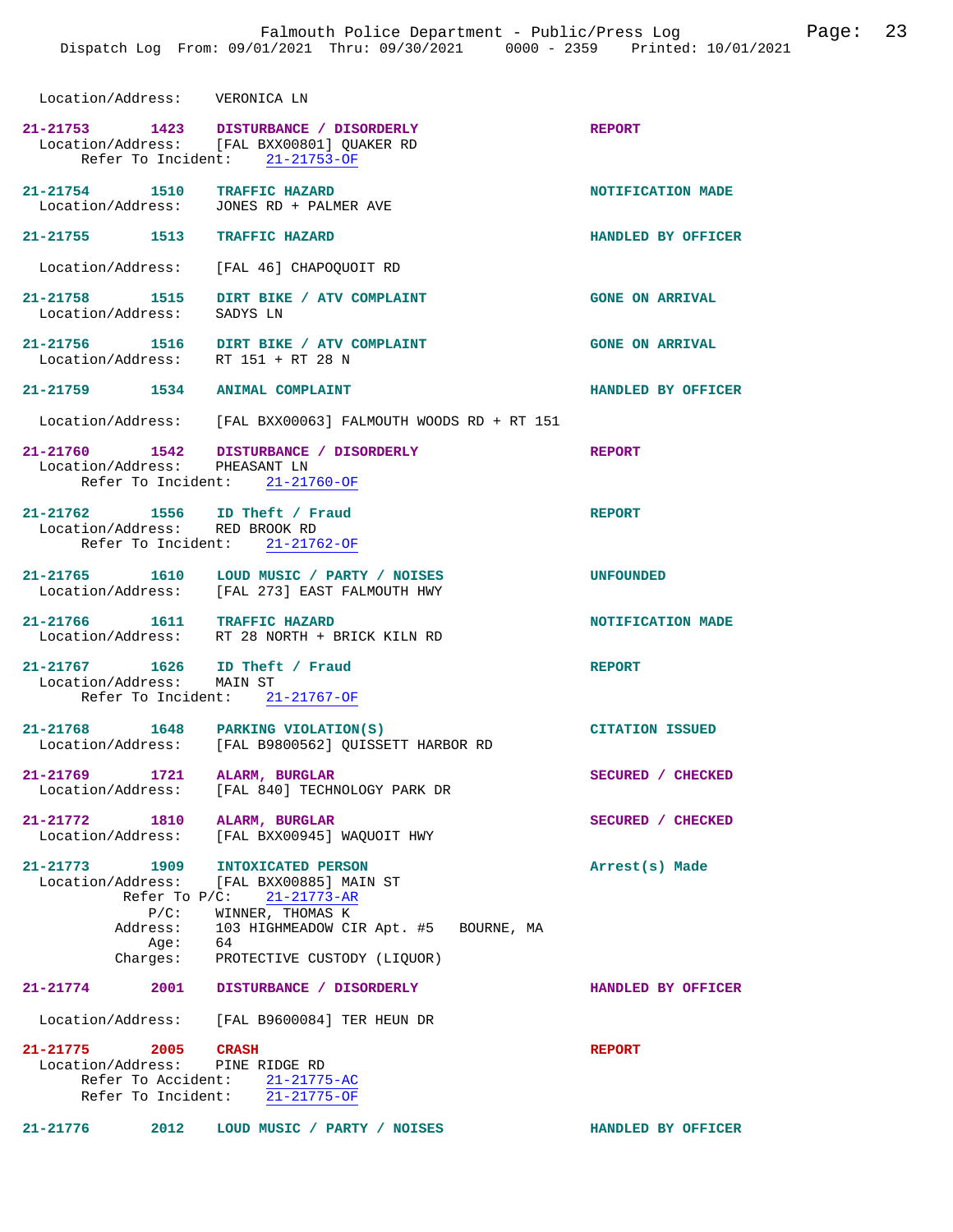| Location/Address: | PINECREST BEACH DR |  |
|-------------------|--------------------|--|

| 21-21777<br>Location/Address: | 2014 | <b>ERRATIC MV</b><br>SEACOAST SHORES BLVD | <b>GONE ON ARRIVAL</b> |
|-------------------------------|------|-------------------------------------------|------------------------|
| 21-21778<br>Location/Address: | 2016 | <b>CRASH</b><br>JONES RD + NURSERY RD     | <b>VEHICLE TOWED</b>   |

 Refer To Accident: 21-21778-AC Refer To Incident: 21-21778-OF

### **21-21779 2047 Admin Services HANDLED BY OFFICER**

Location/Address: [FAL BXX00810] MAIN ST

#### 21-21780 2125 CHECK WELFARE **REPORT** Location/Address: BARROWS RD Location/Address: Refer To Incident: 21-21780-OF

**21-21781 2143 SUSPICIOUS MV Verbal Warning**   $[FAL B9600028]$  JONES RD

**21-21782 2208 MOTOR VEHICLE STOP CITATION ISSUED**  Location/Address: **21-21784 2227 DISTURBANCE / DISORDERLY HANDLED BY OFFICER** 

Location/Address: [FAL 964] TEATICKET HWY

#### **For Date: 09/07/2021 - Tuesday**

| 21-21787 0012 MISSING PERSON | Location/Address: [FAL 2241] CURRIER RD<br>Refer To Incident: 21-21787-OF                        | <b>REPORT</b>     |
|------------------------------|--------------------------------------------------------------------------------------------------|-------------------|
|                              | 21-21788 0017 BUILDING / RESIDENCE CHECK<br>Location/Address: [FAL B9600029] KATHARINE LEE BATES | SECURED / CHECKED |
|                              | 21-21789 0017 BUILDING / RESIDENCE CHECK<br>Location/Address: [FAL B9600025] DAVISVILLE RD       | SECURED / CHECKED |
| 21-21790 0021                | BUILDING / RESIDENCE CHECK<br>Location/Address: [FAL B9600027] LAKEVIEW AVE                      | SECURED / CHECKED |
| 21-21791 0026                | <b>AREA CHECK</b><br>Location/Address: [FAL B9800118] SURF DR                                    | SECURED / CHECKED |
| Location/Address: ASHUMET RD | 21-21793 0218 BUILDING / RESIDENCE CHECK                                                         | SECURED / CHECKED |
| Location/Address: ASHUMET RD | 21-21794 0219 BUILDING / RESIDENCE CHECK                                                         | SECURED / CHECKED |
|                              | 21-21795 0222 BUILDING / RESIDENCE CHECK<br>Location/Address: [FAL 964] TEATICKET HWY            | SECURED / CHECKED |
| 21-21796 0224                | BUILDING / RESIDENCE CHECK<br>Location/Address: [FAL B9600453] ROSE MORIN LN                     | SECURED / CHECKED |
| 21-21797 0226                | BUILDING / RESIDENCE CHECK<br>Location/Address: [FAL B9600074] TEATICKET HWY                     | SECURED / CHECKED |
|                              | 21-21799 0227 BUILDING / RESIDENCE CHECK<br>Location/Address: [FAL B9600051] HATCHVILLE RD       | SECURED / CHECKED |
|                              | 21-21798 0228 BUILDING / RESIDENCE CHECK<br>Location/Address: [FAL B9800292] DAVIS STRAITS       | SECURED / CHECKED |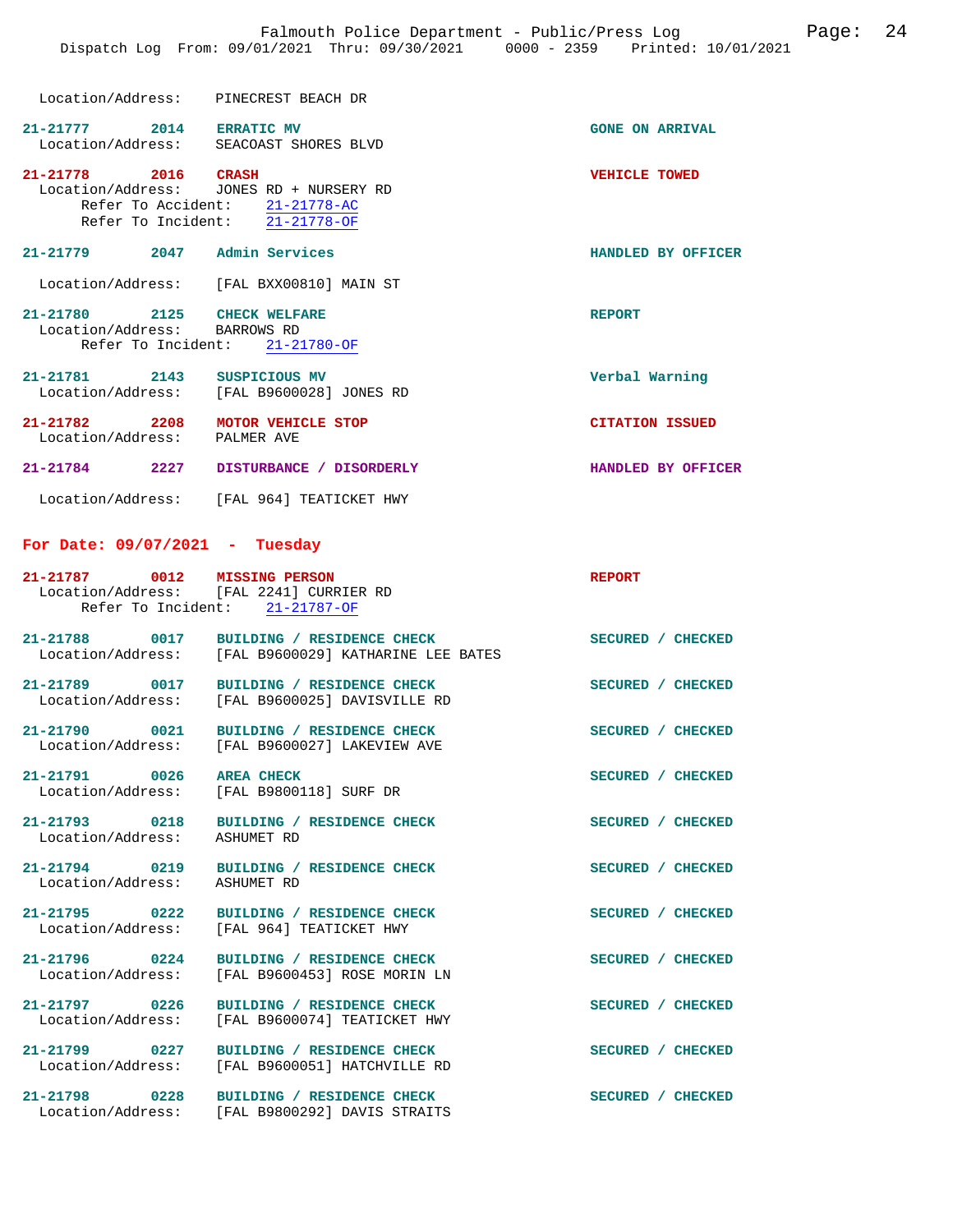|                                       |      | Falmouth Police Department - Public/Press Log<br>Dispatch Log From: 09/01/2021 Thru: 09/30/2021 0000 - 2359 Printed: 10/01/2021 |                            | Page: | 25 |
|---------------------------------------|------|---------------------------------------------------------------------------------------------------------------------------------|----------------------------|-------|----|
| 21-21800 0230                         |      | <b>AREA CHECK</b><br>Location/Address: [FAL 159] GRAND AVE                                                                      | SECURED / CHECKED          |       |    |
| Location/Address:                     |      | 21-21801 0231 PARKING VIOLATION(S)<br>[FAL B9600261] MAIN ST                                                                    | NO VIOLATION               |       |    |
|                                       |      | 21-21802 0234 PARKING VIOLATION(S)<br>Location/Address: [FAL B9600203] TOWN HALL SQ                                             | NO VIOLATION               |       |    |
| $21 - 21803$ 0234                     |      | <b>AREA CHECK</b>                                                                                                               | HANDLED BY OFFICER         |       |    |
| Location/Address:                     |      | SHORELAND PATH                                                                                                                  |                            |       |    |
| 21-21804 0235<br>Location/Address:    |      | <b>AREA CHECK</b><br>[FAL 55] MENAUHANT RD                                                                                      | SECURED / CHECKED          |       |    |
| 21-21805 0238<br>Location/Address:    |      | PARKING VIOLATION(S)<br>WATER ST                                                                                                | NO VIOLATION               |       |    |
| 21-21806 0246<br>Location/Address:    |      | BUILDING / RESIDENCE CHECK<br>[FAL B9900121] PALMER AVE                                                                         | SECURED / CHECKED          |       |    |
| 21-21807 0248                         |      | <b>AREA CHECK</b><br>Location/Address: [FAL B9600069] TER HEUN DR                                                               | SECURED / CHECKED          |       |    |
| 21-21808 0321                         |      | <b>ABANDONED 911</b>                                                                                                            | HANDLED BY OFFICER         |       |    |
| Location/Address:                     |      | ASHTON AVE                                                                                                                      |                            |       |    |
| 21-21810 0520<br>Location/Address:    |      | ALARM, BURGLAR<br>WESTWOOD RD                                                                                                   | <b>UNFOUNDED</b>           |       |    |
| 21-21811 0559<br>Location/Address:    |      | <b>AREA CHECK</b><br>[FAL 964] TEATICKET HWY                                                                                    | REF FIRE DEPT              |       |    |
| 21-21813 0624                         |      | Admin Services                                                                                                                  | HANDLED BY OFFICER         |       |    |
| Location/Address:                     |      | [FAL FPD] MAIN ST                                                                                                               |                            |       |    |
| 21-21731 0700 Admin Services          |      | Location/Address: EAST FALMOUTH HWY + FRESH POND RD                                                                             | NOTIFICATION MADE          |       |    |
| 21-21817<br>Location/Address:         | 0732 | ALARM, BURGLAR<br>OLD MAIN RD                                                                                                   | SECURED / CHECKED          |       |    |
| 21-21819 0751<br>Location/Address:    |      | <b>AREA CHECK</b><br>[FAL L65] COUNTY RD                                                                                        | SECURED / CHECKED          |       |    |
| 21-21820 0758<br>Location/Address:    |      | <b>ERRATIC MV</b><br>EAST FALMOUTH HWY + CENTRAL AVE                                                                            | <b>GONE ON ARRIVAL</b>     |       |    |
| 21-21822 0759<br>Location/Address:    |      | <b>AREA CHECK</b><br>[FAL L71] MOSES RD                                                                                         | SECURED / CHECKED          |       |    |
| 21-21650                              | 0800 | FOLLOW UP INVESTIGATION                                                                                                         | Merge: $21-21651$ By: BLIN |       |    |
| Location/Address:                     |      | CARRIAGE SHOP RD                                                                                                                |                            |       |    |
| 21-21651 0800                         |      | FOLLOW UP INVESTIGATION                                                                                                         | CANCELLED INCIDENT         |       |    |
| Location/Address:<br>Original Call #: |      | CARRIAGE SHOP RD<br>21-21650                                                                                                    |                            |       |    |
| 21-21652 0800<br>Location/Address:    |      | FOLLOW UP INVESTIGATION<br>CARRIAGE SHOP RD                                                                                     | NOTIFICATION MADE          |       |    |
| 21-21823 0804                         |      | Admin Services                                                                                                                  | HANDLED BY OFFICER         |       |    |
| Location/Address:                     |      | WATER ST + LUSCOMBE AVE                                                                                                         |                            |       |    |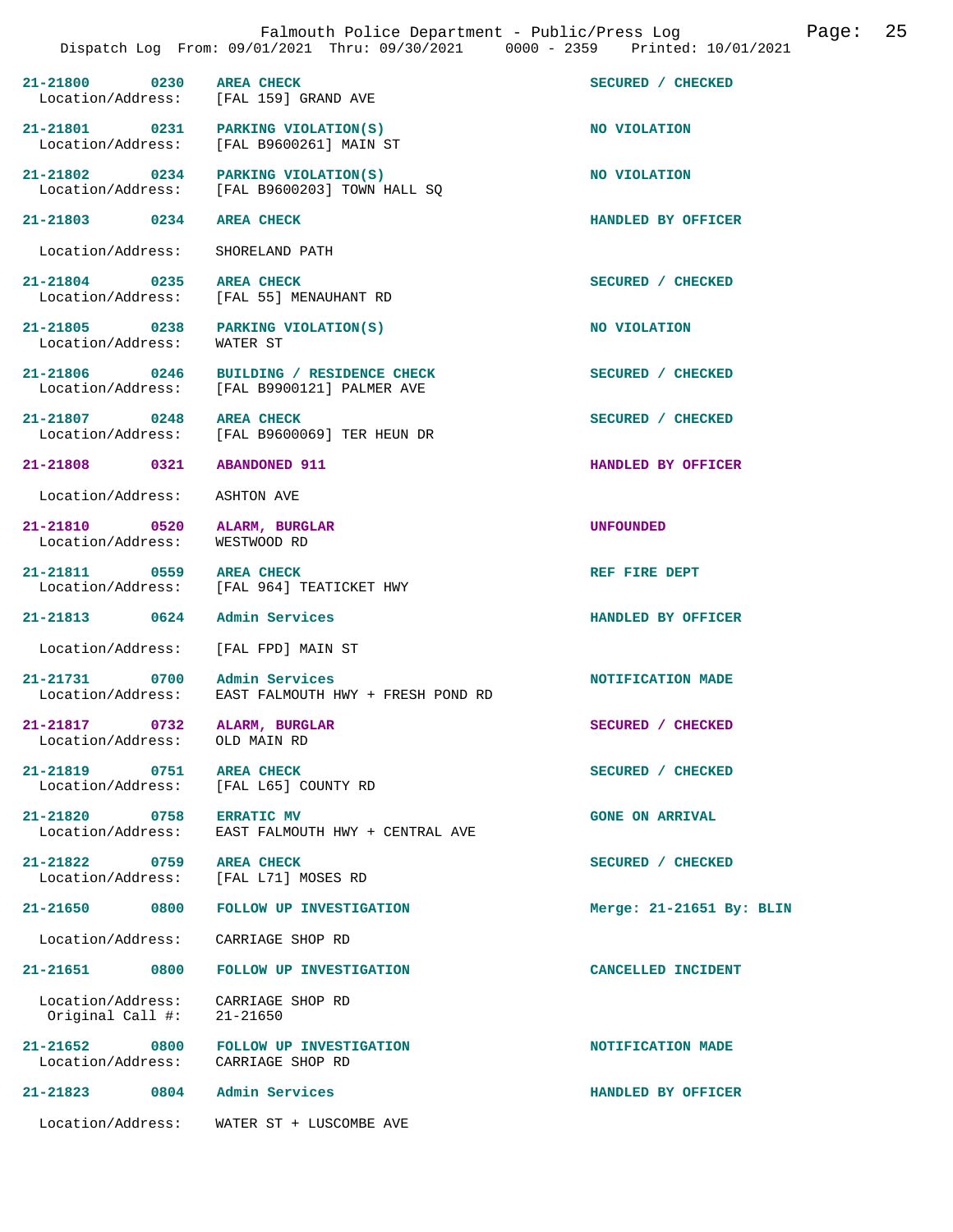|                                                                          |      | Falmouth Police Department - Public/Press Log<br>Dispatch Log From: 09/01/2021 Thru: 09/30/2021 0000 - 2359 Printed: 10/01/2021 |                          | Page: | 26 |
|--------------------------------------------------------------------------|------|---------------------------------------------------------------------------------------------------------------------------------|--------------------------|-------|----|
| $21 - 21825$                                                             | 0829 | TRANSPORT / ESCORT<br>Location/Address: [FAL B9600063] JONES RD                                                                 | <b>TRANSPORT</b>         |       |    |
| 21-21827 0848                                                            |      | Admin Services                                                                                                                  | HANDLED BY OFFICER       |       |    |
| Location/Address:                                                        |      | [FAL FPD] MAIN ST                                                                                                               |                          |       |    |
| 21-21828 0848                                                            |      | Admin Services                                                                                                                  | Merge: 21-21827 By: BLIN |       |    |
| Location/Address:                                                        |      | [FAL FPD] MAIN ST                                                                                                               |                          |       |    |
| 21-21830 0849                                                            |      | SELECTIVE ENFORCEMENT<br>Location/Address: [FAL B9900028] RT 28 SOUTH + THOMAS B LANDERS RD                                     | Verbal Warning           |       |    |
| 21-21832 0902                                                            |      | <b>AREA CHECK</b>                                                                                                               | HANDLED BY OFFICER       |       |    |
| Location/Address:                                                        |      | [FAL 2809] TROTTING PARK RD                                                                                                     |                          |       |    |
| 21-21834 0926 ABANDONED 911<br>Location/Address: SHORELAND PATH          |      |                                                                                                                                 | HANDLED BY PARTY         |       |    |
|                                                                          |      | 21-21835 0944 RECOVERED PROPERTY                                                                                                | HANDLED BY OFFICER       |       |    |
|                                                                          |      | Location/Address: [FAL B9600026] GIFFORD EXT ST<br>Refer To Incident: 21-21835-OF                                               |                          |       |    |
| 21-21836 1009 AREA CHECK<br>Location/Address: ASHUMET RD                 |      |                                                                                                                                 | SECURED / CHECKED        |       |    |
| 21-21837 1012                                                            |      | <b>ANIMAL COMPLAINT</b>                                                                                                         | REF ANIMAL CONTROL       |       |    |
|                                                                          |      | Location/Address: SURF DR + OYSTER POND RD                                                                                      |                          |       |    |
| 21-21841 1126 DEAD ON ARRIVAL<br>Location/Address:<br>Refer To Incident: |      | BONNIE LN<br>21-21841-OF                                                                                                        | <b>REPORT</b>            |       |    |
| $21 - 21844$ 1222<br>Location/Address:                                   |      | <b>TRAFFIC HAZARD</b><br>WEST FALMOUTH HWY + CHARLES LN                                                                         | <b>GONE ON ARRIVAL</b>   |       |    |
| 21-21847                                                                 | 1328 | <b>LARCENY</b>                                                                                                                  | HANDLED BY OFFICER       |       |    |
| Location/Address: PERCIVAL RD                                            |      |                                                                                                                                 |                          |       |    |
|                                                                          |      | 21-21848 1344 RECOVERED PROPERTY<br>Location/Address: [FAL FPD] MAIN ST<br>Refer To Incident: 21-21848-OF                       | <b>REPORT</b>            |       |    |
| 21-21850 1346                                                            |      | SUSPICIOUS MV                                                                                                                   | HANDLED BY OFFICER       |       |    |
| Location/Address:                                                        |      | HIGH ST                                                                                                                         |                          |       |    |
| 21-21851 1406<br>Location/Address:                                       |      | <b>LARCENY</b><br>HAYWAY RD<br>Refer To Incident: 21-21851-OF                                                                   | <b>REPORT</b>            |       |    |
| 21-21852 1418<br>Location/Address:                                       |      | <b>CRASH</b><br>MBL ST                                                                                                          | HANDLED BY PARTY         |       |    |
| 21-21853 1428                                                            |      | <b>FOLLOW UP INVESTIGATION</b><br>Location/Address: [FAL 964] TEATICKET HWY                                                     | <b>VEHICLE TOWED</b>     |       |    |
| $21 - 21855$                                                             | 1505 | Admin Services                                                                                                                  | HANDLED BY OFFICER       |       |    |
| Location/Address:                                                        |      | [FAL FPD] MAIN ST                                                                                                               |                          |       |    |
| 21-21856                                                                 | 1542 | TRAFFIC HAZARD<br>Location/Address: [FAL 378] COUNTY RD                                                                         | <b>GONE ON ARRIVAL</b>   |       |    |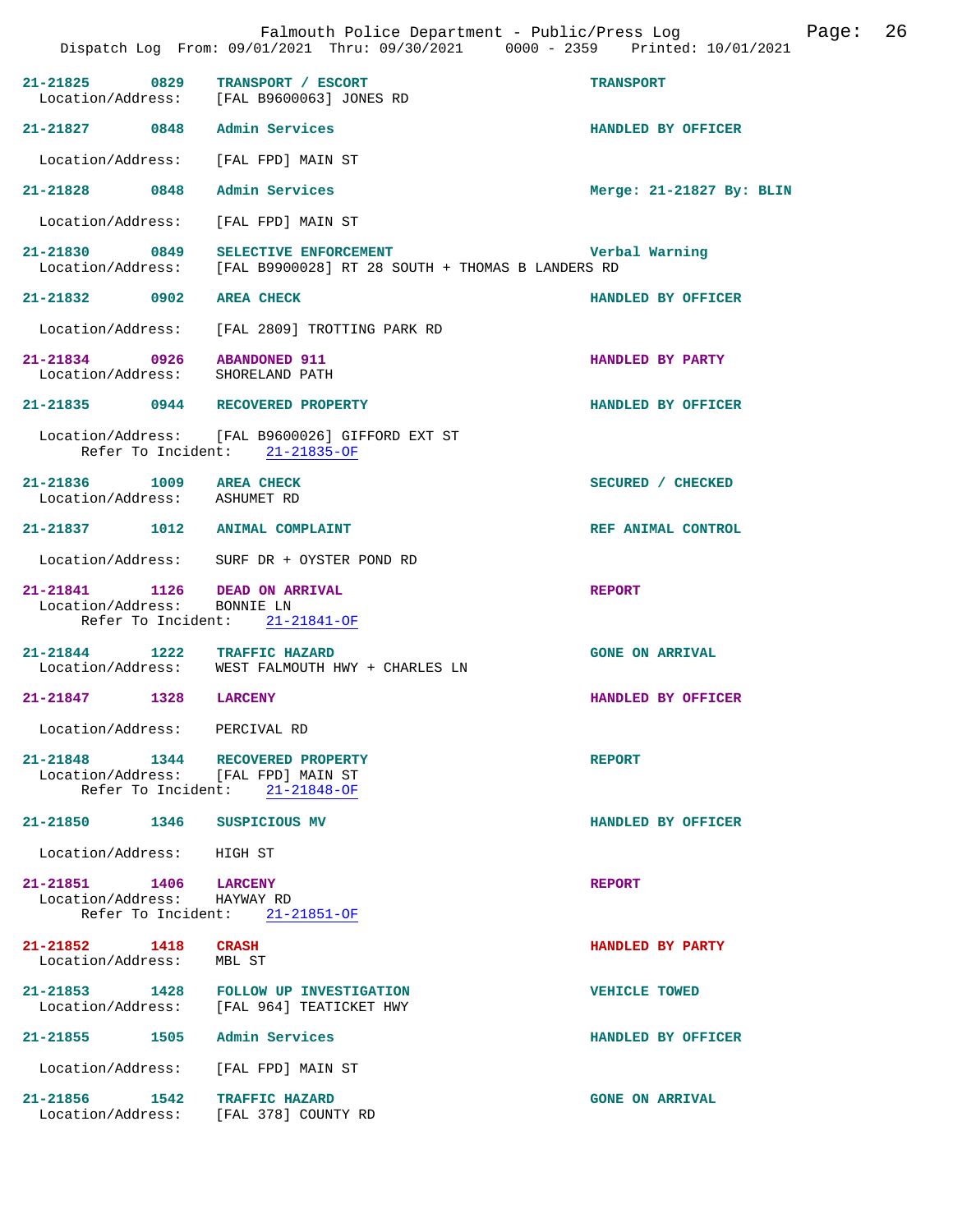|                                                                      | Falmouth Police Department - Public/Press Log<br>Dispatch Log From: 09/01/2021 Thru: 09/30/2021 0000 - 2359 Printed: 10/01/2021 | Page:                  | 27 |
|----------------------------------------------------------------------|---------------------------------------------------------------------------------------------------------------------------------|------------------------|----|
| 21-21857 1546 ALARM, BURGLAR                                         | Location/Address: [FAL B0100049] PEQUOSSETT AVE                                                                                 | SECURED / CHECKED      |    |
| 21-21858 1550 CRASH                                                  | Location/Address: [FAL BXX00322] TEATICKET HWY<br>Refer To Accident: 21-21858-AC                                                | <b>REPORT</b>          |    |
| 21-21859 1552 ASSIST OTHER AGENCY                                    |                                                                                                                                 | HANDLED BY OFFICER     |    |
| Location/Address:                                                    | JONES RD                                                                                                                        |                        |    |
| 21-21860 1601 ALARM, BURGLAR<br>Location/Address:                    | EDGERTON DR                                                                                                                     | SECURED / CHECKED      |    |
| 21-21861 1613 ANIMAL COMPLAINT                                       | Location/Address: [FAL 1705] SAINT MARKS RD                                                                                     | NOTIFICATION MADE      |    |
| 21-21863 1630 CRASH<br>Location/Address: WOODS HOLE RD               | Refer To Accident: 21-21863-AC<br>Refer To Incident: 21-21863-OF                                                                | <b>REPORT</b>          |    |
| 21-21864 1635 CRASH                                                  | Location/Address: [FAL B9800292] DAVIS STRAITS<br>Refer To Accident: 21-21864-AC                                                | <b>REPORT</b>          |    |
| 21-21866 1717 ID Theft / Fraud                                       | Location/Address: [FAL B0100017] NORTH FALMOUTH HWY<br>Refer To Incident: 21-21866-OF                                           | <b>REPORT</b>          |    |
| 21-21868 1729                                                        | ALARM, BURGLAR                                                                                                                  | CANCELLED INCIDENT     |    |
|                                                                      | Location/Address: [FAL B9600095] BOXBERRY HILL RD                                                                               |                        |    |
| 21-21870 1823 ASSIST CITIZEN                                         |                                                                                                                                 | HANDLED BY OFFICER     |    |
|                                                                      | Location/Address: [FAL B9600068] SCRANTON AVE                                                                                   |                        |    |
| 21-21871 1831 ERRATIC MV<br>Location/Address: RT 28 NORTH + RT 151   |                                                                                                                                 | <b>GONE ON ARRIVAL</b> |    |
| 21-21874 1907 ASSAULT, PAST<br>Location/Address: [FAL L78] QUAKER RD | Refer To Incident: 21-21874-OF                                                                                                  | <b>REPORT</b>          |    |
| 21-21875 1936 CHECK WELFARE                                          |                                                                                                                                 | HANDLED BY OFFICER     |    |
| Location/Address: PALMER AVE                                         |                                                                                                                                 |                        |    |
| 21-21876 1944 CHECK WELFARE<br>Location/Address: MILL FARM WAY       |                                                                                                                                 | REF FIRE DEPT          |    |
|                                                                      | 21-21880 2107 DISTURBANCE / DISORDERLY                                                                                          | HANDLED BY OFFICER     |    |
|                                                                      | Location/Address: [FAL L4] HIGHFIELD DR                                                                                         |                        |    |
| For Date: $09/08/2021$ - Wednesday                                   |                                                                                                                                 |                        |    |
| 21-21881 0005                                                        | INTOXICATED PERSON<br>Location/Address: [FAL B9600088] SCRANTON AVE                                                             | <b>GONE ON ARRIVAL</b> |    |
|                                                                      | 21-21882 0020 BUILDING / RESIDENCE CHECK<br>Location/Address: [FAL BXX00810] MAIN ST                                            | SECURED / CHECKED      |    |
| 21-21883 0021 Admin Services                                         |                                                                                                                                 | HANDLED BY OFFICER     |    |
| Location/Address: [FAL FPD] MAIN ST                                  |                                                                                                                                 |                        |    |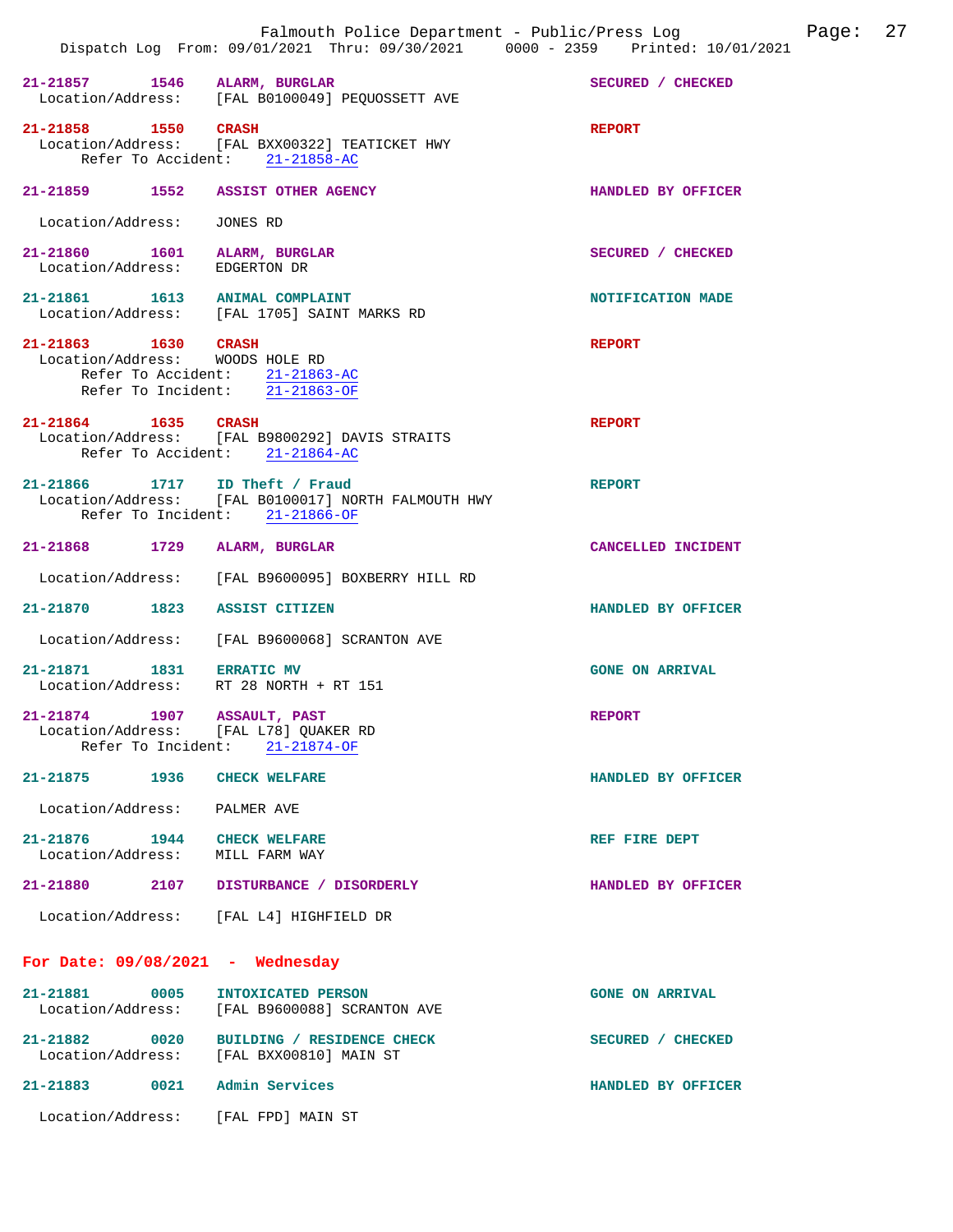|                                                                | Falmouth Police Department - Public/Press Log<br>Dispatch Log From: 09/01/2021 Thru: 09/30/2021 0000 - 2359 Printed: 10/01/2021 |                    | Page: | 28 |
|----------------------------------------------------------------|---------------------------------------------------------------------------------------------------------------------------------|--------------------|-------|----|
| 21-21884<br>0031                                               | <b>AREA CHECK</b><br>Location/Address: [FAL B9600084] TER HEUN DR                                                               | SECURED / CHECKED  |       |    |
| 21-21885 0041<br>Location/Address:                             | <b>AREA CHECK</b><br>MBL ST                                                                                                     | SECURED / CHECKED  |       |    |
| 21-21886 0045<br>Location/Address:                             | <b>AREA CHECK</b><br>[FAL 2400] RAILROAD AVE                                                                                    | SECURED / CHECKED  |       |    |
| 21-21887 0105<br>Location/Address:                             | BUILDING / RESIDENCE CHECK<br>[FAL B9600237] EAST FALMOUTH HWY                                                                  | SECURED / CHECKED  |       |    |
| 21-21889 0110                                                  | MOTOR VEHICLE STOP<br>Location/Address: [FAL B9600110] GIFFORD ST                                                               | Verbal Warning     |       |    |
| 21-21890 0121<br>Location/Address:                             | <b>AREA CHECK</b><br>GIFFORD ST                                                                                                 | UNABLE TO LOCATE   |       |    |
|                                                                | 21-21891 0134 BUILDING / RESIDENCE CHECK<br>Location/Address: [FAL B9600051] HATCHVILLE RD                                      | SECURED / CHECKED  |       |    |
|                                                                | 21-21892 0137 BUILDING / RESIDENCE CHECK<br>Location/Address: [FAL 302] SANDWICH RD                                             | SECURED / CHECKED  |       |    |
| 21-21893 0143 AREA CHECK<br>Location/Address: [FAL 184] RT 151 |                                                                                                                                 | SECURED / CHECKED  |       |    |
|                                                                | 21-21894 0148 SUSPICIOUS PERSON(S)<br>Location/Address: [FAL 964] TEATICKET HWY<br>Refer To Incident: 21-21894-OF               | <b>REPORT</b>      |       |    |
| Location/Address: LUSCOMBE AVE                                 | 21-21895 0156 PARKING VIOLATION(S)                                                                                              | NO VIOLATION       |       |    |
| 21-21897 0221                                                  | BUILDING / RESIDENCE CHECK<br>Location/Address: [FAL 964] TEATICKET HWY                                                         | SECURED / CHECKED  |       |    |
| 21-21898 0223                                                  | BUILDING / RESIDENCE CHECK<br>Location/Address: [FAL B9800292] DAVIS STRAITS                                                    | SECURED / CHECKED  |       |    |
|                                                                | 21-21899 0226 BUILDING / RESIDENCE CHECK<br>Location/Address: [FAL B9600031] MARAVISTA AVE EXT                                  | SECURED / CHECKED  |       |    |
|                                                                | 21-21900 0230 PARKING VIOLATION(S)<br>Location/Address: [FAL B9600261] MAIN ST                                                  | NO VIOLATION       |       |    |
| 21-21901 0232<br>Location/Address:                             | PARKING VIOLATION(S)<br>[FAL B9600203] TOWN HALL SO                                                                             | NO VIOLATION       |       |    |
| $21 - 21902$ 0232<br>Location/Address:                         | <b>AREA CHECK</b><br>[FAL 159] GRAND AVE                                                                                        | SECURED / CHECKED  |       |    |
| $21 - 21903$ 0235<br>Location/Address:                         | <b>AREA CHECK</b><br>[FAL L8] MENAUHANT RD                                                                                      | SECURED / CHECKED  |       |    |
| $21 - 21904$ 0254<br>Location/Address:                         | BUILDING / RESIDENCE CHECK<br>[FAL B9600025] DAVISVILLE RD                                                                      | SECURED / CHECKED  |       |    |
| 21-21905 0313<br>Location/Address:                             | BUILDING / RESIDENCE CHECK<br>[FAL 494] EAST FALMOUTH HWY                                                                       | SECURED / CHECKED  |       |    |
| 21-21907 0540                                                  | <b>AREA CHECK</b>                                                                                                               | HANDLED BY OFFICER |       |    |
| Location/Address:                                              | MASSACHUSETTS AVE                                                                                                               |                    |       |    |
| 21-21908<br>0559                                               | <b>AREA CHECK</b>                                                                                                               | HANDLED BY OFFICER |       |    |
| Location/Address:                                              | [FAL 1018] MAIN ST                                                                                                              |                    |       |    |
| $21 - 21909$<br>0737                                           | <b>CHECK WELFARE</b>                                                                                                            | HANDLED BY OFFICER |       |    |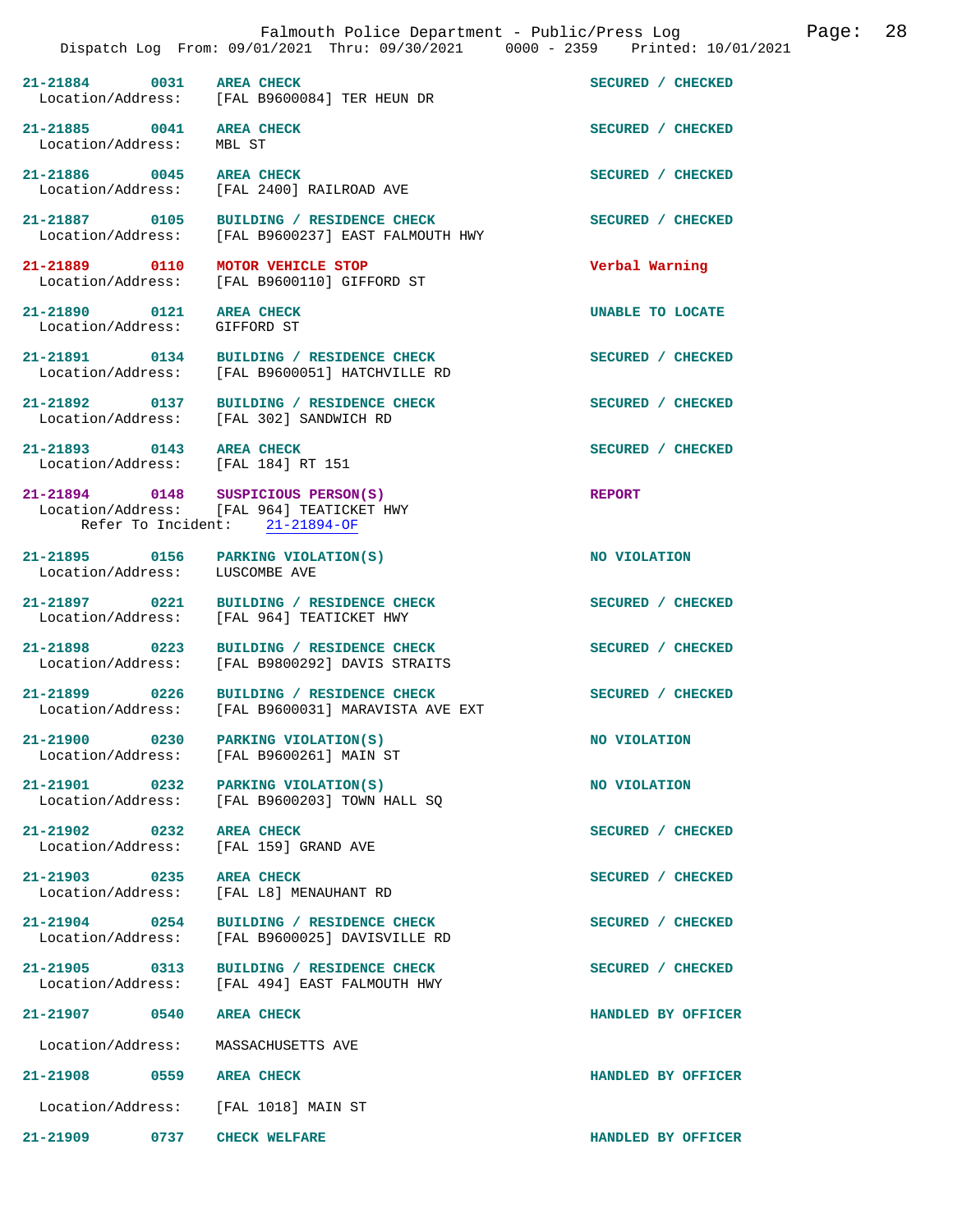| Location/Address: TEATICKET HWY                                 |                                                                               |                        |
|-----------------------------------------------------------------|-------------------------------------------------------------------------------|------------------------|
| 21-21734 0800 OTHER TRAFFIC                                     | Location/Address: MARAVISTA AVE + PRISCILLA ST                                | NOTIFICATION MADE      |
| 21-21911 0818 SUSPICIOUS MV                                     |                                                                               | HANDLED BY OFFICER     |
|                                                                 | Location/Address: [FAL 1637] BLACKSMITH SHOP RD                               |                        |
| 21-21910 0819                                                   | FOLLOW UP INVESTIGATION                                                       | HANDLED BY OFFICER     |
|                                                                 | Location/Address: [FAL B9600063] JONES RD                                     |                        |
| 21-21913 0900 ASSIST CITIZEN                                    | Location/Address: [FAL B0200069] TEATICKET HWY                                | <b>GONE ON ARRIVAL</b> |
| 21-21915 0943 Illegal Dumping<br>Location/Address: BAPTISTE LN  |                                                                               | NOTIFICATION MADE      |
| 21-21918 1000 CHECK WELFARE                                     |                                                                               | HANDLED BY OFFICER     |
|                                                                 | Location/Address: [FAL 964] TEATICKET HWY                                     |                        |
| 21-21916 1007                                                   | ALARM, BURGLAR<br>Location/Address: [FAL B9900048] OLD MAIN RD                | UNFOUNDED              |
| 21-21917 1018 Admin Services                                    |                                                                               | HANDLED BY OFFICER     |
| Location/Address: [FAL FPD] MAIN ST                             |                                                                               |                        |
| 1038<br>21-21919                                                | ALARM, BURGLAR<br>Location/Address: [FAL B9900205] TEATICKET HWY              | <b>UNFOUNDED</b>       |
| 21-21920 1056 SUMMONS SERVICE<br>Location/Address:              | LOCUST ST                                                                     | UNABLE TO LOCATE       |
| 21-21921 1057 ALARM, BURGLAR                                    | Location/Address: [FAL B9701128] CLEAR POND RD                                | <b>UNFOUNDED</b>       |
|                                                                 | 21-21922 1124 SUMMONS SERVICE<br>Location/Address: [FAL B9600069] TER HEUN DR | UNABLE TO LOCATE       |
| 1157<br>21-21924<br>Location/Address: WOODS HOLE RD             | SUMMONS SERVICE                                                               | <b>SERVED IN HAND</b>  |
| 21-21926 1249 Admin Services                                    |                                                                               | HANDLED BY OFFICER     |
|                                                                 | Location/Address: [FAL 250] RT 28 NORTH                                       |                        |
| 21-21928 1259 CHECK WELFARE<br>Location/Address: KATY HATCHS RD |                                                                               | HANDLED BY PARTY       |
| 21-21930    1332    Admin Services                              |                                                                               | HANDLED BY OFFICER     |
| Location/Address: [FAL FPD] MAIN ST                             |                                                                               |                        |
| 21-21932 1337                                                   | 1-21932 1337 ABANDONED 911<br>Location/Address: [FAL FFD1] MAIN ST            | HANDLED BY PARTY       |
| 21-21933 1352 CHECK WELFARE                                     |                                                                               | HANDLED BY OFFICER     |
|                                                                 | Location/Address: DILLINGHAM AVE + HAMLIN AVE                                 |                        |
| 21-21934 1353 ID Theft / Fraud                                  |                                                                               | HANDLED BY OFFICER     |
| Location/Address: SAM TURNER RD                                 |                                                                               |                        |

**21-21935 1407 DISTURBANCE / DISORDERLY HANDLED BY OFFICER**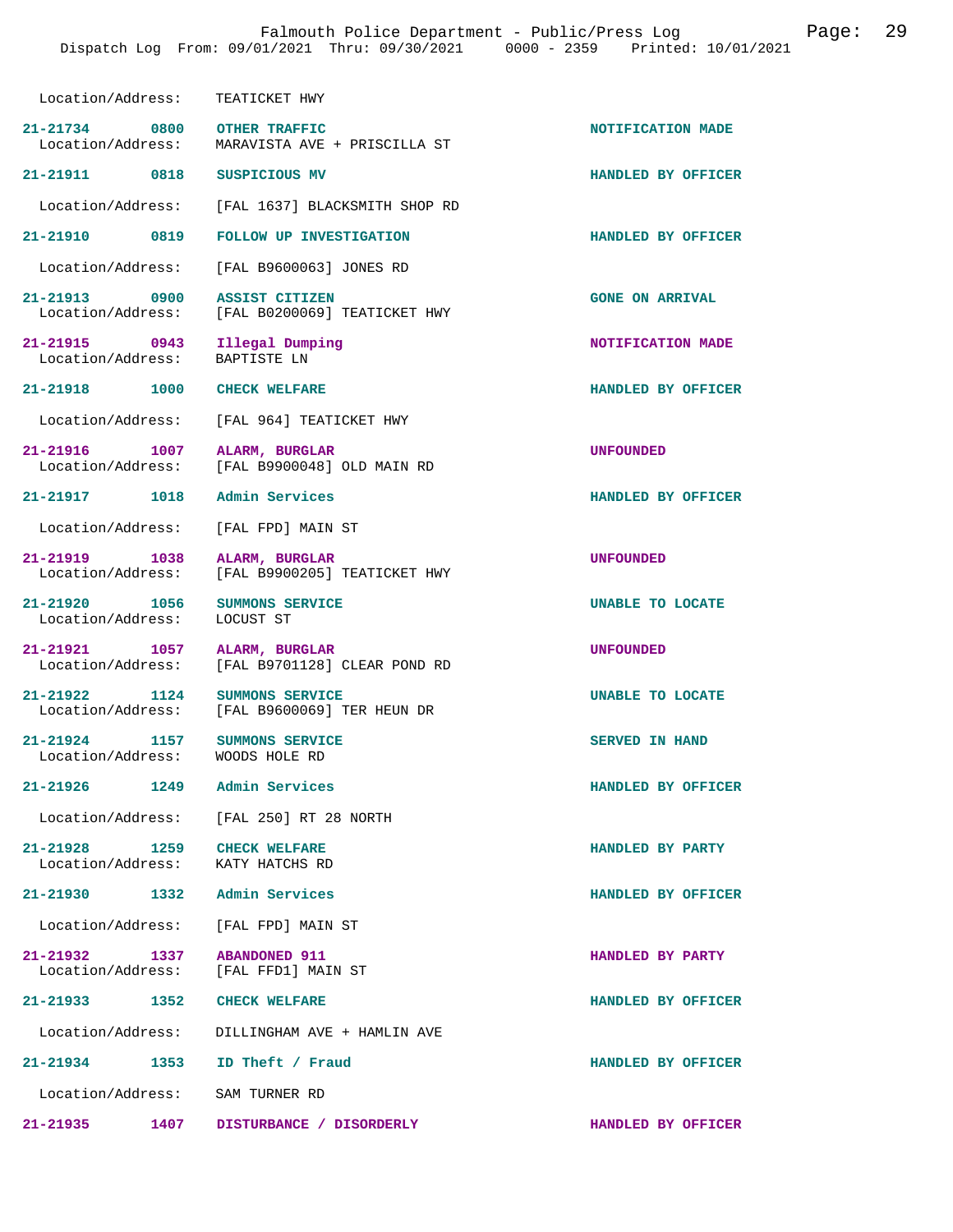| Location/Address: SANDWICH RD                                     |                                                                                                                                                                                                       |                       |
|-------------------------------------------------------------------|-------------------------------------------------------------------------------------------------------------------------------------------------------------------------------------------------------|-----------------------|
| 21-21938 1456 RECOVERED PROPERTY                                  |                                                                                                                                                                                                       | HANDLED BY OFFICER    |
|                                                                   |                                                                                                                                                                                                       |                       |
| Location/Address: PALMER AVE                                      |                                                                                                                                                                                                       |                       |
| 21-21939 1459 Harassment<br>Location/Address: [FAL FPD] MAIN ST   | Refer To Incident: 21-21939-OF                                                                                                                                                                        | <b>REPORT</b>         |
| 21-21940   1510   Admin Services                                  |                                                                                                                                                                                                       | HANDLED BY OFFICER    |
| Location/Address: [FAL FPD] MAIN ST                               |                                                                                                                                                                                                       |                       |
| 21-21941 1510 ASSIST CITIZEN                                      |                                                                                                                                                                                                       | HANDLED BY OFFICER    |
| Location/Address: PINECREST BEACH DR                              |                                                                                                                                                                                                       |                       |
|                                                                   | 21-21943 1558 ERRATIC MV<br>Location/Address: SANDWICH RD + THOMAS B LANDERS RD                                                                                                                       | UNABLE TO LOCATE      |
| 21-21945 1629 Harassment<br>Location/Address: HARRIS HILL RD      | Refer To Incident: 21-21945-OF                                                                                                                                                                        | <b>REPORT</b>         |
| 21-21947 1709 DEAD ON ARRIVAL                                     | Location/Address: [FAL B9600326] TEATICKET HWY<br>Refer To Incident: 21-21947-OF                                                                                                                      | <b>REPORT</b>         |
| 21-21949 1738 ALARM, BURGLAR                                      | Location/Address: [FAL B9600571] GUNNING POINT AVE                                                                                                                                                    | SECURED / CHECKED     |
| 21-21950 1744 ANIMAL COMPLAINT                                    |                                                                                                                                                                                                       | REF ANIMAL CONTROL    |
|                                                                   | Location/Address: [FAL 2930] DAVIS STRAITS                                                                                                                                                            |                       |
| 21-21955 1936 ID Theft / Fraud<br>Location/Address: HARBORVIEW DR | Refer To Incident: 21-21955-OF                                                                                                                                                                        | <b>REPORT</b>         |
| 21-21957 2011 ALARM, BURGLAR                                      | Location/Address: [FAL BXX00631] TEATICKET HWY                                                                                                                                                        | <b>UNFOUNDED</b>      |
| 2018<br>$21 - 21958$<br>Location/Address:                         | <b>SUMMONS SERVICE</b><br>[FAL B9600069] TER HEUN DR                                                                                                                                                  | <b>SERVED IN HAND</b> |
| 21-21959 2032<br>Address:<br>Age:                                 | <b>ERRATIC MV</b><br>Location/Address: [FAL 1455] PALMER AVE<br>Refer To Arrest: 21-21959-AR<br>Arrest: HENDRICKS, MARCY A<br>9 DEBORAH BOTTLE RD MASHPEE, MA<br>44                                   | Arrest(s) Made        |
| Charges:                                                          | OUI-LIQUOR OR .08%<br>NEGLIGENT OPERATION OF MOTOR VEHICLE $c90$ $$24(2)(a)$ (OTE)<br>LICENSE SUSPENDED/REVOKED, OP MV WITH<br>DRUG, POSSESS CLASS B, SUBSQ.OFF.<br>DRUG, POSSESS CLASS A, SUBSO.OFF. |                       |
| 21-21963 2219 Harassment<br>Location/Address: PINE GROVE AVE      | Refer To Incident: 21-21963-OF                                                                                                                                                                        | <b>REPORT</b>         |
| 21-21966 2319                                                     | <b>CHECK WELFARE</b>                                                                                                                                                                                  | HANDLED BY OFFICER    |
| Location/Address: BRIGANTINE DR                                   |                                                                                                                                                                                                       |                       |
|                                                                   |                                                                                                                                                                                                       |                       |
| 21-21967 2341                                                     | BUILDING / RESIDENCE CHECK<br>Location/Address: [FAL BXX00567] MAIN ST                                                                                                                                | SECURED / CHECKED     |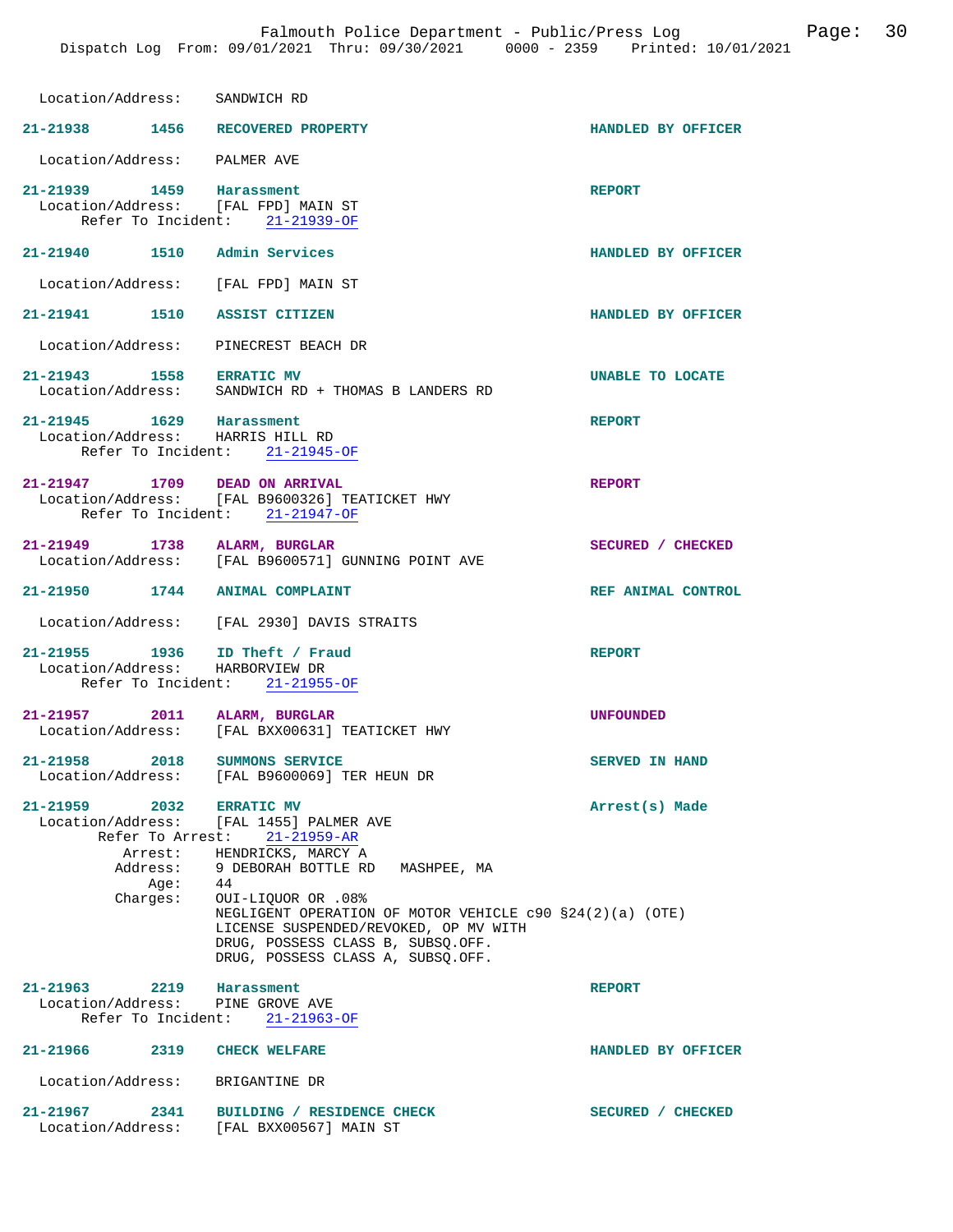| 21-21969          | 2358 | BUILDING / RESIDENCE CHECK |  | SECURED / CHECKED |  |
|-------------------|------|----------------------------|--|-------------------|--|
| Location/Address: |      | [FAL 1471] RT 151          |  |                   |  |

#### **For Date: 09/09/2021 - Thursday**

| 21-21968                             | 0001 |
|--------------------------------------|------|
| $T$ cantion $\lambda$ ddroga $\cdot$ |      |

| 21-21968 0001                      | BUILDING / RESIDENCE CHECK<br>21-21968 0001 BUILDING / RESIDENCE CHECK<br>Location/Address: [FAL L52] NORTH FALMOUTH HWY | SECURED / CHECKED         |
|------------------------------------|--------------------------------------------------------------------------------------------------------------------------|---------------------------|
| 21-21970 0002                      | BUILDING / RESIDENCE CHECK                                                                                               | CANCELLED INCIDENT        |
|                                    | Location/Address: [FAL L52] NORTH FALMOUTH HWY                                                                           |                           |
| 21-21971 0003                      | BUILDING / RESIDENCE CHECK                                                                                               | <b>CANCELLED INCIDENT</b> |
|                                    | Location/Address: [FAL L52] NORTH FALMOUTH HWY                                                                           |                           |
| 21-21972 0014<br>Location/Address: | ALARM, BURGLAR<br>SHARON ANN LN                                                                                          | <b>UNFOUNDED</b>          |
|                                    | 21-21973 0016 BUILDING / RESIDENCE CHECK<br>Location/Address: [FAL B0100017] NORTH FALMOUTH HWY                          | SECURED / CHECKED         |
| 21-21974 0023                      | <b>AREA CHECK</b><br>Location/Address: [FAL B9600069] TER HEUN DR                                                        | SECURED / CHECKED         |
| 21-21975 0027                      | <b>AREA CHECK</b><br>Location/Address: [FAL B9600102] GIFFORD ST                                                         | SECURED / CHECKED         |
| 21-21977 0034                      | BUILDING / RESIDENCE CHECK<br>Location/Address: [FAL B9600237] EAST FALMOUTH HWY                                         | SECURED / CHECKED         |
| 21-21976 0035                      | BUILDING / RESIDENCE CHECK<br>Location/Address: [FAL BXX00869] NORTH FALMOUTH HWY                                        | SECURED / CHECKED         |
| 21-21978 0038                      | BUILDING / RESIDENCE CHECK<br>Location/Address: [FAL BXX00869] NORTH FALMOUTH HWY                                        | SECURED / CHECKED         |
| 21-21979 0040                      | <b>AREA CHECK</b><br>Location/Address: [FAL 159] GRAND AVE                                                               | SECURED / CHECKED         |
| 21-21980 0049                      | BUILDING / RESIDENCE CHECK<br>Location/Address: [FAL 566] GIFFORD EXT ST                                                 | SECURED / CHECKED         |
| 21-21981 0055                      | BUILDING / RESIDENCE CHECK<br>Location/Address: [FAL 964] TEATICKET HWY                                                  | SECURED / CHECKED         |
| 21-21982 0119                      | BUILDING / RESIDENCE CHECK<br>Location/Address: [FAL B9600025] DAVISVILLE RD                                             | SECURED / CHECKED         |
| 0150<br>21-21983                   | PARKING VIOLATION(S)<br>Location/Address: [FAL B9600261] MAIN ST                                                         | NO VIOLATION              |
| 21-21984 0203 ASSIST CITIZEN       |                                                                                                                          | HANDLED BY OFFICER        |
| Location/Address: SHORELAND PATH   |                                                                                                                          |                           |
| Location/Address:                  | 21-21985 0213 PARKING VIOLATION(S)<br>WATER ST + LUSCOMBE AVE                                                            | NO VIOLATION              |
|                                    | 21-21986 0224 BUILDING / RESIDENCE CHECK<br>Location/Address: [FAL 28] EAST FALMOUTH HWY                                 | SECURED / CHECKED         |

[FAL B9600031] MARAVISTA AVE EXT

 $[FAL B9600077]$  TOWN HALL SQ

21-21987 0228 BUILDING / RESIDENCE CHECK SECURED / CHECKED Location/Address: [FAL B9600031] MARAVISTA AVE EXT

**21-21990 0304 PARKING VIOLATION(S) NO VIOLATION**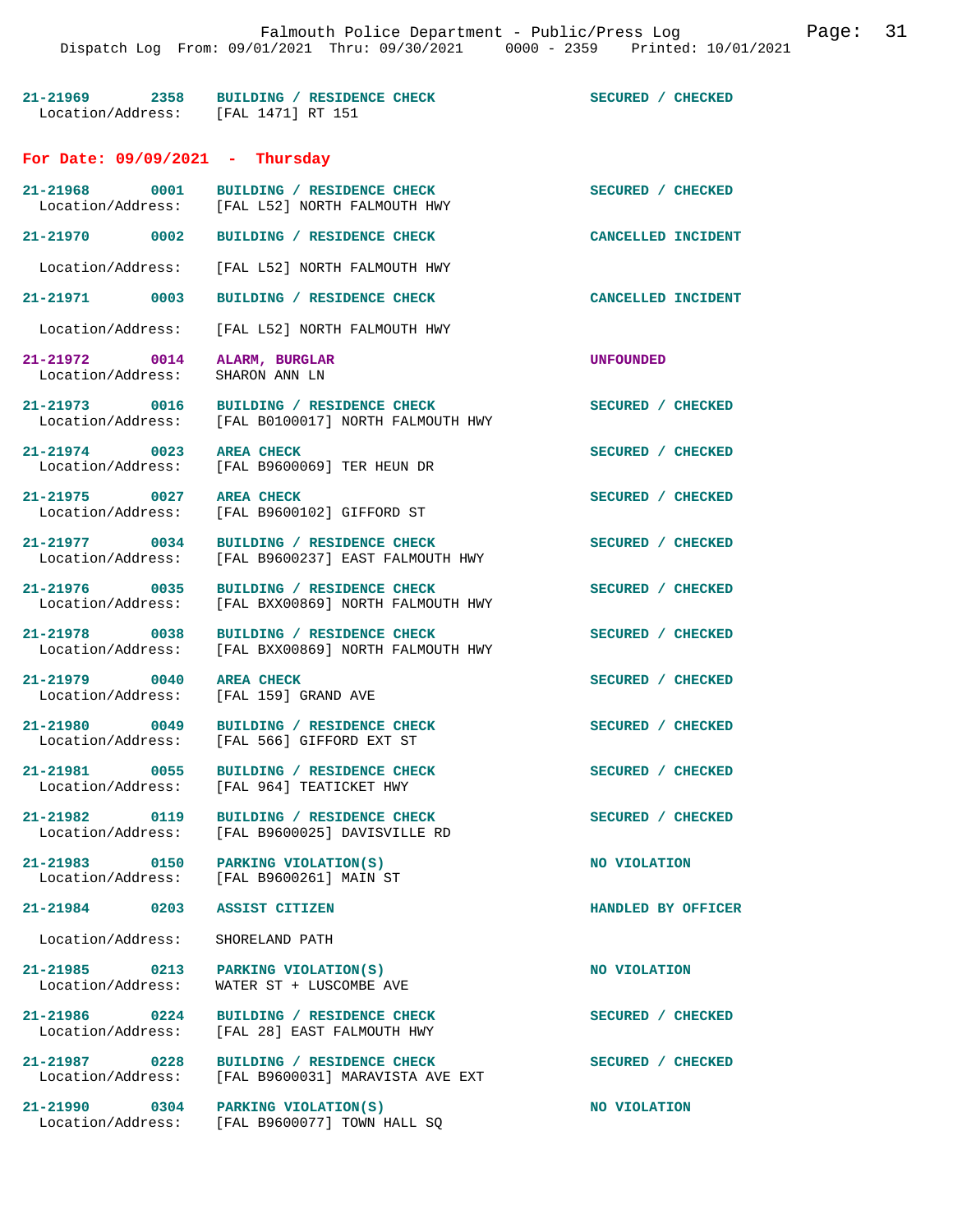|                                                                     |                                                                               | Dispatch Log From: 09/01/2021 Thru: 09/30/2021 0000 - 2359 Printed: 10/01/2021 |
|---------------------------------------------------------------------|-------------------------------------------------------------------------------|--------------------------------------------------------------------------------|
| 21-21994 0624 Admin Services                                        |                                                                               | HANDLED BY OFFICER                                                             |
|                                                                     | Location/Address: [FAL FFD5] EAST FALMOUTH HWY                                |                                                                                |
| 21-21995 0640 SEX OFFENSES<br>Location/Address: ROCK HOLLOW DR      |                                                                               | UNABLE TO LOCATE                                                               |
| 21-21997 0805 ALARM, BURGLAR                                        |                                                                               | CANCELLED INCIDENT                                                             |
| Location/Address: GUNNING POINT AVE                                 |                                                                               |                                                                                |
| 21-21998 0815 CHECK WELFARE                                         |                                                                               | HANDLED BY OFFICER                                                             |
|                                                                     | Location/Address: [FAL B9600026] GIFFORD EXT ST                               |                                                                                |
| 21-21999 0816 CHECK WELFARE                                         |                                                                               | CANCELLED INCIDENT                                                             |
| Location/Address: EDGEWATER DR EAST                                 |                                                                               |                                                                                |
| 21-22000 0819 ABANDONED 911<br>Location/Address: DURFEE DR          |                                                                               | HANDLED BY PARTY                                                               |
| 21-22001 0850 LARCENY                                               |                                                                               | HANDLED BY OFFICER                                                             |
|                                                                     | Location/Address: [FAL B9600453] ROSE MORIN LN                                |                                                                                |
| 21-22002 0928 MOTOR VEHICLE STOP<br>Location/Address: GIFFORD ST    |                                                                               | Verbal Warning                                                                 |
| 21-22003 0935 Admin Services                                        |                                                                               | HANDLED BY OFFICER                                                             |
| Location/Address: [FAL FPD] MAIN ST                                 |                                                                               |                                                                                |
| 21-22004 1033 Admin Services                                        |                                                                               | HANDLED BY OFFICER                                                             |
| Location/Address: [FAL FPD] MAIN ST                                 |                                                                               |                                                                                |
| Location/Address: CINROC CIR                                        | 21-22005 1053 Alcohol/Drug (Sec 35)<br>Refer To Incident: $21-22005-OF$       | <b>REPORT</b>                                                                  |
| 21-22006 1100 ANIMAL COMPLAINT                                      |                                                                               | REF ANIMAL CONTROL                                                             |
| Location/Address: WOODS HOLE RD                                     |                                                                               |                                                                                |
| 21-22007 1108 CRASH                                                 | Location/Address: MAIN ST + HEWINS ST<br>Refer To Accident: 21-22007-AC       | <b>REPORT</b>                                                                  |
| 21-22008 1149 B & E COMMERCIAL                                      | Location/Address: [FAL B9600110] GIFFORD ST<br>Refer To Incident: 21-22008-OF | <b>REPORT</b>                                                                  |
| 21-22009 1151 CHECK WELFARE                                         | Location/Address: [FAL 1829] DAVISVILLE RD<br>Refer To Incident: 21-22009-OF  | <b>REPORT</b>                                                                  |
| 21-22010 1154 Admin Services<br>Location/Address: [FAL FPD] MAIN ST |                                                                               | <b>TRANSPORT</b>                                                               |
| 21-22013 1206                                                       | BUILDING / RESIDENCE CHECK                                                    | HANDLED BY OFFICER                                                             |
|                                                                     | Location/Address: [FAL 2039] RAILROAD AVE                                     |                                                                                |
| 21-22014 1231 ABANDONED 911                                         |                                                                               | HANDLED BY OFFICER                                                             |
|                                                                     | Location/Address: [FAL BXX00695] PALMER AVE                                   |                                                                                |

**21-22017 1255 CRASH REPORT** 

Falmouth Police Department - Public/Press Log Canade: 32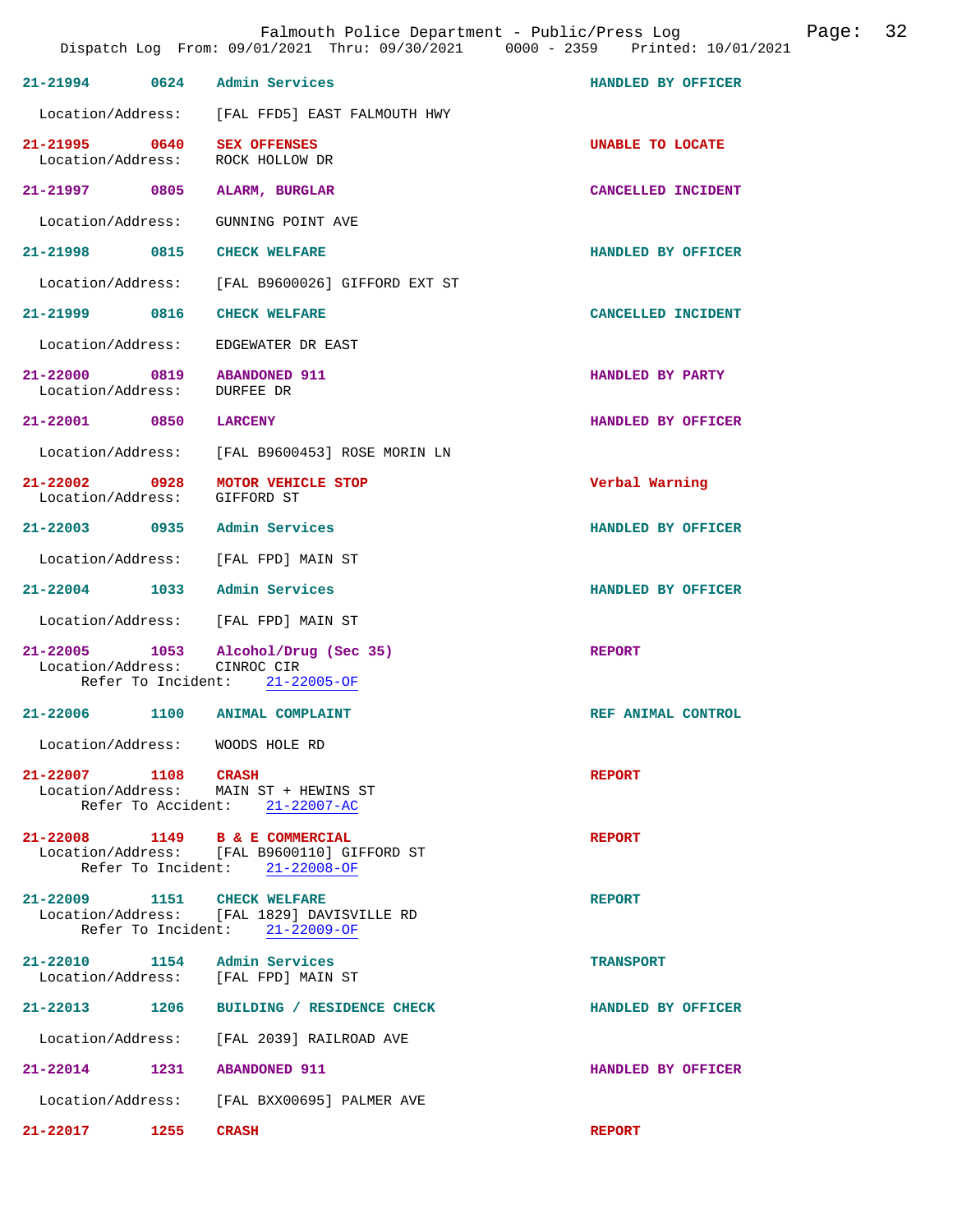|                                                                        | Falmouth Police Department - Public/Press Log Fage: 33<br>Dispatch Log From: 09/01/2021 Thru: 09/30/2021 0000 - 2359 Printed: 10/01/2021 |                    |  |
|------------------------------------------------------------------------|------------------------------------------------------------------------------------------------------------------------------------------|--------------------|--|
|                                                                        | Location/Address: RT 151 + RT 28 SOUTH<br>Refer To Accident: 21-22017-AC                                                                 |                    |  |
| 21-22019 1334 ABANDONED 911                                            | Location/Address: [FAL B9600069] TER HEUN DR                                                                                             | HANDLED BY PARTY   |  |
| 21-22020 1342 CHECK WELFARE<br>Location/Address: [FAL 337] VIDAL AVE   |                                                                                                                                          | UNABLE TO LOCATE   |  |
|                                                                        | 21-22021 1404 FOLLOW UP INVESTIGATION                                                                                                    | HANDLED BY OFFICER |  |
|                                                                        | Location/Address: [FAL B9600069] TER HEUN DR                                                                                             |                    |  |
| 21-22024 1441 ABANDONED 911                                            | Location/Address: [FAL B9600203] TOWN HALL SQ                                                                                            | HANDLED BY PARTY   |  |
| 21-22025 1510 ALARM, BURGLAR                                           |                                                                                                                                          | CANCELLED INCIDENT |  |
| Location/Address: LITTLE NECK BARS RD                                  |                                                                                                                                          |                    |  |
| 21-22026 1510 ABANDONED 911                                            |                                                                                                                                          | HANDLED BY OFFICER |  |
| Location/Address: TERRY LOU AVE                                        |                                                                                                                                          |                    |  |
| Location/Address: [FAL FPD] MAIN ST<br>Refer To Incident: 21-22027-OF  | 21-22027 1533 FOLLOW UP INVESTIGATION                                                                                                    | <b>REPORT</b>      |  |
| 21-22029 1615 ABANDONED 911                                            |                                                                                                                                          | HANDLED BY OFFICER |  |
| Location/Address: LITTLE ISLAND RD                                     |                                                                                                                                          |                    |  |
| 21-22030   1617   TRAFFIC HAZARD                                       |                                                                                                                                          | HANDLED BY OFFICER |  |
|                                                                        | Location/Address: BLACKSMITH SHOP RD + DIMMOCK AVE                                                                                       |                    |  |
| 21-22031  1620  ASSIST FIRE DEPT                                       | Location/Address: [FAL BXX00747] MAIN ST                                                                                                 | REF FIRE DEPT      |  |
| 21-22032 1631<br>Location/Address: GREEN ACRE RD<br>Refer To Incident: | <b>THREAT</b><br>21-22032-OF                                                                                                             | <b>REPORT</b>      |  |
| 21-22034 1732 ID Theft / Fraud<br>Location/Address: MAIN ST            | Refer To Incident: 21-22034-OF                                                                                                           | <b>REPORT</b>      |  |
| 21-22035 1735 TRAFFIC HAZARD                                           |                                                                                                                                          | HANDLED BY OFFICER |  |
|                                                                        | Location/Address: [FAL BXX00147] THOMAS B LANDERS RD                                                                                     |                    |  |
| 21-22037 1811 ABANDONED 911<br>Location/Address:                       | [FAL B9600069] TER HEUN DR                                                                                                               | NOTIFICATION MADE  |  |
| 21-22038 1836 ABANDONED 911                                            |                                                                                                                                          | CANCELLED INCIDENT |  |
|                                                                        | Location/Address: [FAL B9600069] TER HEUN DR                                                                                             |                    |  |
| 21–22039 1840                                                          | <b>AREA CHECK</b>                                                                                                                        | HANDLED BY OFFICER |  |
|                                                                        | Location/Address: [FAL 188] KATHARINE LEE BATES                                                                                          |                    |  |
| 21-22042 1846 ASSIST OTHER AGENCY                                      |                                                                                                                                          | HANDLED BY OFFICER |  |
|                                                                        | Location/Address: [MAP] OLD BARNSTABLE RD + COUNTY RD                                                                                    |                    |  |
| 21-22043 1907 ASSIST CITIZEN                                           |                                                                                                                                          | HANDLED BY OFFICER |  |
| Location/Address:                                                      | WATERSIDE DR                                                                                                                             |                    |  |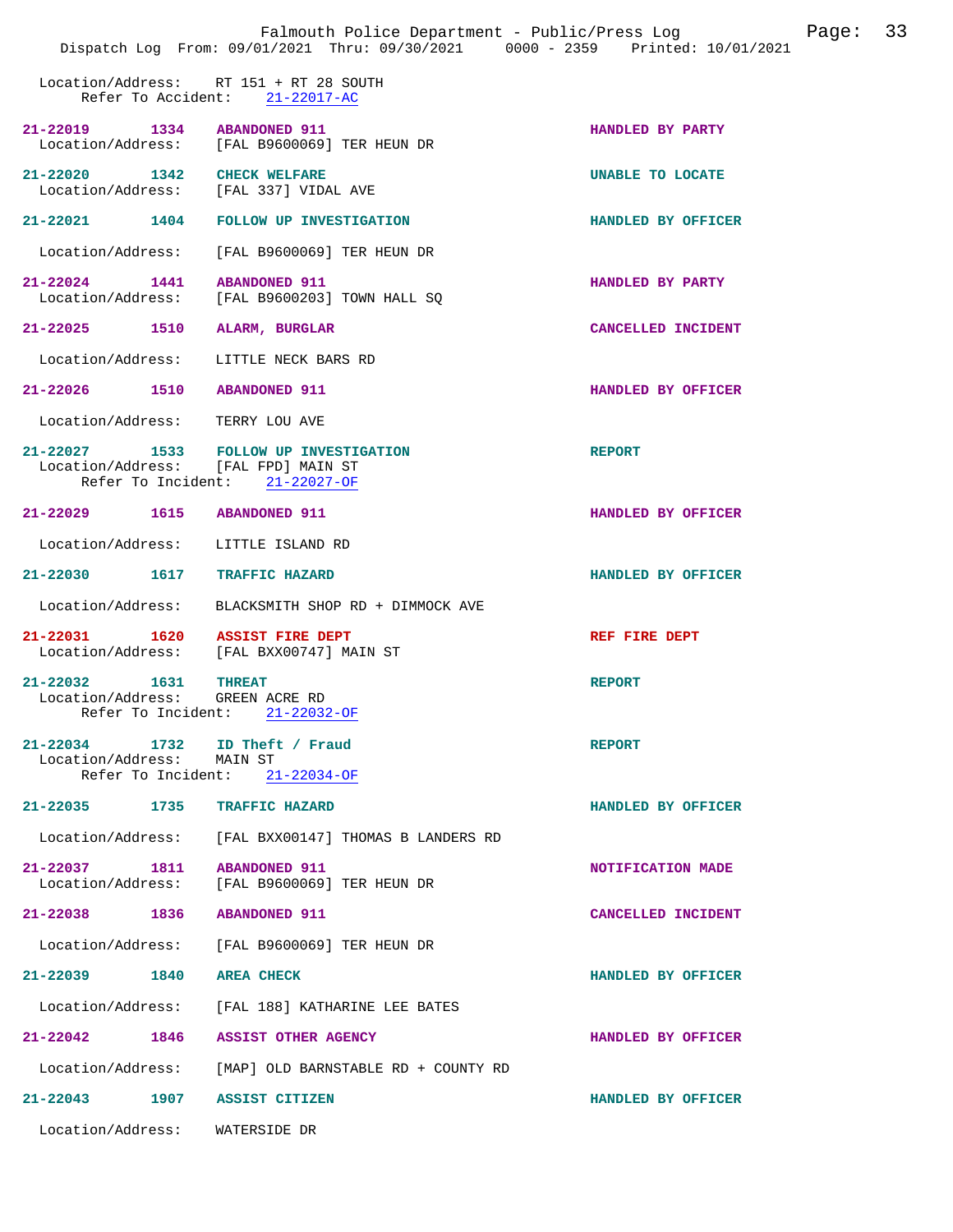| 21-22044 1917 MISSING PERSON<br>Location/Address: [FAL 3161] SPRING BARS RD<br>Refer To Incident: 21-22044-OF | <b>REPORT</b>                                                                                                       |                         |
|---------------------------------------------------------------------------------------------------------------|---------------------------------------------------------------------------------------------------------------------|-------------------------|
| 21-22045 1921 ALARM, BURGLAR<br>Location/Address: OLD FORGE RD                                                |                                                                                                                     | <b>UNFOUNDED</b>        |
| 21-22048 2006 OVERDOSE<br>Location/Address: CINROC CIR                                                        | Refer To Incident: 21-22048-OF                                                                                      | <b>REPORT</b>           |
| 21-22049 2011 CHECK WELFARE                                                                                   |                                                                                                                     | CANCELLED INCIDENT      |
|                                                                                                               | Location/Address: [FAL BXX00783] COUNTY RD                                                                          |                         |
| Location/Address: RIDGE RD                                                                                    | 21-22050 2031 LOUD MUSIC / PARTY / NOISES                                                                           | <b>UNFOUNDED</b>        |
| 21-22051 2040 CHECK WELFARE                                                                                   |                                                                                                                     | HANDLED BY OFFICER      |
| Location/Address: MASSACHUSETTS AVE                                                                           |                                                                                                                     |                         |
| 21-22052 2050 SUSPICIOUS PERSON(S)                                                                            |                                                                                                                     | HANDLED BY OFFICER      |
|                                                                                                               | Location/Address: HIGHLAND AVE + QUAKER RD                                                                          |                         |
| 21-22054 2142 ATTEMPT TO LOCATE<br>Location/Address: HEATHER LN                                               |                                                                                                                     | <b>UNABLE TO LOCATE</b> |
| 21-22055 2153 AREA CHECK                                                                                      |                                                                                                                     | HANDLED BY OFFICER      |
| Location/Address: NASHAWENA ST                                                                                |                                                                                                                     |                         |
|                                                                                                               | 21-22056 2245 FOLLOW UP INVESTIGATION<br>Location/Address: [FAL 3161] SPRING BARS RD                                | <b>REPORT</b>           |
|                                                                                                               | 21-22057 2326 INTOXICATED PERSON<br>Location/Address: [FAL B0100152] TEATICKET HWY<br>Refer To $P/C: 21-22057-A-AR$ | <b>REPORT</b>           |
|                                                                                                               | P/C: DELANEY, STEPHEN<br>Address: 123 BRICK KILN RD Apt. #3A EAST FALMOUTH, MA                                      |                         |
| Aqe:                                                                                                          | 34                                                                                                                  |                         |
|                                                                                                               | Charges: PROTECTIVE CUSTODY (LIQUOR)                                                                                |                         |
| Refer To Arrest: 21-22057-AR                                                                                  |                                                                                                                     |                         |
| Arrest: JACOBSON, JULIE<br>Address: 490 TEATICKET HWY EAST FALMOUTH, MA                                       |                                                                                                                     |                         |
| Address:                                                                                                      |                                                                                                                     |                         |
| Age: $57$                                                                                                     |                                                                                                                     |                         |
| Charges:                                                                                                      | ARREST WARRANT SERVICE                                                                                              |                         |

## **For Date: 09/10/2021 - Friday**

| $21 - 22059$<br>Location/Address: | 0045 | / RESIDENCE CHECK<br><b>BUILDING</b><br>[FAL B9900121] PALMER AVE      | <b>SECURED</b> | <b>CHECKED</b> |
|-----------------------------------|------|------------------------------------------------------------------------|----------------|----------------|
| $21 - 22060$<br>Location/Address: | 0047 | BUILDING / RESIDENCE CHECK<br>[FAL B9600029] KATHARINE LEE BATES       | <b>SECURED</b> | <b>CHECKED</b> |
| 21-22061<br>Location/Address:     | 0108 | BUILDING / RESIDENCE CHECK<br>[FAL B9600110] GIFFORD ST                | <b>SECURED</b> | <b>CHECKED</b> |
| $21 - 22062$<br>Location/Address: | 0114 | / RESIDENCE CHECK<br><b>BUILDING</b><br>[FAL BXX00810] MAIN ST         | <b>SECURED</b> | <b>CHECKED</b> |
| $21 - 22063$<br>Location/Address: | 0142 | <b>RESIDENCE CHECK</b><br><b>BUILDING</b><br>FRL 9641<br>TEATICKET HWY | <b>SECURED</b> | <b>CHECKED</b> |
| $21 - 22064$                      | 0149 | <b>RESIDENCE</b><br><b>BUILDING</b><br>CHECK                           | <b>SECURED</b> | <b>CHECKED</b> |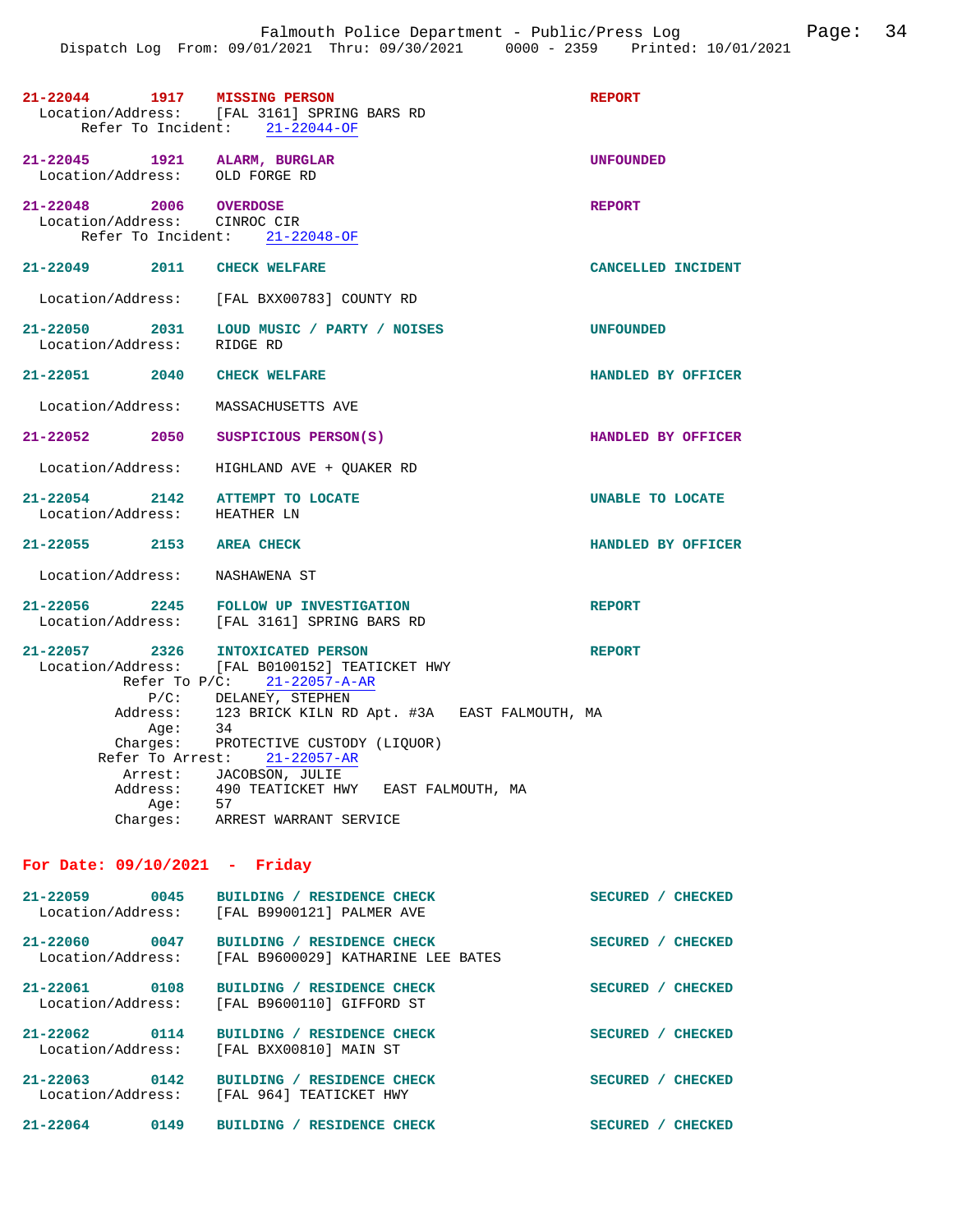|                                                   | Dispatch Log From: 09/01/2021 Thru: 09/30/2021 0000 - 2359 Printed: 10/01/2021  |                    |
|---------------------------------------------------|---------------------------------------------------------------------------------|--------------------|
| Location/Address:                                 | [FAL BXX00965] WATER ST                                                         |                    |
| 21-22065 0149<br>Location/Address:                | PARKING VIOLATION(S)<br>[FAL B9600203] TOWN HALL SQ                             | NO VIOLATION       |
| Location/Address:                                 | 21-22066 0150 BUILDING / RESIDENCE CHECK<br>[FAL B9600051] HATCHVILLE RD        | SECURED / CHECKED  |
| 21-22067 0150<br>Location/Address:                | PARKING VIOLATION(S)<br>WATER ST + LUSCOMBE AVE                                 | NO VIOLATION       |
| 21-22069 0225<br>Location/Address:                | PARKING VIOLATION(S)<br>[FAL B9600261] MAIN ST                                  | NO VIOLATION       |
| 21-22070 0249<br>Location/Address:                | BUILDING / RESIDENCE CHECK<br>[FAL B9600026] GIFFORD EXT ST                     | SECURED / CHECKED  |
| 21-22072 0458 ALARM, BURGLAR                      | Location/Address: [FAL 873] DAVIS STRAITS                                       | UNFOUNDED          |
| 21-22074 0623 Admin Services                      |                                                                                 | HANDLED BY OFFICER |
| Location/Address:                                 | [FAL FPD] MAIN ST                                                               |                    |
| 21-22076 0645                                     | <b>OTHER TRAFFIC</b>                                                            | HANDLED BY OFFICER |
| Location/Address:                                 | [FAL B9600042] WEST FALMOUTH HWY                                                |                    |
| 21-22077 0654<br>Location/Address:                | <b>ABANDONED 911</b><br>[FAL B9600028] JONES RD                                 | <b>UNFOUNDED</b>   |
| 21-22078 0723<br>Location/Address:                | ALARM, BURGLAR<br>[FAL BXX00177] THOMAS B LANDERS RD                            | <b>UNFOUNDED</b>   |
| 21-22079 0727<br>Location/Address:                | <b>OTHER TRAFFIC</b><br>[FAL B9701135] PALMER AVE                               | UNABLE TO LOCATE   |
| 21-22080 0800<br>Location/Address:                | ALARM, BURGLAR<br>RACING BEACH AVE                                              | <b>UNFOUNDED</b>   |
| 21-22081 0834 ALARM, BURGLAR<br>Location/Address: | [FAL BA3134] EDGERTON DR                                                        | <b>UNFOUNDED</b>   |
| 21-22082 0838                                     | TRANSPORT / ESCORT<br>Location/Address: [FAL B9600063] JONES RD                 | <b>TRANSPORT</b>   |
| 21-22085 0914 ANIMAL COMPLAINT                    |                                                                                 | REF ANIMAL CONTROL |
|                                                   | Location/Address: OX BOW RD + FALMOUTH LANDING RD                               |                    |
| 21-22086 0947 ANIMAL COMPLAINT                    |                                                                                 | REF ANIMAL CONTROL |
|                                                   | Location/Address: [FAL BXX00791] WOODS HOLE RD                                  |                    |
| 21-22088 1004 RECOVERED PROPERTY                  | Location/Address: [FAL 2843] WORCESTER CT<br>Refer To Incident: 21-22088-OF     | <b>REPORT</b>      |
| 21-22091 1059 RECOVERED PROPERTY                  | Location/Address: [FAL B9600203] TOWN HALL SQ<br>Refer To Incident: 21-22091-OF | <b>REPORT</b>      |
| 21-22093 1118 Admin Services                      |                                                                                 | HANDLED BY OFFICER |
| Location/Address: [FAL FPD] MAIN ST               |                                                                                 |                    |
| 21-22094 1122 B & E MV / TRL                      | Location/Address: [FAL 1746] SHARON ANN LN<br>Refer To Incident: 21-22094-OF    | <b>REPORT</b>      |

Falmouth Police Department - Public/Press Log Page: 35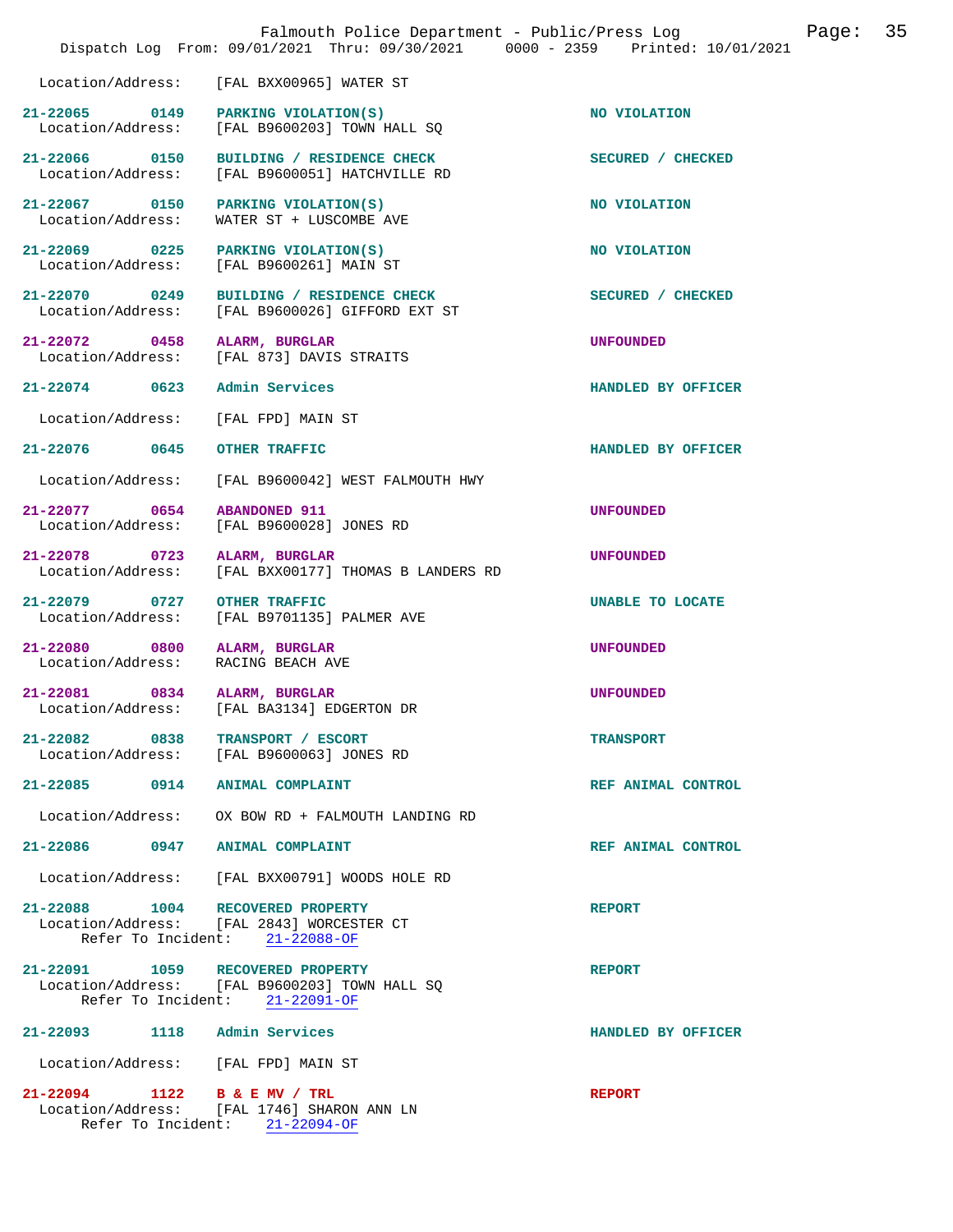|                              | 21-22095 1152 DOWN TREE(S)<br>Location/Address: [FAL 536] COUNTY RD                                             | NOTIFICATION MADE  |
|------------------------------|-----------------------------------------------------------------------------------------------------------------|--------------------|
| Location/Address: STRIPER LN | 21-22098 1225 BUILDING / RESIDENCE CHECK                                                                        | SECURED / CHECKED  |
|                              | 21-22099 1229 ALARM, BURGLAR                                                                                    | HANDLED BY OFFICER |
| Location/Address: REDBUD LN  |                                                                                                                 |                    |
|                              | 21-22101 1229 ASSIST CITIZEN                                                                                    | HANDLED BY OFFICER |
|                              | Location/Address: CARL LANDI CIR                                                                                |                    |
|                              | 21-22100 1233 FOLLOW UP INVESTIGATION                                                                           | HANDLED BY OFFICER |
|                              | Location/Address: PINECREST BEACH DR                                                                            |                    |
|                              | 21-22104 1259 MOTOR VEHICLE STOP<br>Location/Address: BRICK KILN RD + TROTTING PARK RD                          | Verbal Warning     |
|                              | 21-22105 1329 TRAFFIC HAZARD                                                                                    | HANDLED BY OFFICER |
|                              | Location/Address: SIPPEWISSETT RD + BECCLES RD                                                                  |                    |
|                              | 21-22106 1354 Admin Services                                                                                    | HANDLED BY OFFICER |
|                              | Location/Address: [FAL FPD] MAIN ST                                                                             |                    |
|                              | 21-22107 1402 ANIMAL COMPLAINT                                                                                  | REF ANIMAL CONTROL |
|                              | Location/Address: [FAL 2886] CENTRAL AVE                                                                        |                    |
|                              | 21-22108 1407 MOTOR VEHICLE STOP                                                                                | HANDLED BY OFFICER |
|                              | Location/Address: SANDWICH RD + MARLA LN                                                                        |                    |
|                              | 21-22109 1423 Admin Services                                                                                    | HANDLED BY OFFICER |
|                              | Location/Address: [FAL FPD] MAIN ST                                                                             |                    |
| $21 - 22110$                 | 1425 LOUD MUSIC / PARTY / NOISES<br>Location/Address: [FAL 3186] WOODS HOLE RD                                  | REF OTHER          |
|                              | 21-22111 1443 B & E MV / TRL<br>Location/Address: [FAL BXX00439] ACAPESKET RD<br>Refer To Incident: 21-22111-OF | <b>REPORT</b>      |
|                              | 21-22112 1451 CRASH<br>Location/Address: DILLINGHAM AVE + GIFFORD ST<br>Refer To Accident: 21-22112-AC          | <b>REPORT</b>      |
|                              | 21-22114 1509 Admin Services                                                                                    | HANDLED BY OFFICER |
|                              | Location/Address: [FAL FPD] MAIN ST                                                                             |                    |
|                              | 21-22115 1510 Admin Services                                                                                    | HANDLED BY OFFICER |
|                              | Location/Address: [FAL FPD] MAIN ST                                                                             |                    |
|                              | 21-22117 1530 MEDICAL (PD)<br>Location/Address: [FAL FPD] MAIN ST                                               | REF FIRE DEPT      |
|                              | 21-22118   1615   ALARM, BURGLAR                                                                                | CANCELLED INCIDENT |
| Location/Address: COUNTY RD  |                                                                                                                 |                    |
| 21-22119                     | 1615 FOLLOW UP INVESTIGATION                                                                                    | HANDLED BY OFFICER |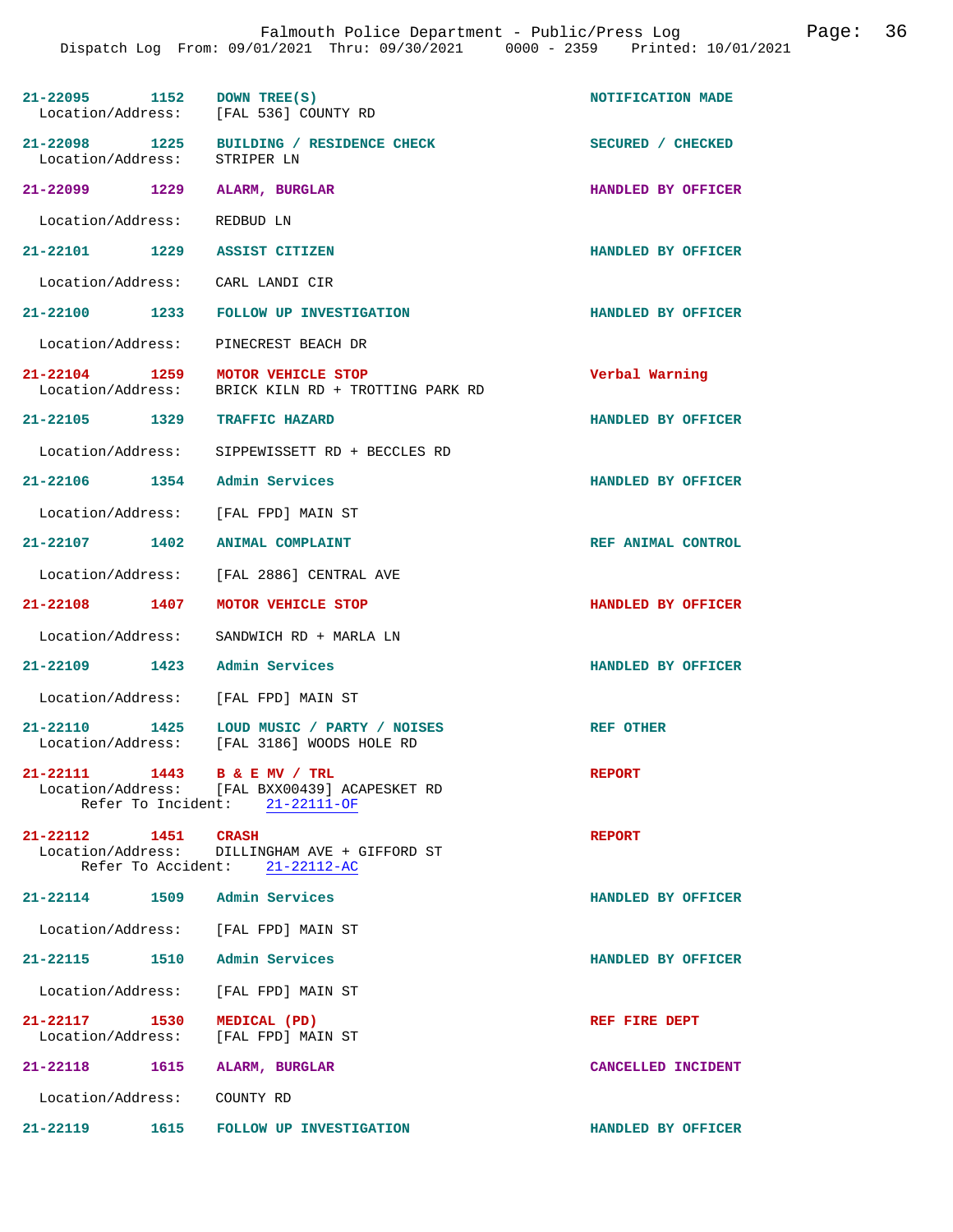Location/Address: [FAL FPD] MAIN ST **21-22121 1645 ABANDONED 911 HANDLED BY OFFICER**  Location/Address: QUAKER RD **21-22127 1737 CRASH REPORT**  Location/Address: EAST FALMOUTH HWY + DAVISVILLE RD Refer To Accident: 21-22127-AC **21-22130 1921 CRASH REPORT**  Location/Address: PALMER AVE Refer To Accident: 21-22130-AC **21-22134 2018 MOTOR VEHICLE STOP Verbal Warning**  Location/Address: **21-22135 2046 MOTOR VEHICLE STOP REPORT**  Location/Address: JONES RD + GIFFORD ST Refer To Incident: 21-22135-OF **21-22136 2112 MOTOR VEHICLE STOP CITATION ISSUED**  Location/Address: EAST FALMOUTH HWY + OLD BARNSTABLE RD **21-22138 2121 ATTEMPT TO LOCATE REF FIRE DEPT**  Location/Address: EVANGELINE RD 21-22141 2151 SUSPICIOUS PERSON(S) REF FIRE DEPT Location/Address: [FAL 599] TEATICKET HWY [FAL 599] TEATICKET HWY **21-22142 2156 DIRT BIKE / ATV COMPLAINT UNABLE TO LOCATE**  [FAL LZ13] BELL TOWER LN **21-22145 2213 DOWN TREE(S) HANDLED BY OFFICER**  Location/Address: BEACH RD + QUAKER RD 21-22144 2214 LOUD MUSIC / PARTY / NOISES NO VIOLATION Location/Address: BROOKS RD Location/Address: **21-22147 2315 MOTOR VEHICLE STOP HANDLED BY OFFICER**  Location/Address: [FAL BXX00620] TEATICKET HWY **21-22148 2325 CRASH, HIT/RUN REPORT**  Location/Address: Refer To Accident: 21-22148-AC Refer To Incident: 21-22148-OF **21-22150 2336 ABANDONED 911 SECURED / CHECKED**  Location/Address: **For Date: 09/11/2021 - Saturday 21-22153 0053 ASSIST OTHER AGENCY HANDLED BY OFFICER**  Location/Address: EDGEWATER DR EAST **21-22154 0112 AREA CHECK UNFOUNDED**  Location/Address: FRESH POND RD **21-22156 0125 CHECK WELFARE GONE ON ARRIVAL**  [FAL L11] GRAND AVE **21-22157 0138 LOUD MUSIC / PARTY / NOISES UNABLE TO LOCATE** 

Location/Address: MARAVISTA AVE + MENAUHANT RD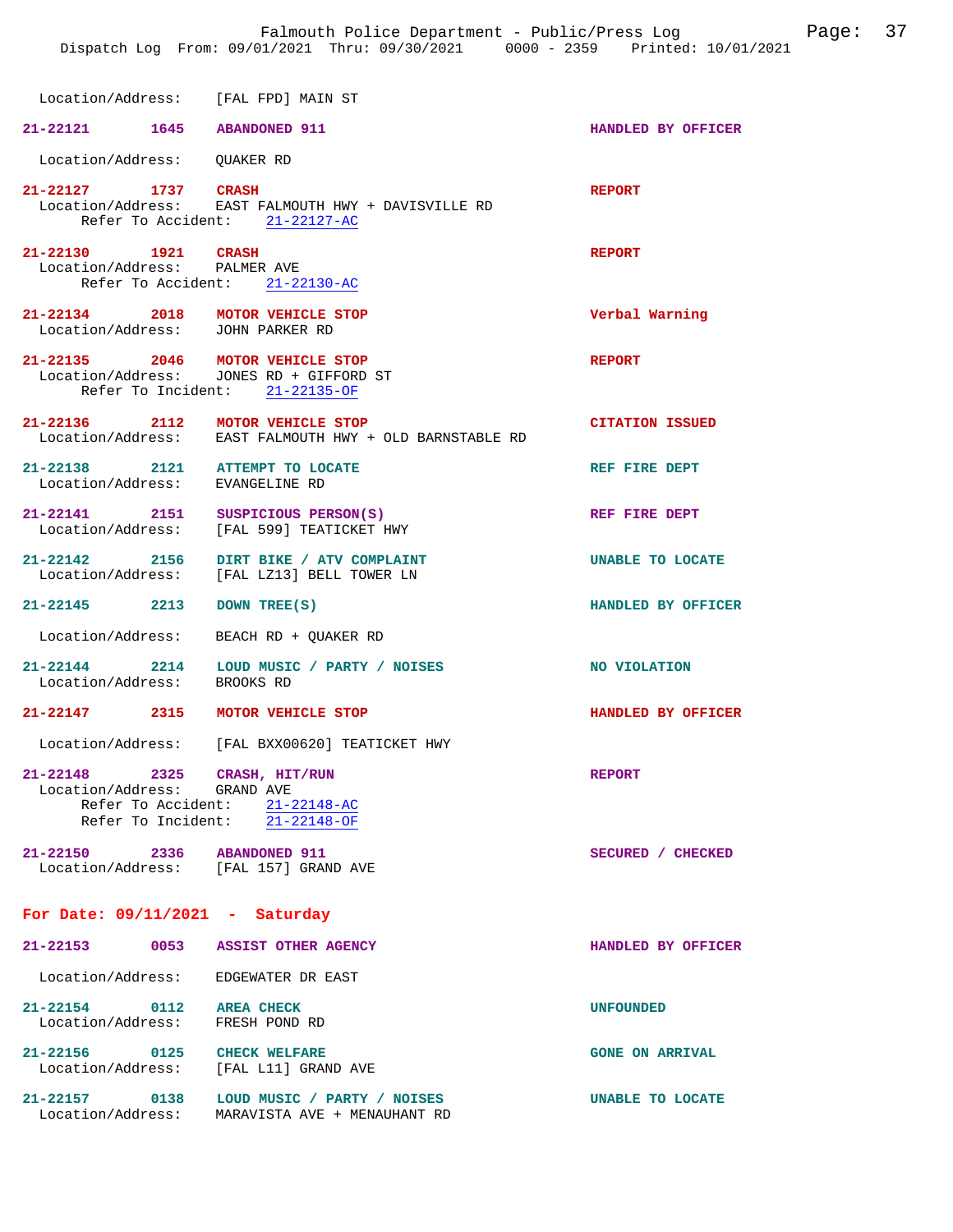|                                                             |      | Falmouth Police Department - Public/Press Log<br>Dispatch Log From: 09/01/2021 Thru: 09/30/2021 0000 - 2359 Printed: 10/01/2021 | 38<br>Page:          |
|-------------------------------------------------------------|------|---------------------------------------------------------------------------------------------------------------------------------|----------------------|
|                                                             |      | $21-22158$ 0203 PARKING VIOLATION(S)<br>Location/Address: [FAL B9600203] TOWN HALL SQ                                           | NO VIOLATION         |
|                                                             |      | 21-22159 0204 PARKING VIOLATION(S)<br>Location/Address: [FAL B9600261] MAIN ST                                                  | NO VIOLATION         |
|                                                             |      | 21-22160 0213 SUSPICIOUS MV<br>Location/Address: [FAL BXX00335] MAIN ST<br>Refer To Incident: 21-22160-OF                       | <b>VEHICLE TOWED</b> |
|                                                             |      | 21-22161 0247 PARKING VIOLATION(S)<br>Location/Address: WATER ST + LUSCOMBE AVE                                                 | NO VIOLATION         |
| 21-22162 0331 AREA CHECK<br>Location/Address: FRESH POND RD |      |                                                                                                                                 | NOTIFICATION MADE    |
| 21-22163 0353 ALARM, BURGLAR                                |      | Location/Address: [FAL BXX00631] TEATICKET HWY                                                                                  | SECURED / CHECKED    |
| 21-22164 0507 ALARM, BURGLAR<br>Location/Address:           |      | CANDACE WAY                                                                                                                     | <b>UNFOUNDED</b>     |
| 21-22165 0507 ALARM, BURGLAR<br>Location/Address:           |      | [FAL B9800519] MAKER LN                                                                                                         | <b>UNFOUNDED</b>     |
|                                                             |      | 21-22166 0530 MOTOR VEHICLE STOP<br>Location/Address: [FAL B9600065] GIFFORD ST                                                 | Verbal Warning       |
| 21-22169 0700 MEDICAL (PD)<br>Location/Address: HAYWAY RD   |      |                                                                                                                                 | REF FIRE DEPT        |
| 21-22170 0721 VANDALISM                                     |      | Location/Address: [FAL BXX00668] TEATICKET HWY<br>Refer To Incident: 21-22170-OF                                                | <b>REPORT</b>        |
| 21-22171 0721 VANDALISM<br>Location/Address: NORRIS PATH    |      | Refer To Incident: 21-22171-OF                                                                                                  | <b>REPORT</b>        |
|                                                             |      | 21-22172 0751 FOLLOW UP INVESTIGATION                                                                                           | HANDLED BY OFFICER   |
| Location:                                                   |      | <b>EAST FALMOUTH</b>                                                                                                            |                      |
| $21 - 22173$<br>Location/Address:                           | 0806 | PARKING VIOLATION(S)<br>[FAL BXX00441] GREEN HARBOR RD                                                                          | NOTIFICATION MADE    |
| $21 - 22174$<br>Location/Address:                           | 0822 | Water Complaint<br>OLD BARNSTABLE RD                                                                                            | NOTIFICATION MADE    |
| $21 - 22175$                                                | 0829 | FOLLOW UP INVESTIGATION                                                                                                         | HANDLED BY OFFICER   |
| Location/Address:                                           |      | GRAND AVE                                                                                                                       |                      |
| $21 - 22177$                                                | 0917 | TRAFFIC HAZARD                                                                                                                  | HANDLED BY OFFICER   |
| Location/Address:                                           |      | [FAL 2135] RT 28 NORTH                                                                                                          |                      |
| $21 - 22178$                                                | 0931 | OTHER TRAFFIC                                                                                                                   | HANDLED BY OFFICER   |
| Location/Address:                                           |      | [FAL FFD1] MAIN ST                                                                                                              |                      |
| 21-22180                                                    | 0945 | <b>ASSIST CITIZEN</b>                                                                                                           | HANDLED BY OFFICER   |
| Location/Address:                                           |      | SHORE ST                                                                                                                        |                      |
| $21 - 22184$<br>Location/Address:                           | 1019 | <b>ANIMAL COMPLAINT</b><br>HARRIS HILL RD                                                                                       | NOTIFICATION MADE    |
| 21-22185                                                    | 1028 | <b>LARCENY</b>                                                                                                                  | <b>REPORT</b>        |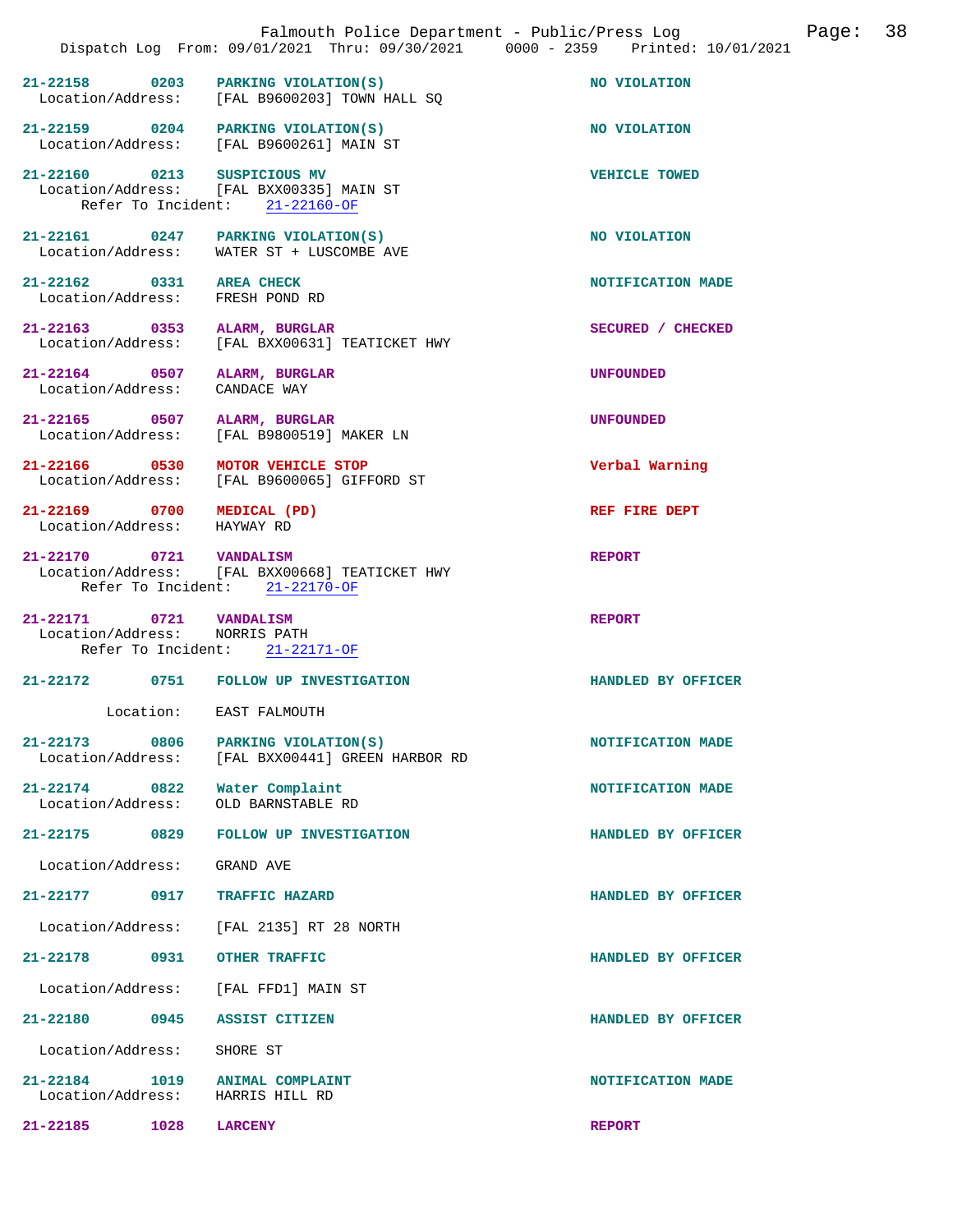|                                                                | Falmouth Police Department - Public/Press Log Fage: 39<br>Dispatch Log From: 09/01/2021 Thru: 09/30/2021 0000 - 2359 Printed: 10/01/2021 |                        |  |
|----------------------------------------------------------------|------------------------------------------------------------------------------------------------------------------------------------------|------------------------|--|
| Location/Address: QUISSETT AVE                                 | Refer To Incident: 21-22185-OF                                                                                                           |                        |  |
| 21-22186 1128 ALARM, BURGLAR                                   |                                                                                                                                          | HANDLED BY OFFICER     |  |
| Location/Address: PUTTER DR                                    |                                                                                                                                          |                        |  |
|                                                                | 21-22188 1134 ASSIST FIRE DEPT<br>Location/Address: [FAL 3075] JONES RD                                                                  | REF FIRE DEPT          |  |
| 21-22190 1241 ABANDONED 911                                    | Location/Address: [FAL B9600069] TER HEUN DR                                                                                             | NOTIFICATION MADE      |  |
| 21-22191 1320 ABANDONED 911<br>Location/Address: VIEW CREST DR |                                                                                                                                          | SECURED / CHECKED      |  |
| 21-22193 1337 Admin Services                                   |                                                                                                                                          | HANDLED BY OFFICER     |  |
|                                                                | Location/Address: [FAL FPD] MAIN ST                                                                                                      |                        |  |
| 21-22195 1427 LARCENY<br>Location/Address: SPINNAKER LN        | Refer To Incident: 21-22195-OF                                                                                                           | <b>REPORT</b>          |  |
| 21-22196 1443 ALARM, BURGLAR                                   | Location/Address: [FAL B9601790] JEWELERS AVE                                                                                            | <b>UNFOUNDED</b>       |  |
| Location/Address: DA SILVA DR                                  | 21-22198 1522 DIRT BIKE / ATV COMPLAINT                                                                                                  | <b>GONE ON ARRIVAL</b> |  |
| 21-22199 1544 ALARM, BURGLAR                                   | Location/Address: [FAL 997] GIFFORD ST                                                                                                   | SECURED / CHECKED      |  |
| 21-22200 1604                                                  | DISTURBANCE / DISORDERLY                                                                                                                 | HANDLED BY OFFICER     |  |
| Location/Address:                                              | [FAL B9900205] TEATICKET HWY                                                                                                             |                        |  |
|                                                                | 21-22201 1634 FOLLOW UP INVESTIGATION                                                                                                    | HANDLED BY OFFICER     |  |
|                                                                | Location/Address: [FAL 157] GRAND AVE                                                                                                    |                        |  |
| 21-22202 1712 UNWANTED GUEST                                   |                                                                                                                                          | HANDLED BY OFFICER     |  |
|                                                                | Location/Address: [FAL B9800028] LAKE SHORE DR                                                                                           |                        |  |
| 21-22203 1720 ABANDONED 911                                    |                                                                                                                                          | HANDLED BY OFFICER     |  |
| Location/Address: WINDSWEPT RD                                 |                                                                                                                                          |                        |  |
| 21-22204 1725 CRASH                                            |                                                                                                                                          | HANDLED BY OFFICER     |  |
| Location/Address: LOCUSTFIELD RD                               | Refer To Accident: 21-22204-AC                                                                                                           |                        |  |
| 21-22205 1731 TRAFFIC HAZARD                                   |                                                                                                                                          | HANDLED BY OFFICER     |  |
|                                                                | Location/Address: [FAL B9600065] GIFFORD ST                                                                                              |                        |  |
| 21-22206 1739 ALARM, BURGLAR                                   | Location/Address: [FAL B0000400] FAWN CIR                                                                                                | SECURED / CHECKED      |  |
| 21-22207 1757 CRASH<br>Location/Address: RT 151                | Refer To Accident: 21-22207-AC                                                                                                           | <b>REPORT</b>          |  |
|                                                                | 21-22208 1801 SUICIDE ATTEMPT / THREAT<br>Location/Address: [FAL B9800291] LOCUST ST<br>Refer To Incident: 21-22208-OF                   | <b>REPORT</b>          |  |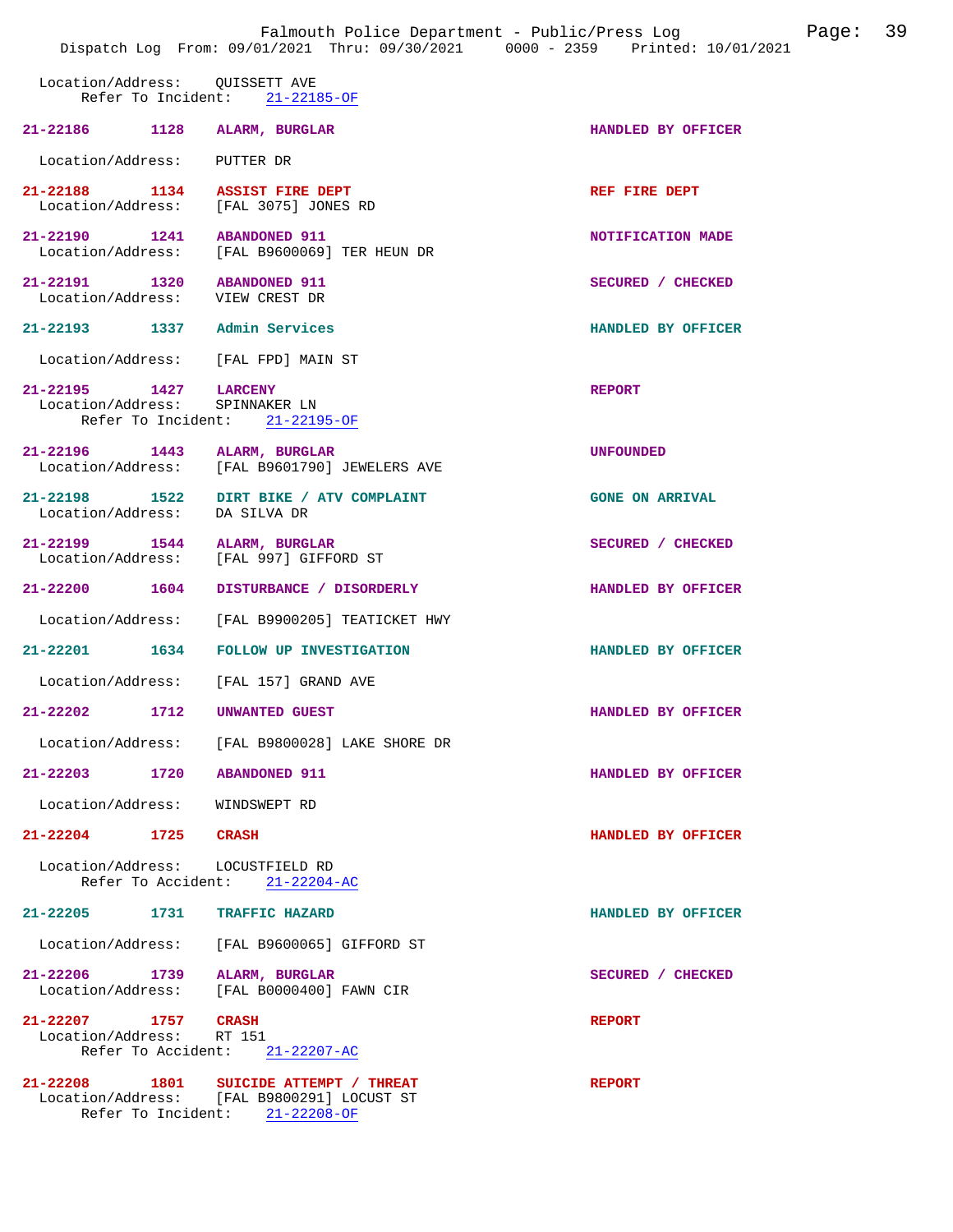| 21-22209 1802 AREA CHECK<br>Location/Address: QUAKER RD            |                                                                                                                                                                                        | UNABLE TO LOCATE       |
|--------------------------------------------------------------------|----------------------------------------------------------------------------------------------------------------------------------------------------------------------------------------|------------------------|
| 21-22211 1806                                                      | SUSPICIOUS PERSON(S)                                                                                                                                                                   | HANDLED BY OFFICER     |
|                                                                    | Location/Address: [FAL 599] TEATICKET HWY                                                                                                                                              |                        |
| 21-22212 1811<br>Location/Address: DA SILVA DR                     | DIRT BIKE / ATV COMPLAINT                                                                                                                                                              | <b>GONE ON ARRIVAL</b> |
| 21-22213 1834<br>Location/Address: [FAL L78] QUAKER RD             | DIRT BIKE / ATV COMPLAINT                                                                                                                                                              | UNABLE TO LOCATE       |
| 21-22214 1901 AREA CHECK                                           |                                                                                                                                                                                        | HANDLED BY OFFICER     |
| Location/Address: [FAL L78] QUAKER RD                              |                                                                                                                                                                                        |                        |
| 21-22215 1901 CRASH<br>Location/Address: CHESTER ST                | Refer To Accident: 21-22215-AC<br>Refer To Incident: 21-22215-OF                                                                                                                       | <b>REPORT</b>          |
|                                                                    | 21-22217 1910 BUILDING / RESIDENCE CHECK<br>Location/Address: [FAL B9600038] EAST FALMOUTH HWY                                                                                         | SECURED / CHECKED      |
| 21-22219 1943 MOTOR VEHICLE STOP                                   | Location/Address: RT 28 SOUTH + THOMAS B LANDERS RD                                                                                                                                    | <b>CITATION ISSUED</b> |
| 21-22220 1946 WARRANT SERVICE                                      | Location/Address: [FAL 964] TEATICKET HWY<br>Refer To Arrest: 21-22220-AR<br>Arrest: CURRAN, KEITH R<br>Address: 11 PALM ST FALMOUTH, MA<br>Age: 65<br>Charges: ARREST WARRANT SERVICE | Arrest(s) Made         |
| 21-22222 2016 TRAFFIC HAZARD                                       | Location/Address: [FAL BXX00963] QUISSETT AVE                                                                                                                                          | <b>VEHICLE TOWED</b>   |
| $21 - 22224$ 2059                                                  | <b>CHECK WELFARE</b>                                                                                                                                                                   | HANDLED BY OFFICER     |
|                                                                    | Location/Address: [FAL 1829] DAVISVILLE RD                                                                                                                                             |                        |
| $21 - 22226$<br>2102<br>Location/Address: [FAL 159] GRAND AVE      | <b>FIREWORKS COMPLAINT</b>                                                                                                                                                             | <b>GONE ON ARRIVAL</b> |
| $21 - 22225$ 2103<br>Location/Address: YACHT CLUB RD               | <b>ABANDONED 911</b>                                                                                                                                                                   | SECURED / CHECKED      |
| 21-22227 2106 TRAFFIC HAZARD                                       | Location/Address: [FAL BXX00499] GRAND AVE                                                                                                                                             | UNABLE TO LOCATE       |
| 21-22228 2108 INTOXICATED PERSON<br>Location/Address: FORTALEZA DR | Refer To Arrest: 21-22228-AR<br>Arrest: DICICCO, CHRISTOPHER J<br>Address: 19 FORTALEZA DR E FALMOUTH, MA<br>Age: 33<br>Charges: ARREST WARRANT SERVICE                                | Arrest(s) Made         |
| 21-22229 2144 ANNOYING PHONE CALLS                                 | Location/Address: [FAL 1829] DAVISVILLE RD<br>Refer To Incident: 21-22229-A-OF<br>Refer To Incident: 21-22229-OF                                                                       | <b>REPORT</b>          |
| 21-22230 2149 AREA CHECK<br>Location/Address: FRESH POND RD        |                                                                                                                                                                                        | <b>UNFOUNDED</b>       |
|                                                                    | 21-22232 2210 ALARM, BURGLAR                                                                                                                                                           | HANDLED BY OFFICER     |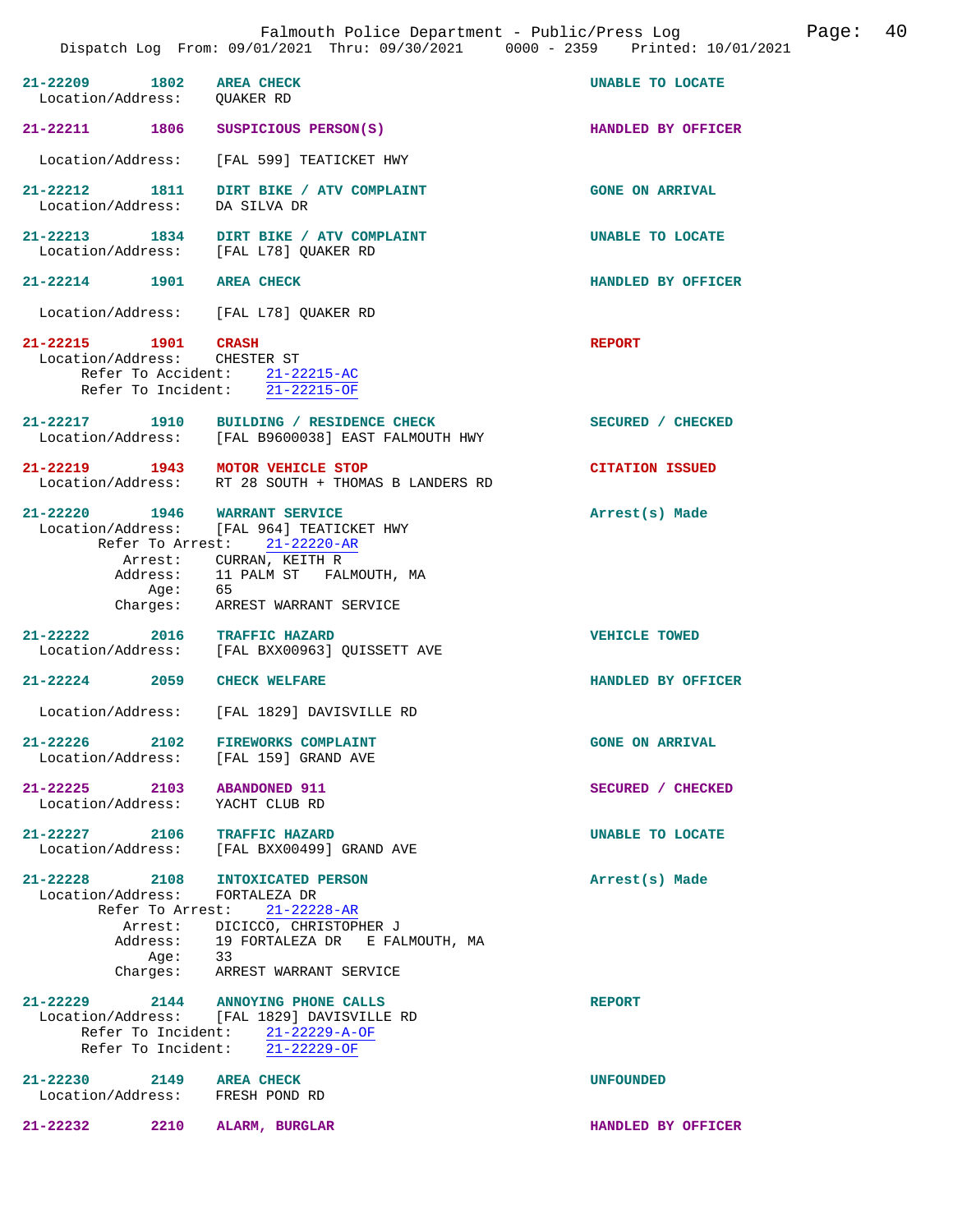**21-22233 2216 LOUD MUSIC / PARTY / NOISES UNFOUNDED**  Location/Address: TOBEY LN + CENTRAL AVE **21-22234 2236 ASSAULT, IP Arrest(s) Made**  Location/Address: [FAL BXX00131] EAST FALMOUTH HWY Refer To P/C: 21-22234-AR P/C: DOWLER, MATTHEW R Address: 5 WINDSWEPT RD E FALMOUTH, MA Age: 36 Charges: DISORDERLY CONDUCT PROTECTIVE CUSTODY (LIQUOR)

**21-22235 2251 ASSIST CITIZEN HANDLED BY OFFICER**  Location/Address: SANDWICH RD

| 21-22236        | 2306 | CHECK WELFARE                    | <b>REPORT</b> |
|-----------------|------|----------------------------------|---------------|
|                 |      | Location/Address: ASHLEY DR      |               |
|                 |      | Refer To Incident: $21-22236-OF$ |               |
| ່າ1 _ າ າ າ າ ກ | າລາດ | DICTIONANCE / DICODDEDIV         | הממחסם        |

| 41-44497          | - 2333             |             | DISIURBANCE / DISURDERLI      |  | <b>KEPURI</b> |
|-------------------|--------------------|-------------|-------------------------------|--|---------------|
| Location/Address: |                    |             | [FAL B0100084] RASPBERRY PATH |  |               |
|                   | Refer To Incident: | 21-22237-0F |                               |  |               |

## **For Date: 09/12/2021 - Sunday**

| For Date: 09/12/2021 - Sunday      |                                                                                                |                    |
|------------------------------------|------------------------------------------------------------------------------------------------|--------------------|
| 21-22238 0026                      | LOUD MUSIC / PARTY / NOISES                                                                    | HANDLED BY OFFICER |
| Location/Address: CYPRESS ST       |                                                                                                |                    |
| 21-22239 0041                      | BUILDING / RESIDENCE CHECK<br>Location/Address: [FAL B9600031] MARAVISTA AVE EXT               | SECURED / CHECKED  |
| 21-22240 0049                      | BUILDING / RESIDENCE CHECK<br>Location/Address: [FAL BXX00810] MAIN ST                         | SECURED / CHECKED  |
| 21-22242 0057                      | BUILDING / RESIDENCE CHECK<br>Location/Address: [FAL B9800292] DAVIS STRAITS                   | SECURED / CHECKED  |
| 21-22243 0058                      | BUILDING / RESIDENCE CHECK<br>Location/Address: [FAL 1434] NORTH FALMOUTH HWY                  | SECURED / CHECKED  |
| 21-22244 0058                      | BUILDING / RESIDENCE CHECK<br>Location/Address: [FAL B9600025] DAVISVILLE RD                   | SECURED / CHECKED  |
| 21-22245 0101                      | <b>AREA CHECK</b><br>Location/Address: [FAL BXX00131] EAST FALMOUTH HWY                        | SECURED / CHECKED  |
| Location/Address: BOXBERRY HILL RD | 21-22246 0103 BUILDING / RESIDENCE CHECK                                                       | SECURED / CHECKED  |
|                                    | 21-22247 0103 BUILDING / RESIDENCE CHECK<br>Location/Address: [FAL B9600038] EAST FALMOUTH HWY | SECURED / CHECKED  |
| 21-22248 0107                      | BUILDING / RESIDENCE CHECK<br>Location/Address: [FAL B9600051] HATCHVILLE RD                   | SECURED / CHECKED  |
| 21-22249 0110                      | <b>AREA CHECK</b><br>Location/Address: [FAL B9600444] LUSCOMBE AVE                             | SECURED / CHECKED  |
| 21-22250 0111                      | <b>AREA CHECK</b><br>Location/Address: [FAL 55] MENAUHANT RD                                   | SECURED / CHECKED  |
| Location/Address:                  | 21-22251 0119 PARKING VIOLATION(S)<br>WATER ST + LUSCOMBE AVE                                  | NO VIOLATION       |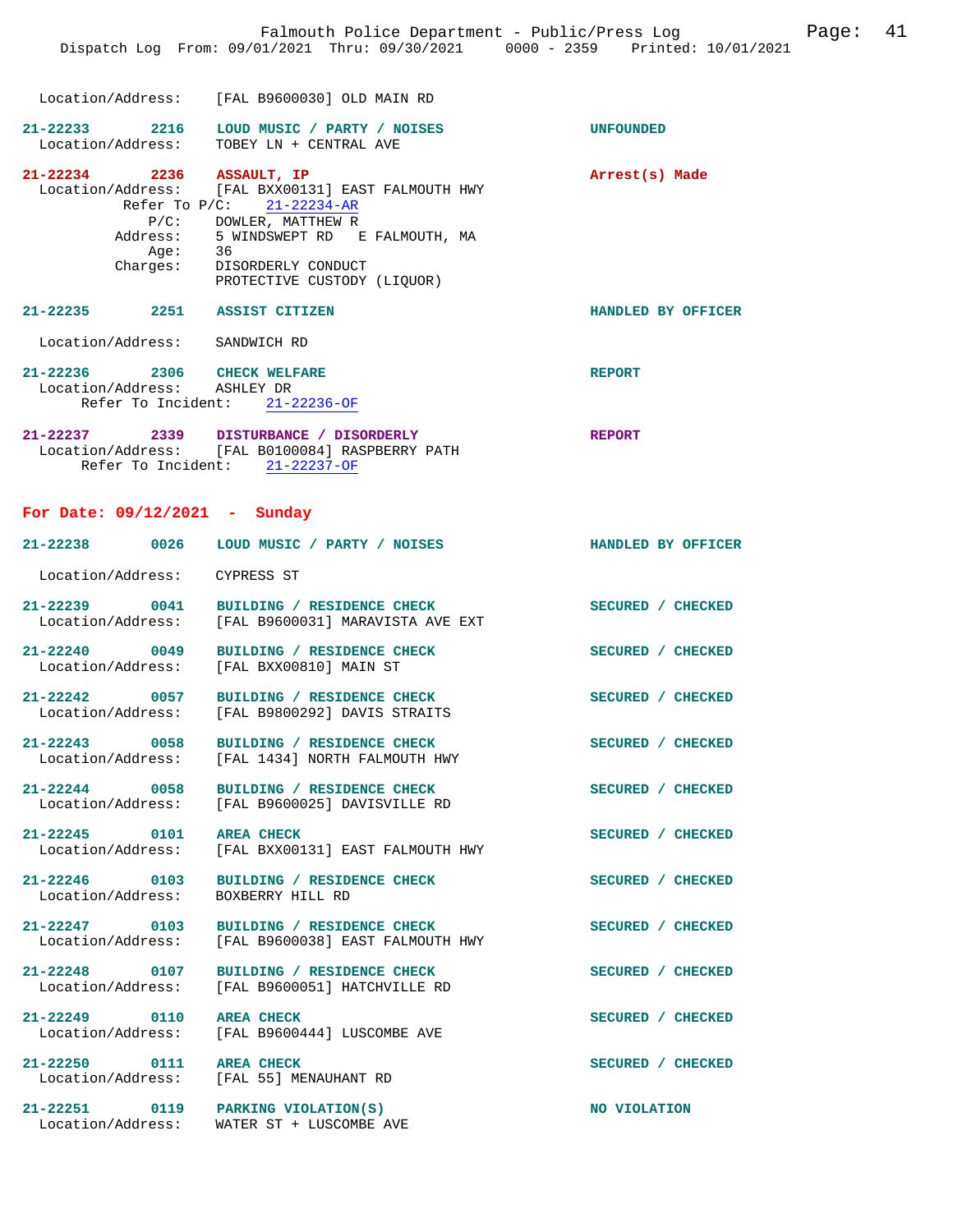|                                                                  | Falmouth Police Department - Public/Press Log Falmouth Police Department - Public/Press Log<br>Dispatch Log From: 09/01/2021 Thru: 09/30/2021 0000 - 2359 Printed: 10/01/2021 |                        |  |  |
|------------------------------------------------------------------|-------------------------------------------------------------------------------------------------------------------------------------------------------------------------------|------------------------|--|--|
| $21 - 22252$ 0120                                                | <b>AREA CHECK</b><br>Location/Address: [FAL 640] ACAPESKET RD                                                                                                                 | SECURED / CHECKED      |  |  |
| 21-22253 0126 AREA CHECK<br>Location/Address: ASHUMET RD         |                                                                                                                                                                               | SECURED / CHECKED      |  |  |
| 21-22254 0138 AREA CHECK                                         | Location/Address: [FAL L42] GIFFORD ST                                                                                                                                        | SECURED / CHECKED      |  |  |
|                                                                  | 21-22255 0146 INTOXICATED PERSON<br>Location/Address: [FAL L80] MAIN ST<br>Refer To Incident: 21-22255-OF                                                                     | <b>REPORT</b>          |  |  |
|                                                                  | 21-22256 0158 BUILDING / RESIDENCE CHECK<br>Location/Address: [FAL B9600038] EAST FALMOUTH HWY                                                                                | SECURED / CHECKED      |  |  |
|                                                                  | 21-22257 0219 PARKING VIOLATION(S)<br>Location/Address: [FAL B9600203] TOWN HALL SQ                                                                                           | NO VIOLATION           |  |  |
| Location/Address:                                                | 21-22258 0221 PARKING VIOLATION(S)<br>[FAL B9600261] MAIN ST                                                                                                                  | NO VIOLATION           |  |  |
| 21-22260 0635 Admin Services                                     |                                                                                                                                                                               | HANDLED BY OFFICER     |  |  |
| Location/Address:                                                | [FAL BXX00810] MAIN ST                                                                                                                                                        |                        |  |  |
| 21-22261 0724                                                    | LOUD MUSIC / PARTY / NOISES                                                                                                                                                   | HANDLED BY OFFICER     |  |  |
| Location/Address:                                                | GRAND AVE + INDIANA AVE                                                                                                                                                       |                        |  |  |
| 21-22262 0939                                                    | <b>CHECK WELFARE</b>                                                                                                                                                          | HANDLED BY OFFICER     |  |  |
| Location/Address:                                                | MCCALLUM DR                                                                                                                                                                   |                        |  |  |
| 21-22263 1031 ALARM, BURGLAR<br>Location/Address: TEATICKET PATH |                                                                                                                                                                               | <b>UNFOUNDED</b>       |  |  |
| 21-22265 1035 Down Wires                                         |                                                                                                                                                                               | HANDLED BY OFFICER     |  |  |
|                                                                  | Location/Address: [FAL FAL397] WATER ST                                                                                                                                       |                        |  |  |
| 21-22269 1106 ALARM, BURGLAR                                     | Location/Address: [FAL 1743] WATER ST                                                                                                                                         | <b>UNFOUNDED</b>       |  |  |
| 21-22272 1126 CHECK WELFARE                                      |                                                                                                                                                                               | HANDLED BY OFFICER     |  |  |
|                                                                  | Location/Address: [FAL BXX00539] EAST FALMOUTH HWY                                                                                                                            |                        |  |  |
| 21-22273 1130 CRASH, HIT/RUN                                     | Location/Address: CEDAR MEADOWS DR<br>Refer To Accident: 21-22273-AC                                                                                                          | <b>REPORT</b>          |  |  |
| $21 - 22274$ 1146                                                | DIRT BIKE / ATV COMPLAINT<br>Location/Address: FRESH POND RD + CARRIAGE SHOP RD                                                                                               | <b>GONE ON ARRIVAL</b> |  |  |
|                                                                  | 21-22276 1221 ANIMAL COMPLAINT                                                                                                                                                | REF ANIMAL CONTROL     |  |  |
| Location/Address:                                                | ANDYS LN                                                                                                                                                                      |                        |  |  |
| 21-22277 1301<br>Location/Address:                               | ALARM, BURGLAR<br>TWO PONDS RD                                                                                                                                                | <b>UNFOUNDED</b>       |  |  |
| 21-22278 1311<br>Location/Address:                               | ALARM, BURGLAR<br>[FAL B9800257] WEST FALMOUTH HWY                                                                                                                            | <b>UNFOUNDED</b>       |  |  |
| 21-22279 1333                                                    | DOWN TREE(S)                                                                                                                                                                  | HANDLED BY OFFICER     |  |  |
| Location/Address:                                                | [FAL 2950] OYSTER POND RD                                                                                                                                                     |                        |  |  |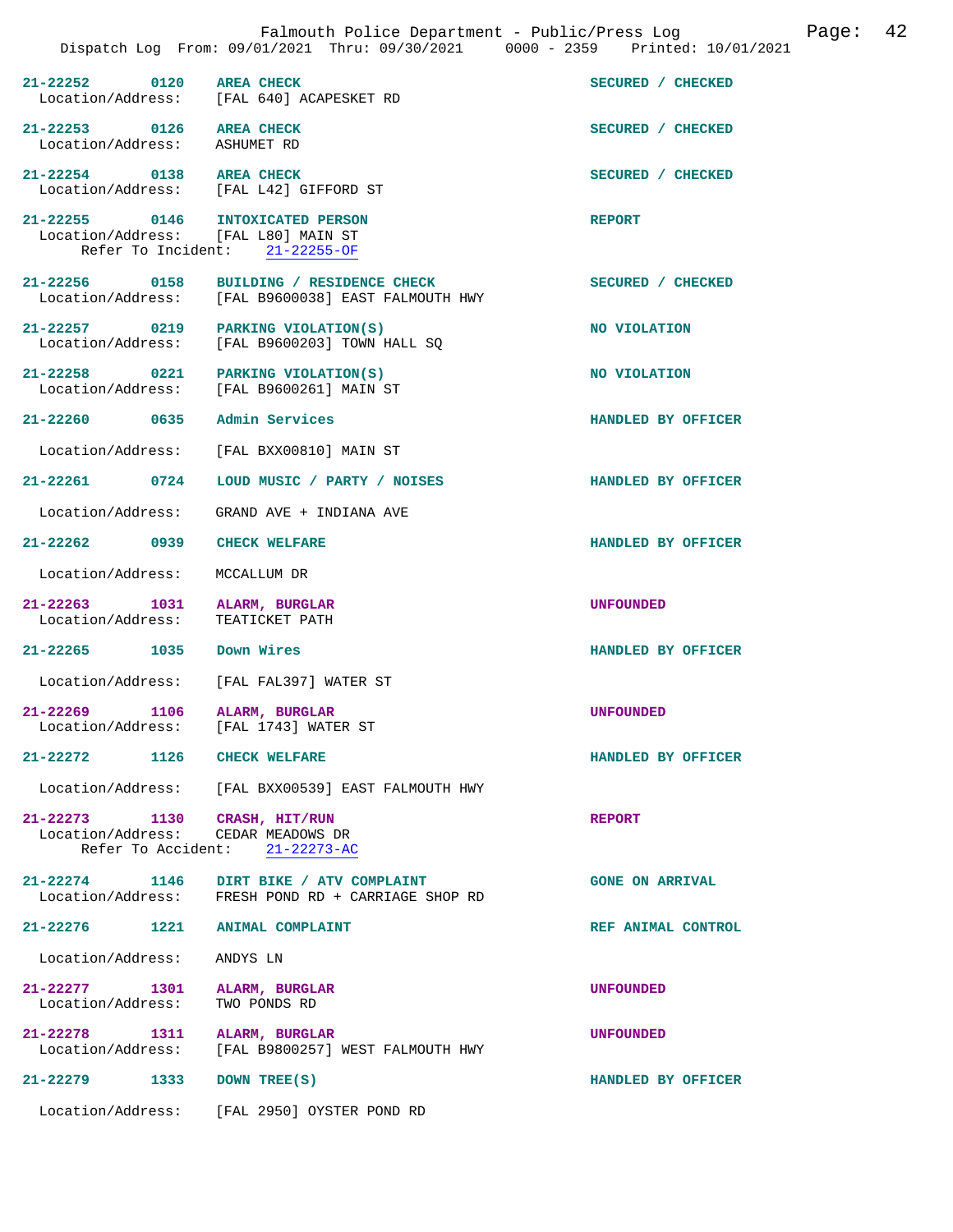|                                                            | 21-22281 1344 RECOVERED PROPERTY                                                                             | HANDLED BY OFFICER     |
|------------------------------------------------------------|--------------------------------------------------------------------------------------------------------------|------------------------|
|                                                            | Location/Address: [FAL FPD] MAIN ST<br>Refer To Incident: $21-22281-OF$                                      |                        |
| 21-22282 1348 ERRATIC MV<br>Location/Address: WORCESTER CT |                                                                                                              | UNABLE TO LOCATE       |
|                                                            | 21-22283 1348 ANIMAL COMPLAINT                                                                               | REF ANIMAL CONTROL     |
| Location/Address: ANDYS LN                                 |                                                                                                              |                        |
|                                                            | 21-22285 1402 ANIMAL COMPLAINT                                                                               | REF ANIMAL CONTROL     |
|                                                            | Location/Address: BRICK KILN RD                                                                              |                        |
|                                                            | 21-22284 1404 SUMMONS SERVICE<br>Location/Address: [FAL FPD] MAIN ST                                         | <b>SERVED IN HAND</b>  |
|                                                            | 21-22286 1414 Admin Services                                                                                 | HANDLED BY OFFICER     |
|                                                            | Location/Address: [FAL FPD] MAIN ST                                                                          |                        |
| 21-22288 1419                                              | Harassment Order Violation                                                                                   | HANDLED BY OFFICER     |
| Location/Address:                                          | BRICK KILN RD                                                                                                |                        |
| 21-22289 1423 AREA CHECK                                   | Location/Address: [FAL B9600085] EAST FALMOUTH HWY                                                           | UNABLE TO LOCATE       |
| 21-22290 1434 CHECK WELFARE                                |                                                                                                              | HANDLED BY OFFICER     |
|                                                            | Location/Address: TEATICKET HWY                                                                              |                        |
|                                                            | 21-22293 1528 MENTAL ILLNESS (SEC 12)<br>Location/Address: TEATICKET HWY<br>Refer To Incident: $21-22293-OF$ | <b>REPORT</b>          |
|                                                            | 21-22295 1617 DIRT BIKE / ATV COMPLAINT<br>Location/Address: SANDWICH RD + JOHN PARKER RD                    | <b>GONE ON ARRIVAL</b> |
|                                                            | 21-22296 1634 FOLLOW UP INVESTIGATION<br>Location/Address: [FAL 157] GRAND AVE                               | <b>INVESTIGATED</b>    |
| Location/Address:                                          | 21-22297 1726 FOLLOW UP INVESTIGATION<br>HOMESTEAD LN                                                        | UNABLE TO LOCATE       |
|                                                            | 21-22299 1745 PARKING VIOLATION(S)<br>Location/Address: MARAVISTA AVE + HARMONY ST                           | NO VIOLATION           |
|                                                            | 21-22300 1826 MOTOR VEHICLE STOP<br>Location/Address: EAST FALMOUTH HWY + DAVISVILLE RD                      | <b>VEHICLE TOWED</b>   |
|                                                            | 21-22301 1832 ERRATIC MV<br>Location/Address: [FAL 1544] MENAUHANT RD                                        | <b>GONE ON ARRIVAL</b> |
| 21-22302 1837 LARCENY                                      | Location/Address: [FAL 1660] MAIN ST<br>Refer To Incident: 21-22302-OF                                       | <b>REPORT</b>          |
|                                                            | 21-22303 1852 PARKING VIOLATION(S)                                                                           | HANDLED BY OFFICER     |
|                                                            | Location/Address: [FAL B9700005] SURF DR                                                                     |                        |
| 21-22305 1945 AREA CHECK                                   |                                                                                                              | HANDLED BY OFFICER     |
| Location/Address: LOCUST ST                                |                                                                                                              |                        |
| 21-22306 2055 ERRATIC MV                                   |                                                                                                              | <b>GONE ON ARRIVAL</b> |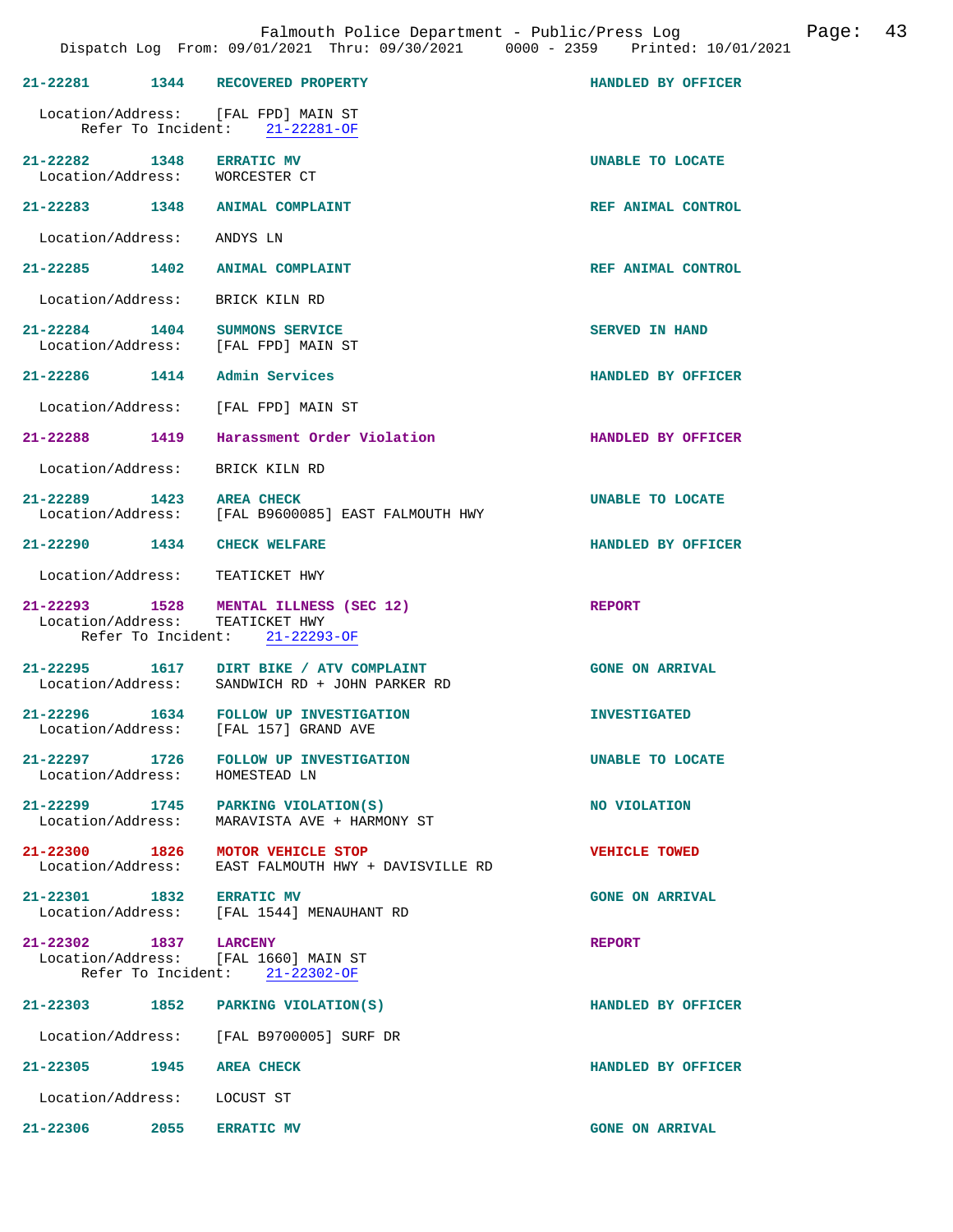|                                               | Falmouth Police Department - Public/Press Log<br>Dispatch Log From: 09/01/2021 Thru: 09/30/2021 0000 - 2359 Printed: 10/01/2021 | Page:                  | 44 |
|-----------------------------------------------|---------------------------------------------------------------------------------------------------------------------------------|------------------------|----|
| Location/Address:                             | SANDWICH RD + JOHN PARKER RD                                                                                                    |                        |    |
| 21-22308 2119                                 | <b>AREA CHECK</b>                                                                                                               | HANDLED BY OFFICER     |    |
| Location/Address:                             | [FAL FPD] MAIN ST                                                                                                               |                        |    |
| 21-22307 2128<br>Location/Address:            | LOUD MUSIC / PARTY / NOISES<br>OLD BARNSTABLE RD                                                                                | NO VIOLATION           |    |
| $21 - 22309$ 2144                             | LOUD MUSIC / PARTY / NOISES                                                                                                     | HANDLED BY OFFICER     |    |
| Location/Address:                             | MEREDITH DR + TANGLEWOOD DR                                                                                                     |                        |    |
| 21-22310 2212<br>Location/Address:            | <b>CHECK WELFARE</b><br>RT 151 + FALMOUTH WOODS RD                                                                              | <b>GONE ON ARRIVAL</b> |    |
| 21-22311 2217 AREA CHECK<br>Location/Address: | [FAL B9600240] MAIN ST                                                                                                          | SECURED / CHECKED      |    |
| 21-22312 2226 AREA CHECK                      | Location/Address: [FAL B9700103] MAIN ST                                                                                        | SECURED / CHECKED      |    |
| 21-22313 2228 AREA CHECK                      | Location/Address: [FAL B9600079] MAIN ST                                                                                        | SECURED / CHECKED      |    |
| 21-22314 2235                                 | <b>AREA CHECK</b><br>Location/Address: [FAL B9600110] GIFFORD ST                                                                | SECURED / CHECKED      |    |
| 21-22315 2312<br>Location/Address:            | FOLLOW UP INVESTIGATION<br>HIDDEN VILLAGE RD                                                                                    | UNABLE TO LOCATE       |    |
| 21-22316 2327<br>Location/Address:            | ALARM, BURGLAR<br>[FAL BXX00526] SPRING BARS RD                                                                                 | <b>UNFOUNDED</b>       |    |
| 21-22317 2352                                 | BUILDING / RESIDENCE CHECK<br>Location/Address: [FAL B9700103] MAIN ST                                                          | SECURED / CHECKED      |    |
| 21-22318 2354                                 | BUILDING / RESIDENCE CHECK<br>Location/Address: [FAL 169] EAST FALMOUTH HWY                                                     | SECURED / CHECKED      |    |
|                                               | 21-22319 2358 BUILDING / RESIDENCE CHECK<br>Location/Address: [FAL B9600025] DAVISVILLE RD                                      | SECURED / CHECKED      |    |
| For Date: $09/13/2021$ - Monday               |                                                                                                                                 |                        |    |
| 21-22321 0016                                 | BUILDING / RESIDENCE CHECK<br>Location/Address: [FAL BXX00539] EAST FALMOUTH HWY                                                | SECURED / CHECKED      |    |
|                                               | 21-22323 0037 BUILDING / RESIDENCE CHECK<br>Location/Address: [FAL B9600029] KATHARINE LEE BATES                                | SECURED / CHECKED      |    |
| 21-22324 0040<br>Location/Address:            | BUILDING / RESIDENCE CHECK<br>[FAL B9600027] LAKEVIEW AVE                                                                       | SECURED / CHECKED      |    |
| 21-22325 0040<br>Location/Address:            | <b>B &amp; E, IN PROGRESS</b><br>WACHUSETT AVE                                                                                  | SECURED / CHECKED      |    |
|                                               | 21-22326 0041 BUILDING / RESIDENCE CHECK<br>Location/Address: [FAL 2223] WEST FALMOUTH HWY                                      | SECURED / CHECKED      |    |
|                                               | 21-22327 0056 BUILDING / RESIDENCE CHECK<br>Location/Address: [FAL 964] TEATICKET HWY                                           | SECURED / CHECKED      |    |
| Location/Address: MASSACHUSETTS AVE           | 21-22328 0111 BUILDING / RESIDENCE CHECK                                                                                        | SECURED / CHECKED      |    |

**21-22329 0117 BUILDING / RESIDENCE CHECK SECURED / CHECKED**  Location/Address: [FAL B9600031] MARAVISTA AVE EXT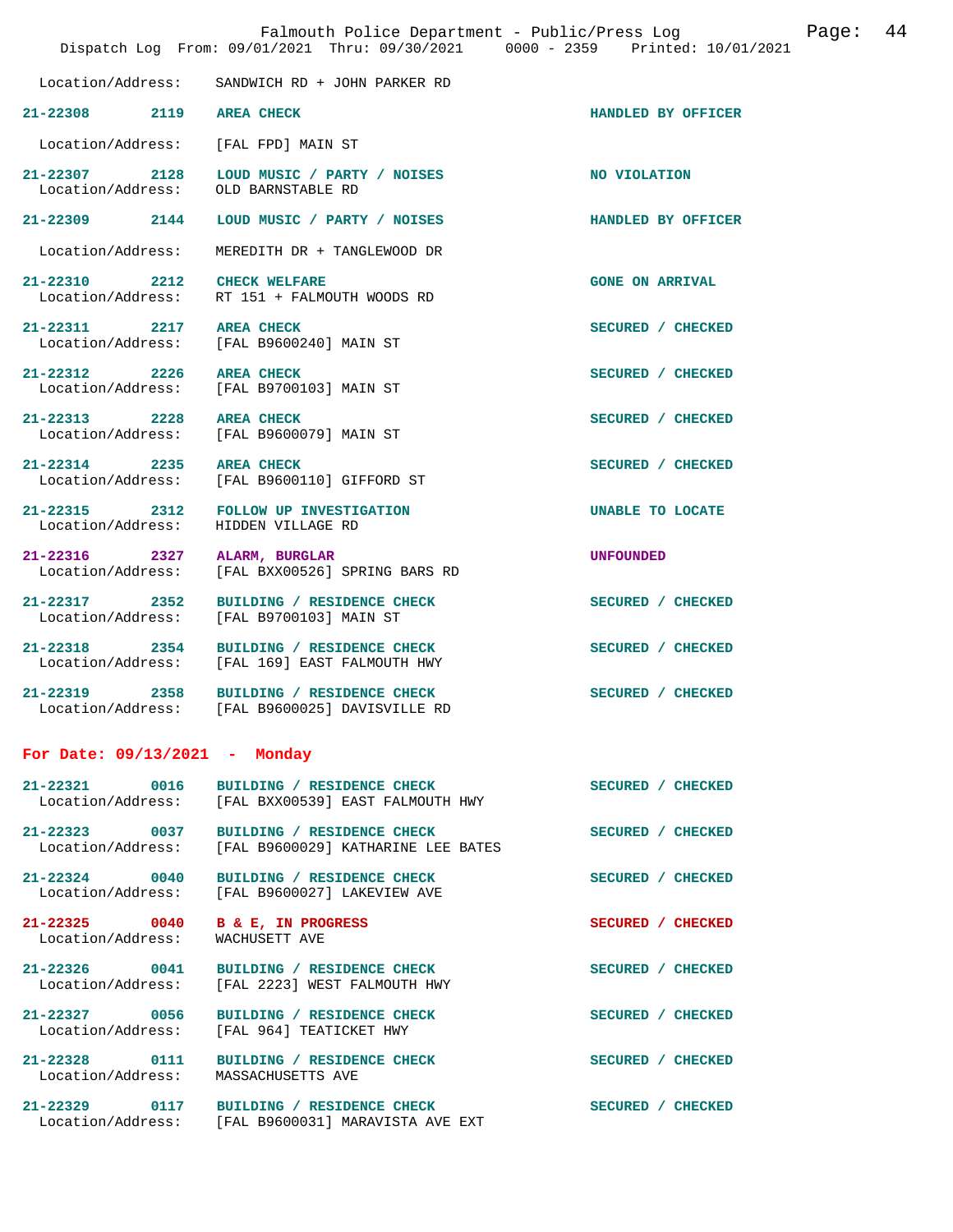21-22331 0120 AREA CHECK **SECURED** / CHECKED **SECURED** / CHECKED **Integral of ACCIL** BXX00810] MAIN ST [FAL BXX00810] MAIN ST 21-22330 0121 BUILDING / RESIDENCE CHECK<br>
Location/Address: [FAL B9700084] TEATICKET HWY [FAL B9700084] TEATICKET HWY **21-22332 0124 BUILDING / RESIDENCE CHECK SECURED / CHECKED**  Location/Address: [FAL B9600453] ROSE MORIN LN **21-22333 0127 BUILDING / RESIDENCE CHECK SECURED / CHECKED**  Location/Address: [FAL L74] NOBSKA RD **21-22334 0144 BUILDING / RESIDENCE CHECK SECURED / CHECKED**  [FAL B9701135] PALMER AVE **21-22335 0158 PARKING VIOLATION(S) NO VIOLATION**  WATER ST + LUSCOMBE AVE **21-22336 0200 PARKING VIOLATION(S) NO VIOLATION**  Location/Address: [FAL B9600261] MAIN ST 21-22337 0203 PARKING VIOLATION(S) NO VIOLATION Location/Address: [FAL B9600203] TOWN HALL SQ  $[FAL B9600203]$  TOWN HALL SQ **21-22338 0241 BUILDING / RESIDENCE CHECK SECURED / CHECKED**  Location/Address: [FAL B9600051] HATCHVILLE RD 21-22339 0245 BUILDING / RESIDENCE CHECK<br>
Location/Address: [FAL 302] SANDWICH RD [FAL 302] SANDWICH RD **21-22342 0400 ALARM, BURGLAR HANDLED BY OFFICER**  Location/Address: [FAL 169] EAST FALMOUTH HWY **21-22345 0650 ALARM, BURGLAR UNFOUNDED**  [FAL B9700763] MENAUHANT RD **21-22346 0715 Admin Services HANDLED BY OFFICER**  Location/Address: [FAL FPD] MAIN ST **21-22347 0733 Admin Services HANDLED BY OFFICER**  Location/Address: [FAL FPD] MAIN ST **21-22348 0735 RECOVERED PROPERTY HANDLED BY PARTY**  [FAL 2059] ACAPESKET RD **21-22349 0801 ABANDONED 911 HANDLED BY PARTY**  Location/Address: **21-22350 0808 OTHER TRAFFIC GONE ON ARRIVAL**  Location/Address: TAMARACK RD + SANDWICH RD **21-22351 0858 Admin Services HANDLED BY OFFICER**  Location/Address: JAMIE LN **21-22352 0900 ANIMAL COMPLAINT UNABLE TO LOCATE**  [FAL 1436] ALPHONSE ST **21-22354 0913 Admin Services HANDLED BY OFFICER**  Location/Address: [FAL B9600063] JONES RD **21-22355 0918 ASSIST CITIZEN HANDLED BY OFFICER** 

Location/Address: [FAL FPD] MAIN ST

**21-22356 0946 ID Theft / Fraud REPORT**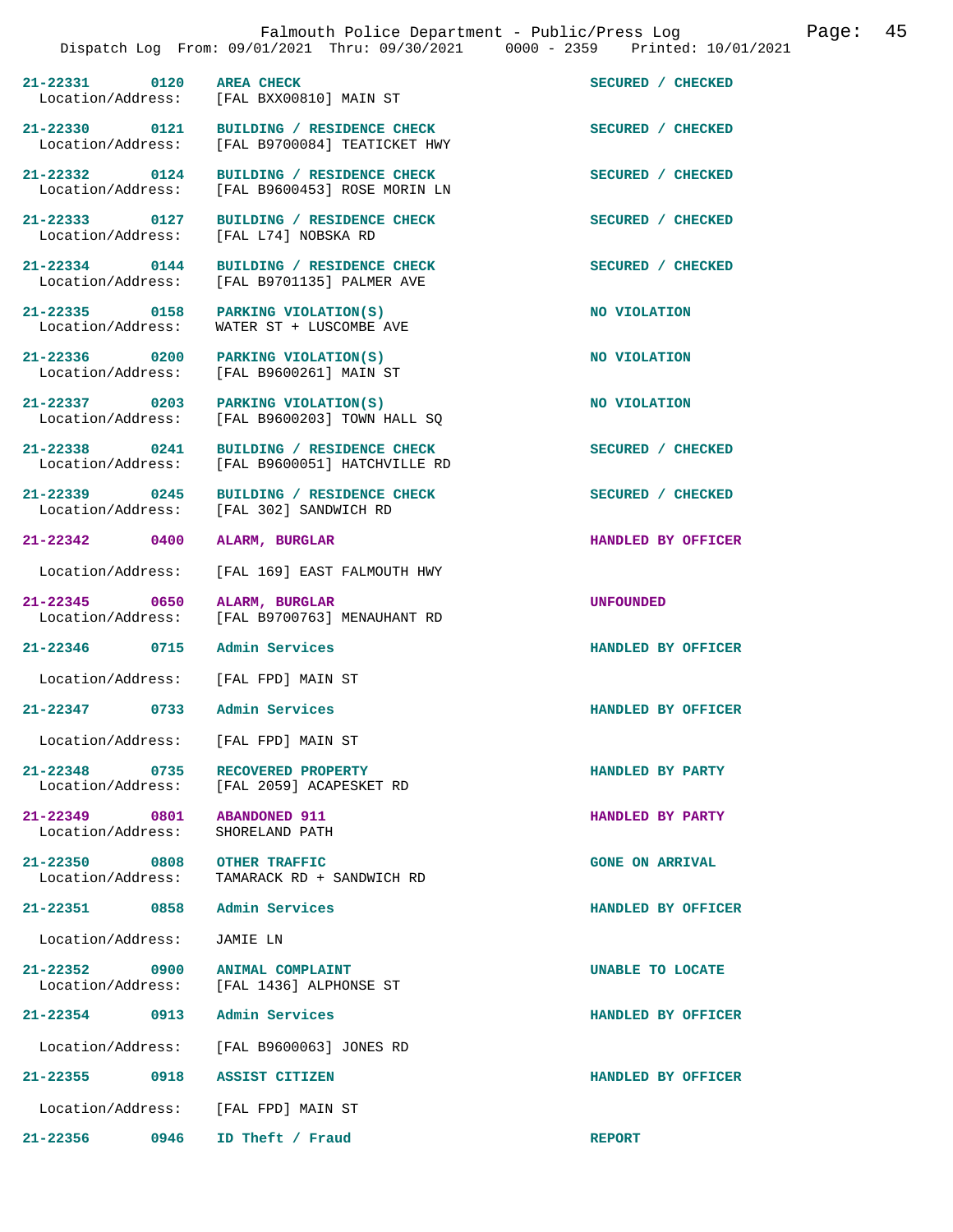|                                                                     | Falmouth Police Department - Public/Press Log<br>Dispatch Log From: 09/01/2021 Thru: 09/30/2021 0000 - 2359 Printed: 10/01/2021 | 46<br>Page:             |
|---------------------------------------------------------------------|---------------------------------------------------------------------------------------------------------------------------------|-------------------------|
|                                                                     | Location/Address: SEACOAST SHORES BLVD<br>Refer To Incident: 21-22356-OF                                                        |                         |
| 21-22360 1035 ALARM, BURGLAR                                        | Location/Address: [FAL B0000405] SANDPIPER CIR                                                                                  | <b>UNFOUNDED</b>        |
| 21-22361 1036 ASSIST FIRE DEPT<br>Location/Address: HAYWAY RD       | Refer To Incident: 21-22361-OF                                                                                                  | <b>REPORT</b>           |
| 21-22362 1039 CRASH                                                 | Location/Address: TEATICKET HWY + FALMOUTHPORT DR<br>Refer To Accident: 21-22362-AC                                             | <b>REPORT</b>           |
| 21-22363 1039 SEARCH WARRANT<br>Location/Address: [FAL FPD] MAIN ST |                                                                                                                                 | REF DETECTIVES          |
| 21-22364 1115 ID Theft / Fraud                                      |                                                                                                                                 | HANDLED BY OFFICER      |
| Location/Address:                                                   | COUNTY RD                                                                                                                       |                         |
| 21-22365 1115                                                       | ALARM, BURGLAR                                                                                                                  | CANCELLED INCIDENT      |
| Location/Address: CHARLES LN                                        |                                                                                                                                 |                         |
| Location/Address: BRICK KILN RD                                     | 21-22366 1135 LOUD MUSIC / PARTY / NOISES                                                                                       | <b>UNABLE TO LOCATE</b> |
| 21-22368 1156                                                       | VANDALISM                                                                                                                       | HANDLED BY OFFICER      |
| Location/Address:                                                   | BARROWS RD + WILLETT WAY                                                                                                        |                         |
| 21-22370 1227 ABANDONED 911                                         | Location/Address: [FAL B9600069] TER HEUN DR                                                                                    | HANDLED BY PARTY        |
| 21-22371 1232 RECOVERED PROPERTY<br>Location/Address: GRAND AVE     | Refer To Incident: 21-22371-OF                                                                                                  | <b>REPORT</b>           |
| 21-22372 1235 CHECK WELFARE                                         | Location/Address: [FAL 1903] OLD BARNSTABLE RD                                                                                  | <b>TRANSPORT</b>        |
| 21-22377 1308<br>Location/Address:                                  | <b>AREA CHECK</b><br>[FAL 3214] HATCHVILLE RD                                                                                   | SECURED / CHECKED       |
| 21-22378 1318<br>Location/Address:                                  | MOTOR VEHICLE STOP<br>[FAL 113] EAST FALMOUTH HWY                                                                               | Verbal Warning          |
| 21-22380 1322                                                       | <b>THREAT</b>                                                                                                                   | HANDLED BY OFFICER      |
| Location/Address:                                                   | GANSETT RD                                                                                                                      |                         |
| 21-22379 1324                                                       | SUSPICIOUS MV                                                                                                                   | HANDLED BY OFFICER      |
| Location/Address:                                                   | SACONESSET RD                                                                                                                   |                         |
| 21-22381 1335                                                       | <b>CHECK WELFARE</b>                                                                                                            | HANDLED BY OFFICER      |
| Location/Address:                                                   | [FAL 2843] WORCESTER CT                                                                                                         |                         |
| 21-22382 1338<br>Location/Address:                                  | Water Complaint<br>IRVING RD                                                                                                    | NOTIFICATION MADE       |
| 21-22384 1349<br>Location/Address:                                  | PARKING VIOLATION(S)<br>MAIN ST                                                                                                 | PARKING TICKET          |
| 1358<br>21-22385                                                    | ASSIST CITIZEN                                                                                                                  | HANDLED BY OFFICER      |
| Location/Address:                                                   | WEST FALMOUTH HWY                                                                                                               |                         |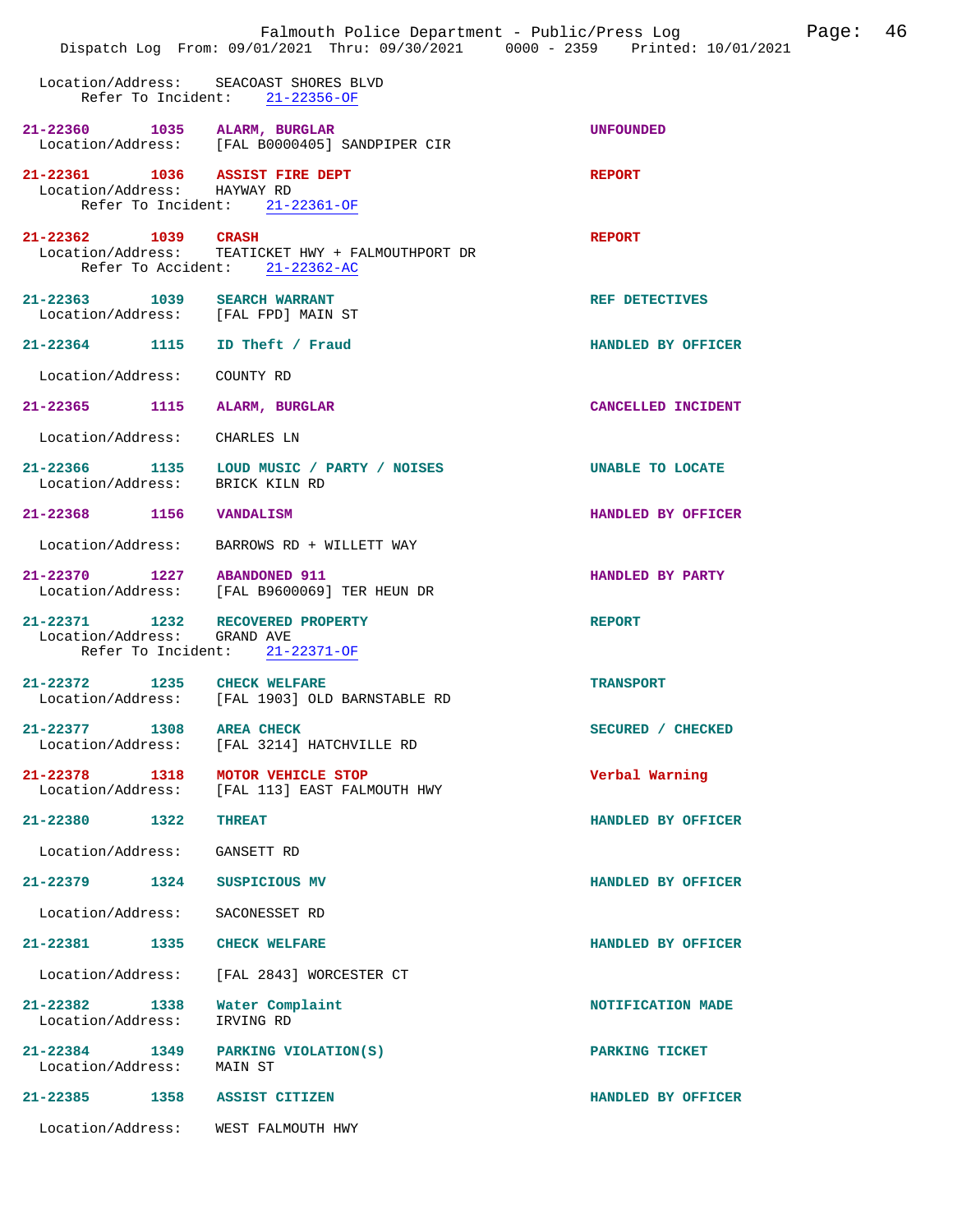| 21-22386 1414                                             | Illegal Dumping                                                                         | HANDLED BY OFFICER     |
|-----------------------------------------------------------|-----------------------------------------------------------------------------------------|------------------------|
| Location/Address:                                         | TECHNOLOGY PARK DR + RESEARCH RD                                                        |                        |
| 21-22390 1432                                             | <b>ABANDONED 911</b>                                                                    | HANDLED BY OFFICER     |
| Location/Address: ALDER LN                                |                                                                                         |                        |
| 21-22389 1433 Admin Services                              |                                                                                         | HANDLED BY OFFICER     |
|                                                           | Location/Address: [FAL FPD] MAIN ST                                                     |                        |
| 21-22391 1443 DISABLED MV<br>Location/Address: PALMER AVE |                                                                                         | HANDLED BY PARTY       |
| 21-22392 1453 Harassment                                  | Location/Address: BRICK KILN RD<br>Refer To Incident: 21-22392-OF                       | <b>REPORT</b>          |
| 21-22393 1456 DISABLED MV<br>Location/Address: PALMER AVE |                                                                                         | <b>VEHICLE TOWED</b>   |
| 21-22395 1508 ASSIST CITIZEN                              |                                                                                         | HANDLED BY OFFICER     |
| Location/Address: MAIN ST                                 |                                                                                         |                        |
| Location/Address: ACAPESKET RD                            | 21-22396 1517 SUICIDE ATTEMPT / THREAT<br>Refer To Incident: 21-22396-OF                | <b>REPORT</b>          |
| 21-22397 1522 ABANDONED 911<br>Location/Address:          | TOWN HALL SQ                                                                            | HANDLED BY PARTY       |
| 21-22399 1553                                             | RECOVERED PROPERTY<br>Location/Address: [FAL BXX00668] TEATICKET HWY                    | UNABLE TO LOCATE       |
| 21-22400 1609 Harassment                                  |                                                                                         | HANDLED BY OFFICER     |
| Location/Address: BRICK KILN RD                           | Refer To Incident: 21-22400-OF                                                          |                        |
| 21-22402 1626                                             | ALARM, BURGLAR                                                                          | CANCELLED INCIDENT     |
|                                                           | Location/Address: [FAL B9600007] ACADEMY LN                                             |                        |
|                                                           | 21-22403 1653 FOLLOW UP INVESTIGATION                                                   | HANDLED BY OFFICER     |
|                                                           | Location/Address: [FAL FPD] MAIN ST                                                     |                        |
| 21-22404 1708 CRASH                                       | Location/Address: [FAL 186] MAIN ST<br>Refer To Accident: 21-22404-AC                   | <b>REPORT</b>          |
|                                                           | 21-22406 1718 ERRATIC MV<br>Location/Address: SANDWICH RD + BRICK KILN RD               | <b>GONE ON ARRIVAL</b> |
| 21-22407 1721 ASSIST CITIZEN                              |                                                                                         | HANDLED BY OFFICER     |
| Location/Address: BRICK KILN RD                           |                                                                                         |                        |
| 21-22409 1743 ERRATIC MV                                  | Location/Address: GRAND AVE + FALMOUTH HEIGHTS RD                                       | NO VIOLATION           |
|                                                           | 21-22410 1804 MOTOR VEHICLE STOP<br>Location/Address: RT 28 SOUTH + THOMAS B LANDERS RD | Verbal Warning         |
| Location/Address: DA SILVA DR                             | 21-22411 1806 DIRT BIKE / ATV COMPLAINT                                                 | UNABLE TO LOCATE       |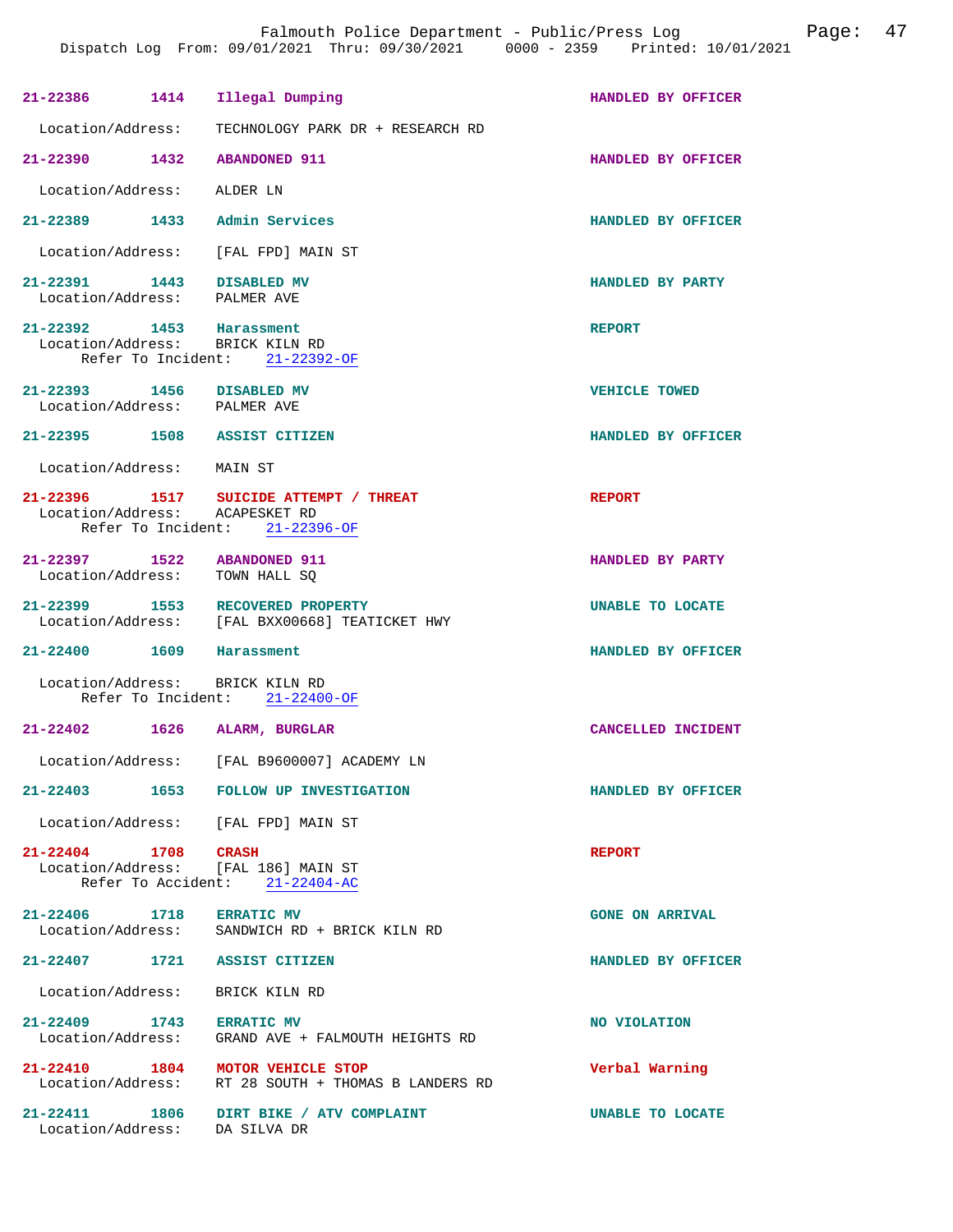|                               | 21-22412 1814 ALARM, BURGLAR<br>Location/Address: [FAL 812] CHESTER ST                                                                                                                                                                              | SECURED / CHECKED      |
|-------------------------------|-----------------------------------------------------------------------------------------------------------------------------------------------------------------------------------------------------------------------------------------------------|------------------------|
| Location/Address:             | 21-22413 1851 RECOVERED PROPERTY<br>HOMESTEAD LN                                                                                                                                                                                                    | PUBLIC ASSIST          |
|                               | 21-22414 1903 RECOVERED PROPERTY<br>Location/Address: [FAL FPD] MAIN ST                                                                                                                                                                             | PUBLIC ASSIST          |
| 21-22415 1940                 | ALARM, BURGLAR<br>Location/Address: [FAL 3265] SURF DR                                                                                                                                                                                              | <b>UNFOUNDED</b>       |
| 21-22417 1956                 | <b>AREA CHECK</b>                                                                                                                                                                                                                                   | HANDLED BY OFFICER     |
|                               | Location/Address: [FAL 1226] EAST FALMOUTH HWY                                                                                                                                                                                                      |                        |
| 21-22418 2012 AREA CHECK      |                                                                                                                                                                                                                                                     | HANDLED BY OFFICER     |
|                               | Location/Address: [FAL L98] SURF DR                                                                                                                                                                                                                 |                        |
|                               | 21-22420 2033 ALARM, BURGLAR                                                                                                                                                                                                                        | CANCELLED INCIDENT     |
| Location/Address: RIVERWAY    |                                                                                                                                                                                                                                                     |                        |
| 21-22421 2037 AREA CHECK      | Location/Address: [FAL B9600030] OLD MAIN RD                                                                                                                                                                                                        | <b>GONE ON ARRIVAL</b> |
| Aqe:                          | 21-22422 2044 INTOXICATED PERSON<br>Location/Address: [FAL 1512] DAVIS STRAITS<br>Refer To $P/C$ : 21-22422-AR<br>P/C: FARRO, BRENDA J<br>Address: 499 WAQUOIT HWY FALMOUTH, MA<br>60<br>Charges: DISORDERLY CONDUCT<br>PROTECTIVE CUSTODY (LIQUOR) | Arrest(s) Made         |
| Location/Address: OLD DOCK RD | 21-22423 2109 LOUD MUSIC / PARTY / NOISES                                                                                                                                                                                                           | NO VIOLATION           |
|                               | $21-22424$ 2146 ALARM, BURGLAR<br>Location/Address: [FAL L74] NOBSKA RD                                                                                                                                                                             | <b>UNFOUNDED</b>       |
|                               | 21-22425 2156 RECOVERED PROPERTY<br>Location/Address: [FAL FPD] WEST FALMOUTH HWY + SIPPEWISSETT RD<br>Refer To Incident: 21-22425-OF                                                                                                               | <b>REPORT</b>          |
| $21 - 22426$ 2201             | TRANSPORT / ESCORT<br>Location/Address: [FAL BXX00834] WAQUOIT HWY                                                                                                                                                                                  | <b>TRANSPORT</b>       |
|                               | 21-22427 2230 ALARM, BURGLAR                                                                                                                                                                                                                        | HANDLED BY OFFICER     |
|                               | Location/Address: [FAL B9601669] SCRANTON AVE                                                                                                                                                                                                       |                        |
| 21-22428 2240 AREA CHECK      |                                                                                                                                                                                                                                                     | HANDLED BY OFFICER     |
|                               | Location/Address: FRESH POND RD                                                                                                                                                                                                                     |                        |
|                               | 21-22429 2245 ALARM, BURGLAR<br>Location/Address: [FAL BXX00631] TEATICKET HWY                                                                                                                                                                      | <b>UNFOUNDED</b>       |
| 21-22430 2314 AREA CHECK      |                                                                                                                                                                                                                                                     | HANDLED BY OFFICER     |
|                               | Location/Address: [FAL 3176] DAVIS STRAITS                                                                                                                                                                                                          |                        |
|                               | 21-22433 2334 ALARM, BURGLAR                                                                                                                                                                                                                        | HANDLED BY OFFICER     |
|                               | Location/Address: [FAL B9600025] DAVISVILLE RD                                                                                                                                                                                                      |                        |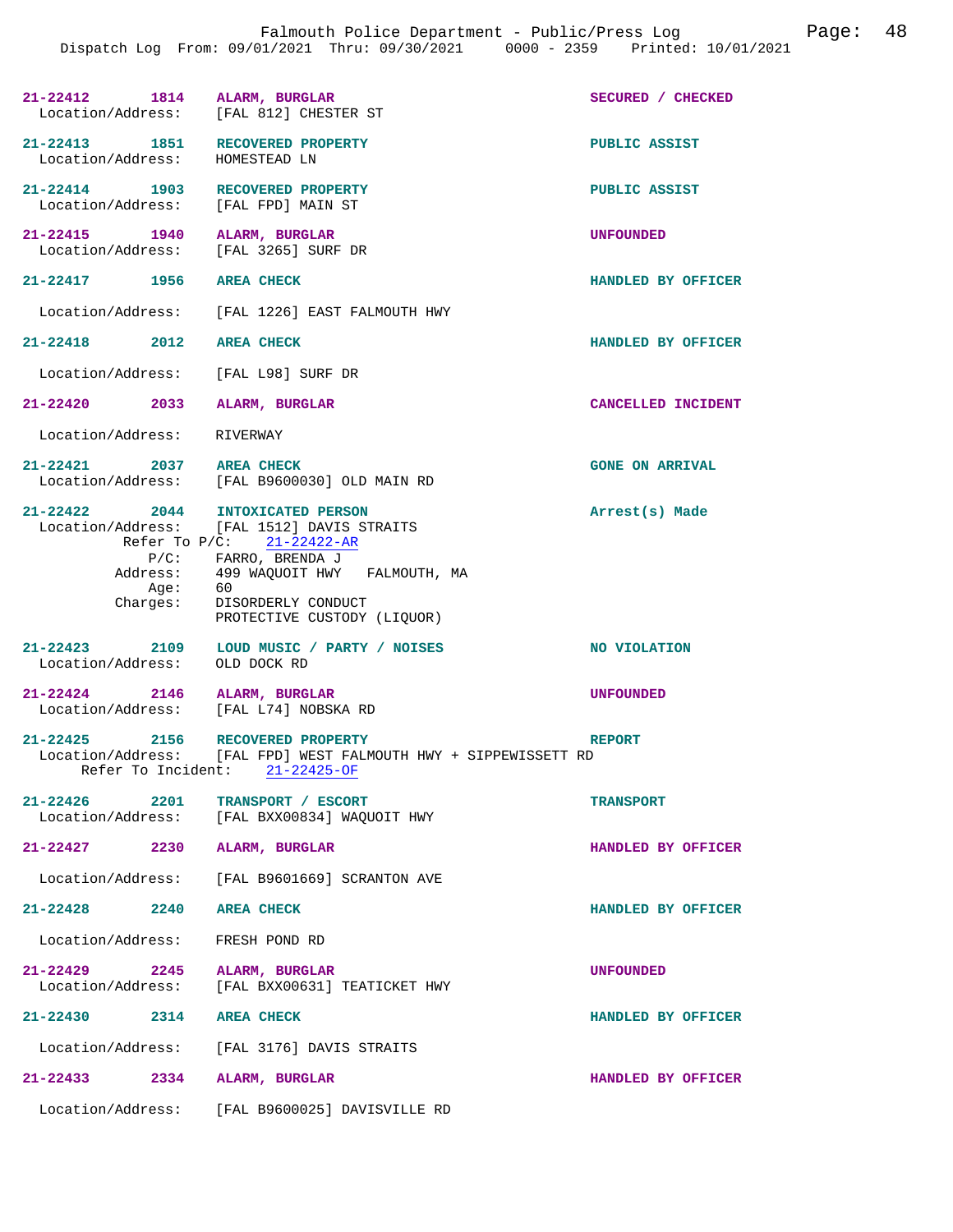## **For Date: 09/14/2021 - Tuesday**

**21-22435 0012 BUILDING / RESIDENCE CHECK SECURED / CHECKED**  Location/Address: [FAL B9600025] DAVISVILLE RD

21-22436 0015 BUILDING / RESIDENCE CHECK SECURED / CHECKED Location/Address: [FAL 494] EAST FALMOUTH HWY

**21-22443 0028 AREA CHECK SECURED / CHECKED** 

**21-22449 0048 AREA CHECK SECURED / CHECKED**  Location/Address: [FAL L8] MENAUHANT RD

**21-22450 0049 AREA CHECK SECURED / CHECKED** 

**21-22459 0626 ABANDONED 911 HANDLED BY OFFICER** 

21-22437 0018 BUILDING / RESIDENCE CHECK<br>
Location/Address: [FAL B9800292] DAVIS STRAITS [FAL B9800292] DAVIS STRAITS 21-22438 0020 BUILDING / RESIDENCE CHECK **SECURED** / CHECKED Location/Address: [FAL 964] TEATICKET HWY [FAL 964] TEATICKET HWY **21-22440 0021 BUILDING / RESIDENCE CHECK SECURED / CHECKED**  Location/Address: [FAL 1996] EAST FALMOUTH HWY

21-22439 0022 BUILDING / RESIDENCE CHECK **SECURED** / CHECKED<br>
Location/Address: [FAL B9600031] MARAVISTA AVE EXT [FAL B9600031] MARAVISTA AVE EXT

21-22441 0025 BUILDING / RESIDENCE CHECK SECURED / CHECKED Location/Address: [FAL B9701135] PALMER AVE [FAL B9701135] PALMER AVE

Location/Address: [FAL 494] EAST FALMOUTH HWY

21-22442 0027 BUILDING / RESIDENCE CHECK<br>
Location/Address: [FAL B9600237] EAST FALMOUTH HWY [FAL B9600237] EAST FALMOUTH HWY

Location/Address: MASSACHUSETTS AVE

**21-22444 0030 BUILDING / RESIDENCE CHECK SECURED / CHECKED**  Location/Address: [FAL B9600029] KATHARINE LEE BATES

21-22446 0033 BUILDING / RESIDENCE CHECK SECURED / CHECKED **SECURED** / CHECKED [FAL BA170R] GIFFORD ST

21-22445 0034 BUILDING / RESIDENCE CHECK **SECURED** / CHECKED Location/Address: [FAL B9600027] LAKEVIEW AVE [FAL B9600027] LAKEVIEW AVE

**21-22447** 0038 AREA CHECK **DEALL ASSECURED** / CHECKED 10038 AREA CHECK SECURED **SECURED** / CHECKED Location/Address: [FAL B9800118] SURF DR

**21-22448 0045 BUILDING / RESIDENCE CHECK SECURED / CHECKED**  Location/Address: [FAL B9600453] ROSE MORIN LN

Location/Address: [FAL 159] GRAND AVE

21-22451 0140 BUILDING / RESIDENCE CHECK<br>
Location/Address: [FAL B9600051] HATCHVILLE RD [FAL B9600051] HATCHVILLE RD

21-22452 0144 BUILDING / RESIDENCE CHECK<br>
Location/Address: [FAL 302] SANDWICH RD [FAL 302] SANDWICH RD

**21-22453 0204 PARKING VIOLATION(S) NO VIOLATION**  [FAL B9600261] MAIN ST

21-22454 0206 PARKING VIOLATION(S) **NO VIOLATION** Location/Address: [FAL B9600203] TOWN HALL SQ  $[FAL B9600203]$  TOWN HALL SQ

**21-22455 0229 PARKING VIOLATION(S) NO VIOLATION**  Location/Address: WATER ST + LUSCOMBE AVE

**21-22124 0612 Admin Services HANDLED BY OFFICER** 

Location/Address: [FAL FPD] MAIN ST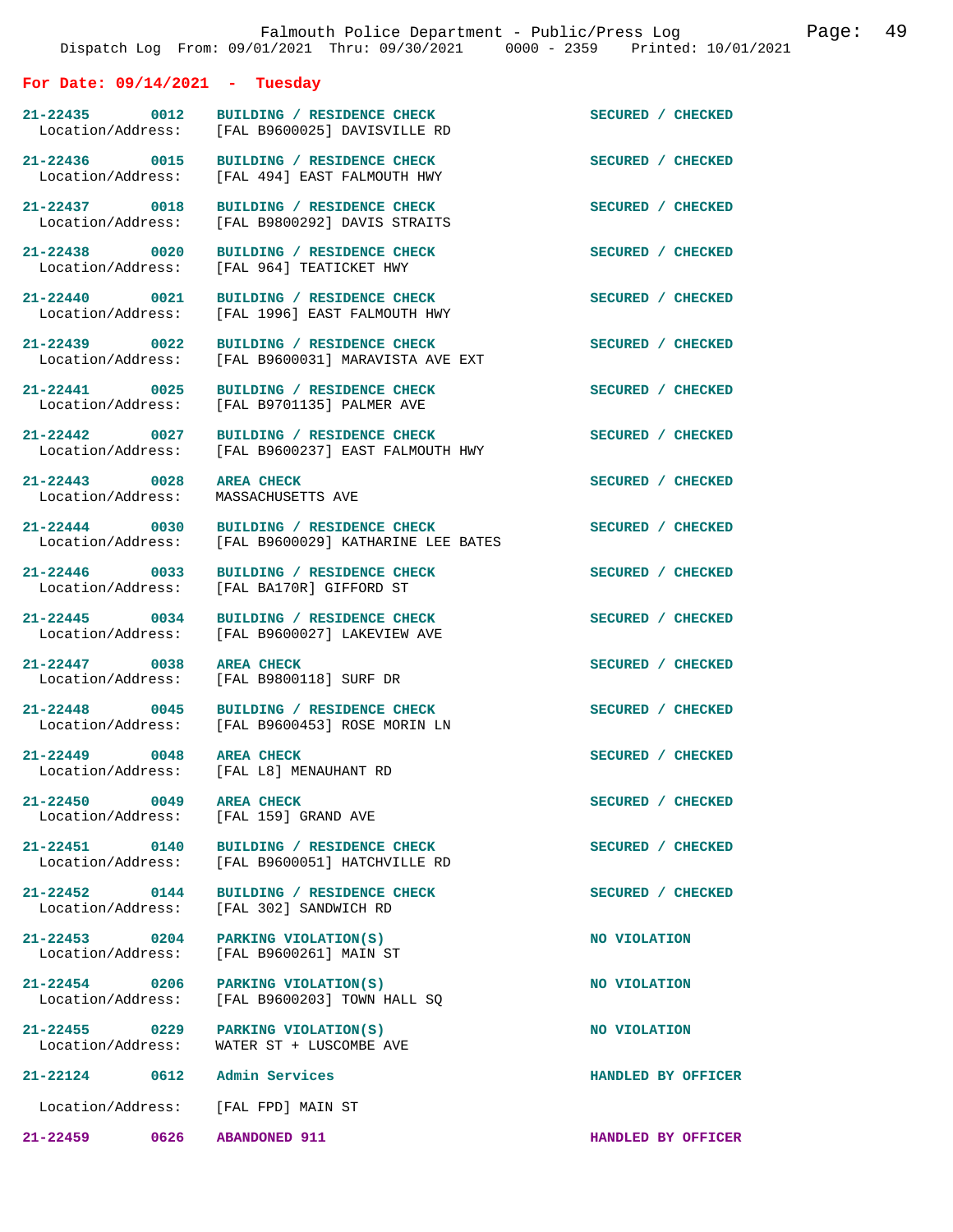| Location/Address:                                                     | SHORELAND PATH                                                            |                        |
|-----------------------------------------------------------------------|---------------------------------------------------------------------------|------------------------|
| Location/Address: [FAL 2254] BEACH ST                                 | 21-22460 0750 SPEEDING MOTOR VEHICLE(S)                                   | <b>GONE ON ARRIVAL</b> |
| 21-22462 0803                                                         | Admin Services                                                            | HANDLED BY OFFICER     |
| Location/Address:                                                     | ROBBINS RD                                                                |                        |
| 21-22463 0848                                                         | Admin Services                                                            | HANDLED BY OFFICER     |
| Location/Address: [FAL FPD] MAIN ST                                   |                                                                           |                        |
| $21 - 22464$ 0908                                                     | <b>ABANDONED 911</b><br>Location/Address: [FAL B9600203] TOWN HALL SQ     | HANDLED BY PARTY       |
| 21-22465 0933 SUSPICIOUS MV                                           |                                                                           | CANCELLED INCIDENT     |
| Location/Address: ROYAL CIR                                           |                                                                           |                        |
| 21-22466 0942 ASSIST OTHER AGENCY                                     | Location/Address: [FAL B0100087] RT 151<br>Refer To Incident: 21-22466-OF | <b>REPORT</b>          |
| 21-22468 0953 ASSIST FIRE DEPT<br>Location/Address: HAYWAY RD         |                                                                           | REF FIRE DEPT          |
|                                                                       | 21-22469 1002 FOLLOW UP INVESTIGATION                                     | HANDLED BY OFFICER     |
| Location/Address: [FAL FPD] MAIN ST                                   |                                                                           |                        |
| 21-22470 1034<br>Location/Address:                                    | MOTOR VEHICLE STOP<br>JOHN PARKER RD                                      | Verbal Warning         |
| 21-22472 1047 AREA CHECK                                              | Location/Address: [FAL 3214] HATCHVILLE RD                                | SECURED / CHECKED      |
| 21-22473 1049                                                         | <b>ASSIST FIRE DEPT</b><br>Location/Address: [FAL 1058] TEATICKET HWY     | REF FIRE DEPT          |
| 21-22474 1059 CRASH<br>Location/Address: RT 151 + RT 28 SOUTH         | Refer To Accident: 21-22474-AC                                            | <b>REPORT</b>          |
|                                                                       | 21-22475 1103 DIRT BIKE / ATV COMPLAINT                                   | HANDLED BY OFFICER     |
| Location/Address: FORDHAM RD                                          |                                                                           |                        |
| 21-22476 1105 Admin Services                                          |                                                                           | HANDLED BY OFFICER     |
| Location/Address: [FAL FPD] MAIN ST                                   |                                                                           |                        |
| 21-22481 1148 CRASH                                                   |                                                                           | HANDLED BY OFFICER     |
|                                                                       | Location/Address: [FAL B9900121] PALMER AVE                               |                        |
| 21-22483 1211 ID Theft / Fraud<br>Location/Address: [FAL FPD] MAIN ST | Refer To Incident: 21-22483-OF                                            | <b>REPORT</b>          |
| 21-22485 1228 OTHER TRAFFIC                                           | Location/Address: RT 28 SOUTH + BRICK KILN RD                             | UNABLE TO LOCATE       |
| 21-22486 1246 SUSPICIOUS MV                                           |                                                                           | HANDLED BY OFFICER     |
|                                                                       | Location/Address: [FAL L113] WOOD NECK RD                                 |                        |
| 21-22487 1256                                                         | Admin Services                                                            | HANDLED BY OFFICER     |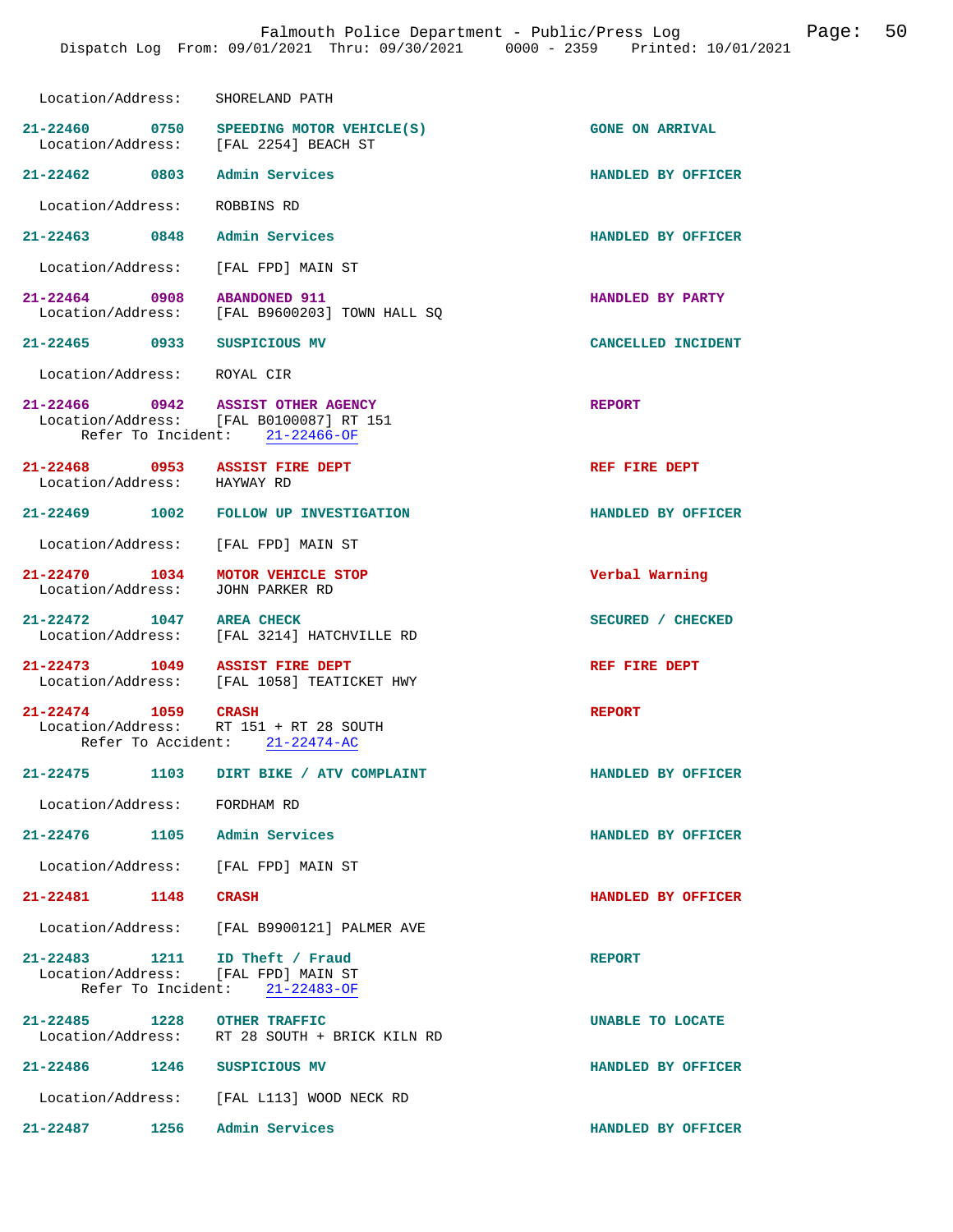| Location/Address: [FAL FPD] MAIN ST                             |                                                                                                       |                         |
|-----------------------------------------------------------------|-------------------------------------------------------------------------------------------------------|-------------------------|
| 21-22490 1324 ASSIST CITIZEN<br>Location/Address: GRAND AVE     | Refer To Incident: 21-22490-OF                                                                        | <b>REPORT</b>           |
| Location/Address: PINE ST + COUNTY RD                           | 21-22491 1329 DIRT BIKE / ATV COMPLAINT                                                               | <b>UNABLE TO LOCATE</b> |
| 21-22493 1354 ASSIST OTHER AGENCY                               |                                                                                                       | HANDLED BY OFFICER      |
|                                                                 | Location/Address: [FAL B9600026] GIFFORD EXT ST                                                       |                         |
| 21-22496   1500   Down Wires<br>Location/Address: FELLS RD      |                                                                                                       | NOTIFICATION MADE       |
| 21-22497 1503 PARKING VIOLATION(S)                              | Location/Address: [FAL B9600003] SCRANTON AVE                                                         | <b>UNFOUNDED</b>        |
| 21-22498 1506                                                   | UNWANTED GUEST<br>Location/Address: [FAL BXX00124] TEATICKET HWY                                      | <b>GONE ON ARRIVAL</b>  |
| 21-22499 1511 Admin Services                                    |                                                                                                       | HANDLED BY OFFICER      |
| Location/Address: [FAL FPD] MAIN ST                             |                                                                                                       |                         |
| 21-22500 1516 CHECK WELFARE                                     |                                                                                                       | HANDLED BY OFFICER      |
| Location/Address: NORTH OCKWAY RD                               |                                                                                                       |                         |
| 21-22501 1517 CRASH                                             | Location/Address: [FAL B9900205] TEATICKET HWY<br>Refer To Accident: 21-22501-AC                      | <b>REPORT</b>           |
| 21-22503 1611 Harassment<br>Location/Address: [FAL FPD] MAIN ST | Refer To Incident: 21-22503-OF                                                                        | <b>REPORT</b>           |
|                                                                 | 21-22504 1618 CRASH<br>Location/Address: RED BROOK RD + WAQUOIT HWY<br>Refer To Accident: 21-22504-AC | <b>REPORT</b>           |
| 21-22505 1621 DRUG LAW VIOLATION                                |                                                                                                       | HANDLED BY OFFICER      |
| Location/Address: FALMOUTH LANDING RD                           |                                                                                                       |                         |
| 21-22506 1623 RECOVERED PROPERTY                                |                                                                                                       | HANDLED BY OFFICER      |
|                                                                 | Location/Address: [FAL B9900205] TEATICKET HWY                                                        |                         |
| 21-22510 1655 ERRATIC MV                                        | Location/Address: RT 28 SOUTH + BRICK KILN RD                                                         | UNABLE TO LOCATE        |
| 21-22512 1700 CRASH                                             | Location/Address: CHURCH ST + WOODS HOLE RD<br>Refer To Accident: 21-22512-AC                         | <b>REPORT</b>           |
| 21-22515 1738 MOTOR VEHICLE STOP                                | Location/Address: [FAL BXX00016] TEATICKET HWY                                                        | Verbal Warning          |
|                                                                 | 21-22516 1746 FOLLOW UP INVESTIGATION                                                                 | HANDLED BY OFFICER      |
| Location/Address: SIDEWINDER RD                                 |                                                                                                       |                         |
| 21-22555 1800                                                   | <b>AREA CHECK</b>                                                                                     | CANCELLED INCIDENT      |

Location/Address: [FAL B9600074] TEATICKET HWY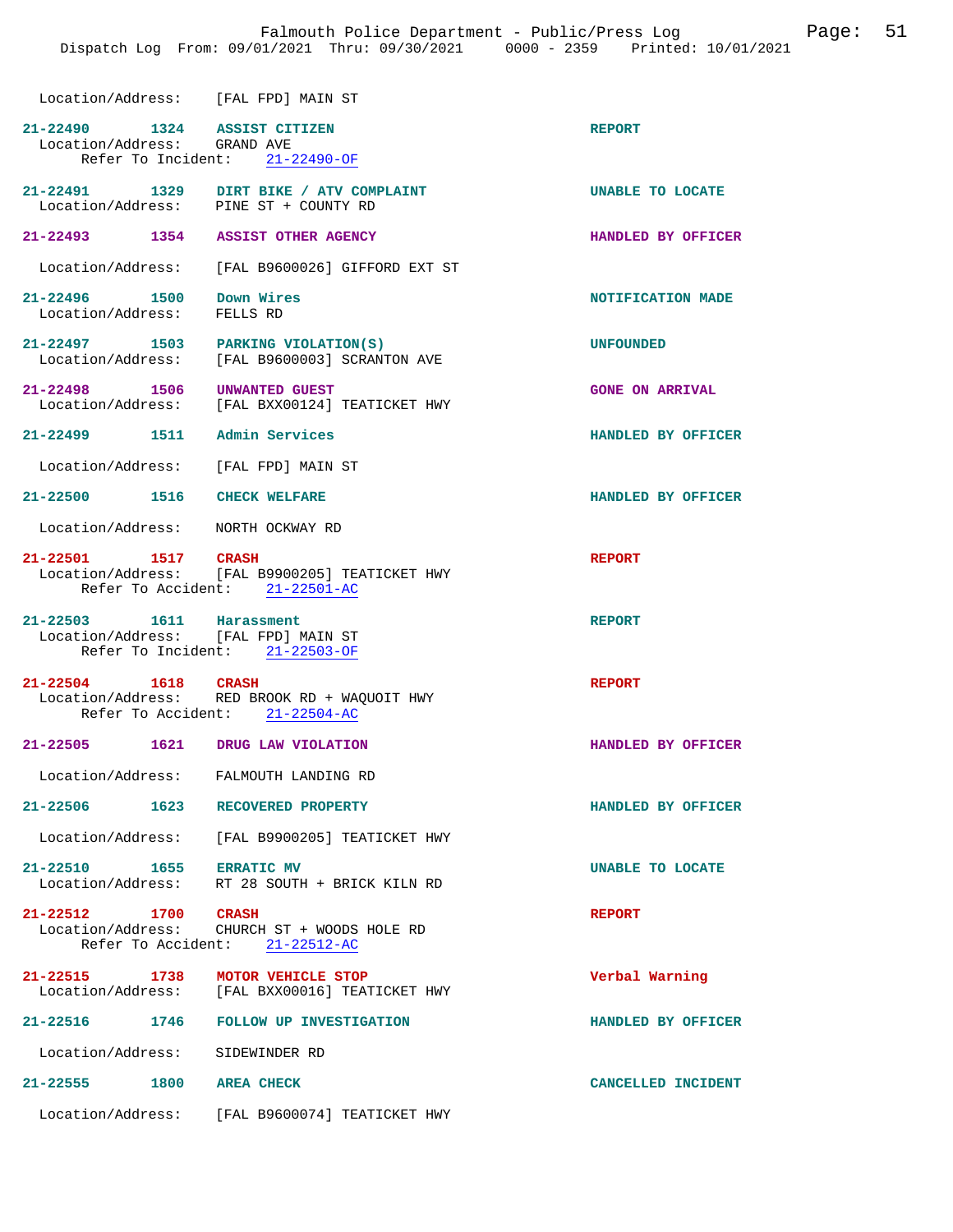| $21 - 22125$                                            | 1854 | Admin Services                                                                 | HANDLED BY OFFICER     |
|---------------------------------------------------------|------|--------------------------------------------------------------------------------|------------------------|
| Location/Address:                                       |      | [FAL FPD] MAIN ST                                                              |                        |
| $21 - 22521$                                            | 1954 | DISTURBANCE / DISORDERLY                                                       | HANDLED BY OFFICER     |
| Location/Address:                                       |      | [FAL 2935] ELM ARCH WAY                                                        |                        |
| $21 - 22557$                                            | 2000 | <b>AREA CHECK</b>                                                              | HANDLED BY OFFICER     |
| Location/Address:                                       |      | [FAL B9600074] TEATICKET HWY                                                   |                        |
| $21 - 22522$                                            | 2047 | Harassment                                                                     | HANDLED BY OFFICER     |
| Location/Address:                                       |      | [FAL 2027] MAIN ST                                                             |                        |
| $21 - 22525$ 2145<br>Location/Address:                  |      | <b>MOTOR VEHICLE STOP</b><br>[FAL 1512] DAVIS STRAITS                          | Verbal Warning         |
| $21 - 22526$<br>Location/Address:<br>Refer To Incident: | 2156 | <b>MOTOR VEHICLE STOP</b><br>[FAL BXX00124] TEATICKET HWY<br>$21 - 22526 - OF$ | <b>CITATION ISSUED</b> |
| $21 - 22528$                                            | 2328 | <b>AREA CHECK</b>                                                              | HANDLED BY OFFICER     |
| Location/Address:                                       |      | FRESH POND RD                                                                  |                        |

## **For Date: 09/15/2021 - Wednesday**

| 21-22558 0000 RECOVERED PROPERTY        | Location/Address: [FAL BXX00810] MAIN ST<br>Refer To Incident: 21-22558-OF                              | <b>REPORT</b>     |
|-----------------------------------------|---------------------------------------------------------------------------------------------------------|-------------------|
|                                         | 21-22529 0017 BUILDING / RESIDENCE CHECK SECURED / CHECKED                                              |                   |
|                                         | Location/Address: [FAL B9800292] DAVIS STRAITS<br>21-22530 0019 BUILDING / RESIDENCE CHECK              | SECURED / CHECKED |
|                                         | Location/Address: [FAL BXX00810] MAIN ST                                                                |                   |
|                                         | 21-22531 0023 BUILDING / RESIDENCE CHECK<br>Location/Address: [FAL B9600026] GIFFORD EXT ST             | SECURED / CHECKED |
|                                         | 21-22532 0029 BUILDING / RESIDENCE CHECK<br>Location/Address: [FAL 494] EAST FALMOUTH HWY               | SECURED / CHECKED |
| Location/Address: [FAL LZ9] SANDWICH RD | 21-22534 0032 BUILDING / RESIDENCE CHECK                                                                | SECURED / CHECKED |
|                                         | 21-22535 0036 BUILDING / RESIDENCE CHECK SECURED / CHECKED<br>Location/Address: [FAL 461] NORTH MAIN ST |                   |
| Location/Address: [FAL 302] SANDWICH RD | 21-22536 0037 BUILDING / RESIDENCE CHECK                                                                | SECURED / CHECKED |
|                                         | 21-22538 0038 BUILDING / RESIDENCE CHECK<br>Location/Address: [FAL BXX00272] LOCUST ST                  | SECURED / CHECKED |
|                                         | 21-22537 0040 BUILDING / RESIDENCE CHECK<br>Location/Address: [FAL BXX00539] EAST FALMOUTH HWY          | SECURED / CHECKED |
|                                         | 21-22539 0043 BUILDING / RESIDENCE CHECK<br>Location/Address: [FAL B0100017] NORTH FALMOUTH HWY         | SECURED / CHECKED |
| 21-22540 0044 CRASH                     | Location/Address: [FAL B0200069] TEATICKET HWY<br>Refer To Accident: 21-22540-AC                        | <b>REPORT</b>     |

**21-22542 0135 BUILDING / RESIDENCE CHECK SECURED / CHECKED**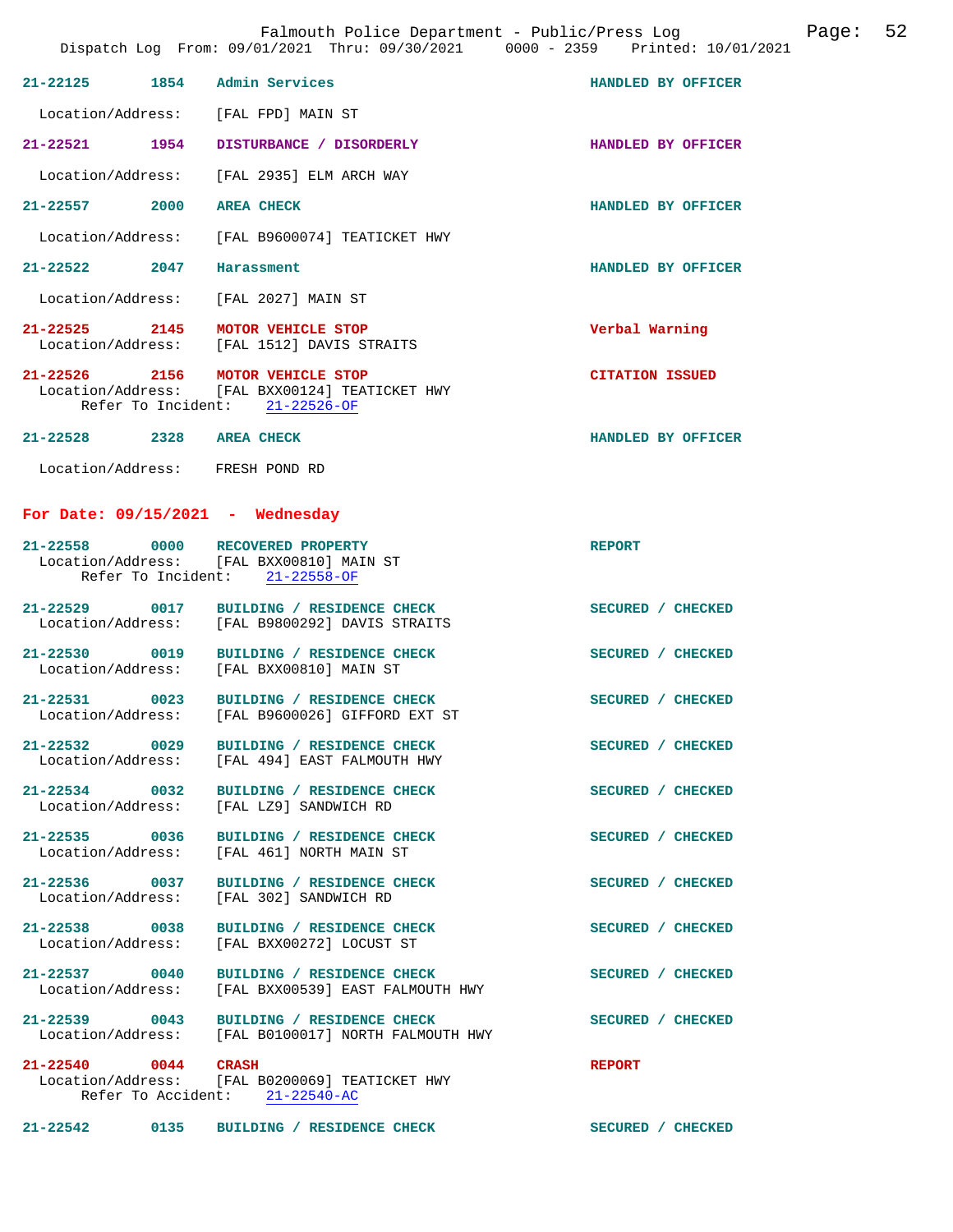|                                                                        | Falmouth Police Department - Public/Press Log<br>Dispatch Log From: 09/01/2021 Thru: 09/30/2021 0000 - 2359 Printed: 10/01/2021 | 53<br>Page:        |
|------------------------------------------------------------------------|---------------------------------------------------------------------------------------------------------------------------------|--------------------|
| Location/Address:                                                      | [FAL 3214] HATCHVILLE RD                                                                                                        |                    |
| 21-22544 0158 AREA CHECK                                               | Location/Address: [FAL B9600074] TEATICKET HWY                                                                                  | SECURED / CHECKED  |
| Location/Address:                                                      | 21-22543 0201 PARKING VIOLATION(S)<br>[FAL B9600261] MAIN ST                                                                    | NO VIOLATION       |
| Location/Address:                                                      | 21-22545 0202 PARKING VIOLATION(S)<br>WATER ST + LUSCOMBE AVE                                                                   | NO VIOLATION       |
| Location/Address:                                                      | 21-22546 0240 BUILDING / RESIDENCE CHECK<br>[FAL BXX00466] GIFFORD ST                                                           | SECURED / CHECKED  |
| 21-22548 0340 PARKING VIOLATION(S)<br>Location/Address:                | [FAL B9600077] TOWN HALL SQ                                                                                                     | NO VIOLATION       |
| 21-22551 0652                                                          | <b>AREA CHECK</b>                                                                                                               | HANDLED BY OFFICER |
| Location/Address:                                                      | [FAL B9600026] GIFFORD EXT ST                                                                                                   |                    |
| 21-22552 0659                                                          | ALARM, BURGLAR                                                                                                                  | CANCELLED INCIDENT |
|                                                                        | Location/Address: [FAL 966] COONAMESSETT CIR                                                                                    |                    |
| 21-22553 0702 VANDALISM                                                | Location/Address: [FAL 1605] TRADESMAN CIR<br>Refer To Incident: 21-22553-OF                                                    | <b>REPORT</b>      |
| 21-22559 0756 ABANDONED 911                                            | Location/Address: [FAL B9600069] TER HEUN DR                                                                                    | HANDLED BY PARTY   |
| 21-22560 0806 Admin Services                                           | Location/Address: WATER ST + LUSCOMBE AVE                                                                                       | HANDLED BY PARTY   |
| 21-22561 0814 CRASH, HIT/RUN                                           | Location/Address: [FAL BXX00197] BOXWOOD CIR<br>Refer To Accident: 21-22561-AC                                                  | <b>REPORT</b>      |
| 21-22563 0820 Harassment                                               |                                                                                                                                 | HANDLED BY OFFICER |
| Location/Address:                                                      | [FAL B0100087] RT 151                                                                                                           |                    |
| 21-22562 0827 Harassment                                               | Location/Address: [FAL B0100087] RT 151<br>Refer To Incident: 21-22562-OF                                                       | <b>REPORT</b>      |
| 21-22566 0923 SUMMONS SERVICE                                          | Location/Address: [FAL 3061] RED BROOK RD                                                                                       | UNABLE TO LOCATE   |
| 21-22567 0927 Admin Services                                           |                                                                                                                                 | HANDLED BY OFFICER |
| Location/Address: [FAL FPD] MAIN ST                                    |                                                                                                                                 |                    |
| 21-22570 1010 ASSIST CITIZEN                                           | Location/Address: [FAL B9600026] GIFFORD EXT ST<br>Refer To Incident: 21-22570-OF                                               | <b>REPORT</b>      |
|                                                                        | 21-22571 1011 FOLLOW UP INVESTIGATION                                                                                           | HANDLED BY OFFICER |
| Location/Address: [FAL 120] MAIN ST                                    |                                                                                                                                 |                    |
|                                                                        | 21-22572 1013 SUICIDE ATTEMPT / THREAT<br>Location/Address: [FAL 440] OVERLOOK CIR<br>Refer To Incident: 21-22572-OF            | <b>REPORT</b>      |
| 21-22576 1033 RECOVERED PROPERTY<br>Location/Address: STREETER HILL RD | Refer To Incident: 21-22576-OF                                                                                                  | <b>REPORT</b>      |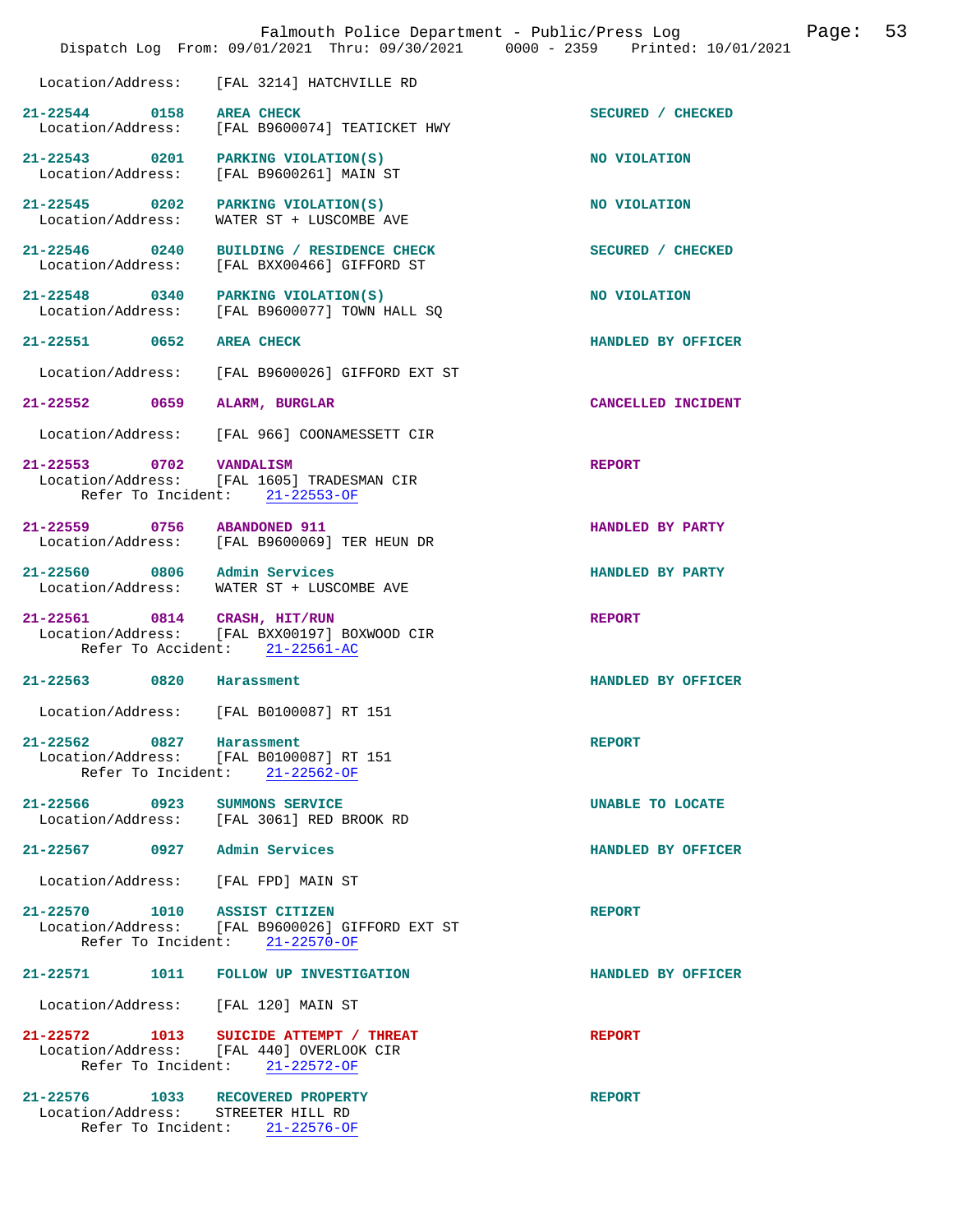|                                                                         | 21-22577 1042 RECOVERED PROPERTY<br>Location/Address: [FAL FPD] MAIN ST<br>Refer To Incident: 21-22577-OF                                                   | <b>REPORT</b>          |
|-------------------------------------------------------------------------|-------------------------------------------------------------------------------------------------------------------------------------------------------------|------------------------|
| 21-22578 1057 ERRATIC MV                                                |                                                                                                                                                             | HANDLED BY OFFICER     |
| Location/Address:                                                       | BRICK KILN RD + GIFFORD ST                                                                                                                                  |                        |
| 21-22579 1102<br>Location/Address:                                      | ALARM, BURGLAR<br>DAMON DR                                                                                                                                  | <b>UNFOUNDED</b>       |
| 21-22583 1220 ABANDONED 911<br>Location/Address:                        | [FAL 3113] MAIN ST                                                                                                                                          | HANDLED BY PARTY       |
| 21-22584 1228                                                           | ALARM, BURGLAR                                                                                                                                              | CANCELLED INCIDENT     |
| Location/Address:                                                       | DANIELS RD                                                                                                                                                  |                        |
| 21-22585                                                                | 1232 UNWANTED GUEST                                                                                                                                         | HANDLED BY OFFICER     |
|                                                                         | Location/Address: [FAL BXX00016] TEATICKET HWY                                                                                                              |                        |
| $21 - 22587$<br>1241                                                    | ALARM, BURGLAR                                                                                                                                              | CANCELLED INCIDENT     |
| Location/Address:                                                       | LITTLE ISLAND RD                                                                                                                                            |                        |
| 21-22589 1342<br>Location/Address:                                      | Bicycle Crash<br>MENAUHANT RD + MARAVISTA AVE                                                                                                               | REF FIRE DEPT          |
|                                                                         | 21-22590 1350 DISTURBANCE / DISORDERLY<br>Location/Address: [FAL B0200069] TEATICKET HWY                                                                    | <b>TRANSPORT</b>       |
| 21-22591 1407 RECOVERED PROPERTY<br>Location/Address: [FAL FPD] MAIN ST | Refer To Incident: 21-22591-OF                                                                                                                              | <b>REPORT</b>          |
| 21-22594 1421 AREA CHECK<br>Location/Address: WORCESTER CT              |                                                                                                                                                             | <b>GONE ON ARRIVAL</b> |
|                                                                         |                                                                                                                                                             |                        |
| Location/Address: BRICK KILN RD                                         | 21-22595 1437 Harassment Order Violation<br>Refer To Incident: 21-22595-OF                                                                                  | <b>REPORT</b>          |
| $21 - 22596$                                                            | 1448 INTOXICATED PERSON                                                                                                                                     | Protective Custody     |
| Aqe:                                                                    | Location/Address: [FAL BXX00659] NORTH FALMOUTH HWY<br>Refer To P/C: 21-22596-AR<br>$P/C:$ HENSELER, ROBERT<br>Address: 40 TERRY LOU AVE FALMOUTH, MA<br>33 |                        |
| 21-22598 1518 CHECK WELFARE                                             | Charges: PROTECTIVE CUSTODY (LIQUOR)                                                                                                                        |                        |
|                                                                         | Location/Address: [FAL B9800292] DAVIS STRAITS                                                                                                              | CANCELLED INCIDENT     |
| 21-22597 1519 AREA CHECK                                                |                                                                                                                                                             | HANDLED BY OFFICER     |
|                                                                         | Location/Address: ELI RD + TRUMBULL RD                                                                                                                      |                        |
| 21-22600 1537 Harassment<br>Location/Address: [FAL FPD] MAIN ST         | Refer To Incident: 21-22600-OF                                                                                                                              | <b>REPORT</b>          |
| 21-22601 1543 ASSIST FIRE DEPT                                          | Location/Address: [FAL 1600] GIFFORD ST                                                                                                                     | REF FIRE DEPT          |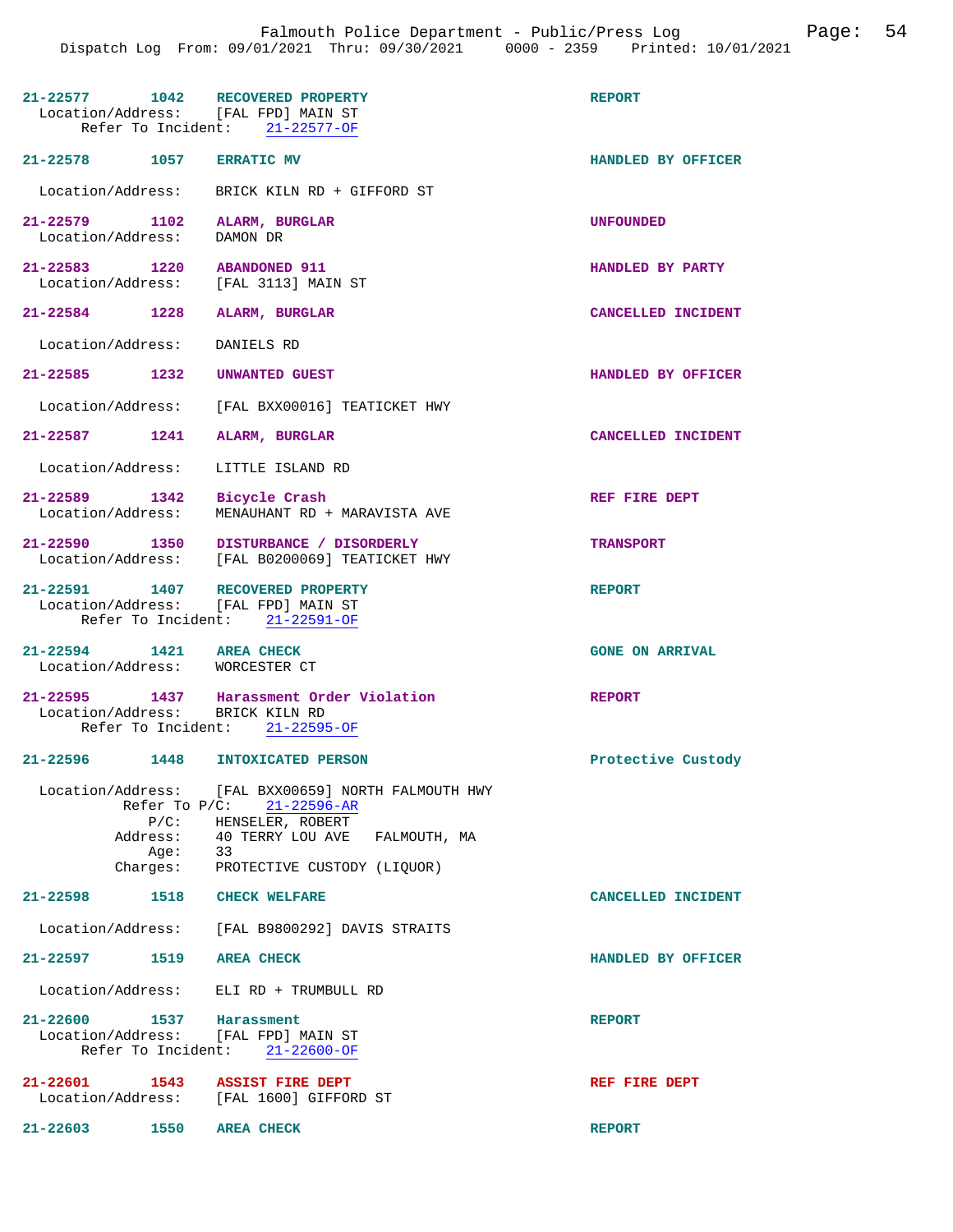|                                                     |      | Falmouth Police Department - Public/Press Log<br>Dispatch Log From: 09/01/2021 Thru: 09/30/2021 0000 - 2359 Printed: 10/01/2021 |                        | Page: | 55 |
|-----------------------------------------------------|------|---------------------------------------------------------------------------------------------------------------------------------|------------------------|-------|----|
|                                                     |      | Location/Address: [FAL B0300037] TEATICKET HWY<br>Refer To Incident: 21-22603-OF                                                |                        |       |    |
| 21-22605 1616                                       |      | <b>CRASH</b><br>Location/Address: RT 28 NORTH + BRICK KILN RD                                                                   | <b>REF OTHER</b>       |       |    |
| 21-22608 1624                                       |      | <b>CHECK WELFARE</b>                                                                                                            | HANDLED BY OFFICER     |       |    |
| Location/Address:                                   |      | SAND POINTE SHORES DR                                                                                                           |                        |       |    |
| 21-22609 1640 ABANDONED 911<br>Location/Address:    |      | TERRY LOU AVE                                                                                                                   | SECURED / CHECKED      |       |    |
| 21-22610 1642 TRAFFIC HAZARD                        |      | Location/Address: WOODS HOLE RD + QUISSETT HARBOR RD                                                                            | <b>GONE ON ARRIVAL</b> |       |    |
| Location/Address:                                   |      | 21-22611 1643 RECOVERED PROPERTY<br>SANDCASTLE DR<br>Refer To Incident: 21-22611-OF                                             | <b>REPORT</b>          |       |    |
| 21-22612 1707 LARCENY                               |      | Location/Address: [FAL L42] GIFFORD ST<br>Refer To Incident: 21-22612-OF                                                        | <b>REPORT</b>          |       |    |
|                                                     |      | 21-22615 1750 DIRT BIKE / ATV COMPLAINT<br>Location/Address: [FAL 185] TEATICKET HWY                                            | <b>GONE ON ARRIVAL</b> |       |    |
| 21-22616 1752 ASSIST FIRE DEPT<br>Location/Address: |      | DAVISVILLE RD + SEATUCKET RD                                                                                                    | REF FIRE DEPT          |       |    |
|                                                     |      | 21-22618 1846 DIRT BIKE / ATV COMPLAINT<br>Location/Address: ASHUMET RD + SANDWICH RD                                           | <b>GONE ON ARRIVAL</b> |       |    |
| 21-22619 1850                                       |      | Admin Services                                                                                                                  | HANDLED BY OFFICER     |       |    |
| Location/Address:                                   |      | [FAL FPD] MAIN ST                                                                                                               |                        |       |    |
| Location/Address: FORDHAM RD                        |      | 21-22620 1923 DIRT BIKE / ATV COMPLAINT                                                                                         | <b>UNFOUNDED</b>       |       |    |
| $21 - 22624$ 2035                                   |      | <b>INTOXICATED PERSON</b>                                                                                                       | HANDLED BY OFFICER     |       |    |
|                                                     |      | Location/Address: [FAL 580] BRICK KILN RD                                                                                       |                        |       |    |
| 21-22629                                            | 2234 | <b>ABANDONED 911</b>                                                                                                            | HANDLED BY OFFICER     |       |    |
|                                                     |      | Location/Address: [FAL B9600089] GREENGATE RD                                                                                   |                        |       |    |
| 21-22630 2246                                       |      | <b>AREA CHECK</b>                                                                                                               | HANDLED BY OFFICER     |       |    |
| Location/Address:                                   |      | NARRAGANSETT ST                                                                                                                 |                        |       |    |
| 21-22631 2308                                       |      | <b>CHECK WELFARE</b><br>Location/Address: [FAL 580] BRICK KILN RD                                                               | <b>REF OTHER</b>       |       |    |
| 21-22632                                            | 2348 | <b>AREA CHECK</b>                                                                                                               | HANDLED BY OFFICER     |       |    |
| Location/Address: FRESH POND RD                     |      |                                                                                                                                 |                        |       |    |
| For Date: $09/16/2021$ - Thursday                   |      |                                                                                                                                 |                        |       |    |
| $21 - 22635$                                        | 0011 | BUILDING / RESIDENCE CHECK<br>Location/Address: [FAL B9600029] KATHARINE LEE BATES                                              | SECURED / CHECKED      |       |    |
| 21-22634 0015                                       |      | BUILDING / RESIDENCE CHECK<br>Location/Address: [FAL BA170R] GIFFORD ST                                                         | SECURED / CHECKED      |       |    |
| $21 - 22637$                                        | 0028 | BUILDING / RESIDENCE CHECK                                                                                                      | SECURED / CHECKED      |       |    |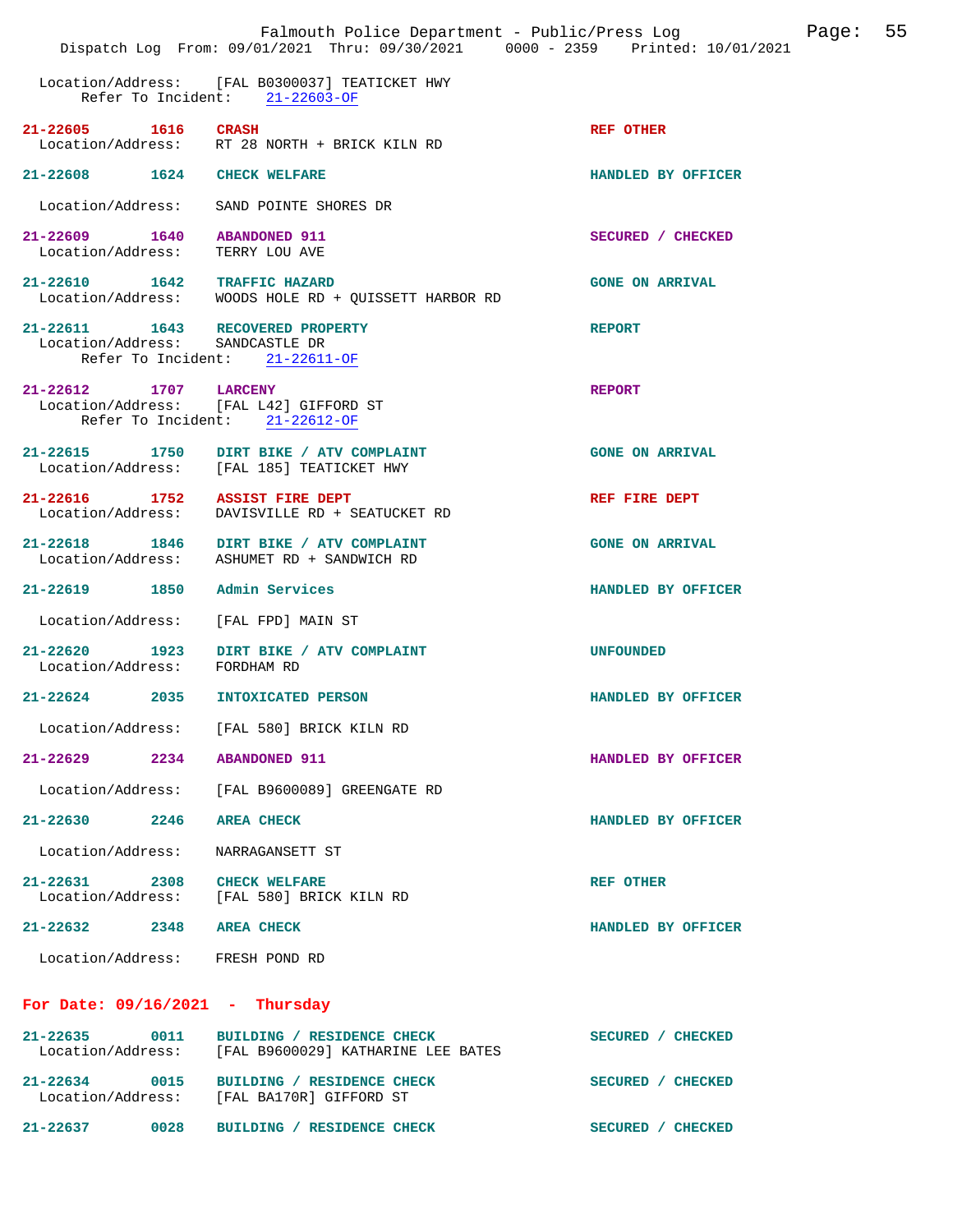|                                                            | Falmouth Police Department - Public/Press Log<br>Dispatch Log From: 09/01/2021 Thru: 09/30/2021 0000 - 2359 Printed: 10/01/2021 |                    | Page: | 56 |
|------------------------------------------------------------|---------------------------------------------------------------------------------------------------------------------------------|--------------------|-------|----|
|                                                            | Location/Address: [FAL B9600026] GIFFORD EXT ST                                                                                 |                    |       |    |
| 21-22638 0035                                              | BUILDING / RESIDENCE CHECK<br>Location/Address: [FAL LZ9] SANDWICH RD                                                           | SECURED / CHECKED  |       |    |
| 21-22639 0040<br>Location/Address:                         | BUILDING / RESIDENCE CHECK<br>[FAL 302] SANDWICH RD                                                                             | SECURED / CHECKED  |       |    |
|                                                            | 21-22640 0042 BUILDING / RESIDENCE CHECK<br>Location/Address: [FAL 964] TEATICKET HWY                                           | SECURED / CHECKED  |       |    |
| 21-22641 0046<br>Location/Address:                         | BUILDING / RESIDENCE CHECK<br>[FAL B0100017] NORTH FALMOUTH HWY                                                                 | SECURED / CHECKED  |       |    |
| 21-22642 0056<br>Location/Address:                         | BUILDING / RESIDENCE CHECK<br>[FAL B9600031] MARAVISTA AVE EXT                                                                  | SECURED / CHECKED  |       |    |
| 21-22643 0057<br>Location/Address:                         | BUILDING / RESIDENCE CHECK<br>[FAL 464] LOCUST ST                                                                               | SECURED / CHECKED  |       |    |
| 21-22644 0110<br>Location/Address:                         | BUILDING / RESIDENCE CHECK<br>[FAL B9600030] OLD MAIN RD                                                                        | SECURED / CHECKED  |       |    |
| 21-22645 0133<br>Location/Address:                         | <b>AREA CHECK</b><br>[FAL B9600005] RT 151                                                                                      | SECURED / CHECKED  |       |    |
| 21-22646 0209<br>Location/Address:                         | BUILDING / RESIDENCE CHECK<br>[FAL B9800292] DAVIS STRAITS                                                                      | SECURED / CHECKED  |       |    |
| 21-22647 0210<br>Location/Address:                         | BUILDING / RESIDENCE CHECK<br>[FAL B9600074] TEATICKET HWY                                                                      | SECURED / CHECKED  |       |    |
| 21-22648 0230<br>Location/Address:                         | BUILDING / RESIDENCE CHECK<br>[FAL BXX00810] MAIN ST                                                                            | SECURED / CHECKED  |       |    |
| 21-22649 0233                                              | PARKING VIOLATION(S)<br>Location/Address: [FAL B9600203] TOWN HALL SQ                                                           | NO VIOLATION       |       |    |
| $21 - 22650$ 0235<br>Location/Address:                     | PARKING VIOLATION(S)<br>[FAL B9600261] MAIN ST                                                                                  | NO VIOLATION       |       |    |
| 21-22651 0236<br>Location/Address:                         | PARKING VIOLATION(S)<br>WATER ST + LUSCOMBE AVE                                                                                 | NO VIOLATION       |       |    |
| 21-22652 0557 ALARM, BURGLAR                               |                                                                                                                                 | HANDLED BY OFFICER |       |    |
|                                                            | Location/Address: [FAL 160] TEATICKET HWY                                                                                       |                    |       |    |
| 21-22653 0632 Admin Services                               |                                                                                                                                 | HANDLED BY OFFICER |       |    |
|                                                            | Location/Address: [FAL FFD5] EAST FALMOUTH HWY                                                                                  |                    |       |    |
| 21-22654 0644 AREA CHECK                                   | Location/Address: [FAL B9600026] GIFFORD EXT ST                                                                                 | SECURED / CHECKED  |       |    |
| 21-22657 0734 CRASH                                        | Location/Address: SHORE ST + MAIN ST<br>Refer To Accident: 21-22657-AC                                                          | <b>REPORT</b>      |       |    |
| 21-22659 0736 ALARM, BURGLAR<br>Location/Address: CAREY LN |                                                                                                                                 | <b>UNFOUNDED</b>   |       |    |
| 21-22660 0742 ABANDONED 911                                | Location/Address: [FAL B9600069] TER HEUN DR                                                                                    | HANDLED BY PARTY   |       |    |
| 21-22662 0744 ABANDONED 911                                | Location/Address: [FAL BXX00147] THOMAS B LANDERS RD                                                                            | HANDLED BY PARTY   |       |    |
| 21-22663 0747 CHECK WELFARE                                | Location/Address: [FAL B9600326] TEATICKET HWY                                                                                  | <b>TRANSPORT</b>   |       |    |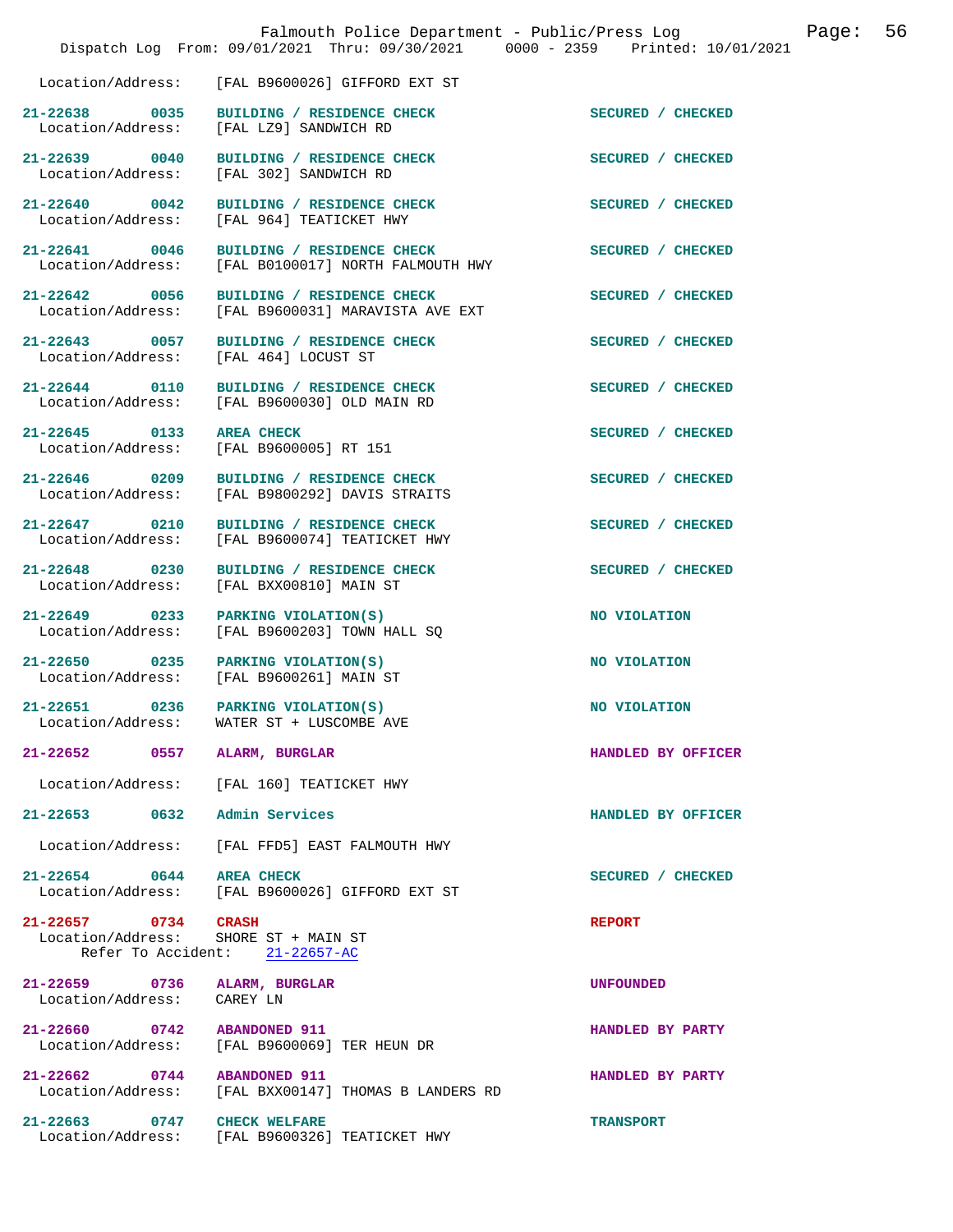| 21-22665 0805 DISABLED MV                                       |                                                                                | CANCELLED INCIDENT |
|-----------------------------------------------------------------|--------------------------------------------------------------------------------|--------------------|
|                                                                 | Location/Address: [FAL 1471] RT 151                                            |                    |
|                                                                 | 21-22666 0808 FOLLOW UP INVESTIGATION                                          | HANDLED BY OFFICER |
| Location:                                                       | MEDICAL EXAMINERS OFFICE                                                       |                    |
| 21-22667 0812 TRAFFIC HAZARD                                    |                                                                                | HANDLED BY OFFICER |
|                                                                 | Location/Address: [FAL B9700392] QUISSETT AVE                                  |                    |
| 21-22669 0820 ABANDONED 911                                     | Location/Address: [FAL B9700610] WOODS HOLE RD                                 | HANDLED BY PARTY   |
| 21-22670 0822 TRAFFIC HAZARD                                    | Location/Address: SANDWICH RD + TEATICKET HWY                                  | NOTIFICATION MADE  |
|                                                                 | 21-22671 0830 FOLLOW UP INVESTIGATION                                          | HANDLED BY OFFICER |
|                                                                 | Location: STATE POLICE CRIME LAB                                               |                    |
| 21-22678 0900 LOST PROPERTY                                     |                                                                                | HANDLED BY OFFICER |
|                                                                 | Location/Address: [FAL L78] QUAKER RD                                          |                    |
|                                                                 | 21-22685 0900 FOLLOW UP INVESTIGATION                                          | HANDLED BY OFFICER |
|                                                                 | Location/Address: [FAL BXX00067] MAIN ST                                       |                    |
| 21-22674 0901 ALARM, BURGLAR<br>Location/Address: ATAMANNSIT RD |                                                                                | <b>UNFOUNDED</b>   |
| 21-22676 0907 ASSIST CITIZEN                                    |                                                                                | HANDLED BY OFFICER |
| Location/Address: CARL LANDI CIR                                | Refer To Incident: 21-22676-OF                                                 |                    |
| 21-22677 0913 ABANDONED MV                                      |                                                                                | HANDLED BY PARTY   |
|                                                                 | Location/Address: [FAL 1920] DAVIS STRAITS                                     |                    |
| 21-22679 0920 Admin Services                                    |                                                                                | HANDLED BY OFFICER |
| 21-22680 0921                                                   | Location/Address: [FAL FPD] MAIN ST                                            |                    |
| Location/Address:                                               | SUMMONS SERVICE<br>[FAL 3061] RED BROOK RD                                     | UNABLE TO LOCATE   |
| 21-22681 0921 ALARM, BURGLAR<br>Location/Address:               | [FAL 2960] SANDWICH RD                                                         | UNFOUNDED          |
| Location/Address:                                               | 21-22682 0924 BUILDING / RESIDENCE CHECK<br>[FAL B9600029] KATHARINE LEE BATES | SECURED / CHECKED  |
| 21-22683 0930 ALARM, BURGLAR                                    |                                                                                | CANCELLED INCIDENT |
|                                                                 | Location/Address: FALMOUTH WOODS RD                                            |                    |
|                                                                 | 21-22687 0954 ALARM, BURGLAR<br>Location/Address: [FAL B9800118] SURF DR       | <b>UNFOUNDED</b>   |
|                                                                 |                                                                                |                    |
| 21-22686 0955                                                   | <b>THREAT</b><br>Location/Address: [FAL B9600028] JONES RD                     | <b>REPORT</b>      |
|                                                                 | Refer To Incident: 21-22686-OF                                                 |                    |
| 21-22688 1029 LARCENY<br>Location/Address: STUDLEY ST           | Refer To Incident: 21-22688-OF                                                 | <b>REPORT</b>      |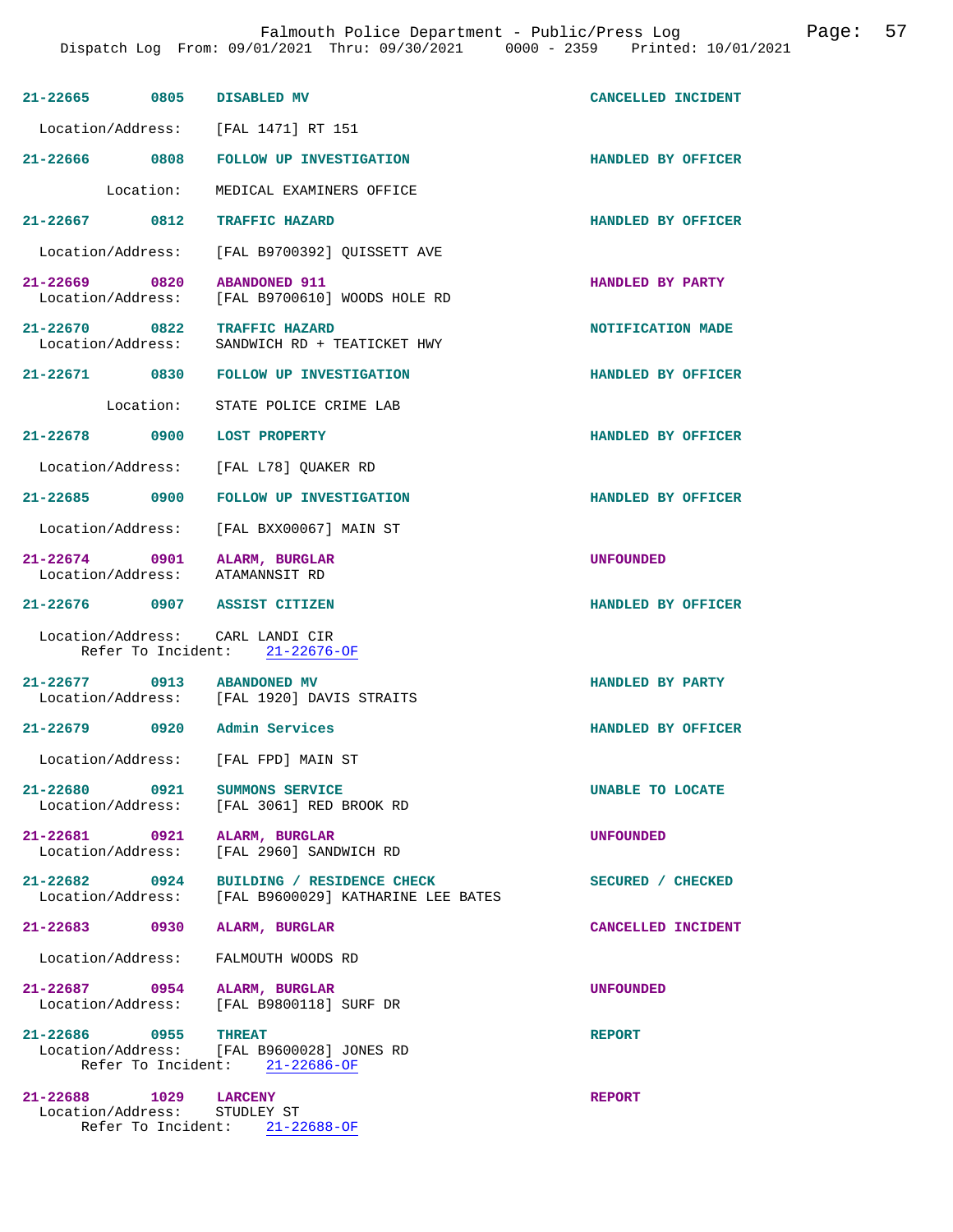| 21-22689 1029<br>Location/Address: PERCIVAL RD | SUSPICIOUS PERSON(S)                                                                                                       | HANDLED BY PARTY       |
|------------------------------------------------|----------------------------------------------------------------------------------------------------------------------------|------------------------|
| 21-22690 1043 DISABLED MV<br>Location/Address: | SANDWICH RD + RT 151                                                                                                       | <b>VEHICLE TOWED</b>   |
| 21-22692 1052<br>Location/Address:             | PARKING VIOLATION(S)<br>SCRANTON AVE                                                                                       | <b>CITATION ISSUED</b> |
| 21-22693 1114 CRASH                            | Location/Address: [FAL BXX00551] LUSCOMBE AVE<br>Refer To Accident: 21-22693-AC                                            | <b>REPORT</b>          |
| 21-22694 1114 ABANDONED 911                    | Location/Address: [FAL 464] LOCUST ST                                                                                      | HANDLED BY PARTY       |
|                                                | 21-22696 1152 UNWANTED GUEST<br>Location/Address: [FAL 3094] TEATICKET HWY                                                 | <b>GONE ON ARRIVAL</b> |
| $21 - 22697$ 1240                              | PRESERVE PEACE                                                                                                             | HANDLED BY OFFICER     |
|                                                | Location/Address: [FAL B9600069] TER HEUN DR                                                                               |                        |
|                                                | 21-22698 1358 Admin Services                                                                                               | HANDLED BY OFFICER     |
|                                                | Location/Address: [FAL FPD] MAIN ST                                                                                        |                        |
| 21-22699 1408                                  | SUSPICIOUS PERSON(S)                                                                                                       | HANDLED BY OFFICER     |
|                                                | Location/Address: WOODS HOLE RD                                                                                            |                        |
|                                                | 21-22700 1418 ANIMAL COMPLAINT                                                                                             | REF ANIMAL CONTROL     |
|                                                | Location/Address: RT 151 + FALMOUTH WOODS RD                                                                               |                        |
|                                                | 21-22702 1450 RECOVERED PROPERTY                                                                                           | HANDLED BY OFFICER     |
|                                                | Location/Address: [FAL 2373] LOCUSTFIELD RD                                                                                |                        |
|                                                | 21-22703 1533 MENTAL ILLNESS (SEC 12)<br>Location/Address: [FAL B9600026] GIFFORD EXT ST<br>Refer To Incident: 21-22703-OF | <b>REPORT</b>          |
| $21 - 22704$<br>1544                           | SUSPICIOUS PERSON(S)                                                                                                       | HANDLED BY OFFICER     |
|                                                | Location/Address: [FAL B0200045] WOODS HOLE RD                                                                             |                        |
| 21-22709 1639 CHECK WELFARE                    |                                                                                                                            | HANDLED BY OFFICER     |
|                                                | Location/Address: [FAL FPD] MAIN ST                                                                                        |                        |
| 21-22708 1647<br>Location/Address:             | MOTOR VEHICLE STOP<br>WOODS HOLE RD + MCCALLUM DR                                                                          | Verbal Warning         |
| $21 - 22711$ 1701                              | <b>CRASH</b><br>Location/Address: DILLINGHAM AVE + GIFFORD ST<br>Refer To Accident: 21-22711-AC                            | <b>REPORT</b>          |
| 21-22712 1731                                  | <b>CRASH</b><br>Location/Address: [FAL B9600039] MAIN ST                                                                   | HANDLED BY PARTY       |
| 21-22713 1840                                  | MOTOR VEHICLE STOP<br>Location/Address: [FAL 185] TEATICKET HWY                                                            | Verbal Warning         |
| 21-22715 1919<br>Location/Address:             | ID Theft / Fraud<br>COUNTRY CLUB LN                                                                                        | HANDLED BY PARTY       |
| $21 - 22717$<br>1939                           | <b>CRASH</b>                                                                                                               | <b>REPORT</b>          |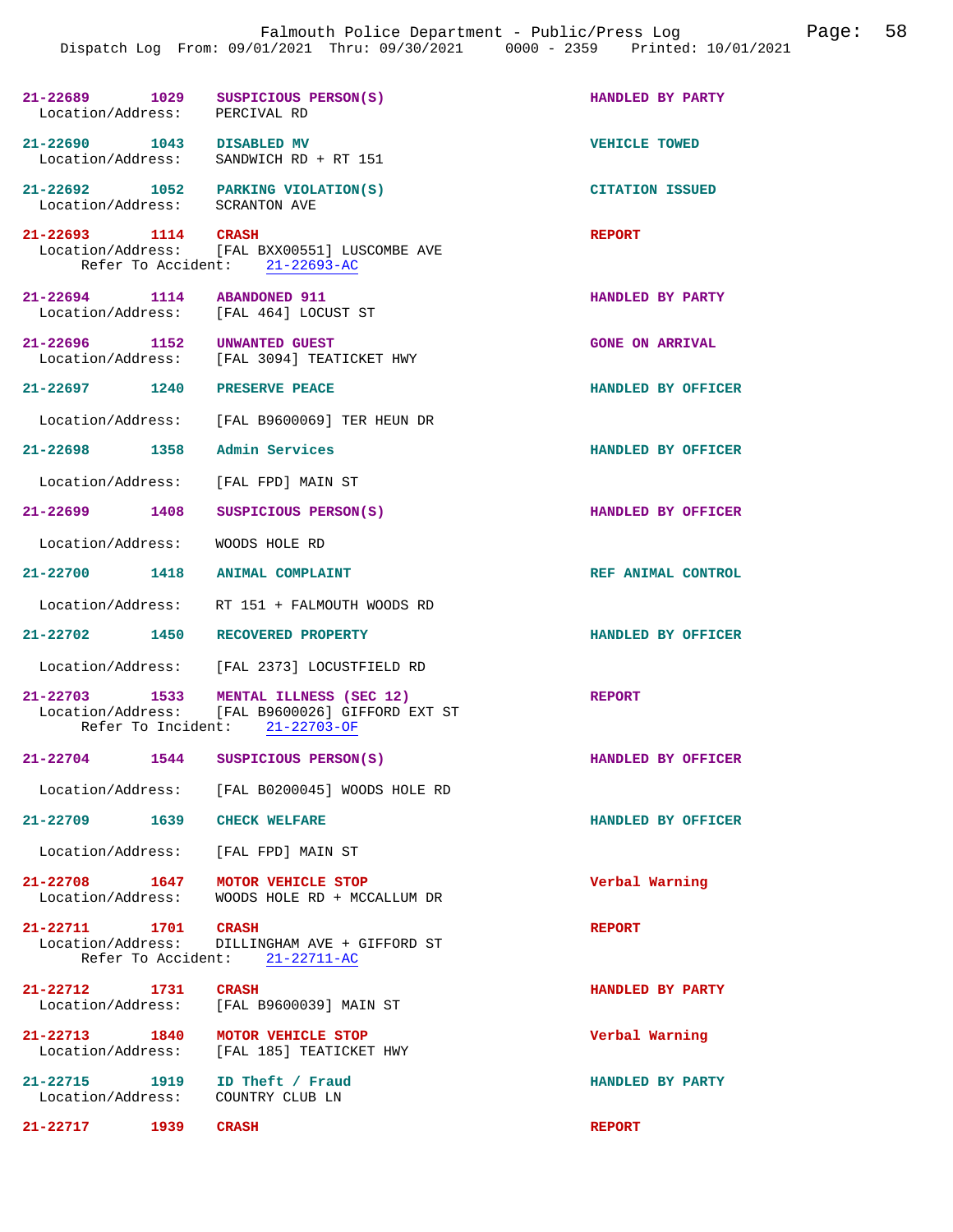|                                                             | Falmouth Police Department - Public/Press Log<br>Dispatch Log From: 09/01/2021 Thru: 09/30/2021 0000 - 2359 Printed: 10/01/2021 |                    | Page: | 59 |
|-------------------------------------------------------------|---------------------------------------------------------------------------------------------------------------------------------|--------------------|-------|----|
| Refer To Accident:                                          | Location/Address: [FAL 273] OLD MENAUHANT RD + EAST FALMOUTH HWY<br>$21 - 22717 - AC$                                           |                    |       |    |
| $21 - 22718$<br>2040<br>Location/Address: [FAL FPD] MAIN ST | RECOVERED PROPERTY<br>Refer To Incident: 21-22718-OF                                                                            | <b>REPORT</b>      |       |    |
| 21-22719<br>2044                                            | SUSPICIOUS MV                                                                                                                   | HANDLED BY OFFICER |       |    |
| Location/Address:                                           | MARAVISTA AVE + MONTAUK ST                                                                                                      |                    |       |    |
| $21 - 22720$ 2044                                           | <b>ERRATIC MV</b>                                                                                                               | CANCELLED INCIDENT |       |    |
| Location/Address:                                           | MARAVISTA AVE + PRISCILLA ST                                                                                                    |                    |       |    |
| $21 - 22721$<br>2045                                        | <b>AREA CHECK</b>                                                                                                               | HANDLED BY OFFICER |       |    |
| Location/Address:                                           | [FAL 188] KATHARINE LEE BATES                                                                                                   |                    |       |    |
| 21-22722 2101<br>Location/Address:                          | ALARM, BURGLAR<br>BRICK KILN RD                                                                                                 | <b>UNFOUNDED</b>   |       |    |
| $21 - 22724$<br>2112<br>Location/Address:                   | <b>ASSIST FIRE DEPT</b><br>SHANNONS WAY                                                                                         | REF FIRE DEPT      |       |    |
| $21 - 22725$ 2123<br>Location/Address:                      | MOTOR VEHICLE STOP<br>[FAL B0200014] SANDWICH RD                                                                                | Verbal Warning     |       |    |
| $21 - 22726$ 2127                                           | <b>ABANDONED 911</b>                                                                                                            | CANCELLED INCIDENT |       |    |
| Location/Address:                                           | [FAL BXX00801] QUAKER RD                                                                                                        |                    |       |    |
| $21 - 22727$<br>2143<br>Location/Address:                   | ALARM, BURGLAR<br>CLINTON AVE                                                                                                   | <b>UNFOUNDED</b>   |       |    |
| $21 - 22728$<br>2217<br>Location/Address:                   | ALARM, BURGLAR<br>[FAL BXX00526] SPRING BARS RD                                                                                 | <b>UNFOUNDED</b>   |       |    |
| $21 - 22732$<br>2353<br>Location/Address:                   | BUILDING / RESIDENCE CHECK<br>[FAL B9700958] EAST FALMOUTH HWY                                                                  | SECURED / CHECKED  |       |    |
| 21-22731<br>2354                                            | BUILDING / RESIDENCE CHECK<br>Location/Address: [FAL 302] SANDWICH RD                                                           | SECURED / CHECKED  |       |    |
| For Date: $09/17/2021$ - Friday                             |                                                                                                                                 |                    |       |    |
| $21 - 22733$<br>0006<br>Location/Address:                   | BUILDING / RESIDENCE CHECK<br>[FAL 1471] RT 151                                                                                 | SECURED / CHECKED  |       |    |
| 21-22734 0015<br>Location/Address:                          | MOTOR VEHICLE STOP<br>CARRIAGE SHOP RD                                                                                          | Verbal Warning     |       |    |
| 21-22735 0029<br>Location/Address:                          | BUILDING / RESIDENCE CHECK<br>[FAL B9900121] PALMER AVE                                                                         | SECURED / CHECKED  |       |    |
| 21-22736 0030<br>Location/Address:                          | BUILDING / RESIDENCE CHECK<br>[FAL B9600051] HATCHVILLE RD                                                                      | SECURED / CHECKED  |       |    |
| 21-22737 0057<br>Location/Address:                          | PARKING VIOLATION(S)<br>[FAL B9600261] MAIN ST                                                                                  | NO VIOLATION       |       |    |
| $21 - 22738$<br>0117<br>Location/Address:                   | <b>AREA CHECK</b><br>[FAL 1360] CURRIER RD                                                                                      | SECURED / CHECKED  |       |    |
| $21 - 22739$<br>0139<br>Location/Address:                   | <b>CRASH</b><br>SHOREWOOD DR<br>Refer To Accident: 21-22739-AC<br>Refer To Incident: 21-22739-OF                                | <b>REPORT</b>      |       |    |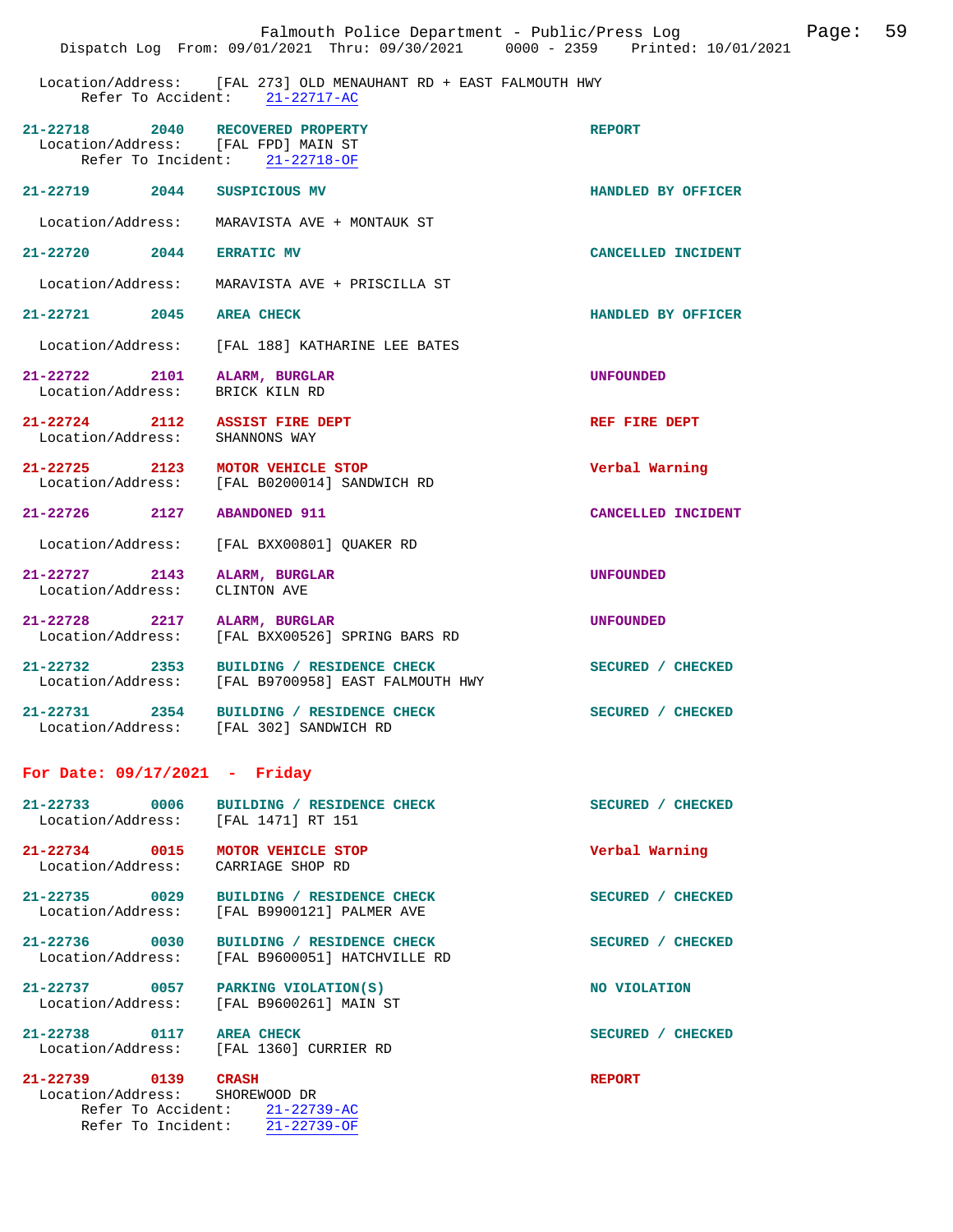| 21-22740          | 0159 | PARKING VIOLATION(S)    | NO VIOLATION |
|-------------------|------|-------------------------|--------------|
| Location/Address: |      | WATER ST + LUSCOMBE AVE |              |

Location/Address: [FAL BXX00965] WATER ST

**21-22743 0208 BUILDING / RESIDENCE CHECK SECURED / CHECKED**  Location/Address: [FAL 3202] PALMER AVE

**21-22744 0224 PARKING VIOLATION(S) NO VIOLATION**  Location/Address: [FAL B9600203] TOWN HALL SQ

**21-22745 0232 BUILDING / RESIDENCE CHECK SECURED / CHECKED**  Location/Address: [FAL B9600026] GIFFORD EXT ST

21-22746 0318 BUILDING / RESIDENCE CHECK SECURED / CHECKED Location / Address: [FAL 964] TEATICKET HWY

21-22747 0320 BUILDING / RESIDENCE CHECK<br>
Location/Address: [FAL B9800292] DAVIS STRAITS

**21-22748 0415 ALARM, BURGLAR UNFOUNDED** 

Location/Address: SORREL CIR

**21-22750 0528 LOUD MUSIC / PARTY / NOISES HANDLED BY OFFICER** 

[FAL 964] TEATICKET HWY

[FAL B9800292] DAVIS STRAITS

Location/Address: [FAL BXX00286] MAIN ST

**21-22752 0614 ALARM, BURGLAR UNFOUNDED**  Location/Address: SPENCER BAIRD RD

**21-22753 0642 Admin Services HANDLED BY OFFICER** 

Location/Address: MAIN ST

21-22754 0657 BUILDING / RESIDENCE CHECK<br>
Location/Address: [FAL B9600026] GIFFORD EXT ST [FAL B9600026] GIFFORD EXT ST

**21-22755 0735 CHECK WELFARE REPORT**  Location/Address: EAST FALMOUTH HWY + MILL POND WAY Refer To Incident: 21-22755-OF

**21-22757 0829 ABANDONED 911 HANDLED BY PARTY**  Location/Address: [FAL B9600069] TER HEUN DR

21-22758 0845 DISABLED MV **VEHICLE TOWED**<br>Location/Address: SEACOAST SHORES BLVD + EAST FALMOUTH HWY SEACOAST SHORES BLVD + EAST FALMOUTH HWY

21-22761 0922 SUSPICIOUS PERSON(S) GONE ON ARRIVAL Location/Address: HAMLIN AVE Location/Address:

21-22760 0926 SELECTIVE ENFORCEMENT **Discussed SELECTIVE ENFORCEMENT** Verbal Warning **Verbal Warning** Location/Address: JOHN PARKER RD + VICTORS LN

**21-22762 0946 DISTURBANCE / DISORDERLY Arrest(s) Made**  Location/Address: [FAL 690] TER HEUN DR Refer To Arrest: 21-22762-AR Arrest: THROCKMORTON, JOSEPH MARTIN<br>Address: 250 DAVISVILLE RD FALMOUTH 250 DAVISVILLE RD FALMOUTH, MA Age:<br>Charges: Charges: ARREST WARRANT SERVICE PROTECTIVE CUSTODY (LIQUOR)

**21-22764 1003 ABANDONED 911 SECURED / CHECKED**  [FAL 3214] HATCHVILLE RD

**21-22765 1011 ANIMAL COMPLAINT REF ANIMAL CONTROL** 

Location/Address: HAYWAY RD

**21-22741 0200 AREA CHECK SECURED / CHECKED**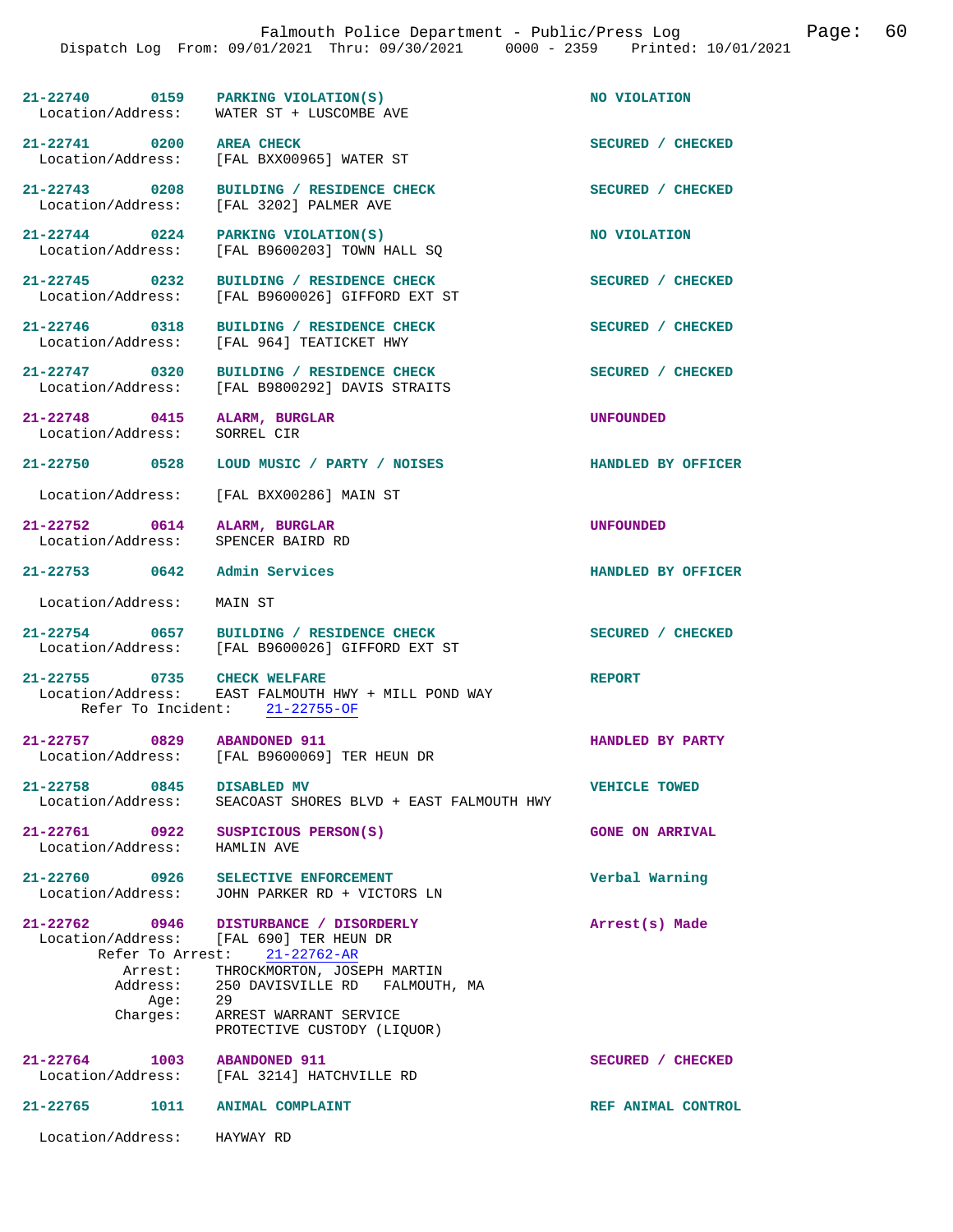| 21-22766 1011<br>Location/Address: [FAL 3113] MAIN ST                 | UNWANTED GUEST                                                                   | <b>GONE ON ARRIVAL</b> |
|-----------------------------------------------------------------------|----------------------------------------------------------------------------------|------------------------|
| 21-22768 1023                                                         | <b>ASSIST FIRE DEPT</b><br>Location/Address: [FAL BXX00277] MAIN ST              | REF FIRE DEPT          |
| 21-22769 1047 OTHER TRAFFIC<br>Location/Address:                      | RT 28 SOUTH + WEST FALMOUTH HWY                                                  | <b>TRANSPORT</b>       |
| 21-22770 1150                                                         | Admin Services                                                                   | HANDLED BY OFFICER     |
|                                                                       | Location/Address: [FAL 50] SHERIFFS PL                                           |                        |
| 21-22771 1155<br>Location/Address:                                    | Down Wires<br>FOX LN                                                             | NOTIFICATION MADE      |
| 21–22773 1222<br>Location/Address:                                    | <b>CRASH</b><br>NORTH FALMOUTH HWY                                               | <b>GONE ON ARRIVAL</b> |
| 21-22774 1233 MOTOR VEHICLE STOP<br>Location/Address:                 | VICTORS LN                                                                       | Verbal Warning         |
| 21-22775 1235 CHECK WELFARE                                           |                                                                                  | HANDLED BY OFFICER     |
| Location/Address:                                                     | ASHUMET RD                                                                       |                        |
| 21-22776 1247 CRASH                                                   | Location/Address: [FAL B0100152] TEATICKET HWY<br>Refer To Accident: 21-22776-AC | <b>REPORT</b>          |
| 21-22777 1303                                                         | ALARM, BURGLAR                                                                   | CANCELLED INCIDENT     |
| Location/Address:                                                     | <b>SCRANTON AVE</b>                                                              |                        |
|                                                                       | 21-22778 1314 FOLLOW UP INVESTIGATION                                            | HANDLED BY OFFICER     |
| Location/Address:                                                     | [FAL 387] DILLINGHAM AVE                                                         |                        |
| 21-22779 1336 Admin Services                                          |                                                                                  | HANDLED BY OFFICER     |
| Location/Address: [FAL FPD] MAIN ST                                   |                                                                                  |                        |
| 1337<br>21-22780                                                      | <b>CHECK WELFARE</b><br>Location/Address: [FAL 302] SANDWICH RD                  | UNABLE TO LOCATE       |
| 21-22781 1357 ABANDONED 911                                           | Location/Address: [FAL B9600069] TER HEUN DR                                     | HANDLED BY PARTY       |
| 21-22782 1402 CHECK WELFARE<br>Location/Address: HUNT ST              |                                                                                  | UNABLE TO LOCATE       |
| 21-22784 1422 SUMMONS SERVICE                                         | Location/Address: [FAL BXX00963] QUISSETT AVE                                    | SERVED IN HAND         |
| 21-22785 1445 SUMMONS SERVICE<br>Location/Address: [FAL 2222] MAIN ST |                                                                                  | <b>SERVED IN HAND</b>  |
| 21-22787 1448                                                         | <b>ABANDONED 911</b>                                                             | HANDLED BY OFFICER     |
| Location/Address: AMHERST AVE                                         |                                                                                  |                        |
| 21-22786 1449 MOTOR VEHICLE STOP                                      | Location/Address: DILLINGHAM AVE + GIFFORD ST                                    | Verbal Warning         |
| 21-22790 1540 ASSIST FIRE DEPT<br>Location/Address: HAMLIN AVE        | Refer To Incident: 21-22790-OF                                                   | <b>REPORT</b>          |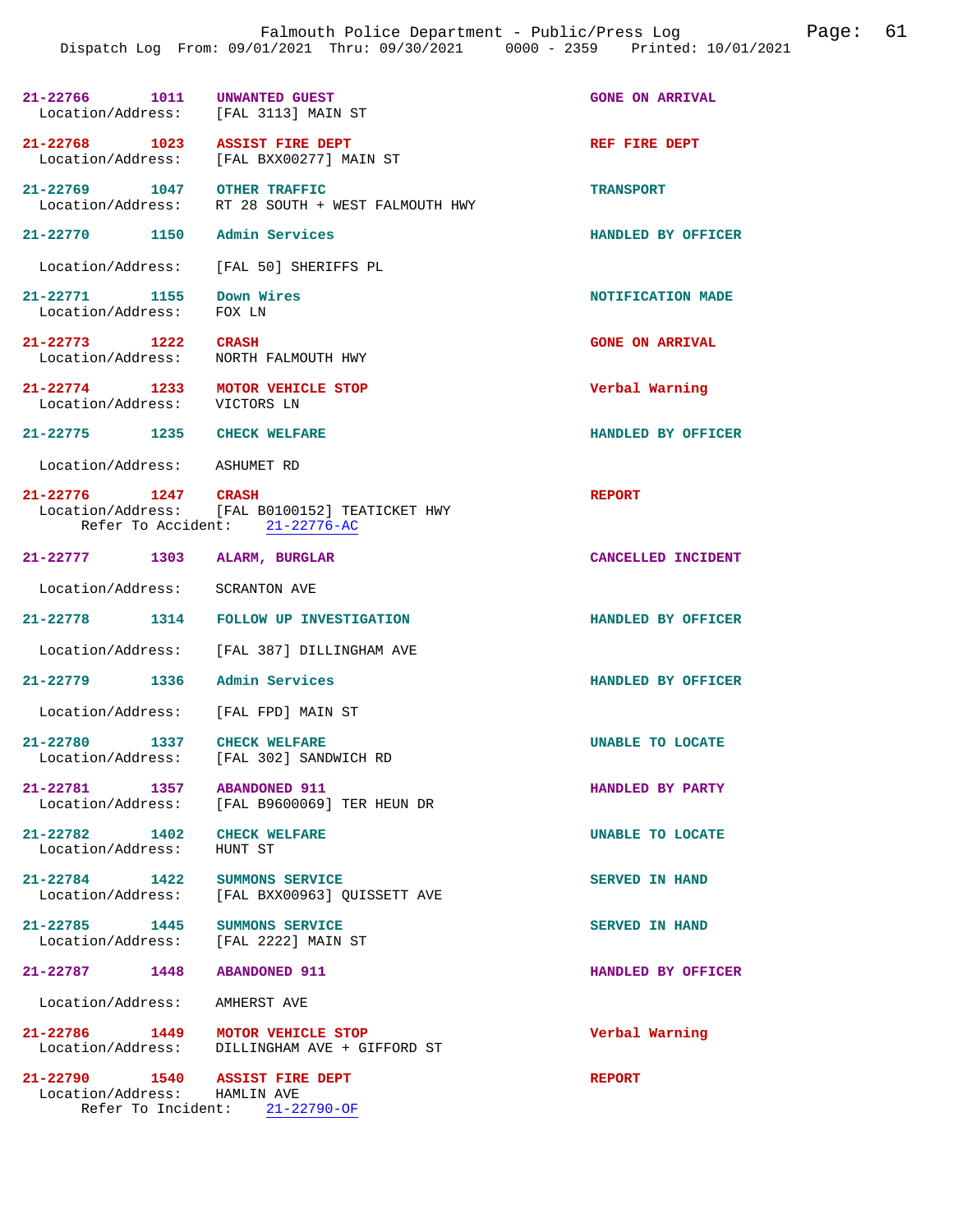|                                    |      | Falmouth Police Department - Public/Press Log<br>Dispatch Log From: 09/01/2021 Thru: 09/30/2021 0000 - 2359 Printed: 10/01/2021 | Page: 62           |
|------------------------------------|------|---------------------------------------------------------------------------------------------------------------------------------|--------------------|
| 21-22791 1552                      |      | <b>AREA CHECK</b>                                                                                                               | HANDLED BY OFFICER |
| Location/Address:                  |      | HAMPDEN RD + SEACOAST SHORES BLVD                                                                                               |                    |
| 21-22792 1557                      |      | ASSIST CITIZEN                                                                                                                  | HANDLED BY OFFICER |
| Location/Address:                  |      | JONES RD                                                                                                                        |                    |
| 21-22793 1600<br>Location/Address: |      | SUSPICIOUS MV<br>SEACOAST SHORES BLVD + COLUMBUS DR                                                                             | UNABLE TO LOCATE   |
| 21-22794 1612                      |      | SUMMONS SERVICE<br>Location/Address: [FAL B9600069] TER HEUN DR                                                                 | SERVED IN HAND     |
| 21-22795 1617                      |      | <b>ASSIST CITIZEN</b><br>Location/Address: [FAL B9600108] TER HEUN DR                                                           | NOTIFICATION MADE  |
|                                    |      | 21-22796 1622 ASSIST CITIZEN                                                                                                    | HANDLED BY OFFICER |
| Location/Address:                  |      | [FAL BXX00668] TEATICKET HWY                                                                                                    |                    |
| 21-22798 1650                      |      | <b>CHECK WELFARE</b>                                                                                                            | HANDLED BY OFFICER |
|                                    |      | Location/Address: [FAL 1979] SAINT MARKS RD                                                                                     |                    |
| 21–22799 1657                      |      | BUILDING / RESIDENCE CHECK<br>Location/Address: [FAL 3214] HATCHVILLE RD                                                        | SECURED / CHECKED  |
| 21-22801 1712                      |      | DISABLED MV                                                                                                                     | HANDLED BY OFFICER |
| Location/Address:                  |      | [FAL BXX00357] CARRIAGE SHOP RD                                                                                                 |                    |
| 21-22802 1714 TRAFFIC HAZARD       |      | Location/Address: RT 28 NORTH + BRICK KILN RD                                                                                   | NOTIFICATION MADE  |
| 21-22803 1731 CRASH, HIT/RUN       |      | Location/Address: OLD BARNSTABLE RD + EAGLE DR<br>Refer To Accident: 21-22803-AC<br>Refer To Incident: 21-22803-OF              | <b>REPORT</b>      |
| 21-22805<br>Refer To Accident:     | 1739 | CRASH, HIT/RUN<br>Location/Address: [FAL BXX00131] EAST FALMOUTH HWY<br>$21 - 22805 - AC$                                       | <b>REPORT</b>      |
| 21-22808 1756<br>Location/Address: |      | ALARM, BURGLAR<br>[FAL B9800314] DAVIS STRAITS                                                                                  | SECURED / CHECKED  |
| 21-22809 1800<br>Location/Address: |      | <b>ASSIST FIRE DEPT</b><br>ALDERBERRY LN                                                                                        | REF FIRE DEPT      |
| 21-22811 1821                      |      | SUSPICIOUS MV                                                                                                                   | HANDLED BY OFFICER |
| Location/Address:                  |      | [FAL 187] EAST FALMOUTH HWY                                                                                                     |                    |
| 21-22812 1825<br>Location/Address: |      | <b>AREA CHECK</b><br>CURLEY BLVD                                                                                                | UNABLE TO LOCATE   |
| 21-22813 1839                      |      | SUSPICIOUS MV                                                                                                                   | HANDLED BY OFFICER |
| Location/Address:                  |      | FOSTER RD                                                                                                                       |                    |
| 21-22815 1951                      |      | <b>ANIMAL COMPLAINT</b>                                                                                                         | HANDLED BY OFFICER |
| Location/Address:                  |      | FRESH RIVER LN                                                                                                                  |                    |
| 21-22816                           | 2026 | <b>INTOXICATED PERSON</b><br>Location/Address: CENTRAL AVE + MENAUHANT RD<br>Refer To P/C: 21-22816-AR                          | Arrest(s) Made     |
|                                    |      | $P/C:$ FARRO, BRENDA J                                                                                                          |                    |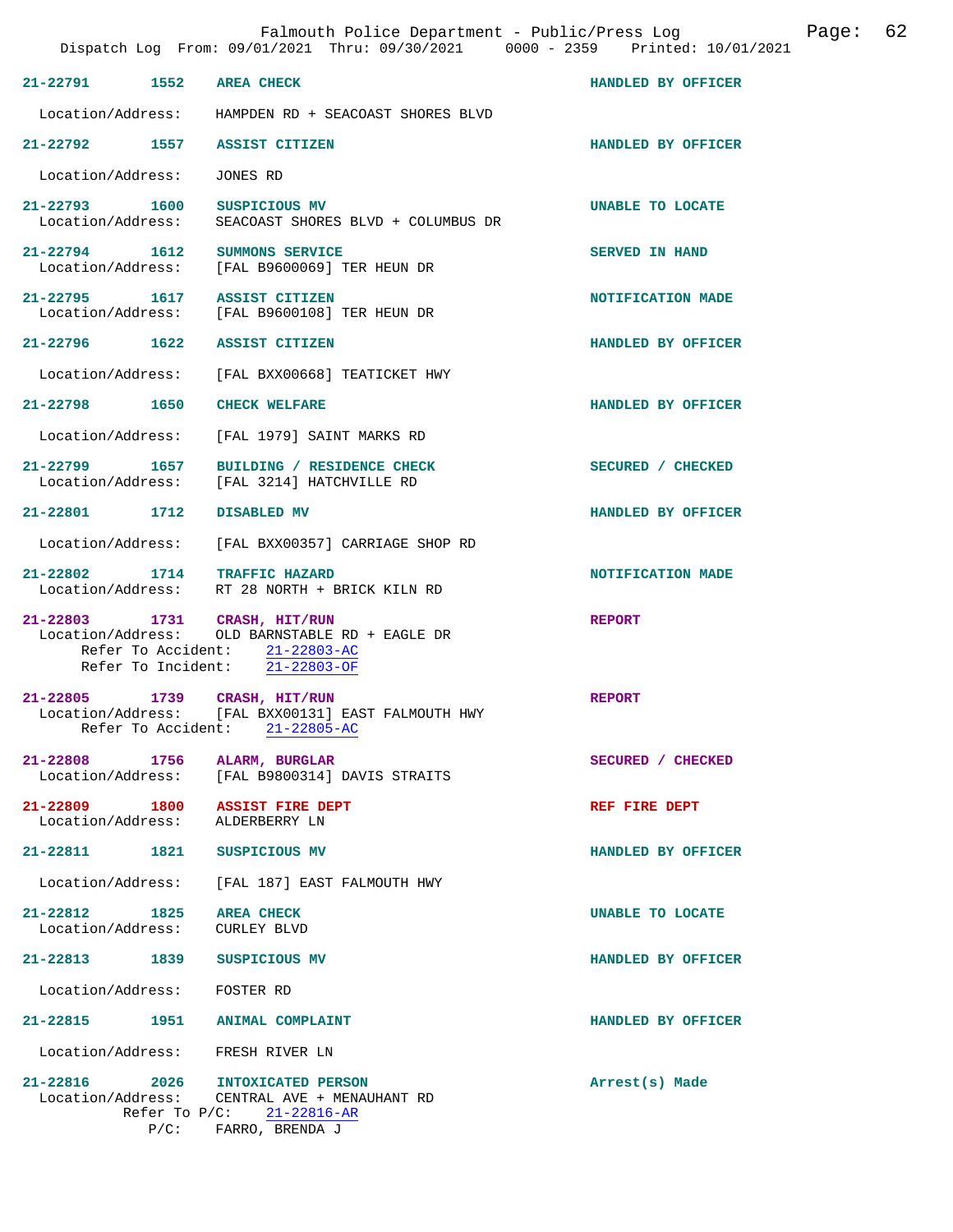|                   |                                                         | Falmouth Police Department - Public/Press Log<br>Dispatch Log From: 09/01/2021 Thru: 09/30/2021 0000 - 2359 Printed: 10/01/2021 |                        | Page: | 63 |
|-------------------|---------------------------------------------------------|---------------------------------------------------------------------------------------------------------------------------------|------------------------|-------|----|
|                   | Address:<br>Age:                                        | 670 WAQUOIT HWY FALMOUTH, MA<br>60<br>Charges: PROTECTIVE CUSTODY (LIQUOR)                                                      |                        |       |    |
|                   |                                                         | 21-22817 2034 CHECK WELFARE                                                                                                     | HANDLED BY OFFICER     |       |    |
|                   | Location/Address:                                       | NORTH OCKWAY RD                                                                                                                 |                        |       |    |
| 21-22818 2107     |                                                         | MOTOR VEHICLE STOP                                                                                                              | HANDLED BY OFFICER     |       |    |
| Location/Address: |                                                         | SANDWICH RD + TURNER RD                                                                                                         |                        |       |    |
| 21-22819 2115     |                                                         | SUSPICIOUS MV                                                                                                                   | HANDLED BY OFFICER     |       |    |
|                   | Location/Address:                                       | SANDWICH RD + JOHN PARKER RD                                                                                                    |                        |       |    |
| $21 - 22821$ 2132 |                                                         | MOTOR VEHICLE STOP                                                                                                              | HANDLED BY OFFICER     |       |    |
|                   | Location/Address:                                       | OLD BARNSTABLE RD                                                                                                               |                        |       |    |
|                   | $21 - 22822$ 2147                                       | SUSPICIOUS MV                                                                                                                   | HANDLED BY OFFICER     |       |    |
|                   | Location/Address:                                       | SANDWICH RD + JOHN PARKER RD                                                                                                    |                        |       |    |
| $21 - 22824$      | 2207                                                    | MOTOR VEHICLE STOP                                                                                                              | HANDLED BY OFFICER     |       |    |
|                   | Location/Address:                                       | [FAL B9900205] TEATICKET HWY                                                                                                    |                        |       |    |
| 21-22825 2208     |                                                         | ALARM, BURGLAR                                                                                                                  | HANDLED BY OFFICER     |       |    |
|                   | Location/Address:                                       | [FAL BXX00131] EAST FALMOUTH HWY                                                                                                |                        |       |    |
| 21-22828 2245     | Location/Address:<br>Refer To Incident:                 | <b>GUN SHOTS</b><br><b>CURRIER RD</b><br>21-22828-OF                                                                            | <b>REPORT</b>          |       |    |
|                   |                                                         | 21-22829 2246 CHECK WELFARE<br>Location/Address: [FAL B9600453] ROSE MORIN LN<br>Refer To Incident: 21-22829-OF                 | <b>REPORT</b>          |       |    |
|                   | Location/Address: PALM ST                               | 21-22830 2258 DISTURBANCE / DISORDERLY                                                                                          | HANDLED BY PARTY       |       |    |
|                   | Location/Address: SANTUIT RD                            | 21-22832 2333 SUSPICIOUS MV                                                                                                     | <b>GONE ON ARRIVAL</b> |       |    |
|                   |                                                         | For Date: $09/18/2021$ - Saturday                                                                                               |                        |       |    |
|                   | 21-22833 0012 GUN SHOTS<br>Location/Address: CURRIER RD |                                                                                                                                 | <b>UNFOUNDED</b>       |       |    |
|                   |                                                         | 21-22834 0014 BUILDING / RESIDENCE CHECK<br>Location/Address: [FAL 302] SANDWICH RD                                             | SECURED / CHECKED      |       |    |
|                   |                                                         | 21-22835 0059 AREA CHECK<br>Location/Address: FRESH POND RD                                                                     | <b>GONE ON ARRIVAL</b> |       |    |
|                   |                                                         | 21-22836 0108 ASSIST CITIZEN                                                                                                    | HANDLED BY OFFICER     |       |    |
|                   |                                                         | Location/Address: [FAL LZ9] SANDWICH RD                                                                                         |                        |       |    |
|                   | 21-22837 0130<br>Location/Address:                      | BUILDING / RESIDENCE CHECK<br>[FAL B9600051] HATCHVILLE RD                                                                      | SECURED / CHECKED      |       |    |
|                   |                                                         | 21-22838 0135 BUILDING / RESIDENCE CHECK<br>Location/Address: [FAL 1471] RT 151                                                 | SECURED / CHECKED      |       |    |
|                   | 21-22839 0139                                           | BUILDING / RESIDENCE CHECK                                                                                                      | SECURED / CHECKED      |       |    |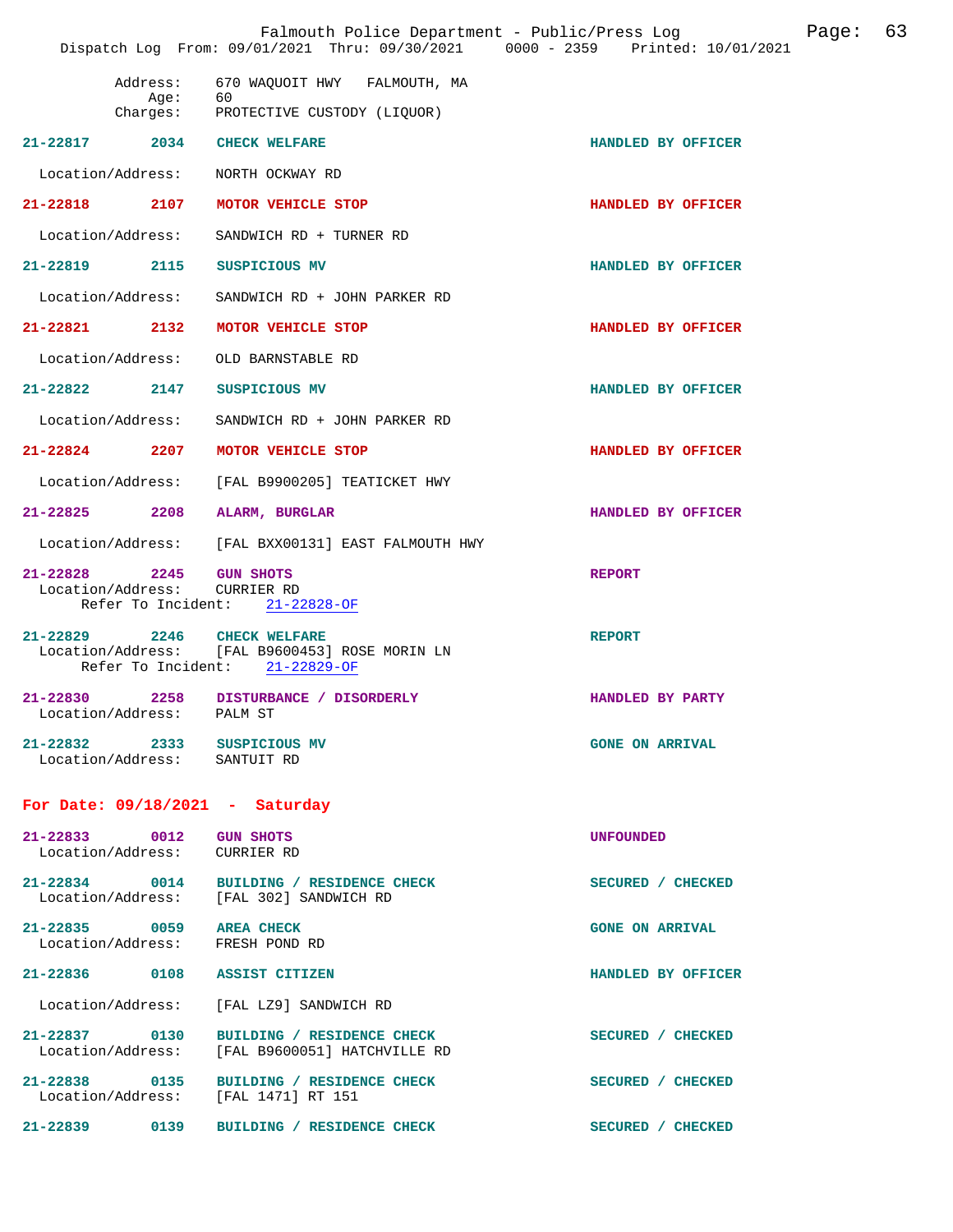|                                                          |      | Falmouth Police Department - Public/Press Log<br>Dispatch Log From: 09/01/2021 Thru: 09/30/2021 0000 - 2359 Printed: 10/01/2021 |                    | Page: | 64 |
|----------------------------------------------------------|------|---------------------------------------------------------------------------------------------------------------------------------|--------------------|-------|----|
| Location/Address:                                        |      | [FAL B9600031] MARAVISTA AVE EXT                                                                                                |                    |       |    |
| 21-22840 0142                                            |      | <b>AREA CHECK</b><br>Location/Address: [FAL B9600047] TEATICKET HWY                                                             | SECURED / CHECKED  |       |    |
| 21-22841 0144                                            |      | Admin Services                                                                                                                  | HANDLED BY OFFICER |       |    |
| Location/Address:                                        |      | [FAL FPD] MAIN ST                                                                                                               |                    |       |    |
| 21-22842 0148<br>Location/Address:                       |      | <b>AREA CHECK</b><br>[FAL B9600080] WORCESTER CT                                                                                | SECURED / CHECKED  |       |    |
| 21-22843 0152                                            |      | BUILDING / RESIDENCE CHECK<br>Location/Address: [FAL B9600025] DAVISVILLE RD                                                    | SECURED / CHECKED  |       |    |
| $21 - 22844$ 0224<br>Location/Address:                   |      | PARKING VIOLATION(S)<br>[FAL B9600077] TOWN HALL SO                                                                             | NO VIOLATION       |       |    |
| 21-22845 0227                                            |      | PARKING VIOLATION(S)<br>Location/Address: [FAL B9600261] MAIN ST                                                                | NO VIOLATION       |       |    |
| 21-22846 0231<br>Location/Address:                       |      | BUILDING / RESIDENCE CHECK<br>[FAL B9600026] GIFFORD EXT ST                                                                     | SECURED / CHECKED  |       |    |
| 21-22848 0254                                            |      | BUILDING / RESIDENCE CHECK<br>Location/Address: [FAL B9900121] PALMER AVE                                                       | SECURED / CHECKED  |       |    |
| 21-22849 0301<br>Location/Address:                       |      | PARKING VIOLATION(S)<br>WATER ST                                                                                                | NO VIOLATION       |       |    |
| 21-22852 0314<br>Location/Address:                       |      | MEDICAL (PD)<br>[FAL FPD] MAIN ST                                                                                               | REF FIRE DEPT      |       |    |
| 21-22854 0703<br>Location/Address:                       |      | ALARM, BURGLAR<br>[FAL 1814] MAIN ST                                                                                            | <b>UNFOUNDED</b>   |       |    |
| $21 - 22856$                                             | 0724 | Admin Services                                                                                                                  | HANDLED BY OFFICER |       |    |
| Location/Address:                                        |      | [FAL FPD] MAIN ST                                                                                                               |                    |       |    |
| $21 - 22858$<br>Location/Address:                        | 0749 | ALARM, BURGLAR<br>SPENCER BAIRD RD                                                                                              | <b>UNFOUNDED</b>   |       |    |
| 21-22859                                                 | 0754 | <b>ERRATIC MV</b>                                                                                                               | HANDLED BY OFFICER |       |    |
| Location/Address:                                        |      | WAQUOIT HWY + CASH'S TRL                                                                                                        |                    |       |    |
| $21 - 22860$                                             | 0807 | <b>ABANDONED 911</b>                                                                                                            | HANDLED BY OFFICER |       |    |
| Location/Address:                                        |      | SIPPEWISSETT RD                                                                                                                 |                    |       |    |
| 21-22863 0828<br>Location/Address:<br>Refer To Accident: |      | <b>CRASH</b><br>RT 151 + ASHUMET RD<br>$21 - 22863 - AC$                                                                        | <b>REPORT</b>      |       |    |
| 21-22865                                                 | 0841 | ASSIST CITIZEN                                                                                                                  | HANDLED BY OFFICER |       |    |
| Location/Address:                                        |      | [FAL FPD] MAIN ST                                                                                                               |                    |       |    |
| 21-22866                                                 | 0847 | SUSPICIOUS MV                                                                                                                   | HANDLED BY OFFICER |       |    |
| Location/Address:                                        |      | EDGEWATER DR EAST                                                                                                               |                    |       |    |
| 21-22867                                                 | 0948 | Admin Services                                                                                                                  | HANDLED BY OFFICER |       |    |
| Location/Address:                                        |      | [FAL 250] RT 28 NORTH                                                                                                           |                    |       |    |
| 21-22868                                                 | 0959 | <b>ABANDONED 911</b>                                                                                                            | HANDLED BY OFFICER |       |    |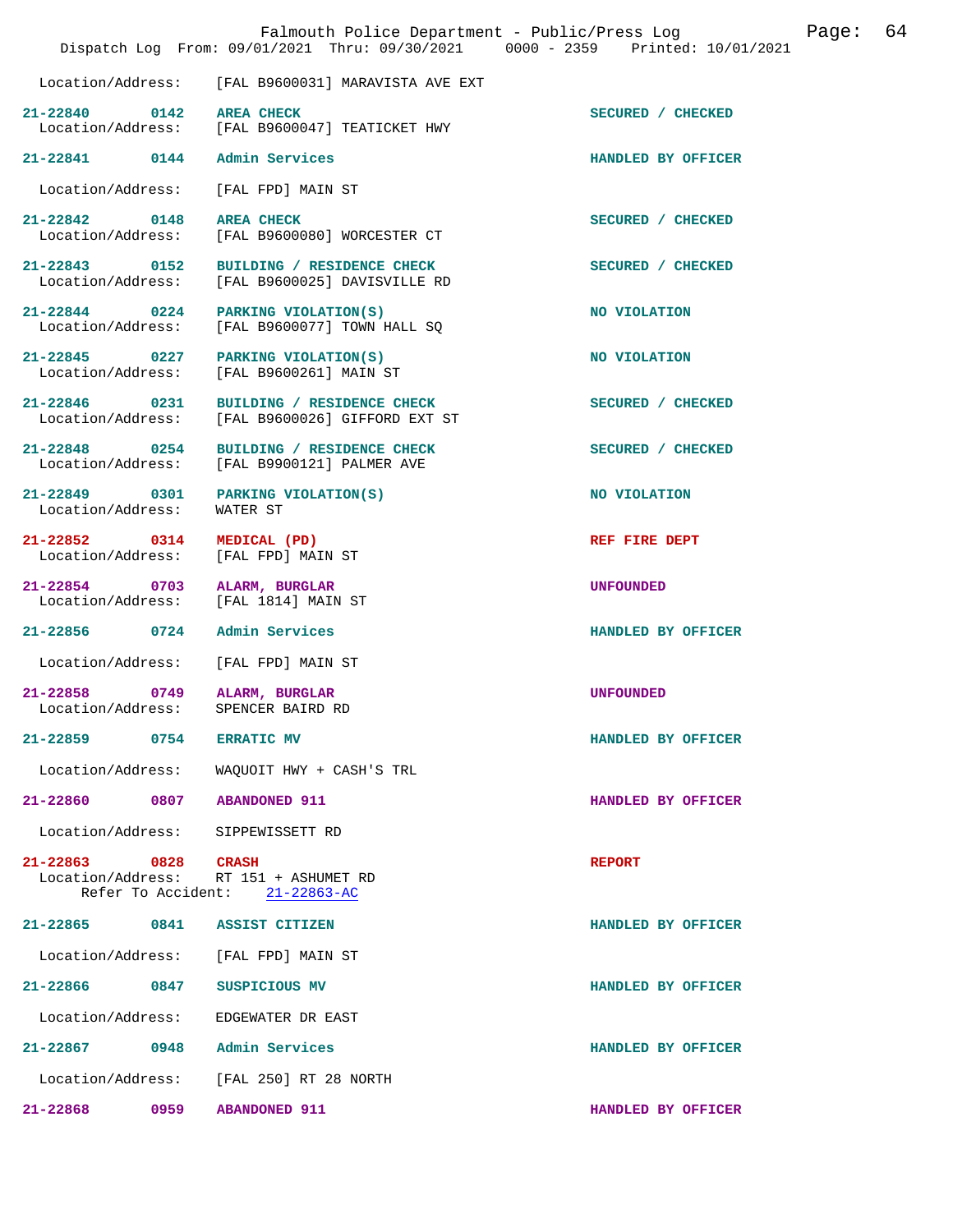|                                                  |      | Falmouth Police Department - Public/Press Log<br>Dispatch Log From: 09/01/2021 Thru: 09/30/2021 0000 - 2359 Printed: 10/01/2021 | 65<br>Page:        |  |
|--------------------------------------------------|------|---------------------------------------------------------------------------------------------------------------------------------|--------------------|--|
|                                                  |      | Location/Address: [FAL 580] BRICK KILN RD                                                                                       |                    |  |
| 21-22869 1004<br>Location/Address:               |      | <b>ANIMAL COMPLAINT</b><br>JUNIPER POINT RD                                                                                     | REF DNR            |  |
| 21-22870 1005                                    |      | <b>ANIMAL COMPLAINT</b>                                                                                                         | REF ANIMAL CONTROL |  |
| Location/Address:                                |      | LOCUSTFIELD RD                                                                                                                  |                    |  |
| 21-22871 1013                                    |      | <b>ASSIST CITIZEN</b>                                                                                                           | HANDLED BY OFFICER |  |
| Location/Address:                                |      | [FAL 3295] GRAND AVE                                                                                                            |                    |  |
| $21 - 22872$                                     | 1025 | DOWN TREE(S)                                                                                                                    | HANDLED BY OFFICER |  |
| Location/Address:                                |      | GLEN AVE                                                                                                                        |                    |  |
| 21-22873 1028 OTHER TRAFFIC<br>Location/Address: |      | MENAUHANT RD + FOSTER RD                                                                                                        | HANDLED BY PARTY   |  |
| 21-22875 1103<br>Location/Address:               |      | <b>ANIMAL COMPLAINT</b><br>WACHUSETT AVE                                                                                        | NOTIFICATION MADE  |  |
| 21-22877 1130                                    |      | BUILDING / RESIDENCE CHECK                                                                                                      | HANDLED BY OFFICER |  |
| Location/Address:                                |      | [FAL B9600051] HATCHVILLE RD                                                                                                    |                    |  |
| 21-22878 1155<br>Location/Address:               |      | <b>AREA CHECK</b><br>[FAL 46] CHAPOQUOIT RD                                                                                     | SECURED / CHECKED  |  |
| 21-22880 1318                                    |      | MOTOR VEHICLE STOP                                                                                                              | HANDLED BY OFFICER |  |
| Location/Address:                                |      | SANDWICH RD + RT 151                                                                                                            |                    |  |
| 21-22881 1353                                    |      | <b>ERRATIC MV</b><br>Location/Address: [FAL BXX00592] EAST FALMOUTH HWY                                                         | UNABLE TO LOCATE   |  |
| 21-22882 1355<br>Location/Address:               |      | <b>DISABLED MV</b><br>HAYWAY RD + CARRIAGE SHOP RD                                                                              | HANDLED BY PARTY   |  |
| 21-22884 1405<br>Location/Address:               |      | <b>DISABLED MV</b><br>[FAL B9900129] DAVIS STRAITS                                                                              | HANDLED BY PARTY   |  |
| 21-22885 1405 ASSIST FIRE DEPT                   |      | Location/Address: SAND POINTE SHORES DR                                                                                         | REF FIRE DEPT      |  |
| 21-22886 1437                                    |      | BUILDING / RESIDENCE CHECK<br>Location/Address: [FAL 3214] HATCHVILLE RD                                                        | SECURED / CHECKED  |  |
|                                                  |      | 21-22887 1536 DIRT BIKE / ATV COMPLAINT                                                                                         | HANDLED BY OFFICER |  |

Location/Address: DA SILVA DR

**21-22888 1613 CHECK WELFARE HANDLED BY OFFICER** 

Location/Address: GLENWOOD AVE

**21-22889 1639 SUSPICIOUS MV UNABLE TO LOCATE** 

 Location/Address: [FAL B9900205] TEATICKET HWY **21-22892 1650 OVERDOSE REPORT** 

 Location/Address: [FAL BXX00239] DAVISVILLE RD Refer To Incident: 21-22892-OF

21-22893 1659 ERRATIC MV GONE ON ARRIVAL Location/Address: [FAL 656] MENAUHANT RD [FAL 656] MENAUHANT RD

**21-22894 1718 DIRT BIKE / ATV COMPLAINT GONE ON ARRIVAL**  Location/Address: THOMAS B LANDERS RD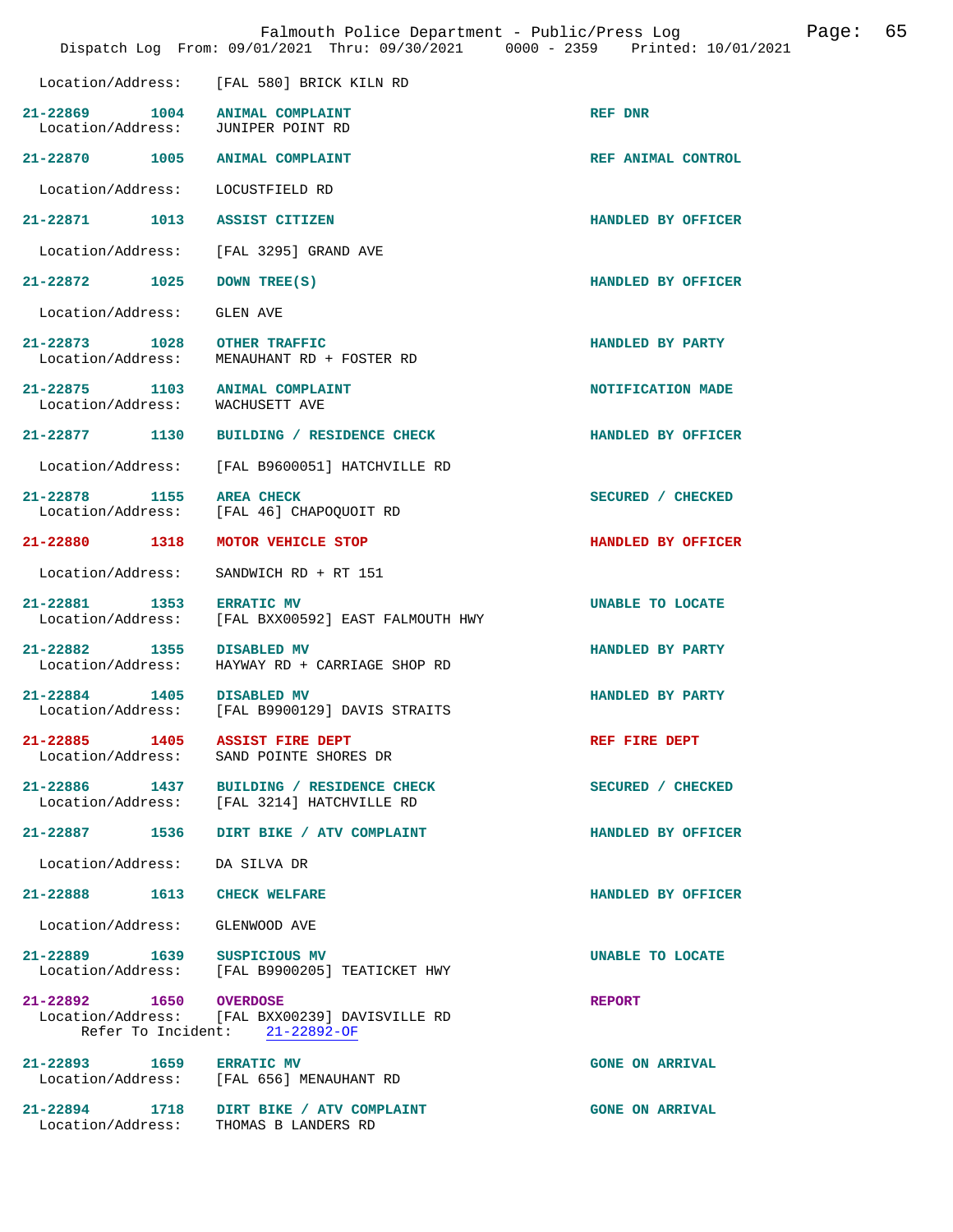|                                               |      | 21-22895 1739 ALARM, BURGLAR                                                                              | CANCELLED INCIDENT      |
|-----------------------------------------------|------|-----------------------------------------------------------------------------------------------------------|-------------------------|
| Location/Address: JOYCE ST                    |      |                                                                                                           |                         |
|                                               |      | 21-22898 1758 ASSIST CITIZEN<br>Location/Address: [FAL 302] SANDWICH RD<br>Refer To Incident: 21-22898-OF | <b>REPORT</b>           |
|                                               |      | 21-22900 1909 SUSPICIOUS MV<br>Location/Address: ALDERBERRY LN<br>Refer To Incident: 21-22900-OF          | <b>REPORT</b>           |
|                                               |      | 21-22901 1915 ANIMAL COMPLAINT                                                                            | HANDLED BY OFFICER      |
| Location/Address:                             |      | OUISSETT HARBOR RD + WOODS HOLE RD                                                                        |                         |
|                                               |      | 21-22902 1933 FIREWORKS COMPLAINT                                                                         | HANDLED BY OFFICER      |
|                                               |      | Location/Address: LEONARD DR + BARROWS RD                                                                 |                         |
|                                               |      | 21-22903 1939 FIREWORKS COMPLAINT                                                                         | CANCELLED INCIDENT      |
| Location/Address:                             |      | MONHEGAN RD                                                                                               |                         |
| Location/Address:                             |      | 21-22904 1951 LOUD MUSIC / PARTY / NOISES<br>SOUTHVIEW WAY                                                | <b>UNABLE TO LOCATE</b> |
| 21-22906 2017 AREA CHECK<br>Location/Address: |      | MAIN ST                                                                                                   | <b>UNABLE TO LOCATE</b> |
| 21-22908 2029                                 |      | MOTOR VEHICLE STOP<br>Location/Address: [FAL B9701135] PALMER AVE                                         | Verbal Warning          |
| 21-22910 2031 AREA CHECK                      |      |                                                                                                           | HANDLED BY OFFICER      |
|                                               |      | Location/Address: [FAL BXX00863] TEATICKET HWY                                                            |                         |
| 21-22911 2103                                 |      | Admin Services                                                                                            | HANDLED BY OFFICER      |
|                                               |      | Location/Address: [FAL FPD] MAIN ST                                                                       |                         |
|                                               |      | 21-22912 2124 LOUD MUSIC / PARTY / NOISES                                                                 | HANDLED BY OFFICER      |
| Location/Address: CENTRAL AVE                 |      |                                                                                                           |                         |
| $21 - 22913$                                  | 2130 | BUILDING / RESIDENCE CHECK<br>Location/Address: [FAL B9600051] HATCHVILLE RD                              | SECURED / CHECKED       |
|                                               |      | 21-22914 2138 BUILDING / RESIDENCE CHECK<br>Location/Address: [FAL 1471] RT 151                           | SECURED / CHECKED       |
|                                               |      | 21-22915 2149 LOUD MUSIC / PARTY / NOISES                                                                 | HANDLED BY OFFICER      |
| Location/Address: OLD DOCK RD                 |      |                                                                                                           |                         |
| Location/Address: WESTON RD                   |      | 21-22916 $2204$ SUICIDE ATTEMPT / THREAT<br>Refer To Incident: $21-22916-OF$                              | <b>REPORT</b>           |
| Location/Address: GIFFORD ST                  |      | 21-22918 2211 MOTOR VEHICLE THEFT<br>Refer To Incident: 21-22918-OF                                       | <b>REPORT</b>           |
|                                               |      | 21-22921 2250 ALARM, BURGLAR<br>Location/Address: [FAL B9700266] PLAYSTEAD LN                             | <b>UNFOUNDED</b>        |
| 21-22922                                      |      | 2252 LOUD MUSIC / PARTY / NOISES                                                                          | HANDLED BY OFFICER      |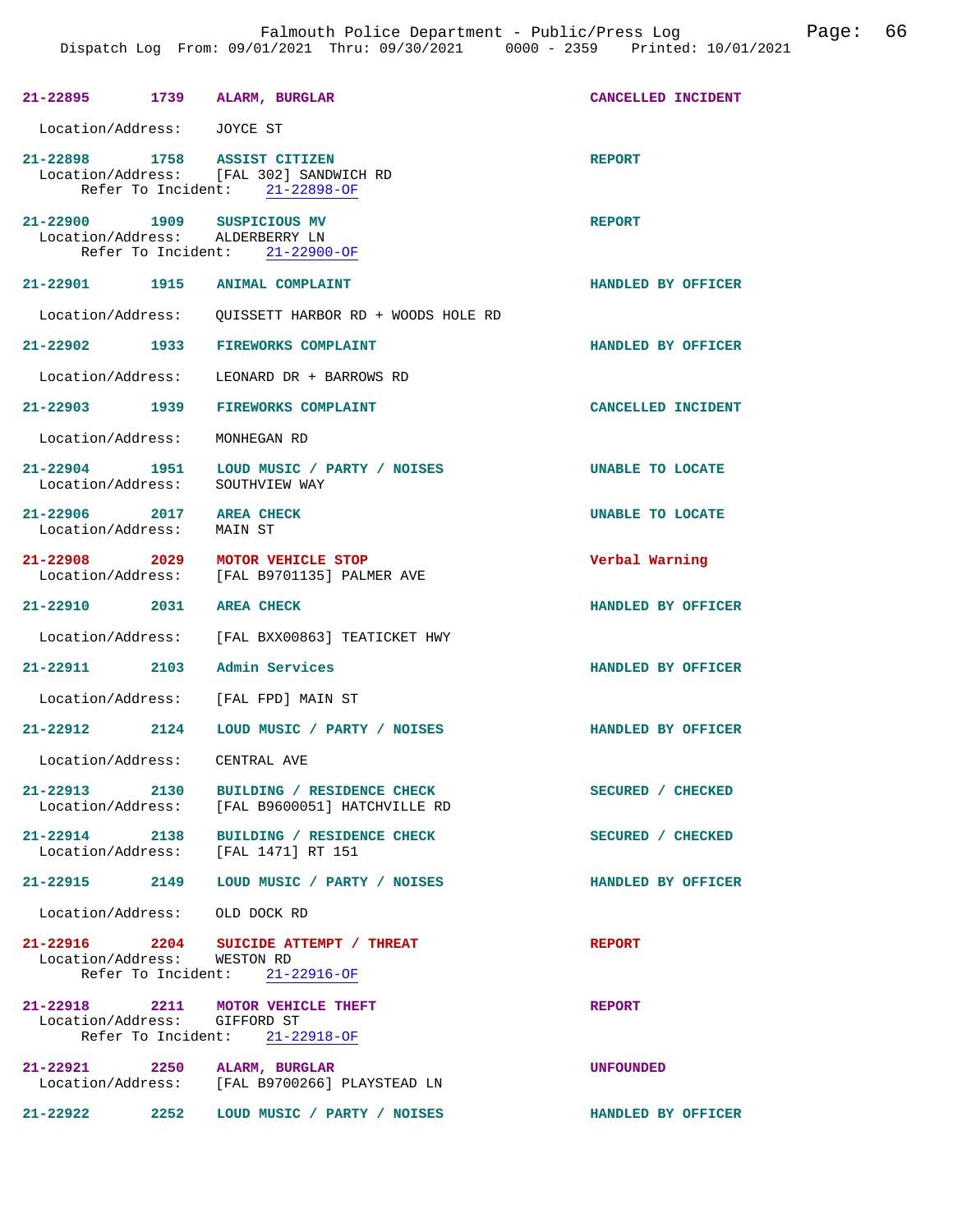|                                                   | Falmouth Police Department - Public/Press Log<br>Dispatch Log From: 09/01/2021 Thru: 09/30/2021 0000 - 2359 Printed: 10/01/2021 |                    | Page: | 67 |
|---------------------------------------------------|---------------------------------------------------------------------------------------------------------------------------------|--------------------|-------|----|
| Location/Address: CENTRAL AVE                     |                                                                                                                                 |                    |       |    |
|                                                   | 21-22923 2304 LOUD MUSIC / PARTY / NOISES                                                                                       | HANDLED BY OFFICER |       |    |
| Location/Address: OLD DOCK RD                     |                                                                                                                                 |                    |       |    |
| For Date: $09/19/2021$ - Sunday                   |                                                                                                                                 |                    |       |    |
| $21 - 22924$ 0020                                 | <b>ERRATIC MV</b>                                                                                                               | HANDLED BY OFFICER |       |    |
| Location/Address: RED BROOK RD                    |                                                                                                                                 |                    |       |    |
| 21-22925<br>0041                                  | ALARM, BURGLAR                                                                                                                  | CANCELLED INCIDENT |       |    |
| Location/Address:                                 | WATERSIDE DR                                                                                                                    |                    |       |    |
| 21-22926 0102<br>Location/Address:                | BUILDING / RESIDENCE CHECK<br>[FAL BXX00592] EAST FALMOUTH HWY                                                                  | SECURED / CHECKED  |       |    |
| 21-22927 0105                                     | BUILDING / RESIDENCE CHECK<br>Location/Address: [FAL 964] TEATICKET HWY                                                         | SECURED / CHECKED  |       |    |
| 21-22928 0107<br>Location/Address:                | BUILDING / RESIDENCE CHECK<br>[FAL B9800292] DAVIS STRAITS                                                                      | SECURED / CHECKED  |       |    |
| 21-22929 0113<br>Location/Address:                | BUILDING / RESIDENCE CHECK<br>[FAL BXX00539] EAST FALMOUTH HWY                                                                  | SECURED / CHECKED  |       |    |
| 21-22930 0115                                     | <b>AREA CHECK</b><br>Location/Address: [FAL L98] SURF DR                                                                        | SECURED / CHECKED  |       |    |
| 21-22931 0123                                     | ALARM, BURGLAR                                                                                                                  | HANDLED BY OFFICER |       |    |
| Location/Address:                                 | WATERSIDE AVE                                                                                                                   |                    |       |    |
| 21-22933 0123                                     | DISTURBANCE / DISORDERLY                                                                                                        | HANDLED BY OFFICER |       |    |
| Location/Address:                                 | CROYDEN DR                                                                                                                      |                    |       |    |
| $21 - 22932$                                      | 0124 BUILDING / RESIDENCE CHECK<br>Location/Address: [FAL B9600025] DAVISVILLE RD                                               | SECURED / CHECKED  |       |    |
| 21-22934 0136 ASSIST CITIZEN                      |                                                                                                                                 | HANDLED BY OFFICER |       |    |
| Location/Address: MOONPENNY LN                    |                                                                                                                                 |                    |       |    |
| 21-22935 0140 ASSIST CITIZEN<br>Location/Address: | CLINTON AVE                                                                                                                     | <b>TRANSPORT</b>   |       |    |
| 21-22936 0147                                     | BUILDING / RESIDENCE CHECK<br>Location/Address: [FAL B9600031] MARAVISTA AVE EXT                                                | SECURED / CHECKED  |       |    |
| 21-22937 0157 AREA CHECK                          | Location/Address: [FAL B9600102] GIFFORD ST                                                                                     | SECURED / CHECKED  |       |    |
| 21-22938 0207 AREA CHECK<br>Location/Address:     | MBL ST                                                                                                                          | SECURED / CHECKED  |       |    |
| Location/Address:                                 | 21-22939 0210 PARKING VIOLATION(S)<br>LUSCOMBE AVE                                                                              | NO VIOLATION       |       |    |
| 21-22940 0210 AREA CHECK                          | Location/Address: [FAL L8] MENAUHANT RD                                                                                         | SECURED / CHECKED  |       |    |
| 21-22941 0211 AREA CHECK                          | Location/Address: [FAL 159] GRAND AVE                                                                                           | SECURED / CHECKED  |       |    |
| $21 - 22942$ 0213                                 | BUILDING / RESIDENCE CHECK                                                                                                      | SECURED / CHECKED  |       |    |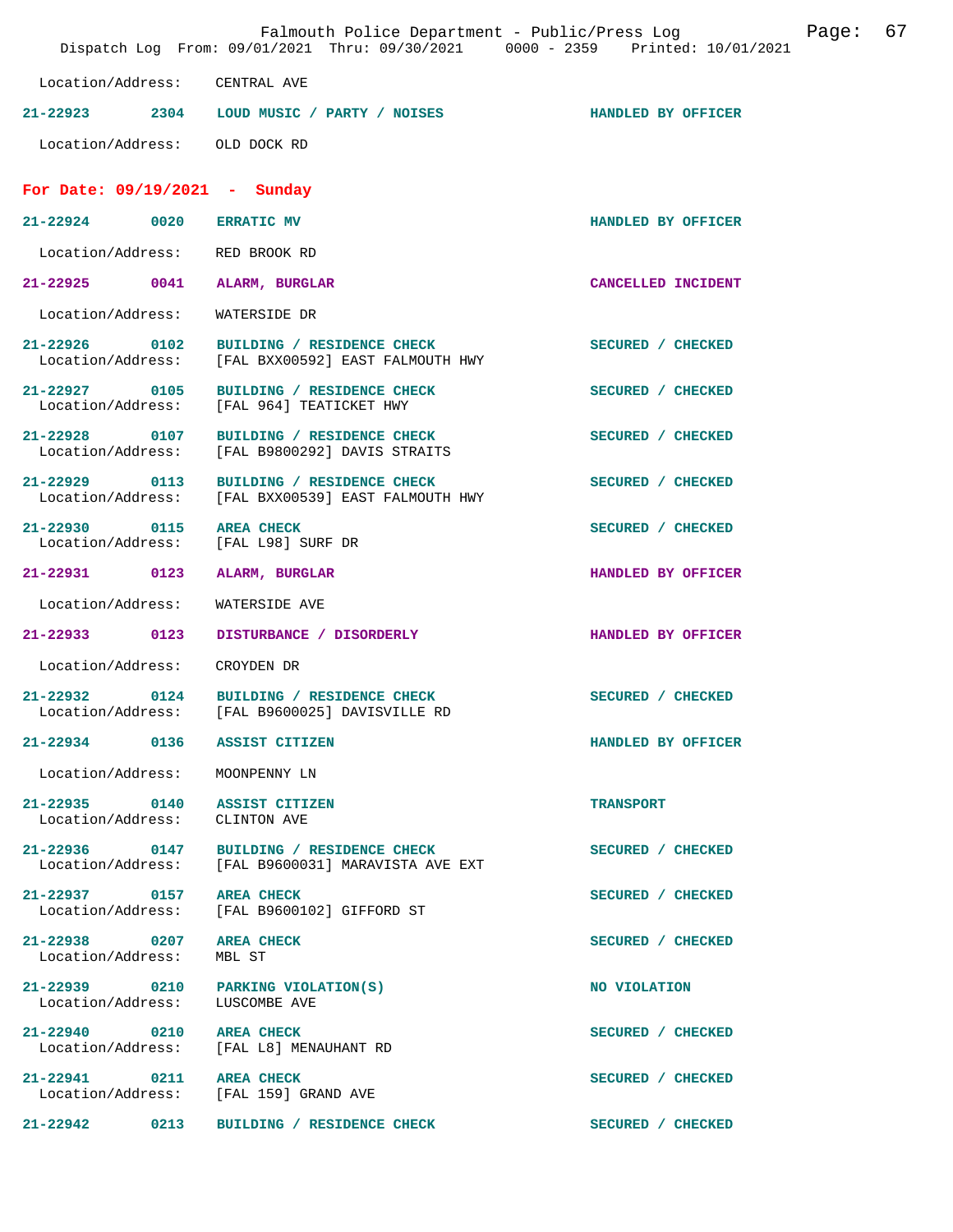| $21 - 22943$ 0213<br>Location/Address:                           | BUILDING / RESIDENCE CHECK<br>MASSACHUSETTS AVE                                             | SECURED / CHECKED  |
|------------------------------------------------------------------|---------------------------------------------------------------------------------------------|--------------------|
| 21-22944 0217 PARKING VIOLATION(S)<br>Location/Address:          | [FAL B9600203] TOWN HALL SO                                                                 | NO VIOLATION       |
| 21-22945 0217<br>Location/Address:                               | PARKING VIOLATION(S)<br>[FAL B9600261] MAIN ST                                              | NO VIOLATION       |
| $21 - 22946$ 0246<br>Location/Address:                           | BUILDING / RESIDENCE CHECK<br>[FAL BXX00810] MAIN ST                                        | SECURED / CHECKED  |
| 21-22947 0257<br>Location/Address:                               | BUILDING / RESIDENCE CHECK<br>[FAL B9600051] HATCHVILLE RD                                  | SECURED / CHECKED  |
| $21 - 22948$ 0300                                                | BUILDING / RESIDENCE CHECK<br>Location/Address: [FAL 302] SANDWICH RD                       | SECURED / CHECKED  |
|                                                                  | 21-22949 0306 FOLLOW UP INVESTIGATION                                                       | HANDLED BY OFFICER |
| Location/Address: [MAP] ASHUMET RD                               | Refer To Incident: 21-22918-OF                                                              |                    |
| 21-22951 0411 ABANDONED 911                                      |                                                                                             | HANDLED BY OFFICER |
| Location/Address: CAIRN RIDGE RD                                 |                                                                                             |                    |
| 21-22954 0706 PRIVATE TOW<br>Location/Address:                   | [FAL L27] WATER ST                                                                          | PRIVATE TOW        |
| 21-22955 0707                                                    | Admin Services                                                                              | HANDLED BY OFFICER |
| Location/Address: [FAL FPD] MAIN ST                              |                                                                                             |                    |
| 21-22957 0843<br>Location/Address:                               | <b>AREA CHECK</b><br>[FAL L65] COUNTY RD                                                    | SECURED / CHECKED  |
| 21-22959 0852 AREA CHECK<br>Location/Address: [FAL L71] MOSES RD |                                                                                             | SECURED / CHECKED  |
| 21-22960 0900                                                    | <b>LARCENY</b><br>Location/Address: [FAL 3162] PALMER AVE<br>Refer To Incident: 21-22960-OF | <b>REPORT</b>      |
| 21-22961 0904 AREA CHECK                                         |                                                                                             | SECURED / CHECKED  |
| Location/Address: [FAL L78] QUAKER RD                            |                                                                                             |                    |
| 21-22965 1052 CRASH, HIT/RUN                                     | Location/Address: CHAPEL PARK AVE + GRAND AVE<br>Refer To Accident: 21-22965-AC             | <b>REPORT</b>      |
| 21-22966 1056 AREA CHECK                                         |                                                                                             | SECURED / CHECKED  |
| Location/Address:                                                | [FAL 3214] HATCHVILLE RD                                                                    |                    |
| 21-22967 1106<br>Location/Address:                               | PARKING VIOLATION(S)<br>MENAUHANT RD + GREEN HARBOR RD                                      | <b>UNFOUNDED</b>   |
| 21-22968 1126<br>Location/Address:                               | DOWN TREE(S)<br>OLD MAIN RD                                                                 | NOTIFICATION MADE  |
| 21-22857 1145 Admin Services                                     |                                                                                             | HANDLED BY OFFICER |
| Location/Address:                                                | MAIN ST                                                                                     |                    |
| 21-22971 1146 CRASH                                              |                                                                                             | HANDLED BY OFFICER |
| Location/Address:                                                | TROTTING PARK RD + TEATICKET HWY                                                            |                    |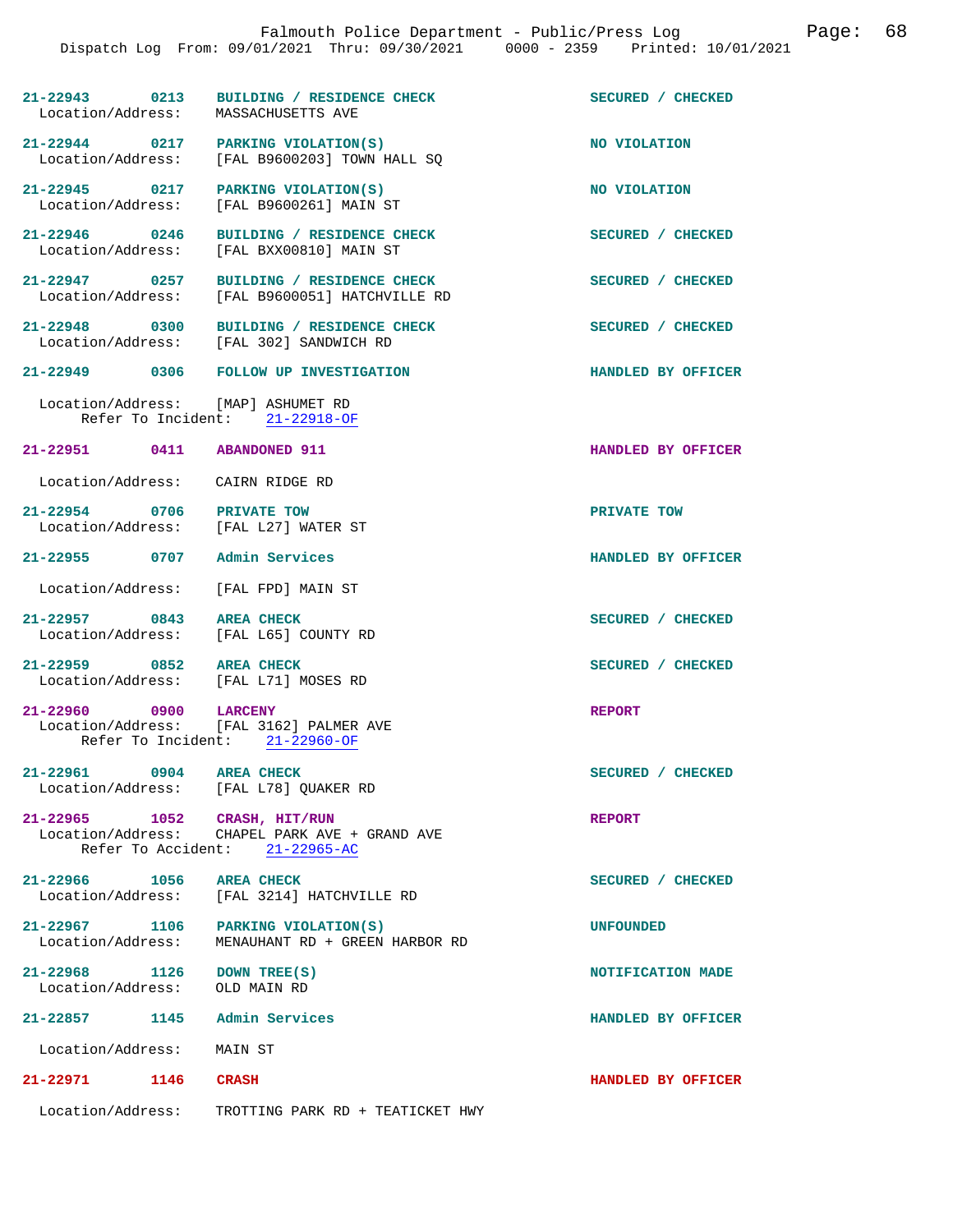|                                                               |      | Falmouth Police Department - Public/Press Log<br>Dispatch Log From: 09/01/2021 Thru: 09/30/2021 0000 - 2359 Printed: 10/01/2021 |                        | Page: | 69 |
|---------------------------------------------------------------|------|---------------------------------------------------------------------------------------------------------------------------------|------------------------|-------|----|
| $21 - 22972$                                                  | 1201 | DISABLED MV<br>Location/Address: [FAL 1181] OSTROM RD                                                                           | VEHICLE TOWED          |       |    |
| Location/Address:                                             |      | 21-22974 1208 MOTOR VEHICLE STOP<br>RT 28 SOUTH + THOMAS B LANDERS RD                                                           | Verbal Warning         |       |    |
| 21-22975 1223 PRESERVE PEACE                                  |      |                                                                                                                                 | CANCELLED INCIDENT     |       |    |
| Location/Address:                                             |      | WATERSIDE DR                                                                                                                    |                        |       |    |
| 21-22963 1245                                                 |      | PRESERVE PEACE                                                                                                                  | CANCELLED INCIDENT     |       |    |
| Location/Address:                                             |      | CARL LANDI CIR                                                                                                                  |                        |       |    |
| 21-22977 1251 Water Complaint<br>Location/Address:            |      | SEACOAST SHORES BLVD                                                                                                            | NOTIFICATION MADE      |       |    |
|                                                               |      | 21-22978 1256 DISTURBANCE / DISORDERLY<br>Location/Address: [FAL B0100152] TEATICKET HWY                                        | <b>GONE ON ARRIVAL</b> |       |    |
| 21-22980 1338 ASSAULT, PAST                                   |      | Location/Address: SAINT ANTHONY LN<br>Refer To Incident: 21-22980-OF                                                            | <b>REPORT</b>          |       |    |
|                                                               |      | 21-22981 1403 MOTOR VEHICLE THEFT                                                                                               | HANDLED BY OFFICER     |       |    |
| Location/Address: GIFFORD ST                                  |      |                                                                                                                                 |                        |       |    |
| 21-22982 1435 SUMMONS SERVICE<br>Location/Address:            |      | NORTH FALMOUTH HWY                                                                                                              | UNABLE TO LOCATE       |       |    |
| 21-22983 1446 ALARM, BURGLAR<br>Location/Address:             |      | [FAL B9800436] MAIN ST                                                                                                          | <b>UNFOUNDED</b>       |       |    |
| 21-22984 1527 CHECK WELFARE<br>Location/Address:              |      | PEMBROKE DR                                                                                                                     | SECURED / CHECKED      |       |    |
|                                                               |      | 21-22985 1533 ANIMAL COMPLAINT                                                                                                  | REF ANIMAL CONTROL     |       |    |
| Location/Address:                                             |      | LIBRARY LN                                                                                                                      |                        |       |    |
| 21-22987<br>Location/Address:                                 | 1610 | <b>ASSIST FIRE DEPT</b><br>[FAL 159] GRAND AVE                                                                                  | REF FIRE DEPT          |       |    |
|                                                               |      | 21-22988 1641 BUILDING / RESIDENCE CHECK<br>Location/Address: [FAL 964] TEATICKET HWY                                           | SECURED / CHECKED      |       |    |
| 21-22989 1722 AREA CHECK                                      |      |                                                                                                                                 | HANDLED BY OFFICER     |       |    |
| Location/Address:                                             |      | HEATHER LN + NORTH FALMOUTH HWY                                                                                                 |                        |       |    |
| 21-22992 1742<br>Location/Address:                            |      | SUSPICIOUS PERSON(S)<br>[FAL 184] RT 151                                                                                        | UNABLE TO LOCATE       |       |    |
| 21-22993 1805 ALARM, BURGLAR<br>Location/Address:             |      | EMMONS RD                                                                                                                       | SECURED / CHECKED      |       |    |
|                                                               |      | 21-22995 1827 RECOVERED PROPERTY<br>Location/Address: [FAL FPD] WEST FALMOUTH HWY                                               | UNABLE TO LOCATE       |       |    |
| 21-22998 1936 THREAT                                          |      | Location/Address: [FAL BXX00539] EAST FALMOUTH HWY<br>Refer To Incident: 21-22998-OF                                            | <b>REPORT</b>          |       |    |
| 21-23000 1939 ALARM, BURGLAR<br>Location/Address:             |      | INDIAN RIDGE RD                                                                                                                 | <b>UNFOUNDED</b>       |       |    |
| 21-23002 2016 ALARM, BURGLAR<br>Location/Address: ARD RIGH RD |      |                                                                                                                                 | <b>UNFOUNDED</b>       |       |    |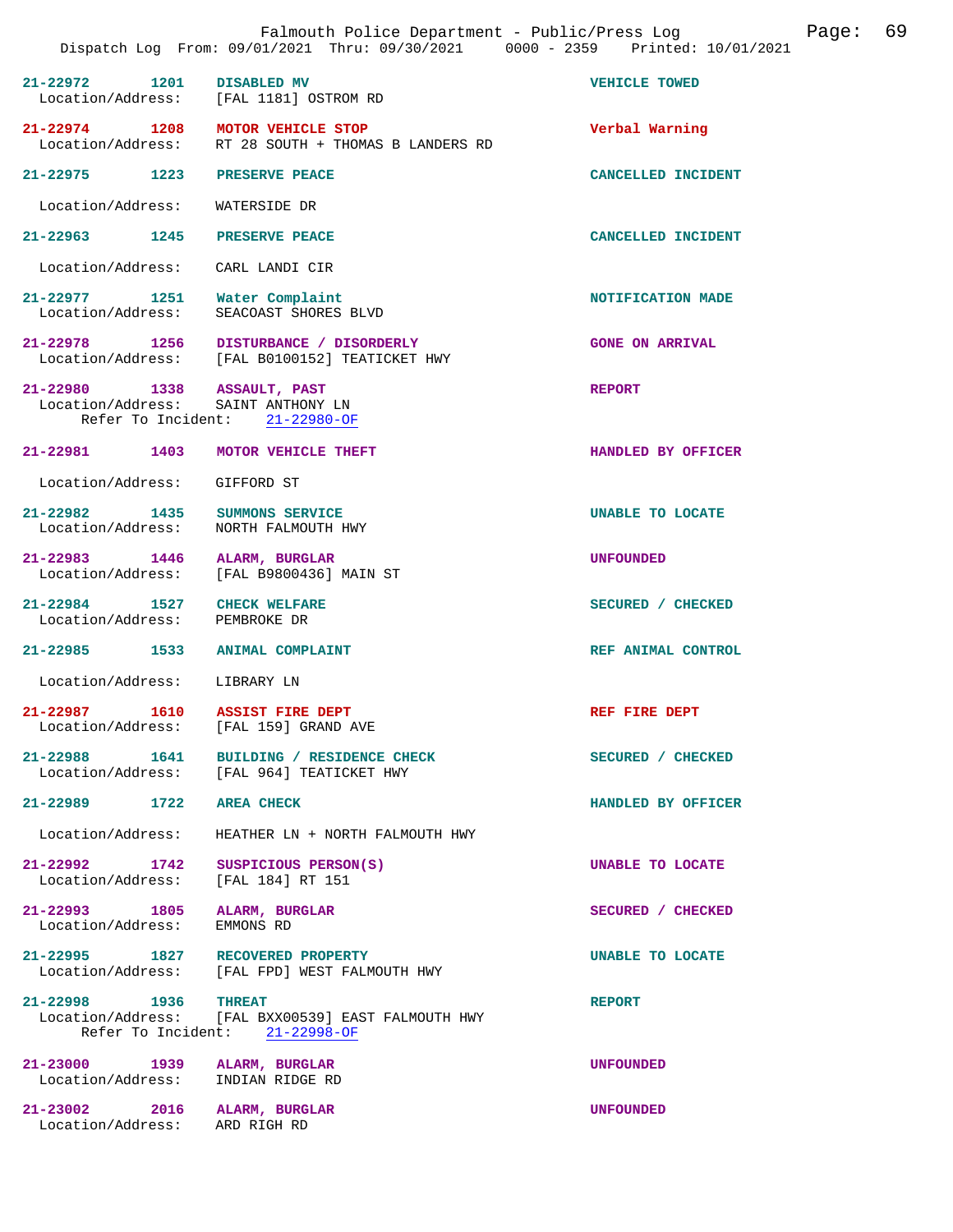| 21-23004 2051                          | <b>ABANDONED 911</b>                                                  | HANDLED BY OFFICER |  |
|----------------------------------------|-----------------------------------------------------------------------|--------------------|--|
| Location/Address:                      | [FAL 3271] PALMER AVE                                                 |                    |  |
| 21-23005 2057 ASSIST CITIZEN           | Location/Address: [FAL FPD] MAIN ST<br>Refer To Incident: 21-23005-OF | <b>REPORT</b>      |  |
| $21 - 23006$ 2109                      | Admin Services                                                        | HANDLED BY OFFICER |  |
| Location/Address:                      | [FAL FPD] MAIN ST                                                     |                    |  |
| 21-23008 2157<br>Location/Address:     | BUILDING / RESIDENCE CHECK<br>[FAL LZ9] SANDWICH RD                   | SECURED / CHECKED  |  |
| $21 - 23010$ 2310<br>Location/Address: | <b>ALARM, BURGLAR</b><br>[FAL B0100175] STARBOARD DR                  | <b>UNFOUNDED</b>   |  |
| $21 - 23012$ 2334<br>Location/Address: | BUILDING / RESIDENCE CHECK<br>[FAL 964] TEATICKET HWY                 | SECURED / CHECKED  |  |
| 21-23013 2338<br>Location/Address:     | BUILDING / RESIDENCE CHECK<br>[FAL B9600074] TEATICKET HWY            | SECURED / CHECKED  |  |
| $21 - 23014$ 2344<br>Location/Address: | BUILDING / RESIDENCE CHECK<br>[FAL B9800292] DAVIS STRAITS            | SECURED / CHECKED  |  |

## **For Date: 09/20/2021 - Monday**

| 21-23015          | 0001 | BUILDING / RESIDENCE CHECK | SECURED / CHECKED  |
|-------------------|------|----------------------------|--------------------|
| Location/Address: |      | [FAL 3175] DAVIS STRAITS   |                    |
|                   |      |                            |                    |
| 21-23016          | 0010 | INTOXICATED PERSON         | HANDLED BY OFFICER |

Location/Address: [FAL FPD] MAIN ST

**21-23017 0044 ABANDONED 911 HANDLED BY OFFICER** 

Location/Address: [FAL 1544] MENAUHANT RD

**21-23018 0113 LOUD MUSIC / PARTY / NOISES CANCELLED INCIDENT** 

Location/Address: [FAL 3162] PALMER AVE

21-23019 0133 BUILDING / RESIDENCE CHECK<br>
Location/Address: [FAL B9700958] EAST FALMOUTH HWY [FAL B9700958] EAST FALMOUTH HWY

**21-23020 0149 BUILDING / RESIDENCE CHECK HANDLED BY OFFICER** 

Location/Address: MAIN ST

**21-23021 0149 BUILDING / RESIDENCE CHECK SECURED / CHECKED**  Location/Address: [FAL BXX00810] MAIN ST

**21-23022 0151 BUILDING / RESIDENCE CHECK SECURED / CHECKED**  Location/Address: [FAL B9600029] KATHARINE LEE BATES

**21-23023 0153 BUILDING / RESIDENCE CHECK SECURED / CHECKED** 

 Location/Address: [FAL B9600027] LAKEVIEW AVE **21-23024 0156 BUILDING / RESIDENCE CHECK SECURED / CHECKED** 

Location/Address: [FAL B9600028] JONES RD

**21-23025 0203 PARKING VIOLATION(S) NO VIOLATION**  Location/Address: [FAL B9600203] TOWN HALL SQ

**21-23026 0206 PARKING VIOLATION(S) NO VIOLATION**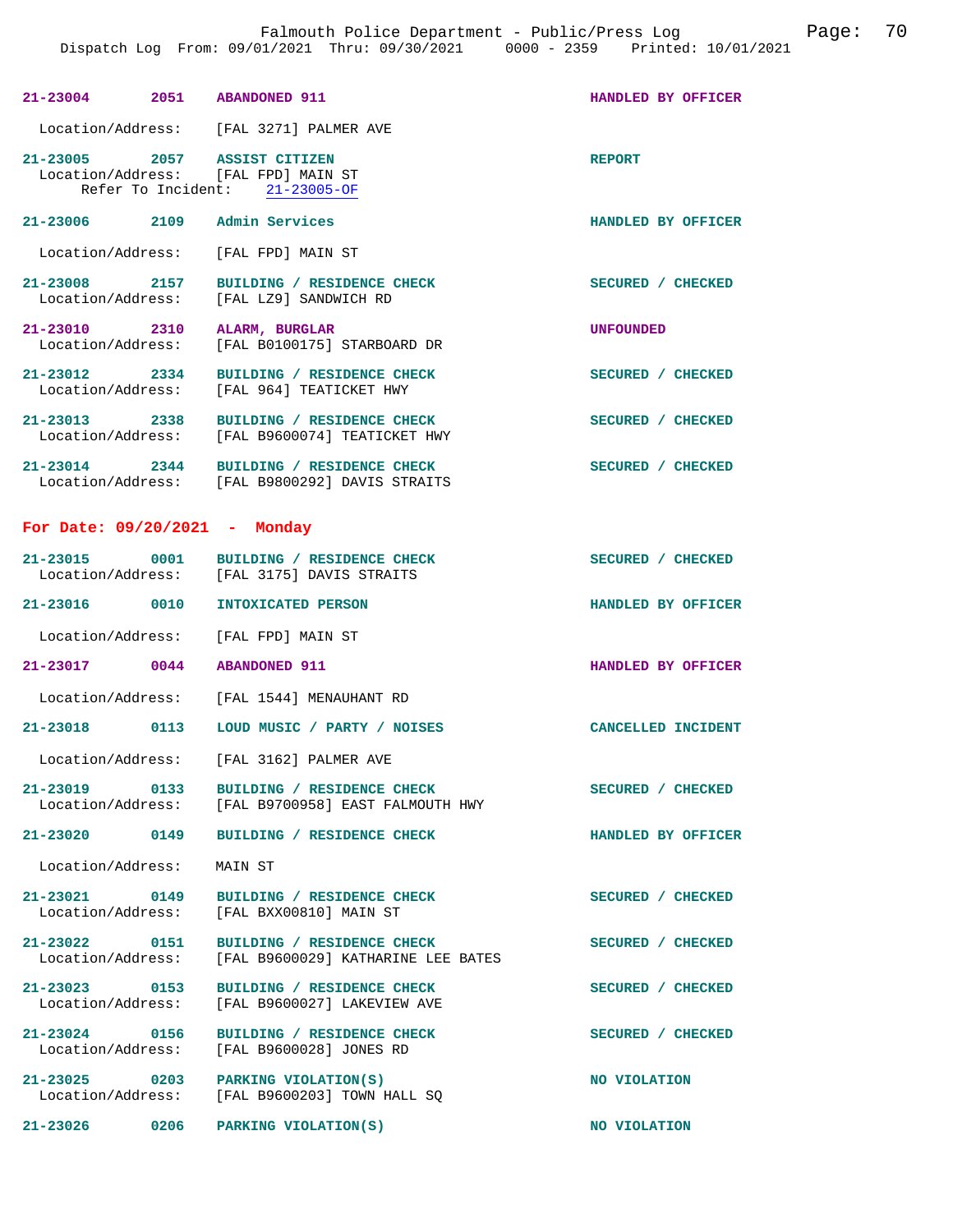|                                                                 | Falmouth Police Department - Public/Press Log<br>Dispatch Log From: 09/01/2021 Thru: 09/30/2021 0000 - 2359 Printed: 10/01/2021 | 71<br>Page:            |
|-----------------------------------------------------------------|---------------------------------------------------------------------------------------------------------------------------------|------------------------|
| Location/Address:                                               | [FAL B9600261] MAIN ST                                                                                                          |                        |
| $21 - 23027$ 0212<br>Location/Address:                          | BUILDING / RESIDENCE CHECK<br>[FAL B9600030] OLD MAIN RD                                                                        | SECURED / CHECKED      |
| 21-23028 0215<br>Location/Address:                              | PARKING VIOLATION(S)<br>WATER ST + LUSCOMBE AVE                                                                                 | NO VIOLATION           |
| 21-23029 0217<br>Location/Address:                              | <b>AREA CHECK</b><br>[FAL L65] COUNTY RD                                                                                        | SECURED / CHECKED      |
| 21-23030 0220                                                   | BUILDING / RESIDENCE CHECK<br>Location/Address: [FAL B9600025] DAVISVILLE RD                                                    | SECURED / CHECKED      |
| 21-23031 0224<br>Location/Address:                              | <b>AREA CHECK</b><br>[FAL L98] SURF DR                                                                                          | SECURED / CHECKED      |
| 21-23032 0228                                                   | <b>AREA CHECK</b><br>Location/Address: [FAL B9600051] HATCHVILLE RD                                                             | SECURED / CHECKED      |
| 21-23033 0310                                                   | BUILDING / RESIDENCE CHECK<br>Location/Address: [FAL 494] EAST FALMOUTH HWY                                                     | SECURED / CHECKED      |
| 21-23034 0531<br>Location/Address: DAVISVILLE RD                | ALARM, BURGLAR                                                                                                                  | <b>UNFOUNDED</b>       |
| 21-23036 0747 VANDALISM                                         | Location/Address: [FAL L42] GIFFORD ST<br>Refer To Incident: 21-23036-OF                                                        | <b>REPORT</b>          |
| 21-23038 0906                                                   | OTHER TRAFFIC                                                                                                                   | HANDLED BY OFFICER     |
| Location/Address:                                               | HAYWAY RD                                                                                                                       |                        |
| 21-23039 0917                                                   | <b>CHECK WELFARE</b><br>Location/Address: [FAL B0300037] TEATICKET HWY                                                          | <b>GONE ON ARRIVAL</b> |
| 21-23042 0943                                                   | <b>CHECK WELFARE</b>                                                                                                            | HANDLED BY OFFICER     |
| Location/Address:                                               | [FAL 1979] SAINT MARKS RD                                                                                                       |                        |
| 21-23045<br>1037<br>Location/Address:                           | <b>ANIMAL COMPLAINT</b><br>[FAL B9600030] OLD MAIN RD                                                                           | UNABLE TO LOCATE       |
| 1124<br>$21 - 23046$                                            | <b>AREA CHECK</b>                                                                                                               | HANDLED BY OFFICER     |
| Location/Address:                                               | [FAL 187] EAST FALMOUTH HWY                                                                                                     |                        |
| $21 - 23047$<br>1129<br>Location/Address:<br>Refer To Accident: | <b>CRASH</b><br>JONES RD + TEATICKET HWY<br>$21 - 23047 - AC$                                                                   | <b>REPORT</b>          |
| 21-23049 1135                                                   | ASSIST CITIZEN                                                                                                                  | HANDLED BY OFFICER     |
| Location/Address:                                               | [FAL B9600069] TER HEUN DR                                                                                                      |                        |
| 21-23050<br>1155<br>Location/Address:                           | ALARM, BURGLAR<br>[FAL BXX00803] PALMER AVE                                                                                     | <b>UNFOUNDED</b>       |
| 21-23051<br>1209                                                | Admin Services                                                                                                                  | HANDLED BY OFFICER     |
| Location/Address:                                               | [FAL FPD] MAIN ST                                                                                                               |                        |
| $21 - 23053$<br>1223                                            | <b>CHECK WELFARE</b>                                                                                                            | HANDLED BY OFFICER     |
| Location/Address:                                               | [FAL B0200069] TEATICKET HWY                                                                                                    |                        |
| 21-23055<br>1228<br>Location/Address:                           | Admin Services<br>[FAL BXX00147] THOMAS B LANDERS RD                                                                            | HANDLED BY PARTY       |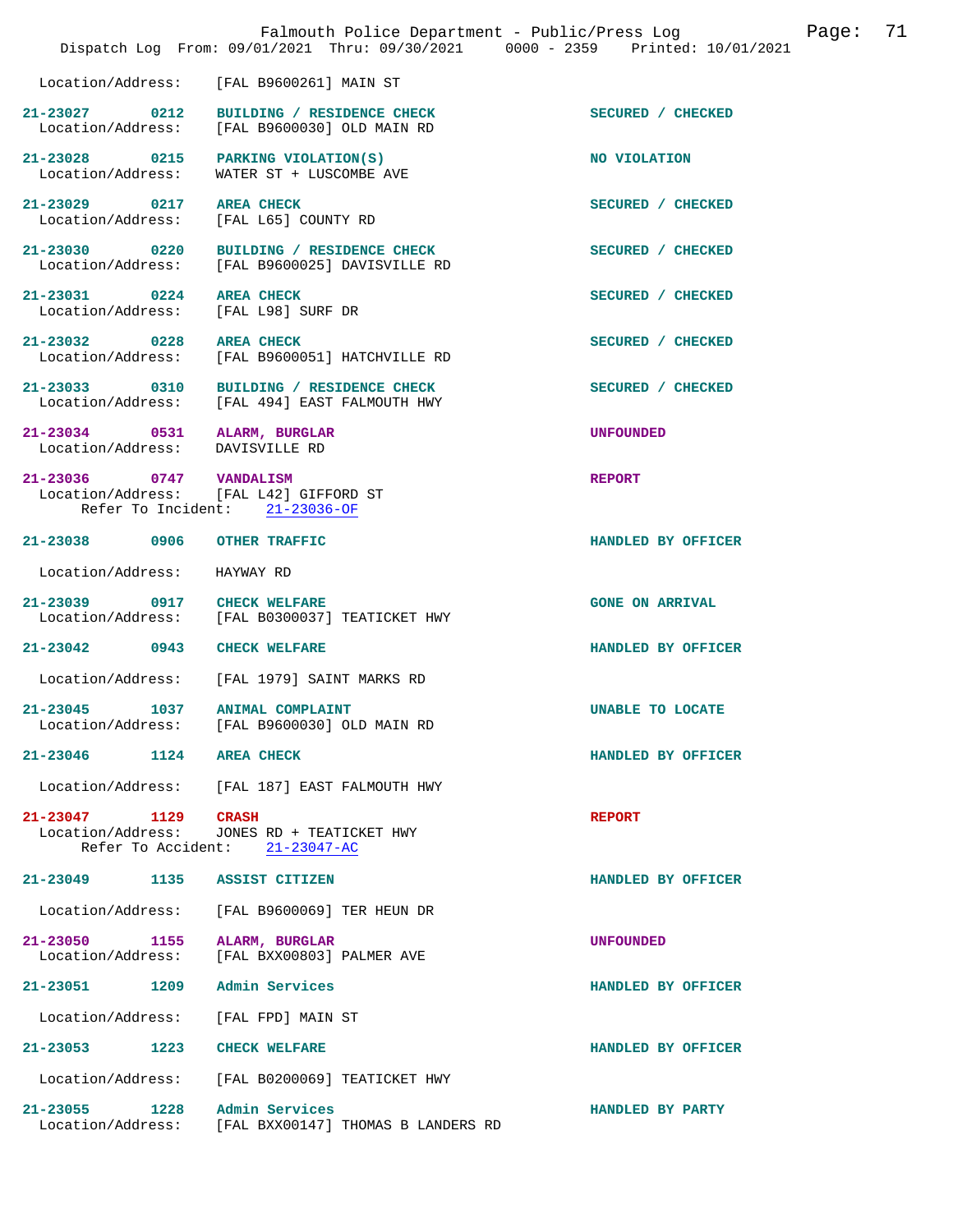| 21-23057 1301 Admin Services                                          |                                                                                                                  | HANDLED BY OFFICER |
|-----------------------------------------------------------------------|------------------------------------------------------------------------------------------------------------------|--------------------|
|                                                                       | Location/Address: [FAL BXX00385] MAIN ST                                                                         |                    |
| 21-23059 1311 ALARM, BURGLAR<br>Location/Address: TUPELO RD           |                                                                                                                  | SECURED / CHECKED  |
| 21-23062 1358 ALARM, BURGLAR<br>Location/Address: [FAL 1779] JOYCE ST |                                                                                                                  | <b>UNFOUNDED</b>   |
| 21-23063 1415 ALARM, BURGLAR<br>Location/Address: MINOT ST            |                                                                                                                  | <b>UNFOUNDED</b>   |
| 21-23064 1427 B & E RESIDENT<br>Location/Address: SIMPSON LN          | Refer To Incident: 21-23064-OF                                                                                   | <b>REPORT</b>      |
| 21-23065 1431 Admin Services                                          |                                                                                                                  | HANDLED BY OFFICER |
| Location/Address: [FAL FPD] MAIN ST                                   |                                                                                                                  |                    |
| 21-23066 1433 ALARM, BURGLAR                                          |                                                                                                                  | HANDLED BY OFFICER |
|                                                                       | Location/Address: [FAL B9600536] BELVIDERE RD                                                                    |                    |
| 21-23067 1451 ABANDONED 911                                           |                                                                                                                  | HANDLED BY OFFICER |
| Location/Address: OLD DOCK RD                                         |                                                                                                                  |                    |
| 21-23068 1530 ANIMAL COMPLAINT                                        |                                                                                                                  | REF ANIMAL CONTROL |
|                                                                       | Location/Address: [FAL 46] CHAPOQUOIT RD                                                                         |                    |
| 21-23069   1611   DEAD ON ARRIVAL<br>Location/Address: HIAWATHA ST    | Refer To Incident: 21-23069-OF                                                                                   | <b>REPORT</b>      |
| 21-23071 1626 LARCENY<br>Location/Address: NORTH BOURNES POND         | Refer To Incident: 21-23071-OF                                                                                   | <b>REPORT</b>      |
| 21-23072 1628 CRASH                                                   | Location/Address: GIFFORD ST + BRICK KILN RD<br>Refer To Accident: 21-23072-AC<br>Refer To Incident: 21-23072-OF | <b>REPORT</b>      |
| Location/Address: NORTH OCKWAY RD                                     | 21-23073 1629 MENTAL ILLNESS (SEC 12)<br>Refer To Incident: 21-23073-OF                                          | <b>REPORT</b>      |
| 21-23074 1713 AREA CHECK                                              |                                                                                                                  | HANDLED BY OFFICER |
|                                                                       | Location/Address: [FAL B9600026] GIFFORD EXT ST                                                                  |                    |
| 21-23076 1730 AREA CHECK<br>Location/Address:                         | HILLSIDE AVE                                                                                                     | SECURED / CHECKED  |
| 21-23075 1732                                                         | PARKING VIOLATION(S)                                                                                             | HANDLED BY OFFICER |
| Location/Address:                                                     | RACING BEACH AVE                                                                                                 |                    |
|                                                                       | 21-23077 1738 BUILDING / RESIDENCE CHECK<br>Location/Address: [FAL 964] TEATICKET HWY                            | SECURED / CHECKED  |
| 21-23079 1802 DEAD ON ARRIVAL<br>Location/Address: BRAESIDE RD        | Refer To Incident: 21-23079-OF                                                                                   | <b>REPORT</b>      |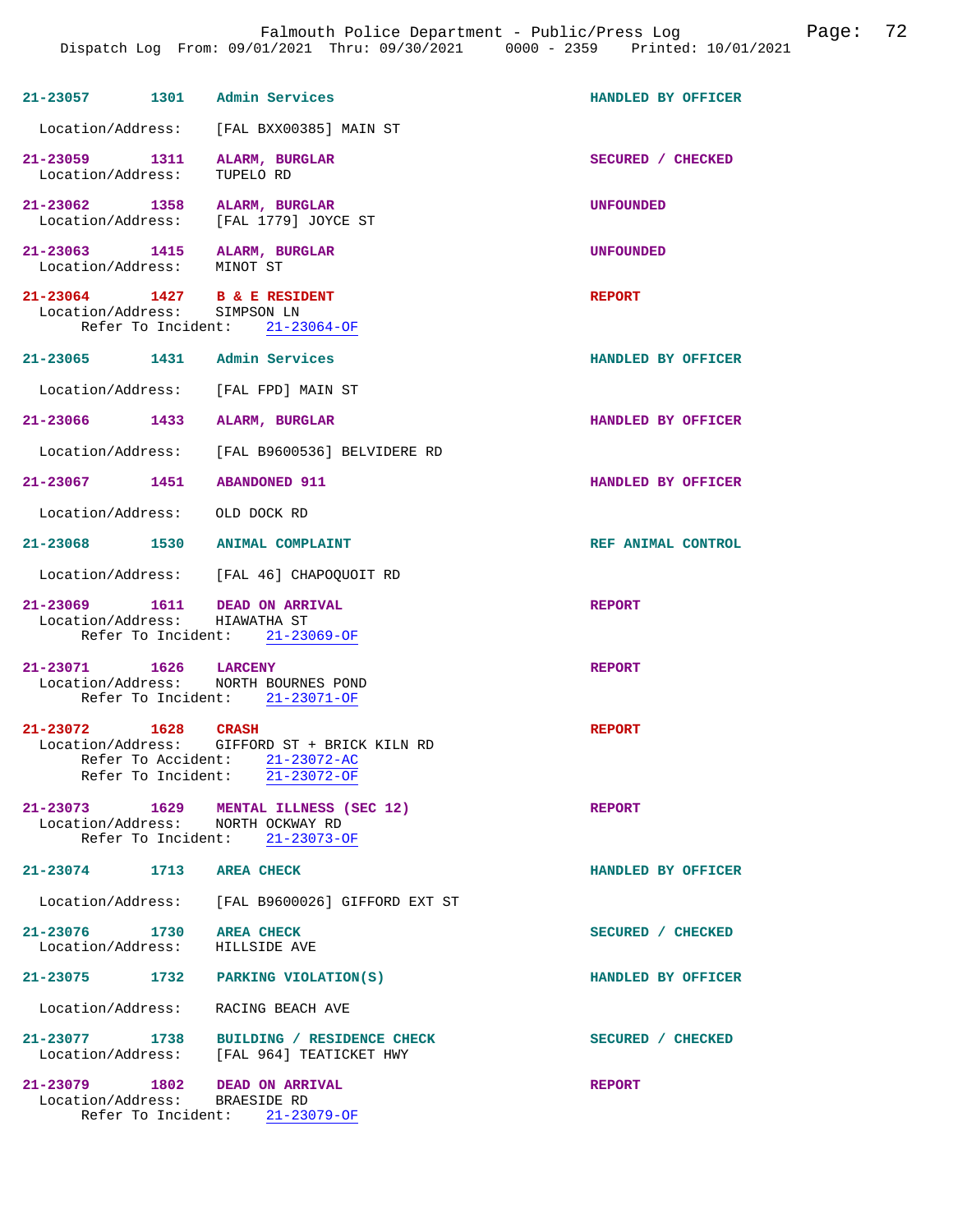|                                                     |                       | Falmouth Police Department - Public/Press Log<br>Dispatch Log From: 09/01/2021 Thru: 09/30/2021 0000 - 2359 Printed: 10/01/2021                                                                                                                                                                                          |                    | Page: | 73 |
|-----------------------------------------------------|-----------------------|--------------------------------------------------------------------------------------------------------------------------------------------------------------------------------------------------------------------------------------------------------------------------------------------------------------------------|--------------------|-------|----|
|                                                     |                       | 21-23081 1911 B & E, IN PROGRESS                                                                                                                                                                                                                                                                                         | HANDLED BY OFFICER |       |    |
| Location/Address:                                   |                       | [FAL BXX00080] BRIGANTINE DR                                                                                                                                                                                                                                                                                             |                    |       |    |
| 21-23082 2040                                       |                       | <b>ABANDONED 911</b>                                                                                                                                                                                                                                                                                                     | HANDLED BY OFFICER |       |    |
| Location/Address:                                   |                       | [FAL BXX00016] TEATICKET HWY                                                                                                                                                                                                                                                                                             |                    |       |    |
| 21-23083 2049                                       |                       | <b>UNWANTED GUEST</b>                                                                                                                                                                                                                                                                                                    | Protective Custody |       |    |
| Location/Address:                                   | Aqe:<br>Refer To P/C: | HOMESTEAD LN<br>Refer To P/C: 21-23083-A-AR<br>P/C: SCALATA, NATHAN DAVID<br>Address: 1448 HANOVER ST HANOVER, MA<br>42<br>Charges: PROTECTIVE CUSTODY (LIQUOR)<br>$21 - 23083 - AR$<br>P/C: VANVEGHTEN, BELINDA M<br>Address: 25 RESERVIOR RD Apt. #A11 PEMBROKE, MA<br>Age: 53<br>Charges: PROTECTIVE CUSTODY (LIQUOR) |                    |       |    |
| 21-23084 2103 OVERDOSE<br>Location/Address: LUKE RD |                       | Refer To Incident: 21-23084-OF                                                                                                                                                                                                                                                                                           | <b>REPORT</b>      |       |    |
|                                                     |                       | 21-23087 2156 ATTEMPT TO LOCATE<br>Location/Address: [FAL B9600015] SANDWICH RD<br>Refer To Incident: 21-23087-OF                                                                                                                                                                                                        | UNABLE TO LOCATE   |       |    |
| 21-23090 2214 OVERDOSE                              |                       | Location/Address: [FAL B9600326] TEATICKET HWY                                                                                                                                                                                                                                                                           | REF FIRE DEPT      |       |    |
|                                                     |                       | 21-23091 2253 ASSIST CITIZEN<br>Location/Address: [FAL 2973] ALDERBERRY LN                                                                                                                                                                                                                                               | NOTIFICATION MADE  |       |    |
|                                                     |                       | 21-23092 2256 ASSIST OTHER AGENCY<br>Location/Address: [MAP] S SANDWICH RD<br>Refer To Accident: 21-23092-AC                                                                                                                                                                                                             | <b>REPORT</b>      |       |    |
| $21 - 23094$ 2343                                   |                       | BUILDING / RESIDENCE CHECK<br>Location/Address: [FAL B9600031] MARAVISTA AVE EXT                                                                                                                                                                                                                                         | SECURED / CHECKED  |       |    |
|                                                     |                       | 21-23096 2345 BUILDING / RESIDENCE CHECK<br>Location/Address: [FAL B9600025] DAVISVILLE RD                                                                                                                                                                                                                               | SECURED / CHECKED  |       |    |
|                                                     |                       | 21-23095 2353 BUILDING / RESIDENCE CHECK<br>Location/Address: [FAL BXX00272] LOCUST ST                                                                                                                                                                                                                                   | SECURED / CHECKED  |       |    |
|                                                     |                       | For Date: $09/21/2021$ - Tuesday                                                                                                                                                                                                                                                                                         |                    |       |    |
|                                                     |                       | 21-23097 0011 AREA CHECK<br>Location/Address: [FAL L97] GOSNOLD RD                                                                                                                                                                                                                                                       | SECURED / CHECKED  |       |    |
|                                                     |                       | 21-23098 0032 BUILDING / RESIDENCE CHECK<br>Location/Address: [FAL B9600012] DEPOT AVE                                                                                                                                                                                                                                   | SECURED / CHECKED  |       |    |
| 21-23099 0032<br>Location/Address:                  |                       | <b>BUILDING / RESIDENCE CHECK</b><br>[FAL 494] EAST FALMOUTH HWY                                                                                                                                                                                                                                                         | SECURED / CHECKED  |       |    |
|                                                     |                       | 21-23100 0044 BUILDING / RESIDENCE CHECK<br>Location/Address: [FAL LZ9] SANDWICH RD                                                                                                                                                                                                                                      | SECURED / CHECKED  |       |    |
|                                                     |                       | 21-23101 0049 BUILDING / RESIDENCE CHECK<br>Location/Address: [FAL 302] SANDWICH RD                                                                                                                                                                                                                                      | SECURED / CHECKED  |       |    |
|                                                     |                       | 21-23102 0057 BUILDING / RESIDENCE CHECK<br>Location/Address: [FAL B9600030] OLD MAIN RD                                                                                                                                                                                                                                 | SECURED / CHECKED  |       |    |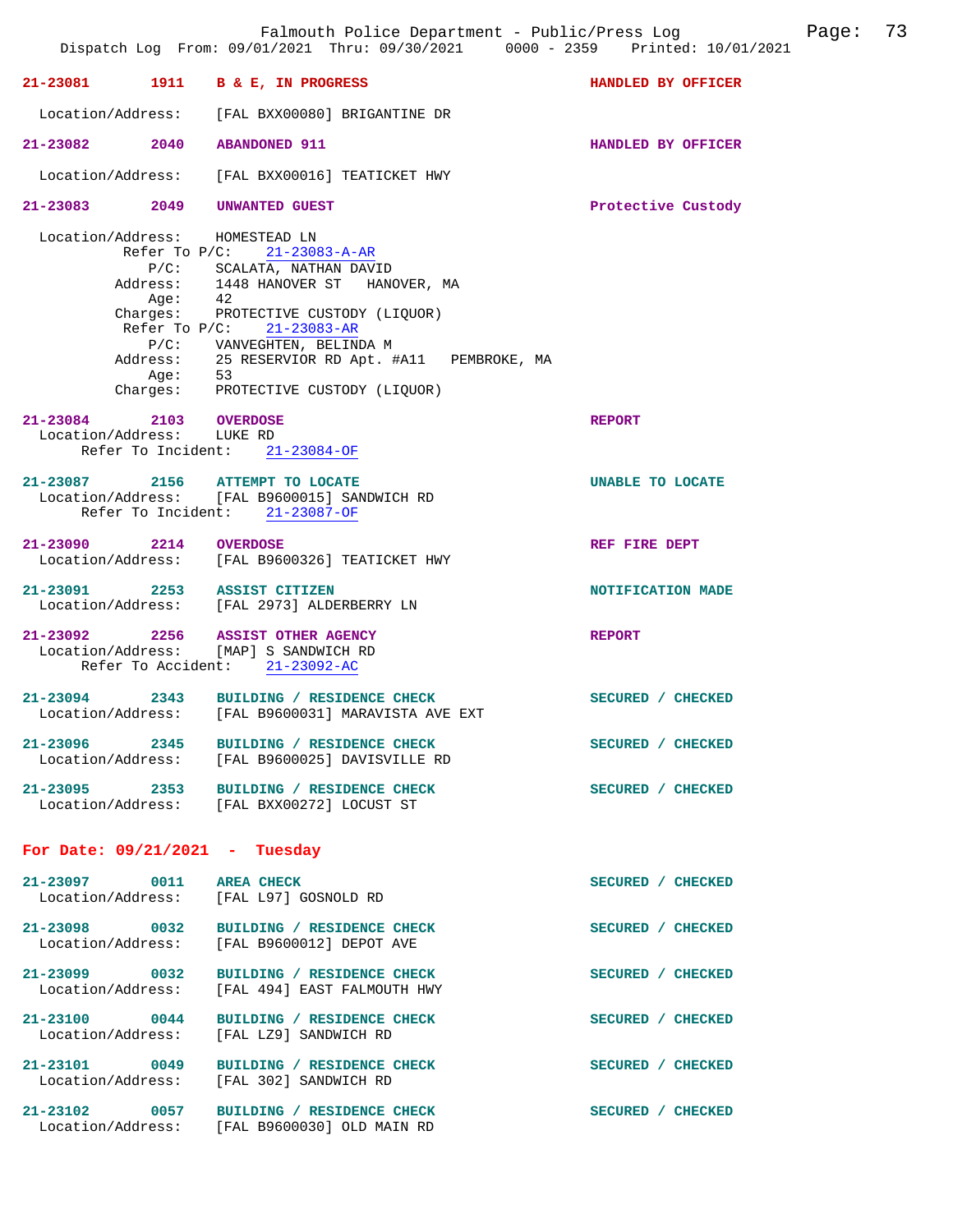|                                | Dispatch Log From: 09/01/2021 Thru: 09/30/2021 0000 - 2359 Printed: 10/01/2021                   | Falmouth Police Department - Public/Press Log | Page: 74 |  |
|--------------------------------|--------------------------------------------------------------------------------------------------|-----------------------------------------------|----------|--|
|                                |                                                                                                  |                                               |          |  |
|                                | 21-23103 0110 BUILDING / RESIDENCE CHECK<br>Location/Address: [FAL B9600026] GIFFORD EXT ST      | SECURED / CHECKED                             |          |  |
|                                | 21-23104 0113 BUILDING / RESIDENCE CHECK<br>Location/Address: [FAL B9600237] EAST FALMOUTH HWY   | SECURED / CHECKED                             |          |  |
|                                | $21-23106$ 0229 PARKING VIOLATION(S)<br>Location/Address: WATER ST + LUSCOMBE AVE                | NO VIOLATION                                  |          |  |
|                                | 21-23108 0234 BUILDING / RESIDENCE CHECK<br>Location/Address: [FAL 28] EAST FALMOUTH HWY         | SECURED / CHECKED                             |          |  |
|                                | 21-23109 0240 BUILDING / RESIDENCE CHECK<br>Location/Address: [FAL B9800292] DAVIS STRAITS       | SECURED / CHECKED                             |          |  |
| Location/Address:              | 21-23110 0321 BUILDING / RESIDENCE CHECK<br>[FAL 964] TEATICKET HWY                              | SECURED / CHECKED                             |          |  |
|                                | 21-23111 0337 ALARM, BURGLAR<br>Location/Address: [FAL B9600030] OLD MAIN RD                     | <b>UNFOUNDED</b>                              |          |  |
|                                | 21-23113 0636 ALARM, BURGLAR<br>Location/Address: SPENCER BAIRD RD                               | <b>UNFOUNDED</b>                              |          |  |
| 21-23115 0742 PRIVATE TOW      |                                                                                                  | CANCELLED INCIDENT                            |          |  |
|                                | Location/Address: [FAL L27] WATER ST                                                             |                                               |          |  |
|                                | 21-23118 0838 CHECK WELFARE                                                                      | HANDLED BY OFFICER                            |          |  |
| Location/Address:              | TEATICKET HWY                                                                                    |                                               |          |  |
| Location/Address: PALMER AVE   | 21-23119 0856 SUMMONS SERVICE                                                                    | UNABLE TO LOCATE                              |          |  |
|                                | 21-23121 0902 ALARM, BURGLAR<br>Location/Address: [FAL 221] NORTH FALMOUTH HWY                   | <b>UNFOUNDED</b>                              |          |  |
|                                | 21-23124 0940 CRASH<br>Location/Address: [FAL 378] COUNTY RD<br>Refer To Accident: 21-23124-AC   | <b>REPORT</b>                                 |          |  |
|                                | 21-23126 1022 Admin Services                                                                     | HANDLED BY OFFICER                            |          |  |
|                                | Location/Address: [FAL FPD] MAIN ST                                                              |                                               |          |  |
| 21-23127                       | 1047 Admin Services                                                                              | HANDLED BY OFFICER                            |          |  |
|                                | Location/Address: [FAL FPD] MAIN ST                                                              |                                               |          |  |
| 21-23128 1103                  | <b>CRASH</b><br>Location/Address: [FAL 486] QUISSETT HARBOR RD<br>Refer To Accident: 21-23128-AC | <b>REPORT</b>                                 |          |  |
|                                | 21-23130 1104 CHECK WELFARE                                                                      | HANDLED BY OFFICER                            |          |  |
| Location/Address: ACAPESKET RD |                                                                                                  |                                               |          |  |
| 21-23129                       | 1106 ANIMAL COMPLAINT                                                                            | REF ANIMAL CONTROL                            |          |  |
|                                | Location/Address: [FAL 419] OVERLOOK CIR                                                         |                                               |          |  |
|                                | 21-23131 1108 Admin Services                                                                     | HANDLED BY OFFICER                            |          |  |
|                                | Location/Address: [FAL FPD] MAIN ST                                                              |                                               |          |  |
|                                |                                                                                                  |                                               |          |  |

**21-23134 1137 ASSIST CITIZEN HANDLED BY OFFICER**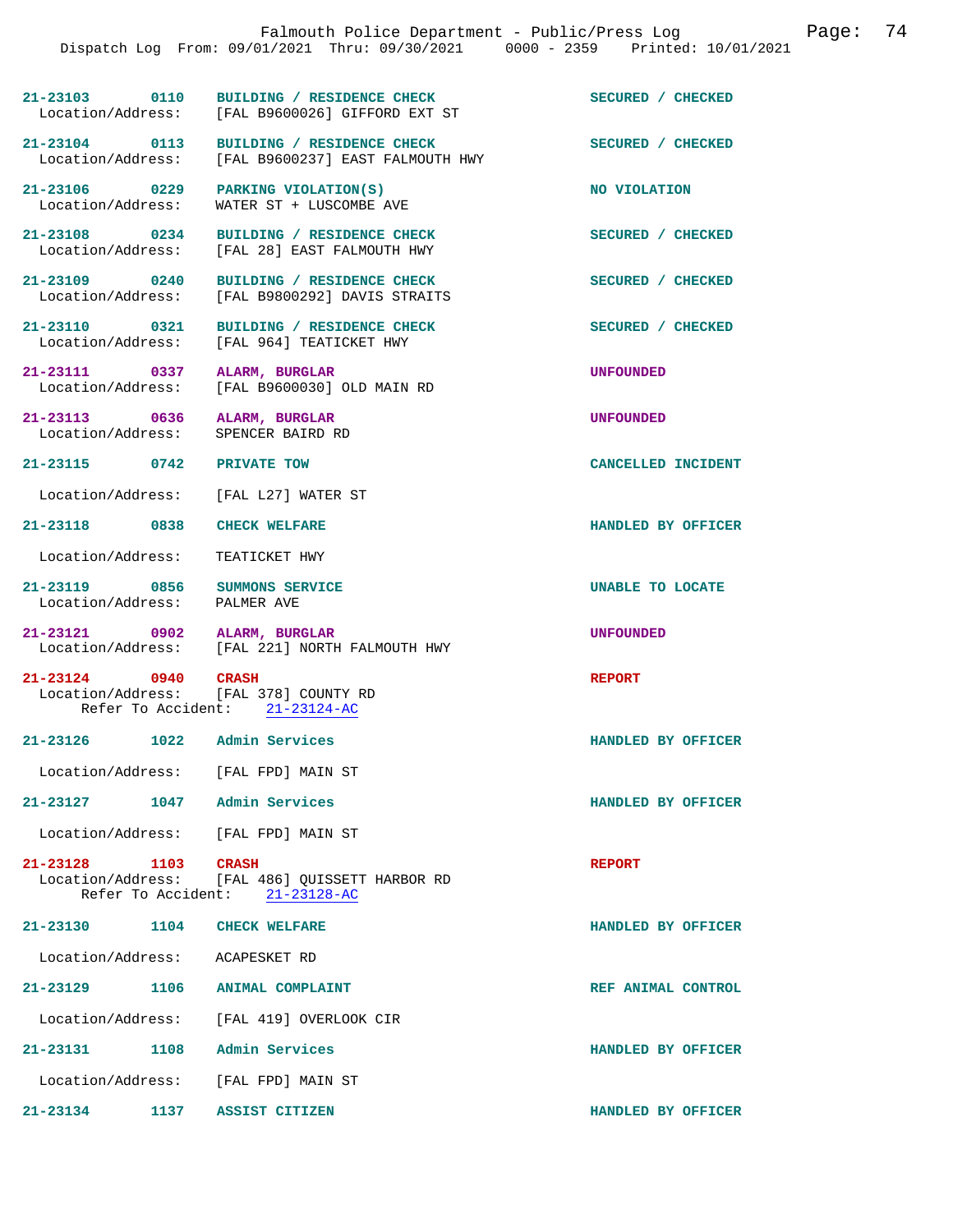|                                                                                                      | Falmouth Police Department - Public/Press Log<br>Dispatch Log From: 09/01/2021 Thru: 09/30/2021 0000 - 2359 Printed: 10/01/2021                |                    | Page: | 75 |
|------------------------------------------------------------------------------------------------------|------------------------------------------------------------------------------------------------------------------------------------------------|--------------------|-------|----|
| Location/Address:                                                                                    | SANDWICH RD                                                                                                                                    |                    |       |    |
| 21-23136 1145 ASSIST FIRE DEPT<br>Location/Address: TEATICKET HWY                                    |                                                                                                                                                | REF FIRE DEPT      |       |    |
| 21-23138 1156 Admin Services                                                                         | Location/Address: [FAL BXX00147] THOMAS B LANDERS RD                                                                                           | HANDLED BY PARTY   |       |    |
| 21-23139 1158 CRASH<br>Location/Address:                                                             | BRICK KILN RD + RT 28 NORTH                                                                                                                    | HANDLED BY PARTY   |       |    |
| 21-23141 1212 Admin Services                                                                         |                                                                                                                                                | HANDLED BY OFFICER |       |    |
| Location/Address:                                                                                    | [FAL BA1436] MAIN ST                                                                                                                           |                    |       |    |
| 21-23142 1222 PRIVATE TOW                                                                            | Location/Address: [FAL 1091] CLINTON AVE                                                                                                       | PRIVATE TOW        |       |    |
| 21-23143 1223 ABANDONED 911                                                                          |                                                                                                                                                | HANDLED BY OFFICER |       |    |
| Location/Address: [FAL 654] LUKE RD                                                                  |                                                                                                                                                |                    |       |    |
| 21-23145 1350 ANIMAL COMPLAINT                                                                       |                                                                                                                                                | REF ANIMAL CONTROL |       |    |
| Location/Address:                                                                                    | BONITO AVE                                                                                                                                     |                    |       |    |
| 21-23147 1412 ALARM, BURGLAR                                                                         | Location/Address: [FAL B9700957] ROLLING ACRES LN                                                                                              | <b>UNFOUNDED</b>   |       |    |
|                                                                                                      | 21-23148   1421   DISTURBANCE / DISORDERLY<br>Location/Address: [FAL B0000202] CAROLYN LN<br>Refer To Incident: 21-23148-OF                    | <b>REPORT</b>      |       |    |
| 21-23150 1442 ABANDONED 911                                                                          | Location/Address: [FAL B9600213] TER HEUN DR                                                                                                   | <b>UNFOUNDED</b>   |       |    |
| 21-23151 1445 ABANDONED 911                                                                          | Location/Address: [FAL B9600108] TER HEUN DR                                                                                                   | HANDLED BY PARTY   |       |    |
| 21-23152 1449 ABANDONED 911                                                                          | Location/Address: [FAL B9800292] DAVIS STRAITS                                                                                                 | UNABLE TO LOCATE   |       |    |
| $21 - 23153$                                                                                         | 1459 ALARM, BURGLAR<br>Location/Address: [FAL B0000265] HUMMINGBIRD HILL RD                                                                    | <b>UNFOUNDED</b>   |       |    |
| 21-23154 1459 CRASH                                                                                  | Location/Address: [FAL BXX00515] EAST FALMOUTH HWY<br>Refer To Accident: 21-23154-AC<br>Refer To Incident: 21-23154-OF                         | <b>REPORT</b>      |       |    |
| 21-23156<br><b>1530 CRASH</b>                                                                        |                                                                                                                                                | HANDLED BY OFFICER |       |    |
| Location/Address:                                                                                    | [FAL BXX00827] EAST FALMOUTH HWY                                                                                                               |                    |       |    |
| 21-23161 1644 LARCENY                                                                                | Location/Address: [FAL 664] TEATICKET HWY<br>Refer To Incident: $21-23161-OF$                                                                  | <b>REPORT</b>      |       |    |
| 21-23162 1654 Water Complaint<br>Location/Address:                                                   | TWO PONDS RD + STONE WALL LN                                                                                                                   | NOTIFICATION MADE  |       |    |
| 21-23163 1731<br>Location/Address:<br>Refer To $P/C$ :<br>$P/C$ :<br>Address:<br>Age: 59<br>Charges: | <b>UNWANTED GUEST</b><br>VIBER LN<br>$21 - 23163 - AR$<br>GENDREAU, DAVID ANTHONY<br>12 VIBER LN E FALMOUTH, MA<br>PROTECTIVE CUSTODY (LIQUOR) | <b>REPORT</b>      |       |    |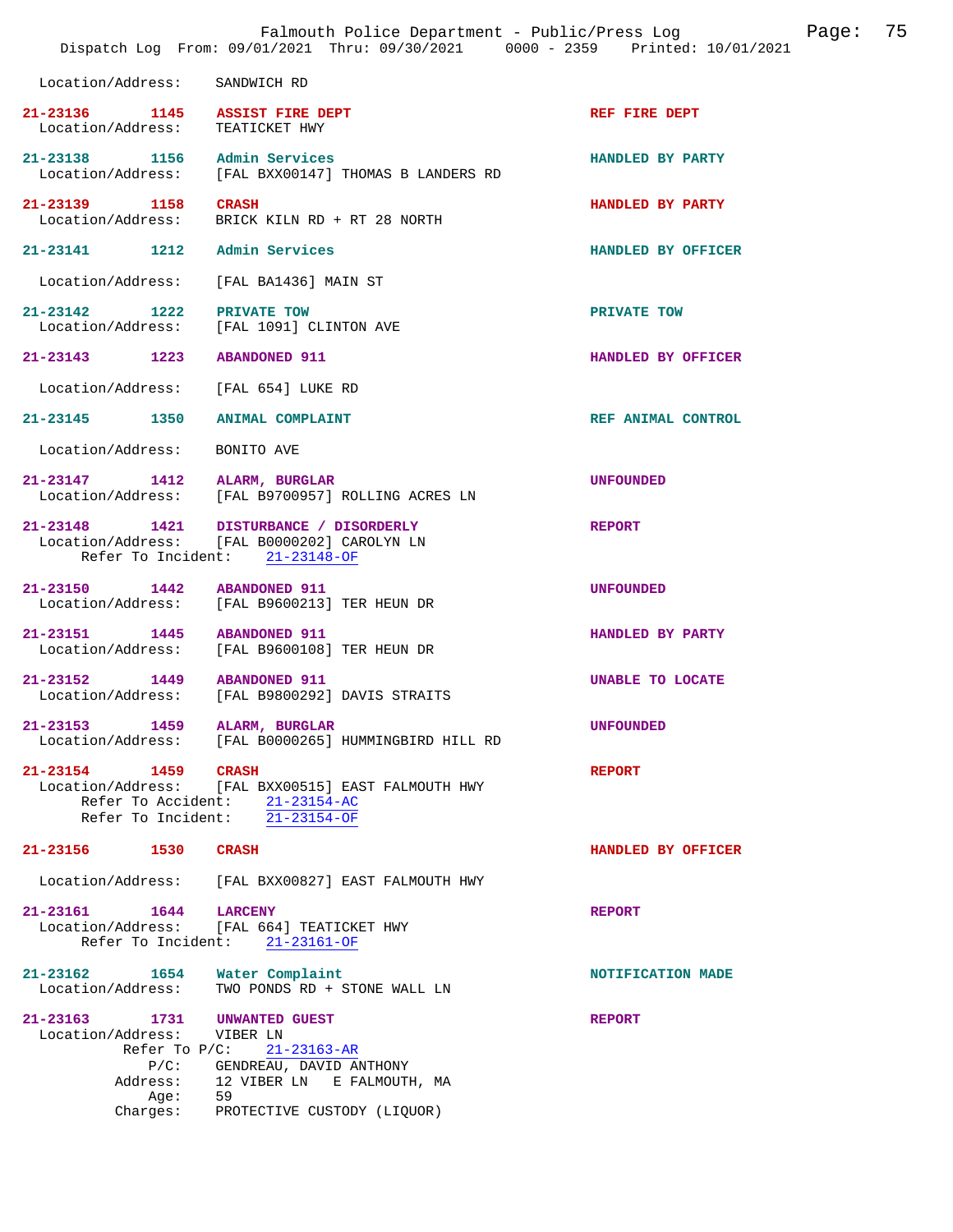|                             | Dispatch Log From: 09/01/2021 Thru: 09/30/2021 0000 - 2359 Printed: 10/01/2021                                   | Falmouth Police Department - Public/Press Log<br>Page: 76 |  |
|-----------------------------|------------------------------------------------------------------------------------------------------------------|-----------------------------------------------------------|--|
|                             | 21-23164 1733 LOST PROPERTY                                                                                      | HANDLED BY OFFICER                                        |  |
|                             | Location/Address: [FAL 54] SURF DR                                                                               |                                                           |  |
|                             | 21-23165 1741 ERRATIC MV<br>Location/Address: MARTIN RD + WAQUOIT HWY                                            | UNABLE TO LOCATE                                          |  |
|                             | 21-23166 1748 UNWANTED GUEST<br>Location/Address: [FAL B0100152] TEATICKET HWY<br>Refer To Incident: 21-23166-OF | REF FIRE DEPT                                             |  |
| 21-23168 1803 CRASH         | Location/Address: SANDWICH RD + JOHN PARKER RD<br>Refer To Accident: 21-23168-AC                                 | <b>REPORT</b>                                             |  |
| 21-23171 1817 LARCENY       | Location/Address: [FAL 187] EAST FALMOUTH HWY<br>Refer To Incident: 21-23171-OF                                  | <b>REPORT</b>                                             |  |
|                             | 21-23172 1837 CRASH, HIT/RUN<br>Location/Address: SANDWICH RD + TANGLEWOOD DR<br>Refer To Accident: 21-23172-AC  | <b>REPORT</b>                                             |  |
|                             | 21-23173 1854 SPEEDING MOTOR VEHICLE(S)                                                                          | CANCELLED INCIDENT                                        |  |
|                             | Location/Address: RT 151 + SANDWICH RD                                                                           |                                                           |  |
|                             | 21-23175 1936 ERRATIC MV                                                                                         | HANDLED BY OFFICER                                        |  |
|                             | Location/Address: HOMESTEAD LN                                                                                   |                                                           |  |
|                             | 21-23176 2004 ALARM, BURGLAR<br>Location/Address: SPENCER BAIRD RD                                               | <b>UNFOUNDED</b>                                          |  |
|                             | 21-23177 2023 AREA CHECK<br>Location/Address: [FAL BXX00274] PALMER AVE                                          | UNABLE TO LOCATE                                          |  |
|                             | 21-23178 2028 ASSIST CITIZEN<br>Location/Address: [FAL 3164] THOMAS B LANDERS RD                                 | HANDLED BY PARTY                                          |  |
|                             | 21-23179 2035 ERRATIC MV<br>Location/Address: WAQUOIT HWY + PARSONS LN                                           | UNABLE TO LOCATE                                          |  |
|                             | 21-23180 2117 CHECK WELFARE<br>Location/Address: [FAL B9700103] MAIN ST                                          | <b>GONE ON ARRIVAL</b>                                    |  |
|                             | 21-23182 2142 ASSIST CITIZEN                                                                                     | CANCELLED INCIDENT                                        |  |
|                             | Location/Address: [FAL BXX00620] TEATICKET HWY                                                                   |                                                           |  |
|                             | 21-23183 2142 ASSIST CITIZEN                                                                                     | Merge: 21-23182 By: BLIN                                  |  |
|                             | Location/Address: [FAL BXX00620] TEATICKET HWY                                                                   |                                                           |  |
|                             | 21-23188 2354 BUILDING / RESIDENCE CHECK<br>Location/Address: [FAL 964] TEATICKET HWY                            | SECURED / CHECKED                                         |  |
|                             | For Date: $09/22/2021$ - Wednesday                                                                               |                                                           |  |
| Location/Address: FOSTER RD | 21-23189 0014 AREA CHECK                                                                                         | SECURED / CHECKED                                         |  |
|                             | 21-23190 0019 AREA CHECK<br>Location/Address: [FAL 55] MENAUHANT RD                                              | SECURED / CHECKED                                         |  |
|                             | 21-23191 0020 BUILDING / RESIDENCE CHECK<br>Location/Address: [FAL BXX00810] MAIN ST                             | SECURED / CHECKED                                         |  |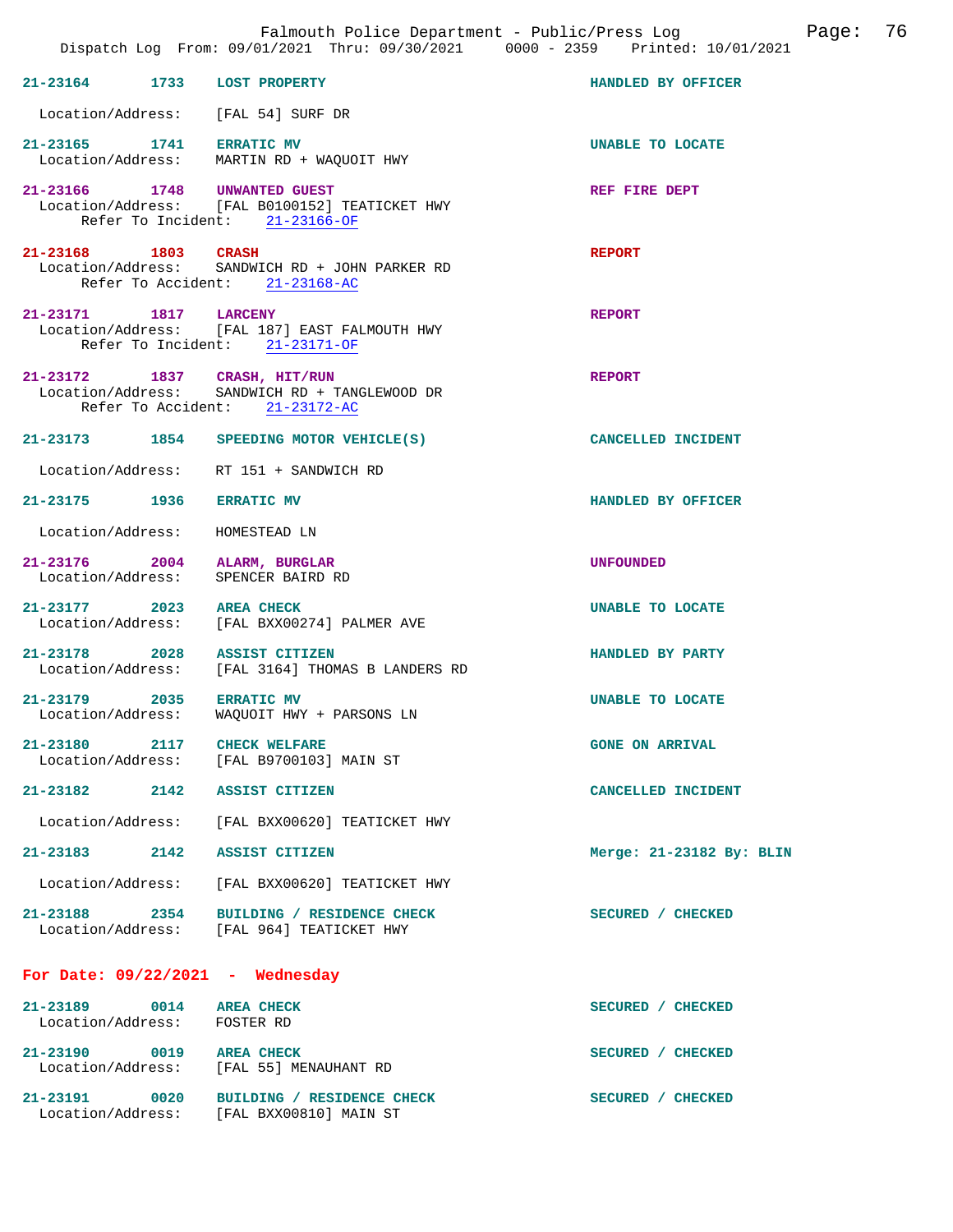|                                                        | Falmouth Police Department - Public/Press Log<br>Dispatch Log From: 09/01/2021 Thru: 09/30/2021 0000 - 2359 Printed: 10/01/2021 | 77<br>Page:        |
|--------------------------------------------------------|---------------------------------------------------------------------------------------------------------------------------------|--------------------|
|                                                        |                                                                                                                                 |                    |
| 21-23192 0023                                          | BUILDING / RESIDENCE CHECK<br>Location/Address: [FAL BA170R] GIFFORD ST                                                         | SECURED / CHECKED  |
| 21-23193 0024<br>Location/Address:                     | BUILDING / RESIDENCE CHECK<br>[FAL BXX00810] MAIN ST                                                                            | SECURED / CHECKED  |
| 21-23194 0025<br>Location/Address:                     | BUILDING / RESIDENCE CHECK<br>[FAL B9600029] KATHARINE LEE BATES                                                                | SECURED / CHECKED  |
| 21-23195 0026<br>Location/Address:                     | BUILDING / RESIDENCE CHECK<br>[FAL B9600027] LAKEVIEW AVE                                                                       | SECURED / CHECKED  |
| 21-23196 0029<br>Location/Address:                     | BUILDING / RESIDENCE CHECK<br>[FAL B9600028] JONES RD                                                                           | SECURED / CHECKED  |
| 21-23197 0030<br>Location/Address:                     | BUILDING / RESIDENCE CHECK<br>[FAL B9600031] MARAVISTA AVE EXT                                                                  | SECURED / CHECKED  |
| 21-23198 0034                                          | <b>AREA CHECK</b>                                                                                                               | HANDLED BY OFFICER |
| Location/Address:                                      | MARAVISTA AVE EXT                                                                                                               |                    |
| 21-23199 0037<br>Location/Address:                     | TRANSPORT / ESCORT<br>[FAL B9600069] TER HEUN DR                                                                                | <b>TRANSPORT</b>   |
| 21-23200 0050<br>Location/Address:                     | BUILDING / RESIDENCE CHECK<br>[FAL B9600051] HATCHVILLE RD                                                                      | SECURED / CHECKED  |
| 21-23201 0108                                          | FIREWORKS COMPLAINT<br>Location/Address: [FAL B9600005] RT 151                                                                  | UNABLE TO LOCATE   |
| 21-23202<br>0127<br>Location/Address:                  | BUILDING / RESIDENCE CHECK<br>[FAL 302] SANDWICH RD                                                                             | SERVED IN HAND     |
| 21-23203 0140                                          | BUILDING / RESIDENCE CHECK<br>Location/Address: [FAL B9800292] DAVIS STRAITS                                                    | SECURED / CHECKED  |
| 21-23204 0201<br>Location/Address:                     | BUILDING / RESIDENCE CHECK<br>[FAL B9600030] OLD MAIN RD                                                                        | SECURED / CHECKED  |
| 21-23205<br>$\sim$ 0202                                | PARKING VIOLATION(S)<br>Location/Address: [FAL B9600203] TOWN HALL SQ                                                           | NO VIOLATION       |
| $21 - 23206$ 0202<br>Location/Address:                 | PARKING VIOLATION(S)<br>WATER ST + LUSCOMBE AVE                                                                                 | NO VIOLATION       |
| 21-23207 0203<br>Location/Address:                     | PARKING VIOLATION(S)<br>[FAL B9600261] MAIN ST                                                                                  | NO VIOLATION       |
| $\overline{0235}$<br>$21 - 23208$<br>Location/Address: | <b>AREA CHECK</b><br>[FAL 3175] DAVIS STRAITS                                                                                   | SECURED / CHECKED  |
| 21-23210<br>$\overline{0312}$<br>Location/Address:     | BUILDING / RESIDENCE CHECK<br>[FAL BXX00272] LOCUST ST                                                                          | SECURED / CHECKED  |
| 21-23212<br>0631<br>Location/Address:                  | Water Complaint<br>COUNTY RD                                                                                                    | NOTIFICATION MADE  |
| $21 - 23213$<br>0653                                   | <b>ABANDONED MV</b>                                                                                                             | HANDLED BY OFFICER |
| Location/Address:                                      | [FAL B9600110] GIFFORD ST                                                                                                       |                    |
| $21 - 23214$<br>0708                                   | <b>CHECK WELFARE</b>                                                                                                            | HANDLED BY OFFICER |
| Location/Address:                                      | SANDWICH RD + BRICK KILN RD                                                                                                     |                    |
| 21-23216<br>0733<br>Location/Address:                  | PARKING VIOLATION(S)<br>HARBOR HILL RD + QUISSETT AVE                                                                           | PARKING TICKET     |
| 21-23218<br>0804                                       | PARKING VIOLATION(S)                                                                                                            | SECURED / CHECKED  |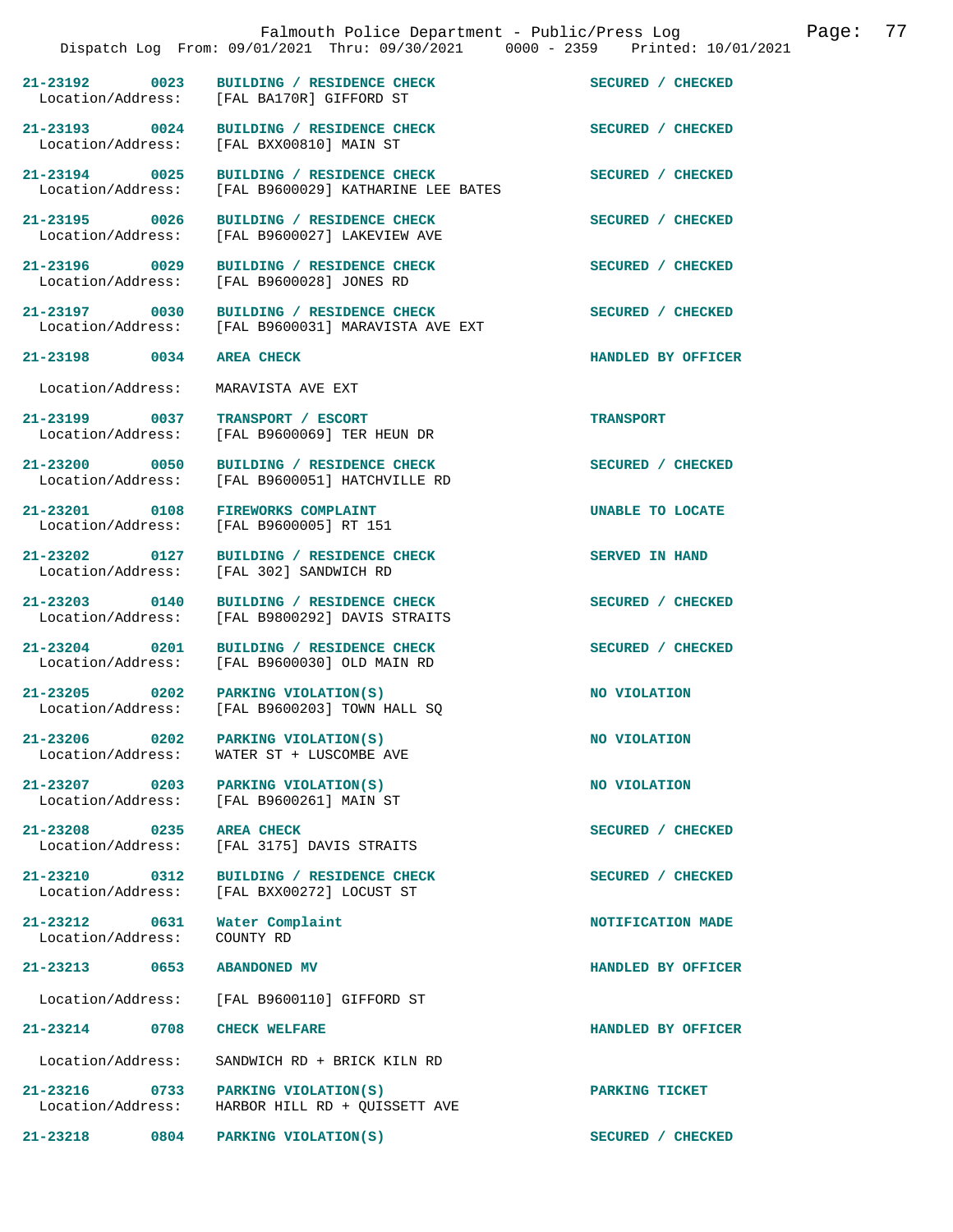|                                                                            | Dispatch Log From: 09/01/2021 Thru: 09/30/2021 0000 - 2359 Printed: 10/01/2021   | Falmouth Police Department - Public/Press Log | Page: | 78 |
|----------------------------------------------------------------------------|----------------------------------------------------------------------------------|-----------------------------------------------|-------|----|
| Location/Address:                                                          | FOSTER RD                                                                        |                                               |       |    |
| 21-23220<br>0817                                                           | ALARM, BURGLAR                                                                   | CANCELLED INCIDENT                            |       |    |
| Location/Address:                                                          | RACING BEACH AVE                                                                 |                                               |       |    |
| 21-23222 0846                                                              | Admin Services                                                                   | HANDLED BY OFFICER                            |       |    |
| Location/Address:                                                          | [FAL FPD] MAIN ST                                                                |                                               |       |    |
| 21-23223 0932                                                              | <b>THREAT</b>                                                                    | HANDLED BY OFFICER                            |       |    |
| Location/Address:                                                          | RIVERS END RD                                                                    |                                               |       |    |
| 21-23226 0947 Admin Services                                               |                                                                                  | HANDLED BY OFFICER                            |       |    |
| Location/Address:                                                          | [FAL FPD] MAIN ST                                                                |                                               |       |    |
| Location/Address: EAST FALMOUTH HWY                                        | 21-23228 1037 DISTURBANCE / DISORDERLY<br>Refer To Incident: 21-23228-OF         | <b>REPORT</b>                                 |       |    |
| 21-23230 1101<br>Location/Address: [FAL FPD] MAIN ST<br>Refer To Incident: | <b>THREAT</b><br>21-23230-OF                                                     | <b>REPORT</b>                                 |       |    |
| 21-23233 1115 ASSIST FIRE DEPT                                             | Location/Address: [FAL 1655] SHOREWOOD DR                                        | REF FIRE DEPT                                 |       |    |
| $21 - 23234$<br>Location/Address:                                          | 1151 LARCENY<br>[FAL FPD] MAIN ST                                                | <b>GONE ON ARRIVAL</b>                        |       |    |
| 21-23235 1155                                                              | <b>ANIMAL COMPLAINT</b>                                                          | CANCELLED INCIDENT                            |       |    |
| Location/Address:                                                          | RT 151 + BOXBERRY HILL RD                                                        |                                               |       |    |
| 21-23236 1157                                                              | <b>CRASH</b><br>Location/Address: [FAL B0200069] TEATICKET HWY                   | <b>GONE ON ARRIVAL</b>                        |       |    |
| 21-23237 1208                                                              | <b>AREA CHECK</b>                                                                | HANDLED BY OFFICER                            |       |    |
| Location/Address:                                                          | [FAL 2248] GIFFORD ST                                                            |                                               |       |    |
| $21 - 23239$<br>Location/Address: GARDINER RD                              | 1237 ALARM, BURGLAR                                                              | <b>UNFOUNDED</b>                              |       |    |
| 21-23242 1306 DISABLED MV                                                  | Location/Address: [FAL BXX00372] CLINTON AVE                                     | HANDLED BY PARTY                              |       |    |
|                                                                            | 21-23247 1307 ASSIST OTHER AGENCY                                                | HANDLED BY OFFICER                            |       |    |
| Location/Address: MENAUHANT RD                                             |                                                                                  |                                               |       |    |
| 21-23243 1309 LARCENY<br>Location/Address: [FAL FPD] MAIN ST               | Refer To Incident: 21-23243-OF                                                   | <b>REPORT</b>                                 |       |    |
| 21-23246 1316 ABANDONED 911                                                |                                                                                  | HANDLED BY OFFICER                            |       |    |
|                                                                            | Location/Address: [FAL 1084] KATHARINE LEE BATES                                 |                                               |       |    |
| 21-23248 1415 AREA CHECK                                                   | Location/Address: [FAL B0100152] TEATICKET HWY<br>Refer To Incident: 21-23248-OF | <b>REPORT</b>                                 |       |    |
| 21-23250 1443 VANDALISM<br>Location/Address: ELAIN AVE                     | Refer To Incident: 21-23250-OF                                                   | <b>REPORT</b>                                 |       |    |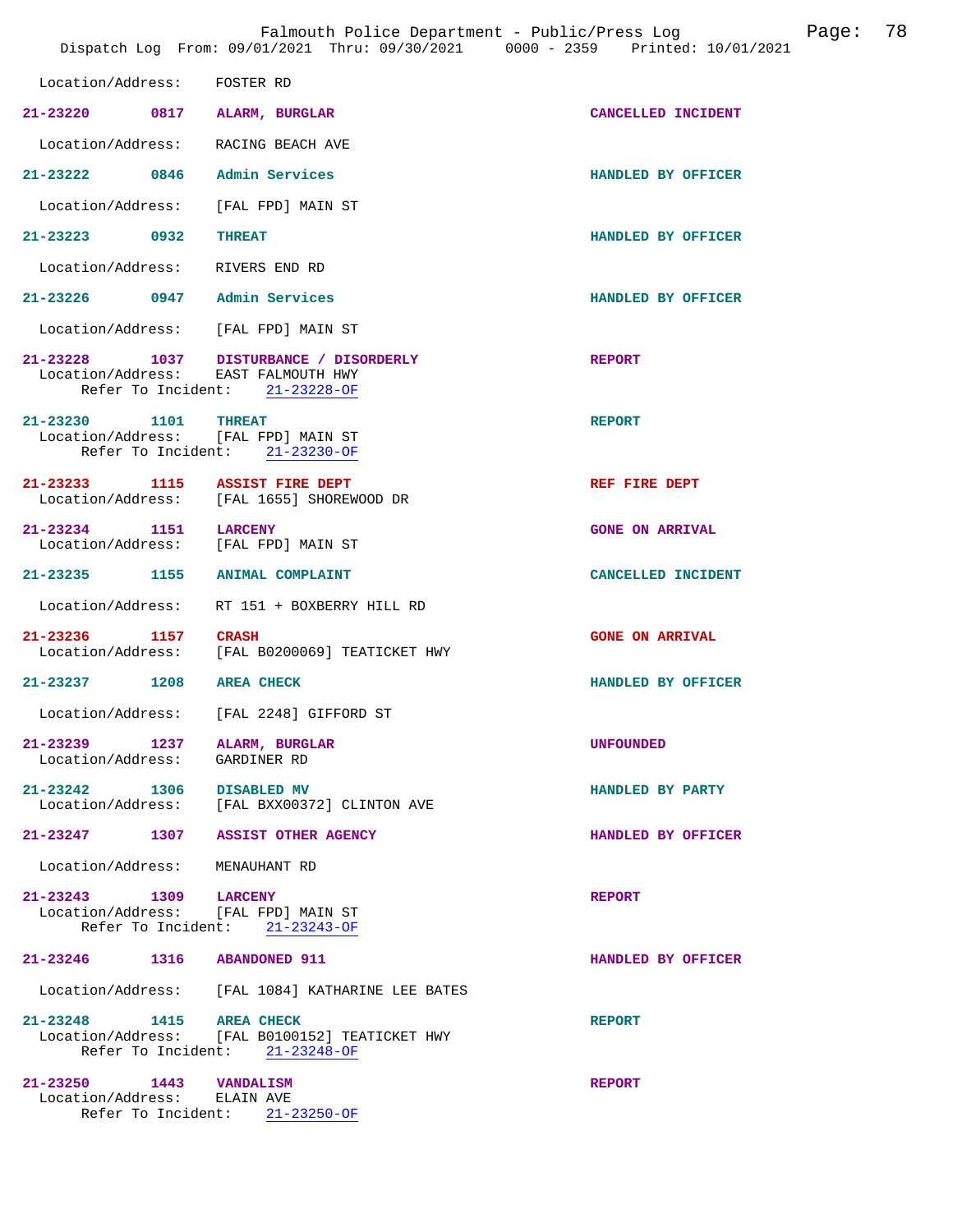|                                                                 | Falmouth Police Department - Public/Press Log<br>Dispatch Log From: 09/01/2021 Thru: 09/30/2021 0000 - 2359 Printed: 10/01/2021 | Page: 79               |
|-----------------------------------------------------------------|---------------------------------------------------------------------------------------------------------------------------------|------------------------|
| 21-23252 1449 ASSIST CITIZEN                                    |                                                                                                                                 | HANDLED BY OFFICER     |
|                                                                 | Location/Address: [FAL 3205] MAIN ST                                                                                            |                        |
| 21-23253 1456 ASSIST FIRE DEPT                                  | Location/Address: [FAL B0100152] TEATICKET HWY                                                                                  | REF FIRE DEPT          |
| 21-23254 1503 CRASH<br>Location/Address: FRESH POND RD          | Refer To Accident: 21-23254-AC                                                                                                  | <b>REPORT</b>          |
| 21-23255 1507 ABANDONED 911                                     |                                                                                                                                 | HANDLED BY OFFICER     |
| Location/Address: QUAKER RD                                     |                                                                                                                                 |                        |
| 21-23256 1507 Admin Services                                    |                                                                                                                                 | HANDLED BY OFFICER     |
|                                                                 | Location/Address: [FAL FPD] MAIN ST                                                                                             |                        |
| 21-23257 1552 CRASH                                             | Location/Address: SAINT ANNES LN + TEATICKET HWY<br>Refer To Accident: 21-23257-AC                                              | <b>REPORT</b>          |
| 21-23260 1607 LARCENY                                           | Location/Address: [FAL 2930] DAVIS STRAITS<br>Refer To Incident: 21-23260-OF                                                    | <b>REPORT</b>          |
| 21-23262 1627 CRASH, HIT/RUN                                    | Location/Address: [FAL B9900205] TEATICKET HWY                                                                                  | <b>REPORT</b>          |
| 21-23264 1718 DISABLED MV                                       |                                                                                                                                 | HANDLED BY OFFICER     |
|                                                                 | Location/Address: RT 151 + RT 28 NORTH                                                                                          |                        |
| 21-23266 1733 CHECK WELFARE<br>Location/Address: BRUSH HILL CIR | Refer To Incident: 21-23266-OF                                                                                                  | <b>REPORT</b>          |
| 21-23268 1801 DISABLED MV                                       | Location/Address: OX BOW RD + TEATICKET HWY                                                                                     | HANDLED BY PARTY       |
| 21-23270<br>1847<br>Location/Address: ROCKVILLE AVE             | SUICIDE ATTEMPT / THREAT<br>Refer To Incident: 21-23270-OF                                                                      | <b>REPORT</b>          |
| 21-23271 1904 AREA CHECK                                        | Location/Address: [FAL 2862] QUAKER RD                                                                                          | <b>GONE ON ARRIVAL</b> |
|                                                                 | 21-23272 1945 FOLLOW UP INVESTIGATION<br>Location/Address: [FAL FPD] MAIN ST                                                    | <b>INVESTIGATED</b>    |
| 21-23278 2223 AREA CHECK                                        |                                                                                                                                 | HANDLED BY OFFICER     |
|                                                                 | Location/Address: [FAL 2241] CURRIER RD                                                                                         |                        |
|                                                                 | 21-23282 2347 BUILDING / RESIDENCE CHECK<br>Location/Address: [FAL 302] SANDWICH RD                                             | SECURED / CHECKED      |
| For Date: $09/23/2021$ - Thursday                               |                                                                                                                                 |                        |
| Location/Address: HOMESTEAD LN                                  | 21-23285 0042 TRANSPORT / ESCORT                                                                                                | <b>TRANSPORT</b>       |
|                                                                 | 21-23287 0204 BUILDING / RESIDENCE CHECK<br>Location/Address: [FAL B9600051] HATCHVILLE RD                                      | SECURED / CHECKED      |
|                                                                 | 21-23289 0219 CHECK WELFARE<br>Location/Address: [FAL B0200069] TEATICKET HWY                                                   | <b>REPORT</b>          |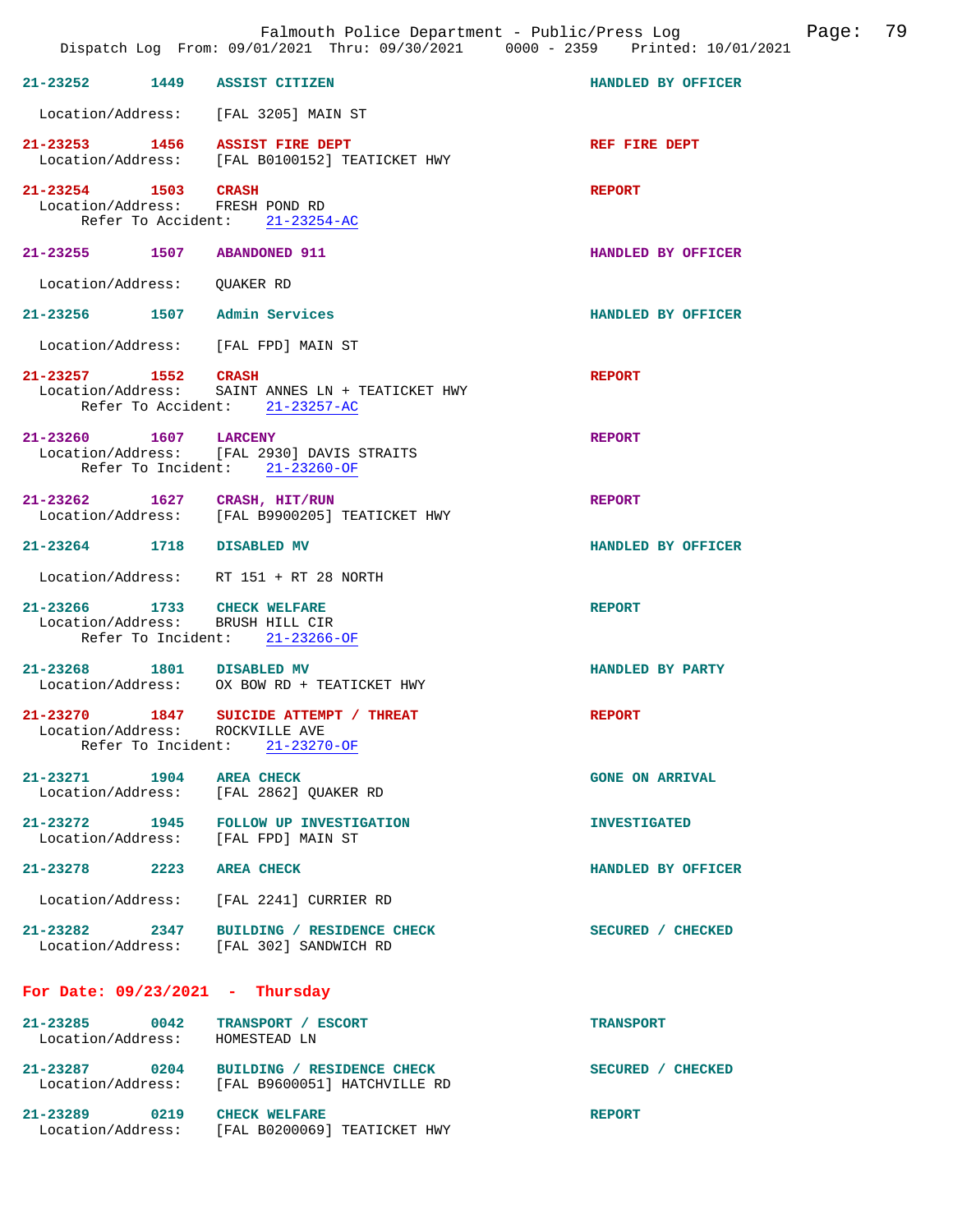|                                                                     | Dispatch Log From: 09/01/2021 Thru: 09/30/2021 0000 - 2359 Printed: 10/01/2021              |                        |
|---------------------------------------------------------------------|---------------------------------------------------------------------------------------------|------------------------|
|                                                                     | Refer To Incident: 21-23289-OF                                                              |                        |
| 21-23291 0249 TRANSPORT / ESCORT<br>Location/Address: FIGUERIDO WAY |                                                                                             | <b>TRANSPORT</b>       |
| Location/Address:                                                   | 21-23292 0253 PARKING VIOLATION(S)<br>MAIN ST                                               | SECURED / CHECKED      |
|                                                                     | 21-23293 0253 BUILDING / RESIDENCE CHECK<br>Location/Address: [FAL B9600026] GIFFORD EXT ST | SECURED / CHECKED      |
|                                                                     | 21-23294 0256 PARKING VIOLATION(S)<br>Location/Address: [FAL B9600077] TOWN HALL SQ         | NO VIOLATION           |
| 21-23296 0300 CHECK WELFARE                                         |                                                                                             | HANDLED BY OFFICER     |
| Location/Address: ROCKVILLE AVE                                     |                                                                                             |                        |
|                                                                     | 21-23297 0307 PARKING VIOLATION(S)<br>Location/Address: [FAL B9600261] MAIN ST              | NO VIOLATION           |
| Location/Address:                                                   | 21-23298 0315 PARKING VIOLATION(S)<br>WATER ST + LUSCOMBE AVE                               | NO VIOLATION           |
|                                                                     | 21-23299 0358 DISTURBANCE / DISORDERLY<br>Location/Address: [FAL BA170R] GIFFORD ST         | <b>GONE ON ARRIVAL</b> |
| 21-23300 0444 GUN SHOTS<br>Location/Address: ACAPESKET RD           |                                                                                             | SECURED / CHECKED      |
| 21-23301 0623 ABANDONED 911                                         | Location/Address: [FAL B9600069] TER HEUN DR                                                | HANDLED BY PARTY       |
| 21-23302 0706                                                       | Admin Services                                                                              | HANDLED BY OFFICER     |
|                                                                     | Location/Address: [FAL BXX00810] MAIN ST                                                    |                        |
| 21-23303 0723 Admin Services                                        |                                                                                             | HANDLED BY OFFICER     |
|                                                                     | Location/Address: [FAL B0300005] EAST FALMOUTH HWY                                          |                        |
| 21-23305 0729 Admin Services                                        |                                                                                             | HANDLED BY OFFICER     |
|                                                                     | Location/Address: [FAL B0300005] EAST FALMOUTH HWY                                          |                        |
| 21-23306 0750 Down Wires                                            |                                                                                             | HANDLED BY OFFICER     |
| Location/Address:                                                   | QUISSETT AVE                                                                                |                        |
| 21-23307 0800 SUMMONS SERVICE                                       | Location/Address: [FAL 2483] NORTH FALMOUTH HWY                                             | <b>SERVED IN HAND</b>  |
| 21-23308 0806 ABANDONED MV                                          | Location/Address: [FAL B9600162] SIMPSON LN<br>Refer To Incident: 21-23308-OF               | <b>REPORT</b>          |
| 21-23310 0820 ABANDONED MV                                          | Location/Address: [FAL B9600162] SIMPSON LN<br>Refer To Incident: 21-23310-OF               | <b>REPORT</b>          |
| 21-23311 0840 SUMMONS SERVICE<br>Location/Address: OLD CAMPUS DR    |                                                                                             | UNABLE TO LOCATE       |
| 21-23312 0850                                                       | ALARM, BURGLAR                                                                              | CANCELLED INCIDENT     |
| Location/Address: RACING BEACH AVE                                  |                                                                                             |                        |
| 21-23313 0859 TRANSPORT / ESCORT                                    | Location/Address: [FAL B9600063] JONES RD                                                   | <b>TRANSPORT</b>       |

Falmouth Police Department - Public/Press Log Company Page: 80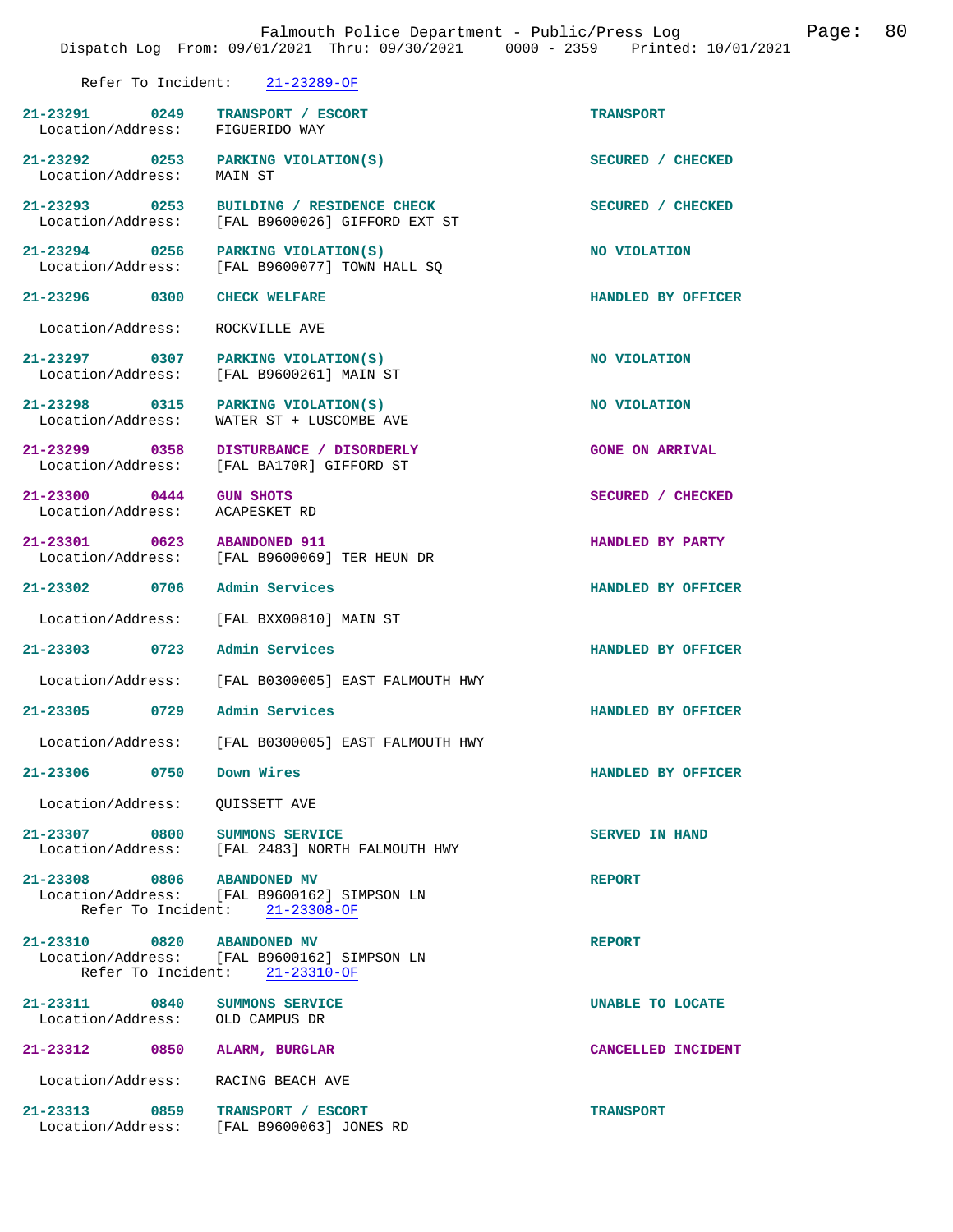| 21-23314 0901 CHECK WELFARE                       |      |                                                                                       | HANDLED BY OFFICER   |
|---------------------------------------------------|------|---------------------------------------------------------------------------------------|----------------------|
| Location/Address:                                 |      | EDGEWATER DR EAST                                                                     |                      |
| 21-23316 0942                                     |      | ANIMAL COMPLAINT                                                                      | REF ANIMAL CONTROL   |
| Location/Address:                                 |      | NASHAWENA ST                                                                          |                      |
| 21-23317 1004 CHECK WELFARE                       |      |                                                                                       | HANDLED BY OFFICER   |
| Location/Address:                                 |      | [FAL 159] GRAND AVE                                                                   |                      |
| 21-23318 1039<br>Location/Address:                |      | PARKING VIOLATION(S)<br>[FAL L34] SCRANTON AVE                                        | <b>VEHICLE TOWED</b> |
| 21-23319 1040                                     |      | ID Theft / Fraud                                                                      | HANDLED BY OFFICER   |
| Location/Address: KATY HATCHS RD                  |      |                                                                                       |                      |
| 21-23320 1101 Admin Services                      |      |                                                                                       | HANDLED BY OFFICER   |
| Location/Address:                                 |      | [FAL FPD] MAIN ST                                                                     |                      |
| 21-23321 1105                                     |      | <b>AREA CHECK</b><br>Location/Address: [FAL 3214] HATCHVILLE RD                       | SECURED / CHECKED    |
| 21-23324 1141                                     |      | Admin Services                                                                        | HANDLED BY OFFICER   |
| Location/Address:                                 |      | [FAL 250] RT 28 NORTH                                                                 |                      |
| 21-23327 1227<br>Location/Address:                |      | Alcohol/Drug (Sec 35)<br>CENTRAL AVE                                                  | UNABLE TO LOCATE     |
| 21-23328 1229                                     |      | <b>ASSIST CITIZEN</b>                                                                 | HANDLED BY OFFICER   |
| Location/Address:                                 |      | [FAL BXX00437] TEATICKET HWY                                                          |                      |
| 21-23329 1234 CRASH, HIT/RUN<br>Location/Address: |      | [FAL B9600102] GIFFORD ST                                                             | HANDLED BY PARTY     |
| 21-23332 1244<br>Location/Address:                |      | Alcohol/Drug (Sec 35)<br>[FAL B9600069] TER HEUN DR<br>Refer To Incident: 21-23332-OF | <b>REPORT</b>        |
| $21 - 23331$                                      | 1248 | Admin Services                                                                        | HANDLED BY OFFICER   |
| Location/Address:                                 |      | [FAL B9600063] JONES RD                                                               |                      |
| 21-23334 1257 CHECK WELFARE                       |      |                                                                                       | HANDLED BY OFFICER   |
| Location/Address:                                 |      | MAIN ST                                                                               |                      |
| 21-23336                                          |      | 1311 CHECK WELFARE                                                                    | HANDLED BY OFFICER   |
|                                                   |      | Location/Address: OX BOW RD + TEATICKET HWY                                           |                      |
|                                                   |      | 21-23338 1325 FOLLOW UP INVESTIGATION                                                 | HANDLED BY OFFICER   |
|                                                   |      | Location/Address: [FAL B9600069] TER HEUN DR                                          |                      |
| 21-23339 1331                                     |      | CRASH<br>Location/Address: [FAL 1320] RT 151<br>Refer To Accident: 21-23339-AC        | <b>REPORT</b>        |
| 21-23340                                          | 1408 | <b>ANIMAL COMPLAINT</b>                                                               | REF ANIMAL CONTROL   |
|                                                   |      | Location/Address: [FAL 317] DODSON WAY                                                |                      |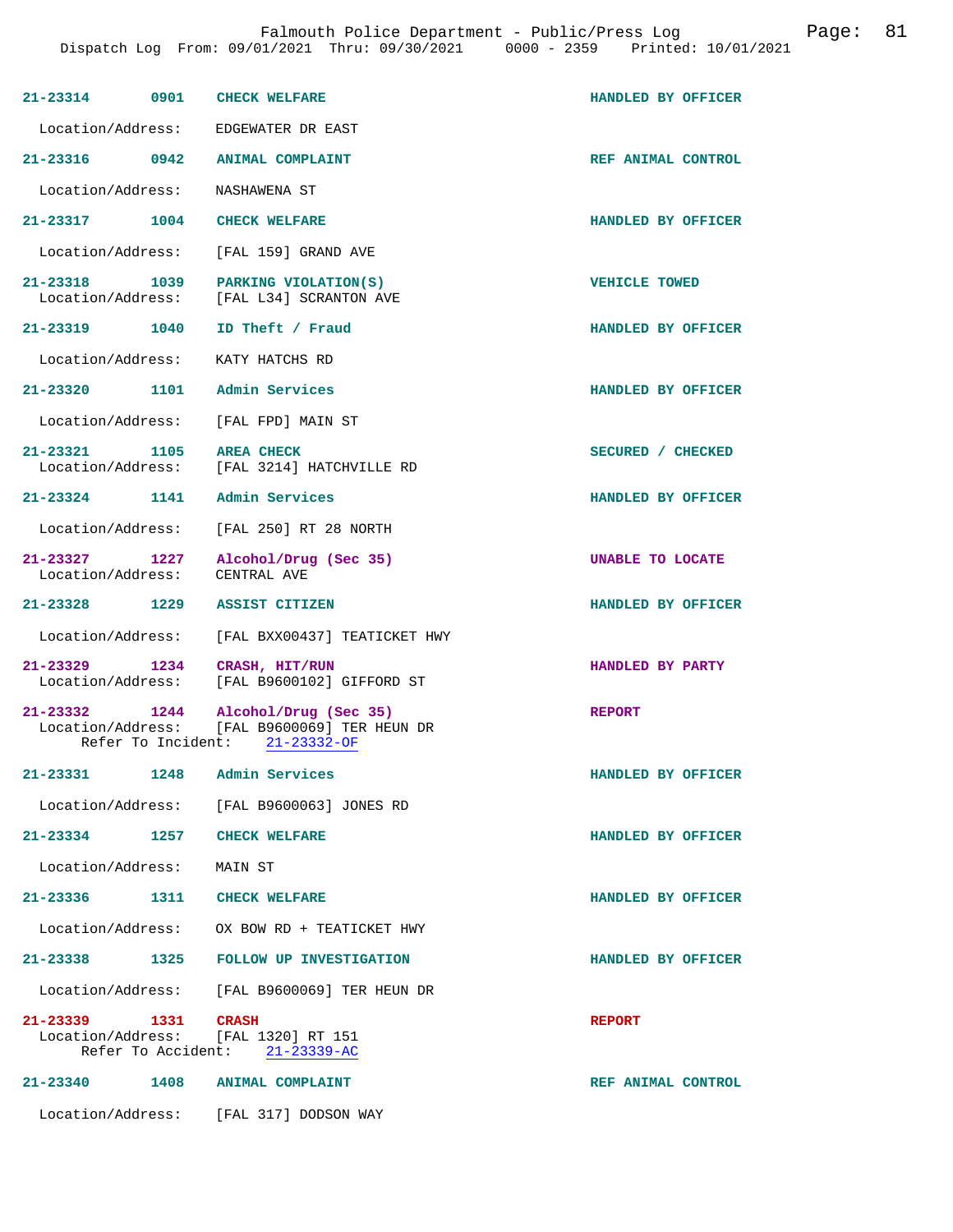| 21-23344 1627 LARCENY<br>Location/Address: OLD MAIN RD                  | Refer To Incident: 21-23344-OF                                                                                                                                                                    | <b>REPORT</b>           |
|-------------------------------------------------------------------------|---------------------------------------------------------------------------------------------------------------------------------------------------------------------------------------------------|-------------------------|
| 21-23345 1638 RECOVERED PROPERTY<br>Location/Address: [FAL L80] MAIN ST | Refer To Incident: 21-23345-OF                                                                                                                                                                    | <b>REPORT</b>           |
|                                                                         | 21-23346 1703 DISTURBANCE / DISORDERLY<br>Location/Address: [FAL B0100152] TEATICKET HWY<br>Refer To Incident: 21-23346-OF                                                                        | <b>REPORT</b>           |
| 21-23347 1703 Harassment<br>Location/Address: [FAL FPD] MAIN ST         | Refer To Incident: 21-23347-OF                                                                                                                                                                    | <b>REPORT</b>           |
| 21-23348 1708 ERRATIC MV<br>Location/Address: JONES RD                  |                                                                                                                                                                                                   | <b>UNABLE TO LOCATE</b> |
| 21-23349 1728 ASSIST OTHER AGENCY                                       |                                                                                                                                                                                                   | HANDLED BY OFFICER      |
| Location/Address: ASHTON AVE                                            |                                                                                                                                                                                                   |                         |
| 21-23350 1735 RECOVERED PROPERTY<br>Location/Address: MILL FARM WAY     | Refer To Incident: 21-23350-OF                                                                                                                                                                    | <b>REPORT</b>           |
| 21-23354 1904 CHECK WELFARE<br>Location/Address: PALMER AVE             |                                                                                                                                                                                                   | HANDLED BY PARTY        |
| 21-23355 1908 AREA CHECK                                                |                                                                                                                                                                                                   | HANDLED BY OFFICER      |
|                                                                         |                                                                                                                                                                                                   |                         |
| Location/Address: WOODRISE                                              |                                                                                                                                                                                                   |                         |
| 21-23356 2009 ASSAULT, IP<br>Aqe:                                       | Location/Address: [FAL 1595] DAVIS STRAITS<br>Refer To Arrest: 21-23356-AR<br>Arrest: FERRELL, ANTONIO JEROME<br>Address: 130 HERITAGE CIR TEATICKET, MA<br>34<br>Charges: ARREST WARRANT SERVICE | Arrest(s) Made          |
| 21-23357 2048 ASSIST CITIZEN<br>Refer To Incident: 21-23357-OF          | Location/Address: [FAL 3173] DAVIS STRAITS                                                                                                                                                        | <b>REPORT</b>           |
| 21-23358 2141 SUSPICIOUS MV<br>Location/Address: SANDWICH RD            | Refer To Incident: 21-23358-OF                                                                                                                                                                    | <b>REPORT</b>           |
| 21-23360                                                                | 2316 SUICIDE ATTEMPT / THREAT                                                                                                                                                                     | HANDLED BY OFFICER      |
| Location/Address: ROCKVILLE AVE                                         |                                                                                                                                                                                                   |                         |
| For Date: $09/24/2021$ - Friday                                         |                                                                                                                                                                                                   |                         |
|                                                                         | 21-23362 0032 BUILDING / RESIDENCE CHECK<br>Location/Address: [FAL B9600237] EAST FALMOUTH HWY                                                                                                    | SECURED / CHECKED       |
| 21-23363 0033 ASSIST FIRE DEPT                                          |                                                                                                                                                                                                   | HANDLED BY OFFICER      |
|                                                                         | Location/Address: [FAL B9600455] SCRANTON AVE                                                                                                                                                     |                         |

**21-23365 0036 ASSIST CITIZEN CANCELLED INCIDENT**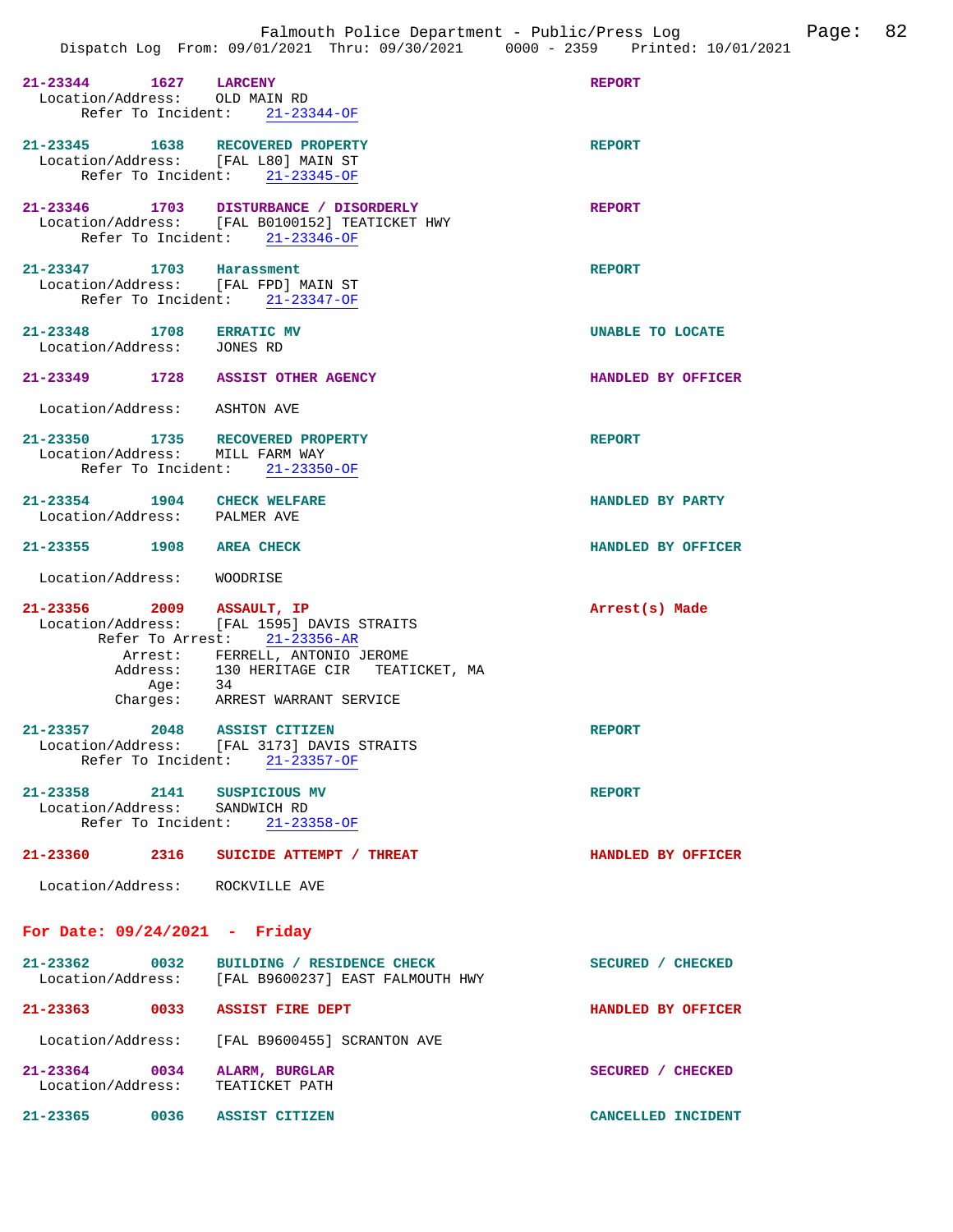|                                                   | Dispatch Log From: 09/01/2021 Thru: 09/30/2021 0000 - 2359 Printed: 10/01/2021                 | Falmouth Police Department - Public/Press Log | Page: | 83 |
|---------------------------------------------------|------------------------------------------------------------------------------------------------|-----------------------------------------------|-------|----|
| Location/Address: CAROLYN LN                      |                                                                                                |                                               |       |    |
|                                                   | 21-23367 0051 BUILDING / RESIDENCE CHECK<br>Location/Address: [FAL B9600031] MARAVISTA AVE EXT | SECURED / CHECKED                             |       |    |
| 21-23368 0103<br>Location/Address:                | <b>AREA CHECK</b><br>[FAL B9600080] WORCESTER CT                                               | SECURED / CHECKED                             |       |    |
|                                                   | 21-23371 0104 PARKING VIOLATION(S)<br>Location/Address: [FAL B9600203] TOWN HALL SQ            | NO VIOLATION                                  |       |    |
| 21-23369 0118 AREA CHECK<br>Location/Address:     | [FAL B9600047] TEATICKET HWY                                                                   | SECURED / CHECKED                             |       |    |
| 21-23370 0142 AREA CHECK<br>Location/Address:     | MASSACHUSETTS AVE                                                                              | SECURED / CHECKED                             |       |    |
| 21-23372 0145 AREA CHECK                          | Location/Address: [FAL 159] GRAND AVE                                                          | SECURED / CHECKED                             |       |    |
| 21-23373 0151<br>Location/Address:                | BUILDING / RESIDENCE CHECK<br>[FAL B0100017] NORTH FALMOUTH HWY                                | SECURED / CHECKED                             |       |    |
| 21-23374 0211                                     | BUILDING / RESIDENCE CHECK<br>Location/Address: [FAL B9600025] DAVISVILLE RD                   | SECURED / CHECKED                             |       |    |
| 21-23375 0212                                     | <b>AREA CHECK</b><br>Location/Address: [FAL B9600027] LAKEVIEW AVE                             | SECURED / CHECKED                             |       |    |
| 21-23376 0216 AREA CHECK                          | Location/Address: [FAL 55] MENAUHANT RD                                                        | SECURED / CHECKED                             |       |    |
| Location/Address:                                 | 21-23377 0244 BUILDING / RESIDENCE CHECK<br>[FAL B9600051] HATCHVILLE RD                       | SECURED / CHECKED                             |       |    |
| Location/Address: WATER ST                        | 21-23378 0301 PARKING VIOLATION(S)                                                             | NO VIOLATION                                  |       |    |
| 21-23379 0404 CHECK WELFARE                       |                                                                                                | HANDLED BY OFFICER                            |       |    |
|                                                   | Location/Address: [FAL BXX00810] MAIN ST                                                       |                                               |       |    |
| 21-23381<br>0511<br>Location/Address:             | <b>AREA CHECK</b><br>SHORELAND PATH                                                            | SECURED / CHECKED                             |       |    |
| 21-23382 0523<br>Location/Address:                | ALARM, BURGLAR<br>[FAL BXX00372] CLINTON AVE                                                   | <b>UNFOUNDED</b>                              |       |    |
| 21-23385 0715 ALARM, BURGLAR<br>Location/Address: | PENZANCE RD                                                                                    | SECURED / CHECKED                             |       |    |
| 21-23386 0739 ASSAULT, PAST                       | Location/Address: [FAL B9600069] TER HEUN DR<br>Refer To Incident: 21-23386-OF                 | <b>REPORT</b>                                 |       |    |
| 21-23387 0801 CRASH                               | Location/Address: WEST FALMOUTH HWY                                                            | HANDLED BY PARTY                              |       |    |
| 21-23388 0805                                     | Admin Services                                                                                 | HANDLED BY OFFICER                            |       |    |
|                                                   |                                                                                                |                                               |       |    |
| Location/Address:<br>21-23390 0837                | WOODS HOLE RD + NOBSKA RD<br>ALARM, BURGLAR                                                    | CANCELLED INCIDENT                            |       |    |
| Location/Address:                                 | [FAL 1990] BRICK KILN RD                                                                       |                                               |       |    |
| 21-23391 0845 OTHER TRAFFIC                       |                                                                                                | HANDLED BY OFFICER                            |       |    |
| Location/Address:                                 | MENAUHANT RD + GREEN HARBOR RD                                                                 |                                               |       |    |
|                                                   |                                                                                                |                                               |       |    |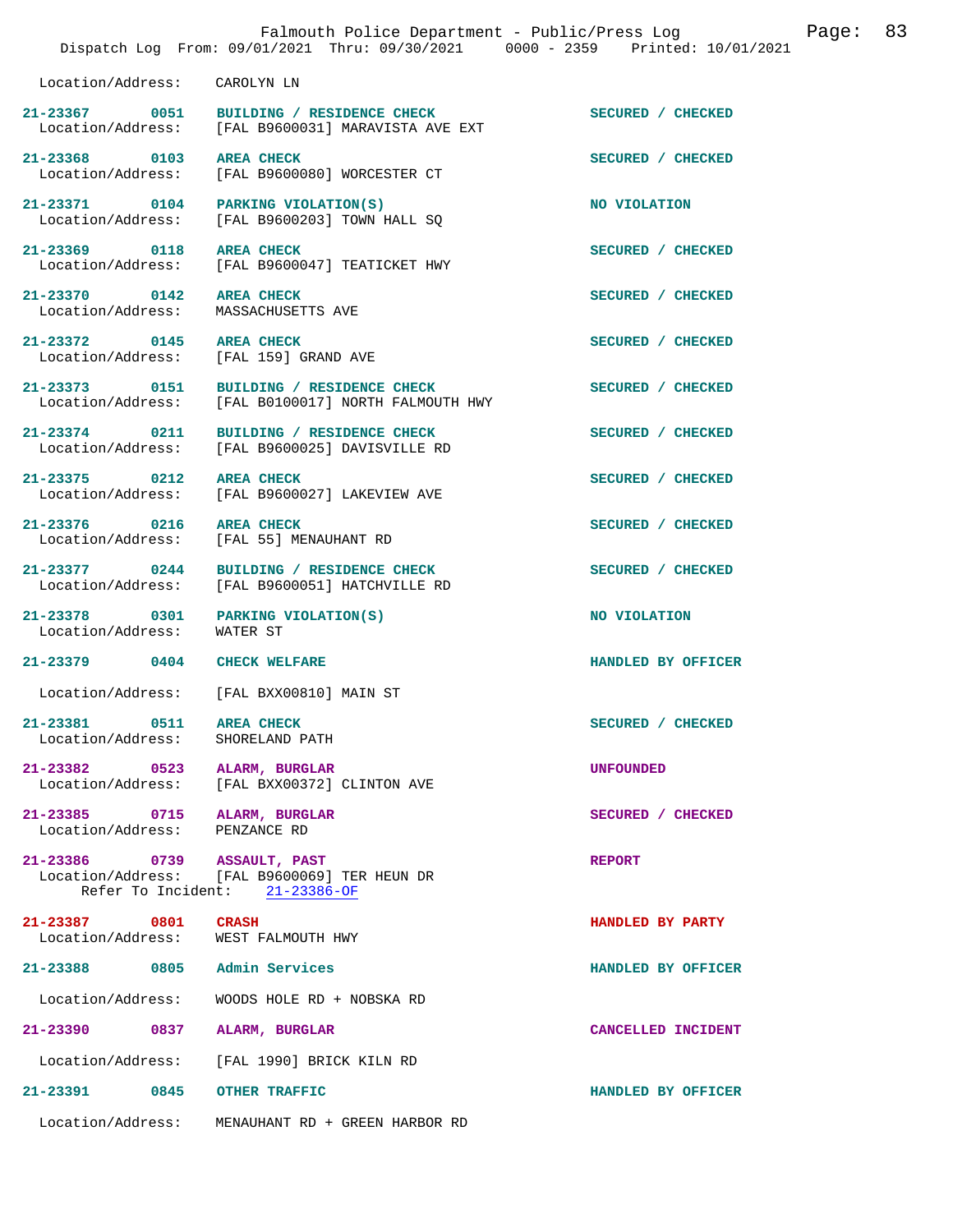|                                    |                    | Falmouth Police Department - Public/Press Log<br>Dispatch Log From: 09/01/2021 Thru: 09/30/2021 0000 - 2359 Printed: 10/01/2021 | Page:                  | 84 |
|------------------------------------|--------------------|---------------------------------------------------------------------------------------------------------------------------------|------------------------|----|
|                                    |                    | 21-23394 0856 Admin Services                                                                                                    | HANDLED BY OFFICER     |    |
| Location/Address:                  |                    | [FAL BA1436] MAIN ST                                                                                                            |                        |    |
| 21-23392 0857<br>Location/Address: |                    | TRANSPORT / ESCORT<br>[FAL B9600063] JONES RD                                                                                   | <b>TRANSPORT</b>       |    |
|                                    |                    | 21-23393 0900 MOTOR VEHICLE STOP<br>Location/Address: [FAL B9601749] SCRANTON AVE                                               | Verbal Warning         |    |
| 21-23395 0915<br>Location/Address: |                    | <b>ERRATIC MV</b><br>NORTH FALMOUTH HWY + RT 151                                                                                | <b>GONE ON ARRIVAL</b> |    |
|                                    |                    | 21-23396 0921 ALARM, BURGLAR<br>Location/Address: [FAL B9600722] MILL POND WAY                                                  | <b>UNFOUNDED</b>       |    |
| 21-23397 0949                      |                    | BUILDING / RESIDENCE CHECK                                                                                                      | HANDLED BY OFFICER     |    |
| Location/Address:                  |                    | [FAL B9600031] MARAVISTA AVE EXT                                                                                                |                        |    |
| 21-23399 1020<br>Location/Address: |                    | <b>THREAT</b><br>THOMAS B LANDERS RD + SANDWICH RD                                                                              | <b>GONE ON ARRIVAL</b> |    |
|                                    |                    | 21-23398 1024 ASSIST CITIZEN<br>Location/Address: [FAL L105] WASHBURN RD                                                        | HANDLED BY PARTY       |    |
|                                    |                    | 21-23400 1100 MOTOR VEHICLE STOP<br>Location/Address: [FAL L80] MAIN ST                                                         | <b>CITATION ISSUED</b> |    |
| Location/Address: ROCKVILLE AVE    |                    | 21-23401 1115 MENTAL ILLNESS (SEC 12)<br>Refer To Incident: 21-23401-OF                                                         | <b>REPORT</b>          |    |
| 21-23402 1120 CHECK WELFARE        |                    |                                                                                                                                 | HANDLED BY OFFICER     |    |
|                                    |                    | Location/Address: [FAL BXX00124] TEATICKET HWY                                                                                  |                        |    |
| 21-23403 1200 VANDALISM            |                    | Location/Address: [FAL 2917] OLD MEETING HOUSE RD<br>Refer To Incident: 21-23403-OF                                             | <b>REPORT</b>          |    |
| 21-23404<br>Location/Address:      | 1216               | MOTOR VEHICLE STOP<br>[FAL B9600026] GIFFORD EXT ST                                                                             | Verbal Warning         |    |
| $21 - 23406$                       | 1221               | UNWANTED GUEST                                                                                                                  | HANDLED BY OFFICER     |    |
| Location/Address:                  |                    | [FAL B9600027] LAKEVIEW AVE                                                                                                     |                        |    |
| $21 - 23405$ 1224                  |                    | <b>AREA CHECK</b>                                                                                                               | HANDLED BY OFFICER     |    |
| Location/Address:                  |                    | MAIN ST                                                                                                                         |                        |    |
| Location/Address:                  |                    | 21-23407 1248 ASSIST OTHER AGENCY<br>TROTTING LN                                                                                | UNABLE TO LOCATE       |    |
| $21 - 23408$                       |                    | 1306 FOLLOW UP INVESTIGATION                                                                                                    | HANDLED BY OFFICER     |    |
|                                    |                    | Location/Address: [FAL B9700958] EAST FALMOUTH HWY                                                                              |                        |    |
|                                    | Refer To Incident: | 21-23410 1309 ID Theft / Fraud<br>Location/Address: [FAL 2222] MAIN ST<br>$21 - 23410 - OF$                                     | <b>REPORT</b>          |    |
| $21 - 23411$                       |                    | 1317 PARKING VIOLATION(S)                                                                                                       | HANDLED BY OFFICER     |    |
|                                    |                    | Location/Address: [FAL 3162] PALMER AVE                                                                                         |                        |    |
| $21 - 23413$                       | 1339               | Admin Services                                                                                                                  | HANDLED BY OFFICER     |    |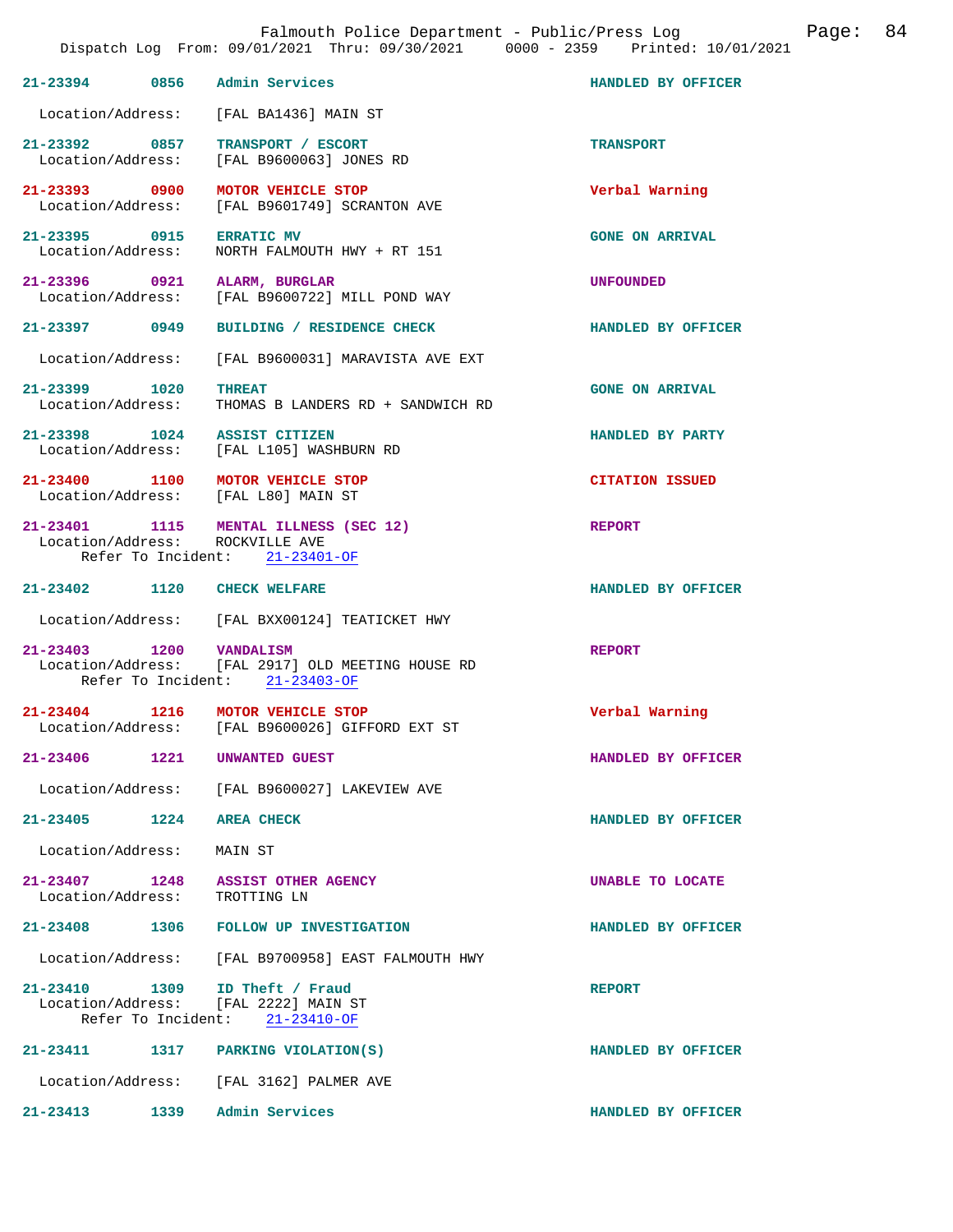|                                                        | Falmouth Police Department - Public/Press Log<br>Dispatch Log From: 09/01/2021 Thru: 09/30/2021 0000 - 2359 Printed: 10/01/2021 |                        | Page: | 85 |
|--------------------------------------------------------|---------------------------------------------------------------------------------------------------------------------------------|------------------------|-------|----|
|                                                        | Location/Address: [FAL B9600063] JONES RD                                                                                       |                        |       |    |
|                                                        | 21-23414 1353 TRAFFIC HAZARD<br>Location/Address: JONES RD + PALMER AVE                                                         | NOTIFICATION MADE      |       |    |
| Location/Address:                                      | 21-23415 1409 SUMMONS SERVICE<br>BEAMAN LN                                                                                      | UNABLE TO LOCATE       |       |    |
|                                                        | 21-23417 1445 CHECK WELFARE                                                                                                     | HANDLED BY OFFICER     |       |    |
|                                                        | Location/Address: [FAL B0200069] TEATICKET HWY                                                                                  |                        |       |    |
| 21-23418 1448                                          | DOWN TREE(S)                                                                                                                    | HANDLED BY OFFICER     |       |    |
|                                                        | Location/Address: EAST FALMOUTH HWY + WHITES LANDING RD                                                                         |                        |       |    |
| 21-23419 1456 Harassment<br>Location/Address: WOODRISE | Refer To Incident: 21-23419-OF                                                                                                  | <b>REPORT</b>          |       |    |
| Location/Address: PAOLA DR                             | 21-23421 1516 ALARM, BURGLAR                                                                                                    | SECURED / CHECKED      |       |    |
|                                                        | 21-23423 1542 Admin Services                                                                                                    | HANDLED BY OFFICER     |       |    |
|                                                        | Location/Address: [FAL FPD] MAIN ST                                                                                             |                        |       |    |
|                                                        | 21-23425 1556 ALARM, BURGLAR                                                                                                    | CANCELLED INCIDENT     |       |    |
|                                                        | Location/Address: THOMAS B LANDERS RD                                                                                           |                        |       |    |
|                                                        | 21-23426 1601 ASSIST CITIZEN<br>Location/Address: [FAL B9700103] MAIN ST<br>Refer To Incident: 21-23426-OF                      | <b>REPORT</b>          |       |    |
|                                                        | 21-23427 1605 PRESERVE PEACE                                                                                                    | HANDLED BY OFFICER     |       |    |
| Location/Address: WAQUOIT HWY                          |                                                                                                                                 |                        |       |    |
|                                                        | 21-23428 1611 PARKING VIOLATION(S)                                                                                              | CANCELLED INCIDENT     |       |    |
| Location/Address:                                      | [FAL 2988] EAST FALMOUTH HWY                                                                                                    |                        |       |    |
|                                                        | 21-23429 1613 SUSPICIOUS PERSON(S)                                                                                              | HANDLED BY OFFICER     |       |    |
|                                                        | Location/Address: [FAL B9600028] JONES RD                                                                                       |                        |       |    |
| 21-23431 1636 ERRATIC MV                               | Location/Address: [FAL BXX00801] QUAKER RD                                                                                      | UNABLE TO LOCATE       |       |    |
| 21-23432 1639 Harassment                               |                                                                                                                                 | HANDLED BY OFFICER     |       |    |
|                                                        | Location/Address: CARL LANDI CIR                                                                                                |                        |       |    |
|                                                        | 21-23433 1640 MENTAL ILLNESS (SEC 12)                                                                                           | HANDLED BY OFFICER     |       |    |
|                                                        | Location/Address: TEATICKET HWY                                                                                                 |                        |       |    |
|                                                        | 21-23435    1649    TRAFFIC HAZARD<br>Location/Address: GIFFORD ST + JONES RD                                                   | <b>GONE ON ARRIVAL</b> |       |    |
| 21-23436 1713 LARCENY                                  | Location/Address: [FAL B0200069] TEATICKET HWY<br>Refer To Incident: 21-23436-OF                                                | <b>REPORT</b>          |       |    |
| Location/Address: SURREY LN                            | 21-23437 1716 MOTOR VEHICLE THEFT                                                                                               | REF OTHER              |       |    |
| 21-23439 1738 AREA CHECK                               |                                                                                                                                 | <b>UNFOUNDED</b>       |       |    |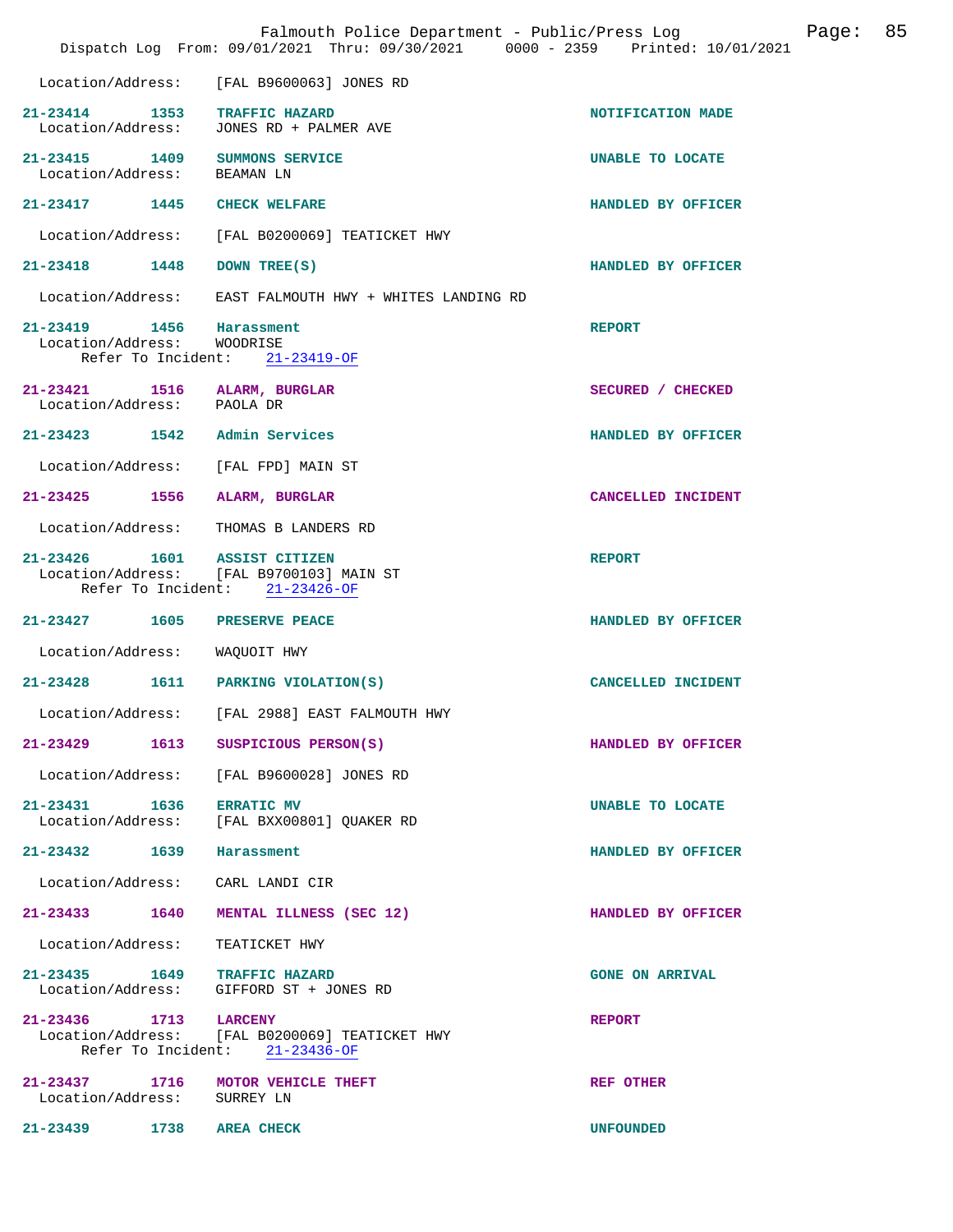|                                                                           | Falmouth Police Department - Public/Press Log<br>Dispatch Log From: 09/01/2021 Thru: 09/30/2021 0000 - 2359 Printed: 10/01/2021       |                        | Page: | 86 |
|---------------------------------------------------------------------------|---------------------------------------------------------------------------------------------------------------------------------------|------------------------|-------|----|
|                                                                           | Location/Address: [FAL 3162] PALMER AVE                                                                                               |                        |       |    |
| 21-23441 1838 ASSIST OTHER AGENCY<br>Location/Address: TROTTING LN        | Refer To Incident: 21-23441-OF                                                                                                        | <b>REPORT</b>          |       |    |
| 21-23443 1851 Harassment<br>Location/Address: WOODRISE                    | Refer To Incident: 21-23443-OF                                                                                                        | <b>REPORT</b>          |       |    |
| 21-23447 1904 ASSIST CITIZEN<br>Location/Address: TUCKERNUCK WAY          |                                                                                                                                       | HANDLED BY PARTY       |       |    |
| 21-23445 1905 ERRATIC MV<br>Location/Address: SHOREWOOD DR                |                                                                                                                                       | <b>GONE ON ARRIVAL</b> |       |    |
| 21-23446 1905 AREA CHECK                                                  | Location/Address: [FAL 664] TEATICKET HWY                                                                                             | <b>GONE ON ARRIVAL</b> |       |    |
| 21-23448 1926 ASSIST CITIZEN                                              |                                                                                                                                       | HANDLED BY OFFICER     |       |    |
|                                                                           | Location/Address: [FAL BXX00659] NORTH FALMOUTH HWY                                                                                   |                        |       |    |
| 21-23450 1953 ASSIST FIRE DEPT<br>Location/Address: [FAL 1600] GIFFORD ST |                                                                                                                                       | REF FIRE DEPT          |       |    |
| 21-23451 2025 ERRATIC MV                                                  | Location/Address: [FAL 2914] EAST FALMOUTH HWY<br>Refer To Arrest: 21-23451-AR                                                        | Arrest(s) Made         |       |    |
|                                                                           | Arrest: POWER, HOPE ROBERTA<br>Address: 94 CLUB VALLEY DR E FALMOUTH, MA                                                              |                        |       |    |
| Age: 72<br>Charges:                                                       | 0UI-LIQUOR OR .08%<br>NEGLIGENT OPERATION OF MOTOR VEHICLE $c90$ $$24(2)(a)$ (OTE)<br>MARKED LANES VIOLATION<br>STOP FOR POLICE, FAIL |                        |       |    |
| 21-23452 2120 CRASH<br>Location/Address: [FAL L104] MAIN ST               | Refer To Accident: 21-23452-AC<br>Refer To Incident: 21-23452-OF                                                                      | <b>REPORT</b>          |       |    |
| 21-23456<br>2155                                                          | ALARM, BURGLAR                                                                                                                        | HANDLED BY OFFICER     |       |    |
|                                                                           | Location/Address: [FAL B9601669] SCRANTON AVE                                                                                         |                        |       |    |
| 21-23457 2207 ALARM, BURGLAR<br>Location/Address:                         | MAKER LN                                                                                                                              | SECURED / CHECKED      |       |    |
|                                                                           | 21-23458 2216 ERRATIC MV<br>Location/Address: RT 28 SOUTH + THOMAS B LANDERS RD                                                       | <b>GONE ON ARRIVAL</b> |       |    |
| 21-23459 2245 ASSAULT, PAST                                               | Location/Address: [FAL B0200065] MOSES RD<br>Refer To Incident: 21-23459-OF                                                           | <b>REPORT</b>          |       |    |
| Location/Address: WEST FALMOUTH HWY                                       | 21-23461 2340 LOUD MUSIC / PARTY / NOISES                                                                                             | UNABLE TO LOCATE       |       |    |
| For Date: $09/25/2021$ - Saturday                                         |                                                                                                                                       |                        |       |    |
|                                                                           | 21-23462 0016 BUILDING / RESIDENCE CHECK<br>Location/Address: [FAL B9600237] EAST FALMOUTH HWY                                        | SECURED / CHECKED      |       |    |
|                                                                           | 21-23463 0021 BUILDING / RESIDENCE CHECK<br>Location/Address:    [FAL B9700958] EAST FALMOUTH HWY                                     | SECURED / CHECKED      |       |    |
|                                                                           | 21-23464 0024 BUILDING / RESIDENCE CHECK                                                                                              | SECURED / CHECKED      |       |    |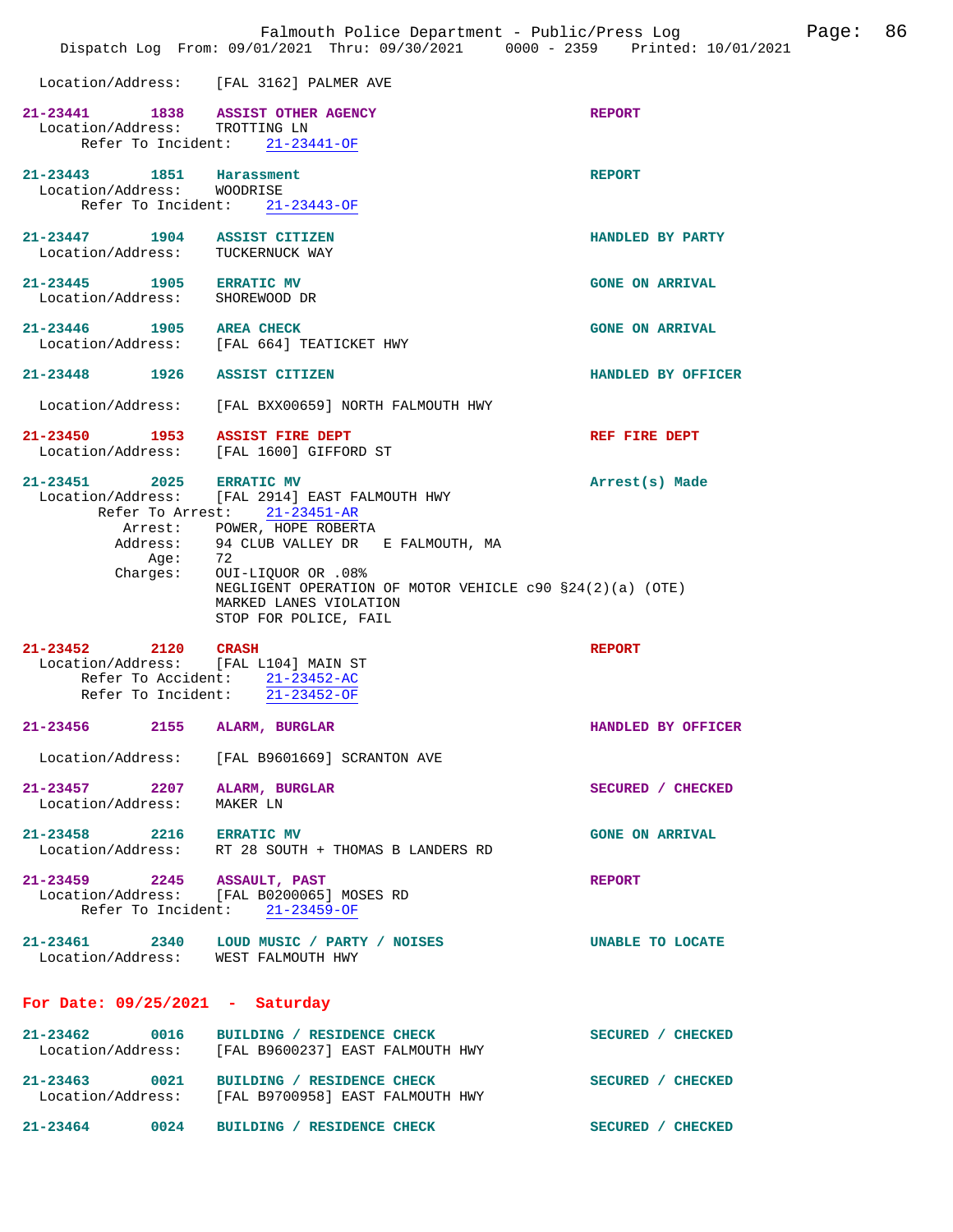|                                                                 | Falmouth Police Department - Public/Press Log<br>Dispatch Log From: 09/01/2021 Thru: 09/30/2021 0000 - 2359 Printed: 10/01/2021 |                       | Page: | 87 |
|-----------------------------------------------------------------|---------------------------------------------------------------------------------------------------------------------------------|-----------------------|-------|----|
| Location/Address:                                               | [FAL B9600025] DAVISVILLE RD                                                                                                    |                       |       |    |
| $21 - 23465$ 0032                                               | BUILDING / RESIDENCE CHECK<br>Location/Address: [FAL BXX00592] EAST FALMOUTH HWY                                                | SECURED / CHECKED     |       |    |
|                                                                 | 21-23466 0039 FOLLOW UP INVESTIGATION                                                                                           | HANDLED BY OFFICER    |       |    |
| Location/Address:                                               | [FAL B9601669] SCRANTON AVE                                                                                                     |                       |       |    |
| 21-23467 0056<br>Location/Address:                              | ASSIST CITIZEN<br>[FAL 1545] GRAND AVE                                                                                          | NOTIFICATION MADE     |       |    |
| 21-23469 0229<br>Location/Address:                              | <b>AREA CHECK</b><br>[FAL B9700005] SURF DR                                                                                     | SECURED / CHECKED     |       |    |
| 21-23470 0233<br>Location/Address:                              | PARKING VIOLATION(S)<br>[FAL B9600261] MAIN ST                                                                                  | NO VIOLATION          |       |    |
| 21-23471 0236<br>Location/Address:                              | PARKING VIOLATION(S)<br>[FAL B9600203] TOWN HALL SQ                                                                             | NO VIOLATION          |       |    |
| $21 - 23472$ 0302<br>Location/Address:                          | BUILDING / RESIDENCE CHECK<br>[FAL B9600051] HATCHVILLE RD                                                                      | SECURED / CHECKED     |       |    |
| 21-23473 0306                                                   | BUILDING / RESIDENCE CHECK<br>Location/Address: [FAL 302] SANDWICH RD                                                           | SECURED / CHECKED     |       |    |
| 21-23475 0550                                                   | <b>ASSIST OTHER AGENCY</b>                                                                                                      | HANDLED BY OFFICER    |       |    |
| Location/Address:                                               | CENTRAL AVE                                                                                                                     |                       |       |    |
| 21-23476 0608                                                   | SUSPICIOUS PERSON(S)                                                                                                            | HANDLED BY OFFICER    |       |    |
|                                                                 | Location/Address: [FAL B0300037] TEATICKET HWY                                                                                  |                       |       |    |
| 21-23477 0619 CRASH, HIT/RUN                                    | Location/Address: [FAL BXX00885] MAIN ST<br>Refer To Accident: 21-23477-AC<br>Refer To Incident: 21-23477-OF                    | <b>REPORT</b>         |       |    |
| $21 - 23478$<br>0706<br>Location/Address:<br>Refer To Incident: | <b>LARCENY</b><br>EAST FALMOUTH HWY<br>$21 - 23478 - OF$                                                                        | <b>REPORT</b>         |       |    |
| 21-23479<br>0708                                                | <b>FOLLOW UP INVESTIGATION</b>                                                                                                  | HANDLED BY OFFICER    |       |    |
| Location/Address:                                               | [FAL FFD1] MAIN ST                                                                                                              |                       |       |    |
| 21-23482 0839<br>Location/Address:                              | Admin Services<br>JAMIE LN                                                                                                      | SERVED IN HAND        |       |    |
| 21-23483 0845                                                   | ANIMAL COMPLAINT                                                                                                                | REF ANIMAL CONTROL    |       |    |
| Location/Address:                                               | LESLIE ST + WOODS HOLE RD                                                                                                       |                       |       |    |
| 21-23484<br>0912                                                | FOLLOW UP INVESTIGATION                                                                                                         | HANDLED BY OFFICER    |       |    |
| Location/Address:                                               | [FAL 3173] DAVIS STRAITS                                                                                                        |                       |       |    |
| 21-23485 0925<br>Location/Address:                              | ALARM, BURGLAR<br>[FAL 588] SPRING BARS RD                                                                                      | SECURED / CHECKED     |       |    |
| 21-23486 0957<br>Location/Address:                              | <b>ABANDONED 911</b><br>[FAL B9600069] TER HEUN DR                                                                              | HANDLED BY PARTY      |       |    |
| 21-23487 1029<br>Location/Address:                              | Admin Services<br>MILLFIELD ST                                                                                                  | <b>SERVED IN HAND</b> |       |    |
| 21-23488 1045                                                   | <b>ERRATIC MV</b>                                                                                                               | NOTIFICATION MADE     |       |    |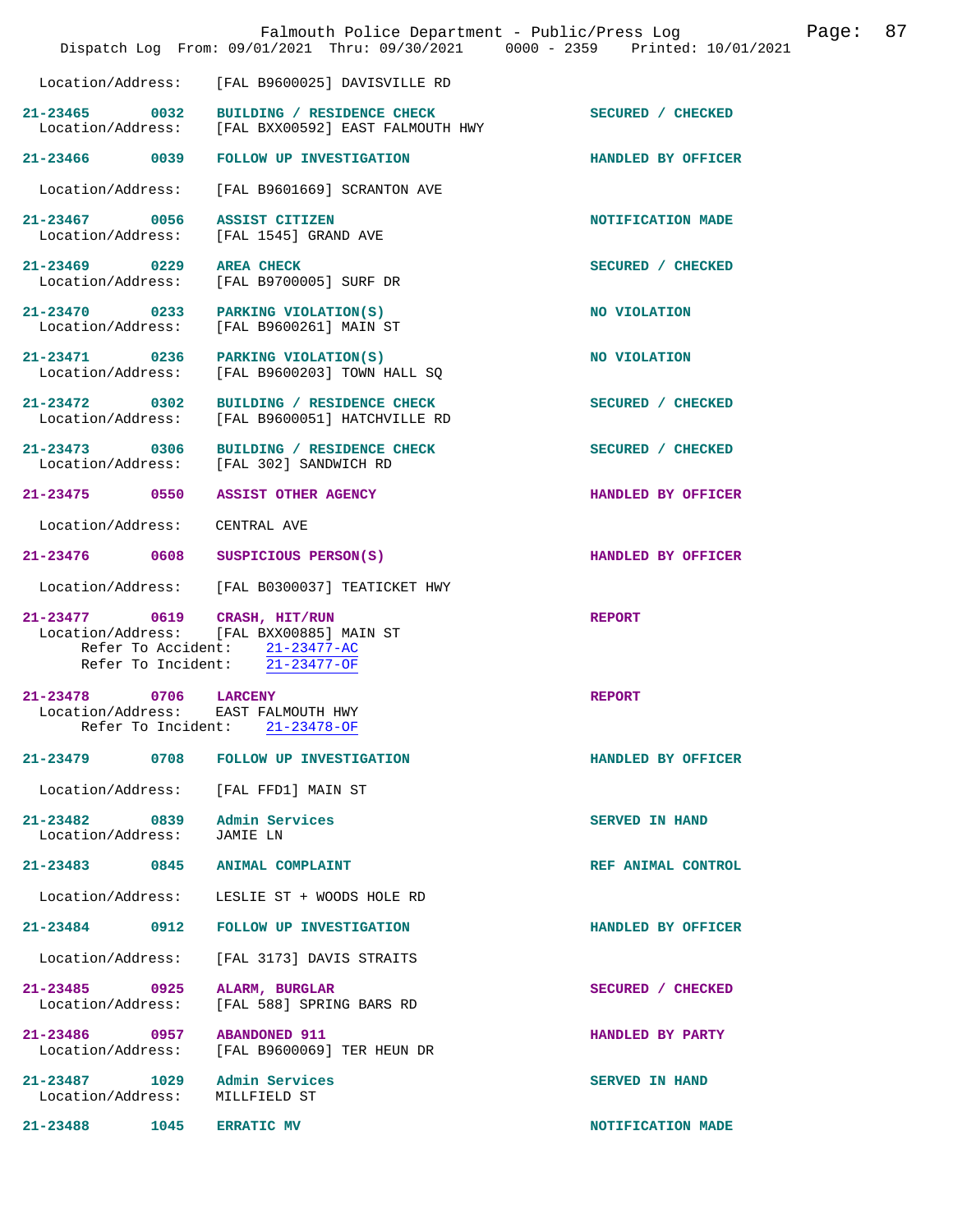|                                                                     | Falmouth Police Department - Public/Press Log<br>Dispatch Log From: 09/01/2021 Thru: 09/30/2021 0000 - 2359 Printed: 10/01/2021 |                        | Page: | 88 |
|---------------------------------------------------------------------|---------------------------------------------------------------------------------------------------------------------------------|------------------------|-------|----|
| Location/Address: RT 151 + SANDWICH RD                              |                                                                                                                                 |                        |       |    |
| 21-23489 1209 CHECK WELFARE<br>Location/Address: LAKEVIEW AVE       |                                                                                                                                 | UNABLE TO LOCATE       |       |    |
| 21-23490 1218 Water Complaint<br>Location/Address:                  | CYPRESS ST                                                                                                                      | NOTIFICATION MADE      |       |    |
| Location/Address: FORDHAM RD                                        | 21-23493 1227 DIRT BIKE / ATV COMPLAINT                                                                                         | <b>GONE ON ARRIVAL</b> |       |    |
| 21-23495 1256 ALARM, BURGLAR                                        | Location/Address: [FAL B9600261] MAIN ST                                                                                        | SECURED / CHECKED      |       |    |
| 21-23497 1344 ASSIST CITIZEN                                        |                                                                                                                                 | HANDLED BY OFFICER     |       |    |
| Location/Address: BRAEBURN CT                                       |                                                                                                                                 |                        |       |    |
| 21-23498 1354 ALARM, BURGLAR                                        |                                                                                                                                 | HANDLED BY OFFICER     |       |    |
| Location/Address: [FAL 1582] CAREY LN                               |                                                                                                                                 |                        |       |    |
| 21-23499 1403 ASSIST CITIZEN<br>Location/Address: [FAL FPD] MAIN ST | Refer To Incident: 21-23499-OF                                                                                                  | <b>REPORT</b>          |       |    |
| 21-23502 1558 CHECK WELFARE                                         | Location/Address: [FAL BXX00889] SPRING BARS RD                                                                                 | UNABLE TO LOCATE       |       |    |
| 21-23503 1640 CRASH                                                 | Location/Address: [FAL BXX00539] EAST FALMOUTH HWY<br>Refer To Accident: 21-23503-AC                                            | <b>REPORT</b>          |       |    |
| 21-23505 1659 CRASH, HIT/RUN<br>Location/Address: CURRIER RD        |                                                                                                                                 | HANDLED BY PARTY       |       |    |
| 21-23507 1726 ALARM, BURGLAR                                        |                                                                                                                                 | CANCELLED INCIDENT     |       |    |
| Location/Address: GIFFORD ST                                        |                                                                                                                                 |                        |       |    |
| 21-23508 1731 CRASH                                                 | Location/Address: PINECREST BEACH DR + SANDWICH RD<br>Refer To Accident: 21-23508-AC                                            | <b>REPORT</b>          |       |    |
| 21-23512 1804 CRASH                                                 | Location/Address: [FAL B9600230] RAILROAD AVE<br>Refer To Accident: 21-23512-AC                                                 | <b>REPORT</b>          |       |    |
| 21-23513 1921 OVERDOSE                                              | Location/Address: [FAL 169] EAST FALMOUTH HWY<br>Refer To Incident: 21-23513-OF                                                 | <b>REPORT</b>          |       |    |
| 21-23515 1932 MOTOR VEHICLE STOP                                    | Location/Address: DILLINGHAM AVE + ROSE MORIN LN                                                                                | Verbal Warning         |       |    |
| 21-23516 1939 CRASH                                                 | Location/Address: ACAPESKET RD + EAST FALMOUTH HWY<br>Refer To Accident: 21-23516-AC                                            | <b>REPORT</b>          |       |    |
| Location/Address: CROWELL RD                                        | 21-23518 1953 DISTURBANCE / DISORDERLY                                                                                          | UNABLE TO LOCATE       |       |    |
| 21-23519 2016 ABANDONED 911                                         | Location/Address: [FAL BXX00801] QUAKER RD                                                                                      | SECURED / CHECKED      |       |    |
| 21-23520 2029 MOTOR VEHICLE STOP                                    |                                                                                                                                 | HANDLED BY OFFICER     |       |    |
|                                                                     | Location/Address: RT 28 NORTH + THOMAS B LANDERS RD                                                                             |                        |       |    |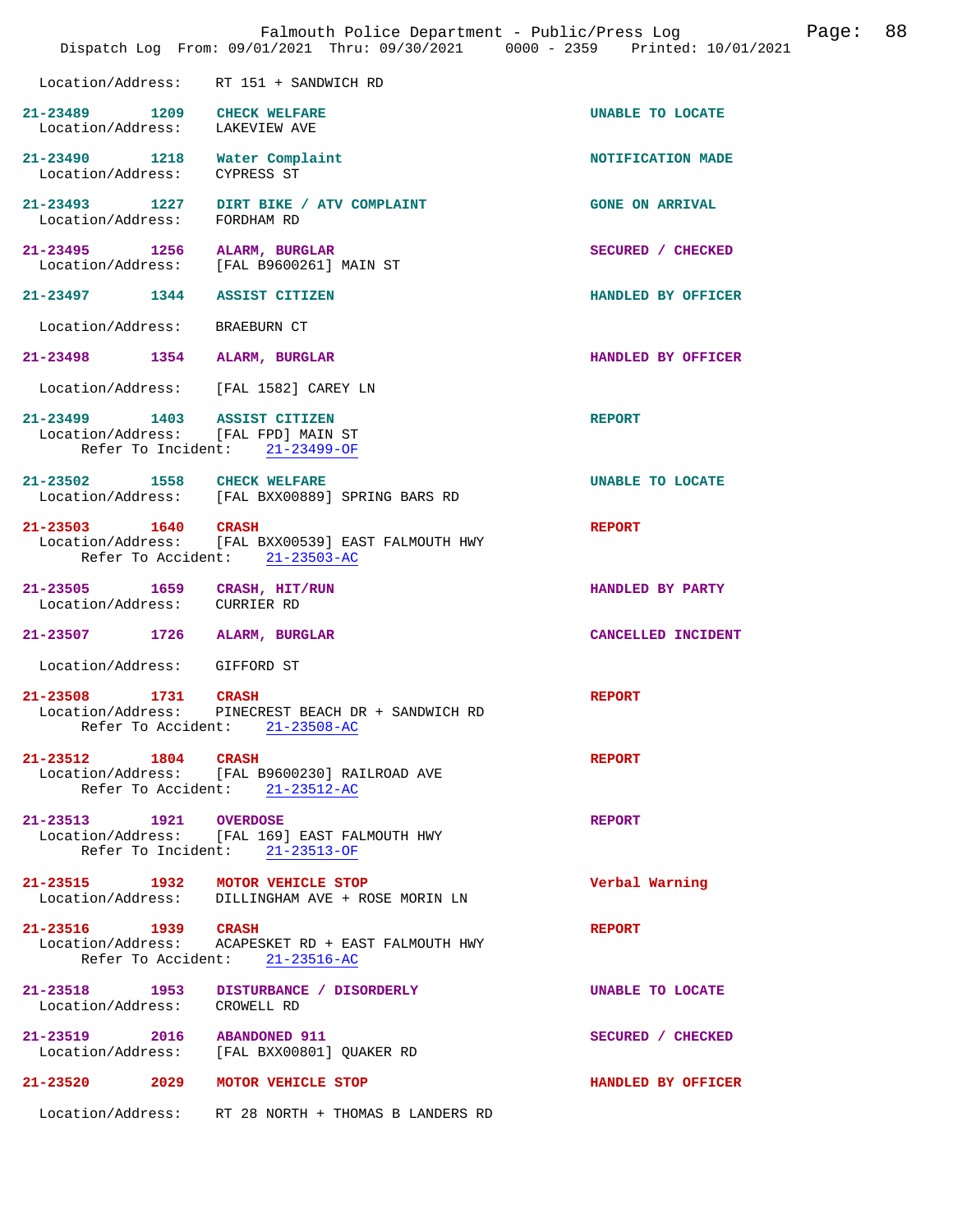| 21-23521 2114 AREA CHECK                                            | Location/Address: CANDACE WAY + SOPHIE LN                                                                                | <b>GONE ON ARRIVAL</b> |
|---------------------------------------------------------------------|--------------------------------------------------------------------------------------------------------------------------|------------------------|
| 21-23524 2156 AREA CHECK                                            | Location/Address: CANDACE WAY + SOPHIE LN<br>Refer To Incident: 21-23524-OF                                              | <b>REPORT</b>          |
|                                                                     |                                                                                                                          |                        |
|                                                                     | 21-23525 2232 FOLLOW UP INVESTIGATION                                                                                    | HANDLED BY OFFICER     |
| Location/Address: [FAL FPD] MAIN ST                                 |                                                                                                                          |                        |
|                                                                     | 21-23526 2250 LOUD MUSIC / PARTY / NOISES<br>Location/Address: [FAL BXX00810] MAIN ST                                    | NO VIOLATION           |
|                                                                     | 21-23527 2255 DISTURBANCE / DISORDERLY                                                                                   | <b>GONE ON ARRIVAL</b> |
| Location/Address: [FAL 3267] MAIN ST                                |                                                                                                                          |                        |
| 21-23528 2303 Admin Services                                        |                                                                                                                          | HANDLED BY OFFICER     |
| Location/Address: [FAL FPD] MAIN ST                                 |                                                                                                                          |                        |
| 21-23529 2309<br>Location/Address:                                  | LOUD MUSIC / PARTY / NOISES<br>LUMBERT LN                                                                                | NO VIOLATION           |
|                                                                     | 21-23530 2310 SUSPICIOUS MV<br>Location/Address: SANDWICH RD + BRICK KILN RD                                             | <b>GONE ON ARRIVAL</b> |
| 21-23531 2320 ASSIST CITIZEN<br>Location/Address: [FAL FPD] MAIN ST | Refer To Incident: 21-23531-OF                                                                                           | <b>REPORT</b>          |
|                                                                     |                                                                                                                          |                        |
| 21-23532 2323 INTOXICATED PERSON                                    | Location/Address: CROWELL RD + DAVISVILLE RD                                                                             | <b>TRANSPORT</b>       |
|                                                                     | 21-23533 2355 BUILDING / RESIDENCE CHECK<br>Location/Address: [FAL 964] TEATICKET HWY                                    | SECURED / CHECKED      |
| For Date: $09/26/2021$ - Sunday                                     |                                                                                                                          |                        |
|                                                                     | 21-23534 0000 BUILDING / RESIDENCE CHECK<br>Location/Address: [FAL B9600074] TEATICKET HWY                               | SECURED / CHECKED      |
| $21 - 23535$<br>0003<br>Location/Address:                           | BUILDING / RESIDENCE CHECK<br>[FAL B9800292] DAVIS STRAITS                                                               | SECURED / CHECKED      |
| 21-23536 0004 AREA CHECK                                            | Location/Address: SCRANTON AVE + CLINTON AVE                                                                             | SECURED / CHECKED      |
|                                                                     | 21-23537 0015 BUILDING / RESIDENCE CHECK<br>Location/Address: [FAL B9600028] JONES RD                                    | SECURED / CHECKED      |
|                                                                     | 21-23538 0022 BUILDING / RESIDENCE CHECK<br>Location/Address: [FAL B9600025] DAVISVILLE RD                               | SECURED / CHECKED      |
|                                                                     | 21-23539 0025 LOUD MUSIC / PARTY / NOISES<br>Location/Address: [FAL BXX00818] WATER ST<br>Refer To Incident: 21-23539-OF | <b>REPORT</b>          |
|                                                                     | 21-23540 0026 BUILDING / RESIDENCE CHECK<br>Location/Address: [FAL B9600084] TER HEUN DR                                 | SECURED / CHECKED      |
| 21-23541 0027 AREA CHECK                                            | Location/Address: [FAL 55] MENAUHANT RD                                                                                  | SECURED / CHECKED      |
| 21-23542 0035 SUSPICIOUS PERSON(S)                                  |                                                                                                                          | HANDLED BY OFFICER     |

Location/Address: [FAL BXX00393] SCRANTON AVE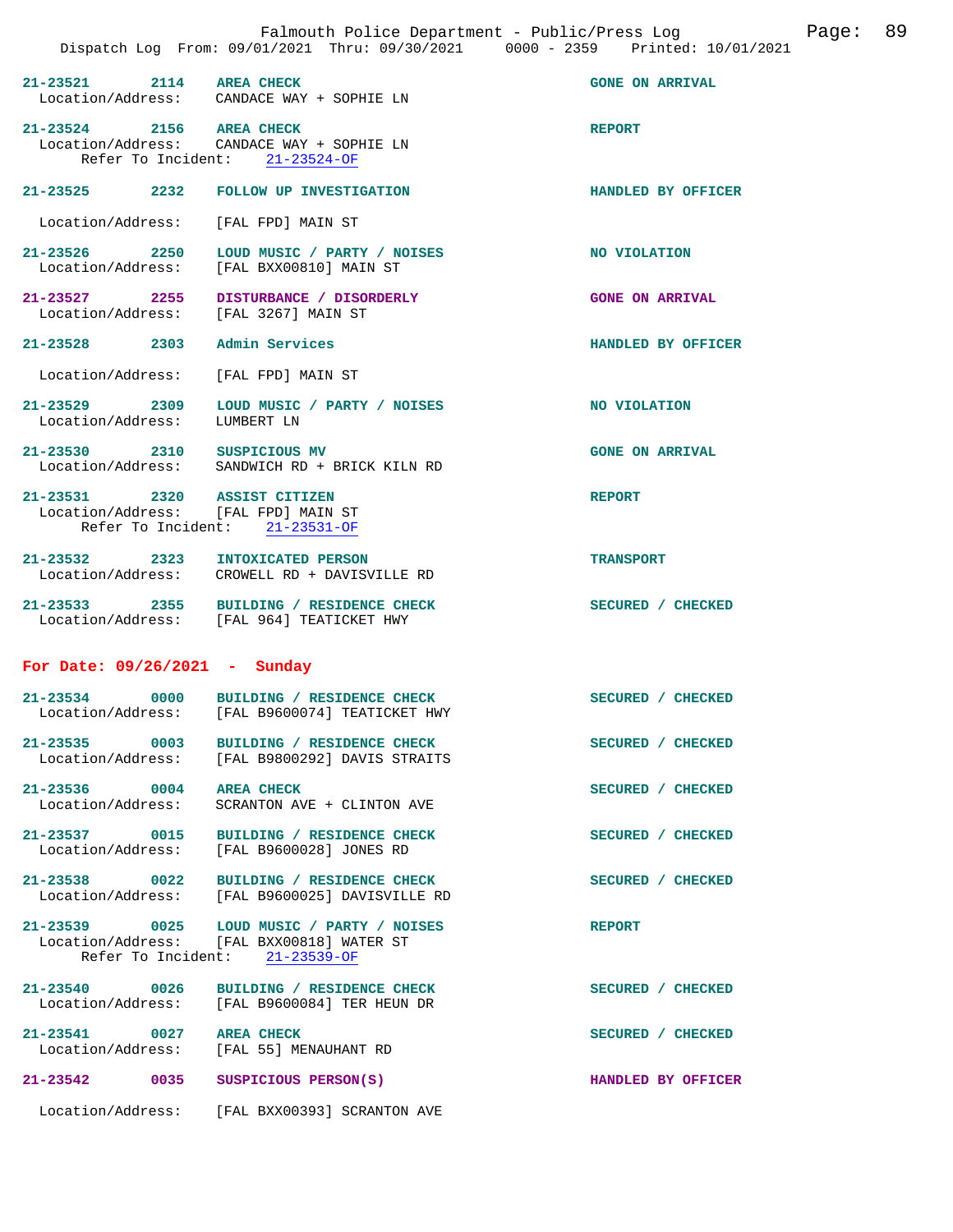|                                                   | Dispatch Log From: 09/01/2021 Thru: 09/30/2021 0000 - 2359 Printed: 10/01/2021    | Falmouth Police Department - Public/Press Log<br>Page: | 90 |
|---------------------------------------------------|-----------------------------------------------------------------------------------|--------------------------------------------------------|----|
| $21 - 23543$<br>0148                              | <b>AREA CHECK</b><br>Location/Address: [FAL BA170R] GIFFORD ST                    | SECURED / CHECKED                                      |    |
| 21-23544 0150<br>Location/Address:                | <b>AREA CHECK</b><br>[FAL L34] SCRANTON AVE                                       | SECURED / CHECKED                                      |    |
| 21-23545 0150                                     | BUILDING / RESIDENCE CHECK<br>Location/Address: [FAL B0100017] NORTH FALMOUTH HWY | SECURED / CHECKED                                      |    |
| 21-23546 0154                                     | BUILDING / RESIDENCE CHECK<br>Location/Address: [FAL B9600030] OLD MAIN RD        | SECURED / CHECKED                                      |    |
| 21-23547 0159<br>Location/Address:                | <b>AREA CHECK</b><br>MBL ST                                                       | SECURED / CHECKED                                      |    |
| 21-23548 0159<br>Location/Address:                | ALARM, BURGLAR<br>[FAL B9600722] MILL POND WAY                                    | <b>UNFOUNDED</b>                                       |    |
| 21-23549 0200<br>Location/Address:                | PARKING VIOLATION(S)<br>[FAL B9600077] TOWN HALL SQ                               | NO VIOLATION                                           |    |
| 21-23550 0201<br>Location/Address:                | PARKING VIOLATION(S)<br>LUSCOMBE AVE                                              | NO VIOLATION                                           |    |
| 21-23551 0204<br>Location/Address:                | PARKING VIOLATION(S)<br>[FAL B9600261] MAIN ST                                    | NO VIOLATION                                           |    |
| 21-23552 0204                                     | <b>CHECK WELFARE</b>                                                              | HANDLED BY OFFICER                                     |    |
|                                                   | Location/Address: [FAL B9600085] EAST FALMOUTH HWY                                |                                                        |    |
| 21-23553 0235 B & E MV / TRL<br>Location/Address: | HOMESTEAD LN<br>Refer To Incident: 21-23553-OF                                    | <b>REPORT</b>                                          |    |
| 21-23554 0317<br>Location/Address:                | ALARM, BURGLAR<br>DAVISVILLE RD                                                   | <b>UNFOUNDED</b>                                       |    |
| $21 - 23555$<br>0335                              | ALARM, BURGLAR                                                                    | CANCELLED INCIDENT                                     |    |
|                                                   | Location/Address: [FAL B0000313] BEECHWOOD RD                                     |                                                        |    |
| 21-23558<br>0407                                  | ALARM, BURGLAR                                                                    | HANDLED BY OFFICER                                     |    |
| Location/Address:                                 | [FAL 169] EAST FALMOUTH HWY                                                       |                                                        |    |
| $21 - 23559$ 0422                                 | <b>CHECK WELFARE</b>                                                              | HANDLED BY OFFICER                                     |    |
| Location/Address:                                 | [FAL BXX00016] TEATICKET HWY                                                      |                                                        |    |
| $21 - 23562$<br>0600                              | <b>ABANDONED 911</b>                                                              | HANDLED BY OFFICER                                     |    |
| Location/Address:                                 | [FAL 707] GIFFORD ST                                                              |                                                        |    |
| $21 - 23568$<br>1014<br>Location/Address:         | DOWN TREE(S)<br>PLUM HOLLOW RD                                                    | NOTIFICATION MADE                                      |    |
| 21-23570<br>1021                                  | <b>CHECK WELFARE</b>                                                              | HANDLED BY OFFICER                                     |    |
| Location/Address:                                 | BRICK KILN RD + OX BOW RD                                                         |                                                        |    |
| 21-23571<br>1102<br>Location/Address:             | DOWN TREE(S)<br><b>DUSTY MILLER RD</b>                                            | NOTIFICATION MADE                                      |    |
| $21 - 23574$<br>1229<br>Location/Address:         | DIRT BIKE / ATV COMPLAINT<br>[FAL B9600569] FORDHAM RD                            | <b>GONE ON ARRIVAL</b>                                 |    |
| 21-23575<br>1239                                  | DIRT BIKE / ATV COMPLAINT                                                         | HANDLED BY OFFICER                                     |    |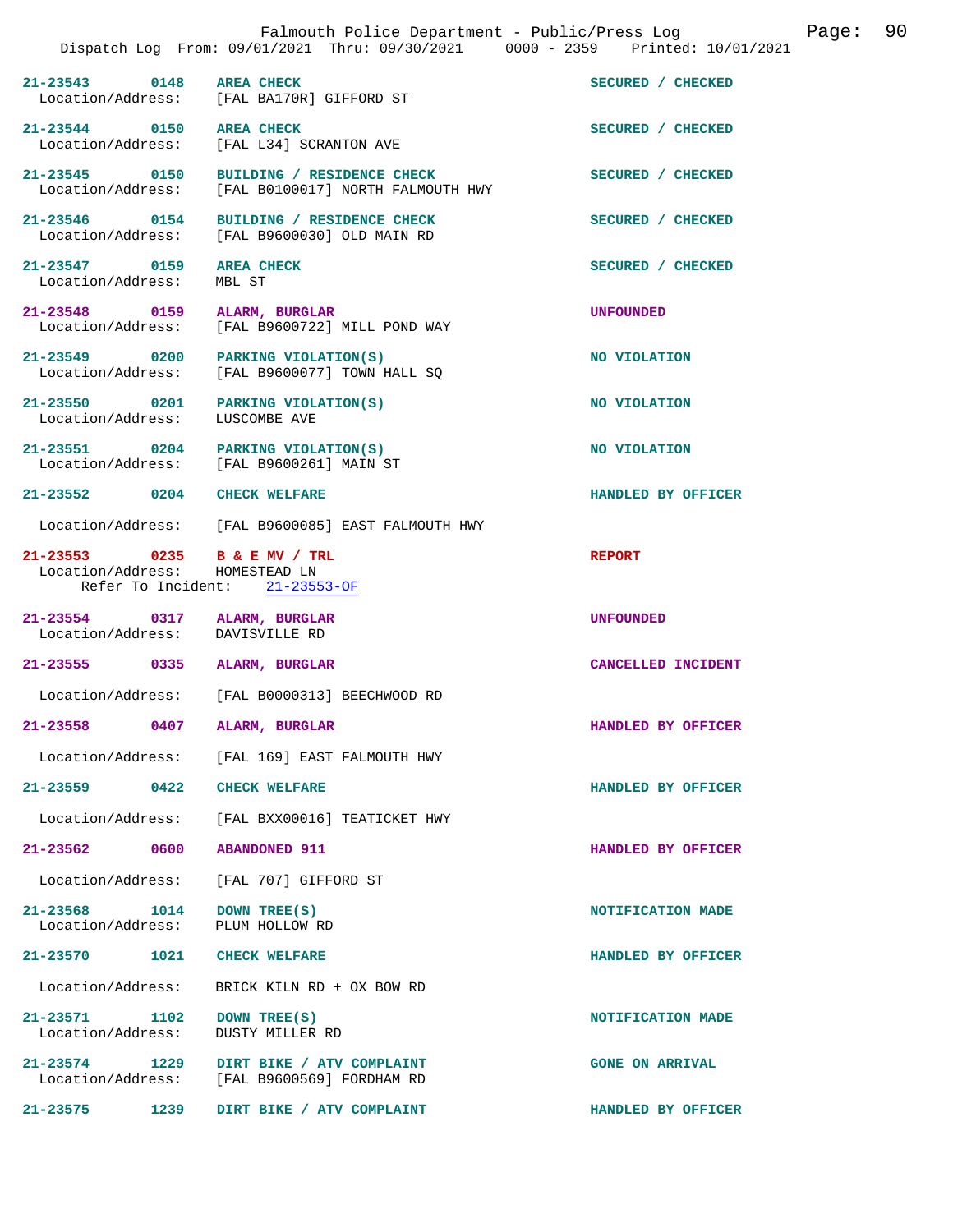|                               | Falmouth Police Department - Public/Press Log<br>Dispatch Log From: 09/01/2021 Thru: 09/30/2021 0000 - 2359 Printed: 10/01/2021 |                        | Page: 91 |  |
|-------------------------------|---------------------------------------------------------------------------------------------------------------------------------|------------------------|----------|--|
| Location/Address: RESEARCH RD |                                                                                                                                 |                        |          |  |
| 21-23576 1246 LARCENY         | Location/Address: [FAL B9600093] SCRANTON AVE<br>Refer To Incident: 21-23576-OF                                                 | <b>REPORT</b>          |          |  |
|                               | 21-23577 1258 ANIMAL COMPLAINT                                                                                                  | REF ANIMAL CONTROL     |          |  |
|                               | Location/Address: [FAL 159] GRAND AVE                                                                                           |                        |          |  |
|                               | 21-23580 1316 ANIMAL COMPLAINT<br>Location/Address: [FAL L6] BLACK BEACH HILLS RD                                               | NOTIFICATION MADE      |          |  |
| Location/Address: MEREDITH DR | 21-23581 1326 ANIMAL COMPLAINT                                                                                                  | NOTIFICATION MADE      |          |  |
|                               | 21-23583 1333 ANIMAL COMPLAINT<br>Location/Address: [FAL L113] WOOD NECK RD                                                     | REF DNR                |          |  |
| 21-23584 1424 AREA CHECK      | Location/Address: JONES RD + PALMER AVE                                                                                         | <b>GONE ON ARRIVAL</b> |          |  |
|                               | 21-23585 1520 ANIMAL COMPLAINT                                                                                                  | CANCELLED INCIDENT     |          |  |
| Location/Address: DALE DR     |                                                                                                                                 |                        |          |  |
|                               | 21-23587 1603 LOUD MUSIC / PARTY / NOISES                                                                                       | HANDLED BY OFFICER     |          |  |
|                               | Location/Address: BRICK KILN RD                                                                                                 |                        |          |  |
|                               | 21-23588 1751 FOLLOW UP INVESTIGATION                                                                                           | HANDLED BY OFFICER     |          |  |
|                               | Location/Address: BRICK KILN RD<br>Refer To Incident: 21-23588-OF                                                               |                        |          |  |
|                               | 21-23591 1816 FOLLOW UP INVESTIGATION                                                                                           | HANDLED BY OFFICER     |          |  |
|                               | Location/Address: BRICK KILN RD                                                                                                 |                        |          |  |
|                               | 21-23593 1847 MENTAL ILLNESS (SEC 12)                                                                                           | HANDLED BY OFFICER     |          |  |
| Location/Address:             | [FAL 2241] CURRIER RD                                                                                                           |                        |          |  |
|                               | 21-23596 1913 ALARM, BURGLAR                                                                                                    | CANCELLED INCIDENT     |          |  |
|                               | Location/Address: [FAL B0000313] BEECHWOOD RD                                                                                   |                        |          |  |
|                               | 21-23595 1914 MOTOR VEHICLE STOP<br>Location/Address: [FAL B9600110] GIFFORD ST                                                 | Verbal Warning         |          |  |
|                               | 21-23597 1921 ASSIST FIRE DEPT<br>Location/Address: [FAL B9600271] PINE VALLEY DR<br>Refer To Incident: 21-23597-OF             | <b>REPORT</b>          |          |  |
|                               | 21-23598 1929 ALARM, BURGLAR<br>Location/Address: FAIRMOUNT AVE                                                                 | <b>UNFOUNDED</b>       |          |  |
| Location/Address: ASHUMET RD  | 21-23599 1951 MENTAL ILLNESS (SEC 12)                                                                                           | REF FIRE DEPT          |          |  |
| 21-23604 2042 ERRATIC MV      | Location/Address: THOMAS B LANDERS RD + RT 28 NORTH                                                                             | UNABLE TO LOCATE       |          |  |
| 21-23607 2209 OVERDOSE        | Location/Address: [FAL BXX00539] EAST FALMOUTH HWY<br>Refer To Incident: 21-23607-OF                                            | <b>REPORT</b>          |          |  |
|                               | 21-23609 2236 WARRANT SERVICE<br>Location/Address: [FAL 964] TEATICKET HWY                                                      | Arrest(s) Made         |          |  |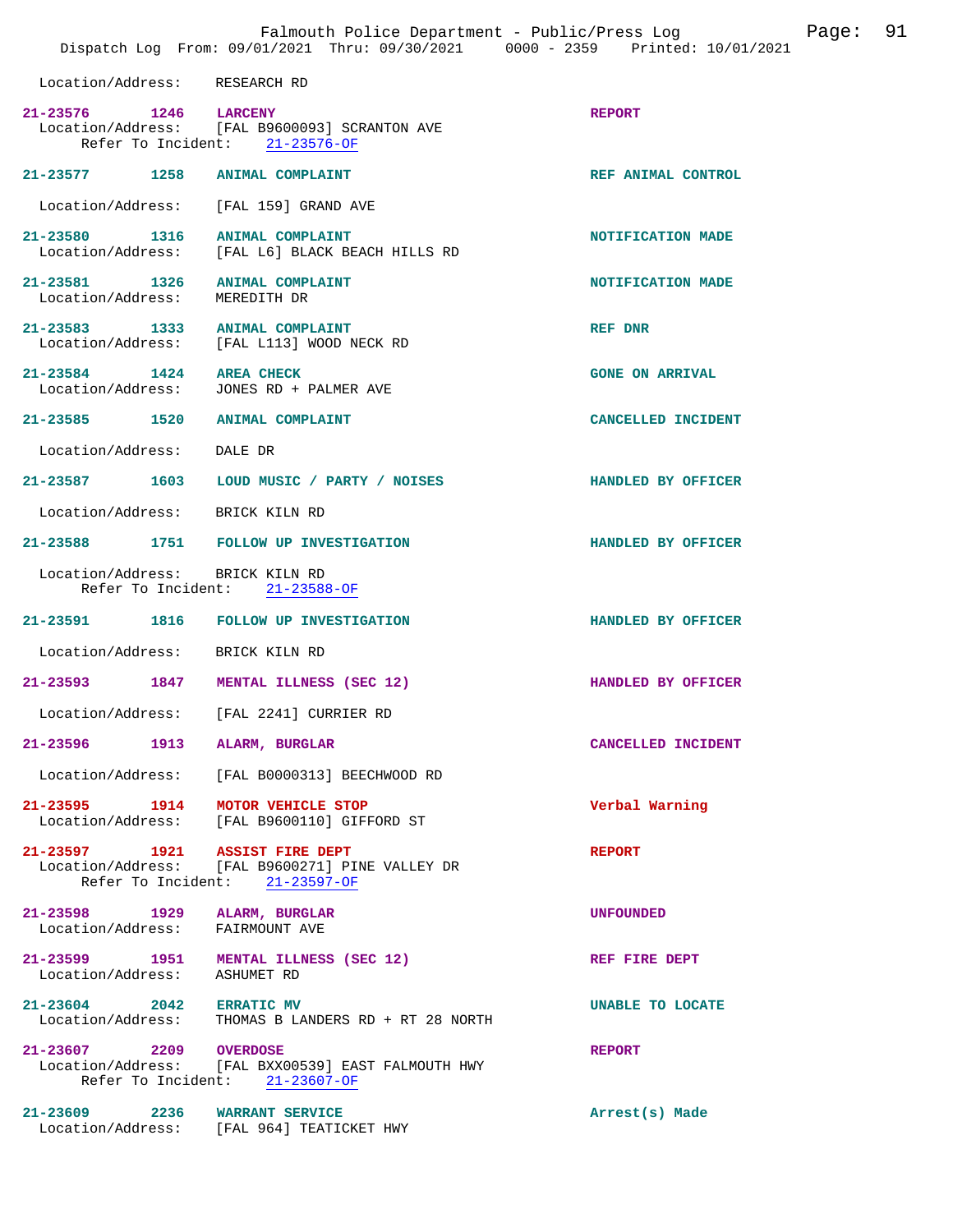|          |                             |                                                                                        | Falmouth Police Department - Public/Press Log | Page: | 92 |
|----------|-----------------------------|----------------------------------------------------------------------------------------|-----------------------------------------------|-------|----|
|          |                             | Dispatch Log From: 09/01/2021 Thru: 09/30/2021 0000 - 2359 Printed: 10/01/2021         |                                               |       |    |
|          |                             | Refer To Arrest: 21-23609-A-AR                                                         |                                               |       |    |
|          |                             |                                                                                        |                                               |       |    |
|          |                             | Arrest: ANDRADE, HERMAN A<br>Address: 205 ASHUMET RD MASHPEE, MA                       |                                               |       |    |
|          | Age:                        | -42                                                                                    |                                               |       |    |
|          | Charges:                    | DRUG, POSSESS CLASS B, SUBSQ.OFF.                                                      |                                               |       |    |
|          |                             | DRUG, POSSESS CLASS A                                                                  |                                               |       |    |
|          |                             | DRUG, POSSESS CLASS A<br>ARREST WARRANT SERVICE                                        |                                               |       |    |
|          |                             | ARREST WARRANT SERVICE                                                                 |                                               |       |    |
|          |                             | ARREST WARRANT SERVICE                                                                 |                                               |       |    |
|          |                             | TAMPER WITH EVIDENCE                                                                   |                                               |       |    |
|          |                             | Refer To Arrest: 21-23609-AR                                                           |                                               |       |    |
|          |                             | Arrest: ANZIVINO, TIAH RUTH                                                            |                                               |       |    |
|          |                             | Address: 26 KING ST Apt. #4 FALMOUTH, MA                                               |                                               |       |    |
|          |                             | Age: 26<br>Charges: ARREST WARRANT SERVICE                                             |                                               |       |    |
|          |                             |                                                                                        |                                               |       |    |
| 21-23611 |                             | 2330 LOUD MUSIC / PARTY / NOISES                                                       | HANDLED BY OFFICER                            |       |    |
|          | Location/Address: NYE RD    |                                                                                        |                                               |       |    |
|          |                             | For Date: $09/27/2021$ - Monday                                                        |                                               |       |    |
|          | 21-23612 0004 CRASH         |                                                                                        | <b>REPORT</b>                                 |       |    |
|          | Location/Address: OX BOW RD |                                                                                        |                                               |       |    |
|          |                             | Refer To Accident: 21-23612-AC                                                         |                                               |       |    |
|          |                             | Refer To Incident: $\overline{21-23612-OF}$                                            |                                               |       |    |
|          |                             |                                                                                        |                                               |       |    |
|          |                             | 21-23614 0024 ALARM, BURGLAR<br>Location/Address: [FAL B9600722] MILL POND WAY         | <b>UNFOUNDED</b>                              |       |    |
|          |                             |                                                                                        |                                               |       |    |
|          |                             | 21-23616 0131 BUILDING / RESIDENCE CHECK                                               | SECURED / CHECKED                             |       |    |
|          | Location/Address:           | [FAL B9600029] KATHARINE LEE BATES                                                     |                                               |       |    |
|          |                             |                                                                                        |                                               |       |    |
|          |                             | 21-23617 0133 BUILDING / RESIDENCE CHECK                                               | SECURED / CHECKED                             |       |    |
|          | Location/Address:           | [FAL B9600027] LAKEVIEW AVE                                                            |                                               |       |    |
|          |                             | 21-23619 0135 BUILDING / RESIDENCE CHECK                                               | SECURED / CHECKED                             |       |    |
|          |                             | Location/Address: [FAL B9600025] DAVISVILLE RD                                         |                                               |       |    |
|          |                             |                                                                                        |                                               |       |    |
|          | 21-23618 0136               | BUILDING / RESIDENCE CHECK                                                             | SECURED / CHECKED                             |       |    |
|          |                             | Location/Address: [FAL B9600028] JONES RD                                              |                                               |       |    |
|          |                             | 21-23620 0138 BUILDING / RESIDENCE CHECK                                               | SECURED / CHECKED                             |       |    |
|          |                             | Location/Address: [FAL B9800292] DAVIS STRAITS                                         |                                               |       |    |
|          |                             |                                                                                        |                                               |       |    |
|          |                             | 21-23621 0140 BUILDING / RESIDENCE CHECK                                               | SECURED / CHECKED                             |       |    |
|          |                             | Location/Address: [FAL 964] TEATICKET HWY                                              |                                               |       |    |
|          |                             | 21-23622 0143 BUILDING / RESIDENCE CHECK                                               |                                               |       |    |
|          |                             | Location/Address: [FAL B9600031] MARAVISTA AVE EXT                                     | SECURED / CHECKED                             |       |    |
|          |                             |                                                                                        |                                               |       |    |
|          |                             | 21-23623 0147 BUILDING / RESIDENCE CHECK<br>Location/Address: [FAL BXX00810] MAIN ST   | SECURED / CHECKED                             |       |    |
|          |                             |                                                                                        |                                               |       |    |
|          |                             |                                                                                        |                                               |       |    |
|          |                             | 21-23624 0149 BUILDING / RESIDENCE CHECK<br>Location/Address: [FAL B9600012] DEPOT AVE | SECURED / CHECKED                             |       |    |
|          |                             |                                                                                        |                                               |       |    |
|          |                             | 21-23625 0150 BUILDING / RESIDENCE CHECK                                               | SECURED / CHECKED                             |       |    |
|          |                             | Location/Address: [FAL 461] NORTH MAIN ST                                              |                                               |       |    |
|          |                             |                                                                                        |                                               |       |    |
|          |                             | 21-23626 0156 BUILDING / RESIDENCE CHECK                                               | SECURED / CHECKED                             |       |    |
|          | Location/Address:           | [FAL BXX00272] LOCUST ST                                                               |                                               |       |    |
|          |                             | 21-23627 0156 ALARM, BURGLAR                                                           | <b>UNFOUNDED</b>                              |       |    |
|          |                             | Location/Address: [FAL 180] MAIN ST                                                    |                                               |       |    |
|          |                             |                                                                                        |                                               |       |    |
|          |                             | 21-23628 0200 BUILDING / RESIDENCE CHECK                                               | SECURED / CHECKED                             |       |    |
|          |                             | Location/Address: [FAL B9600237] EAST FALMOUTH HWY                                     |                                               |       |    |
|          |                             |                                                                                        |                                               |       |    |
|          |                             |                                                                                        |                                               |       |    |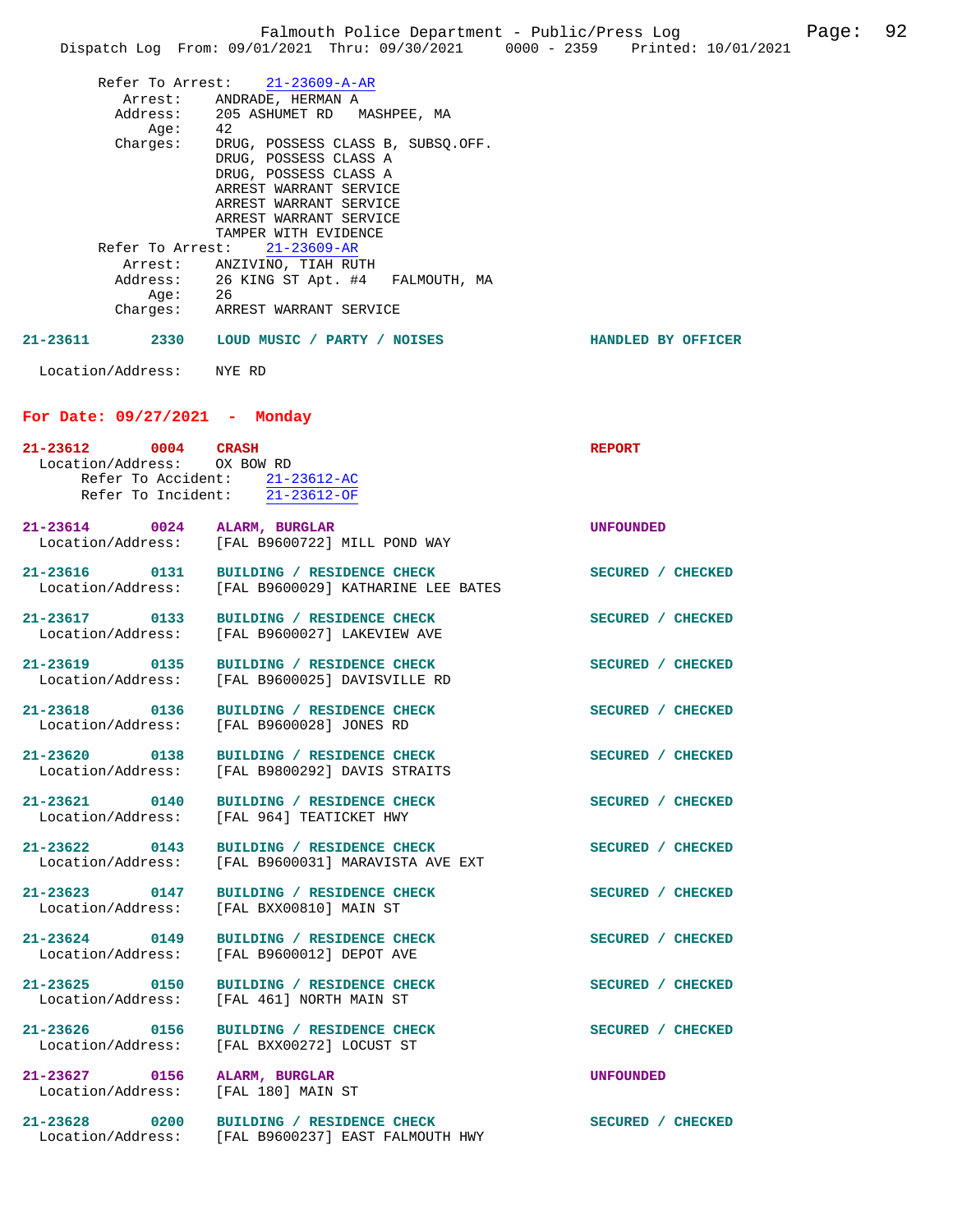| 21-23629 0203                                                           | PARKING VIOLATION(S)<br>Location/Address: [FAL B9600203] TOWN HALL SO                                       | NO VIOLATION       |
|-------------------------------------------------------------------------|-------------------------------------------------------------------------------------------------------------|--------------------|
| 21-23630 0204                                                           | PARKING VIOLATION(S)<br>Location/Address: [FAL B9600261] MAIN ST                                            | NO VIOLATION       |
| $21 - 23631$ 0212<br>Location/Address:                                  | PARKING VIOLATION(S)<br>LUSCOMBE AVE + WATER ST                                                             | NO VIOLATION       |
| 21-23632 0238                                                           | <b>ABANDONED 911</b>                                                                                        | HANDLED BY OFFICER |
|                                                                         | Location/Address: [FAL B9601056] PENZANCE RD                                                                |                    |
| 21-23633 0249<br>Location/Address:                                      | BUILDING / RESIDENCE CHECK<br>[FAL B9600051] HATCHVILLE RD                                                  | SECURED / CHECKED  |
| 21-23637 0644                                                           | <b>FOLLOW UP INVESTIGATION</b>                                                                              | HANDLED BY OFFICER |
|                                                                         | Location/Address: [FAL BXX00620] TEATICKET HWY                                                              |                    |
| 21-23638 0702                                                           | Admin Services                                                                                              | HANDLED BY OFFICER |
|                                                                         | Location/Address: [FAL BXX00810] MAIN ST                                                                    |                    |
| 21-23639 0806 Admin Services                                            |                                                                                                             | HANDLED BY OFFICER |
| Location/Address:                                                       | WATER ST + LUSCOMBE AVE                                                                                     |                    |
| 21-23640 0834 TRAFFIC HAZARD<br>Location/Address: [BOU] RT 28 NORTH     |                                                                                                             | NOTIFICATION MADE  |
|                                                                         | 21-23641 0904 CRASH<br>Location/Address: TEATICKET HWY + TROTTING PARK RD<br>Refer To Accident: 21-23641-AC | <b>REPORT</b>      |
| 21-23642 0906                                                           | TRANSPORT / ESCORT<br>Location/Address: [FAL B9600063] JONES RD                                             | <b>TRANSPORT</b>   |
| 21-23646 0925 ALARM, BURGLAR                                            | Location/Address: [FAL B0100077] FAIRWAY POINTE RD                                                          | <b>UNFOUNDED</b>   |
| 21-23644 0926 CRASH                                                     | Location/Address: WAQUOIT HWY + BARROWS RD<br>Refer To Accident: 21-23644-AC                                | <b>REPORT</b>      |
| 21-23648 0935                                                           | PRESERVE PEACE                                                                                              | HANDLED BY OFFICER |
| Location/Address: CARL LANDI CIR                                        |                                                                                                             |                    |
| 21-23651 1050 Admin Services                                            |                                                                                                             | HANDLED BY OFFICER |
| Location/Address: [FAL FPD] MAIN ST                                     |                                                                                                             |                    |
| 21-23655 1157<br>Location/Address: DAVISVILLE RD                        | PRIVATE TOW                                                                                                 | PRIVATE TOW        |
| 21-23657 1215 Admin Services                                            |                                                                                                             | HANDLED BY OFFICER |
| Location/Address: [FAL FPD] MAIN ST                                     |                                                                                                             |                    |
| 21-23658 1216                                                           | SELECTIVE ENFORCEMENT                                                                                       | HANDLED BY OFFICER |
|                                                                         | Location/Address: FALMOUTH LANDING RD + OX BOW RD                                                           |                    |
| 21-23662 1518 RECOVERED PROPERTY<br>Location/Address: [FAL FPD] MAIN ST |                                                                                                             | <b>REPORT</b>      |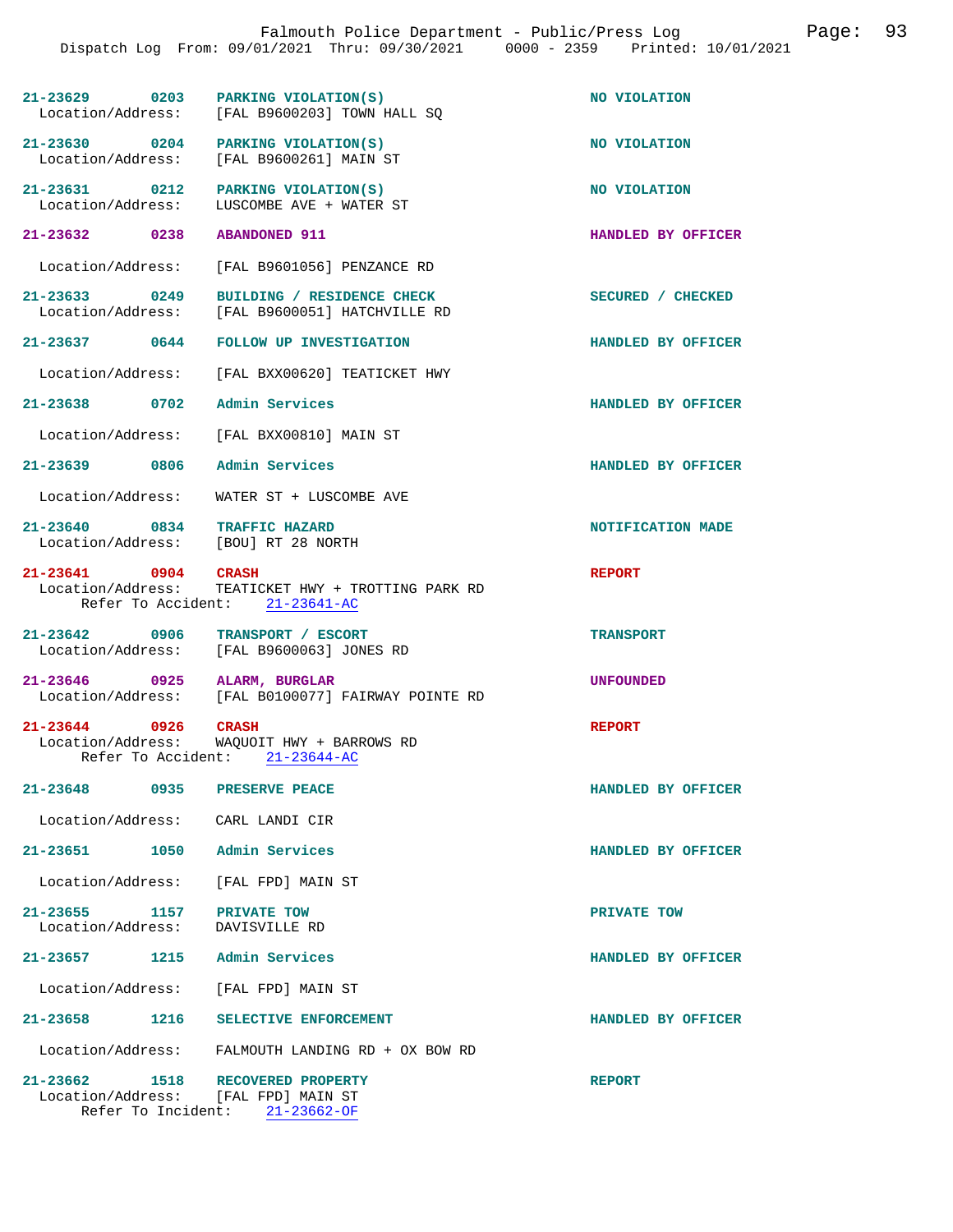|                                                                 | Dispatch Log From: 09/01/2021 Thru: 09/30/2021 0000 - 2359 Printed: 10/01/2021                |                         |
|-----------------------------------------------------------------|-----------------------------------------------------------------------------------------------|-------------------------|
| $21 - 23652$<br>1540                                            | <b>AREA CHECK</b>                                                                             | HANDLED BY OFFICER      |
|                                                                 | Location/Address: WOODS HOLE RD + CHURCH ST                                                   |                         |
| 21-23663 1558<br>Location/Address:                              | <b>DISABLED MV</b><br>SURF DR + OYSTER POND RD                                                | HANDLED BY PARTY        |
| 21-23664 1615                                                   | Harassment                                                                                    | HANDLED BY OFFICER      |
| Location/Address:                                               | [FAL L78] OUAKER RD                                                                           |                         |
| 21-23666 1634 ALARM, BURGLAR<br>Location/Address:               | CHURCH ST                                                                                     | SECURED / CHECKED       |
| 21-23667 1647                                                   | <b>AREA CHECK</b>                                                                             | HANDLED BY OFFICER      |
| Location/Address: NARRAGANSETT ST                               |                                                                                               |                         |
| 21-23668 1706<br>Location/Address: FORDHAM CIR                  | SUICIDE ATTEMPT / THREAT                                                                      | UNABLE TO LOCATE        |
| 21-23673 1747 AREA CHECK                                        |                                                                                               | HANDLED BY OFFICER      |
|                                                                 | Location/Address: [FAL B9600026] GIFFORD EXT ST                                               |                         |
| 21-23674 1754 CHECK WELFARE                                     | Location/Address: [FAL B9600029] KATHARINE LEE BATES                                          | <b>UNABLE TO LOCATE</b> |
| 21-23676 1756 CRASH, HIT/RUN                                    | Location/Address: [FAL B9900205] TEATICKET HWY<br>Refer To Accident: 21-23676-AC              | <b>REPORT</b>           |
| Location/Address:                                               | 21-23678 1815 SUICIDE ATTEMPT / THREAT<br>SANDWICH RD<br>Refer To Incident: 21-23678-OF       | <b>TRANSPORT</b>        |
| 21-23677 1816 ALARM, BURGLAR                                    | Location/Address: [FAL B9700758] BERNARD E ST JEAN DR                                         | <b>UNFOUNDED</b>        |
| 21-23679 1824 ASSIST OTHER AGENCY<br>Location/Address: ESKER PL | Refer To Incident: 21-23679-OF                                                                | <b>REPORT</b>           |
| 21-23681 1917 Harassment                                        | Location/Address: [FAL FPD] CARRIAGE SHOP RD<br>Refer To Incident: 21-23681-OF                | <b>REPORT</b>           |
| 21-23682 1929                                                   | <b>THREAT</b><br>Location/Address: [FAL 2860] DAVIS STRAITS<br>Refer To Incident: 21-23682-OF | SERVED IN HAND          |
| 21-23683 1955 ALARM, BURGLAR                                    | Location/Address: [FAL 1013] NORTH FALMOUTH HWY                                               | <b>UNFOUNDED</b>        |
| 21-23684<br>2121                                                | MOTOR VEHICLE STOP                                                                            | HANDLED BY OFFICER      |
| Location/Address:                                               | DILLINGHAM AVE                                                                                |                         |
| 21-23686 2208 AREA CHECK<br>Location/Address: CARRIAGE SHOP RD  | Refer To Incident: 21-23686-OF                                                                | <b>REPORT</b>           |
| $21 - 23687$<br>2228                                            | <b>CHECK WELFARE</b><br>Location/Address: [FAL 964] TEATICKET HWY                             | UNABLE TO LOCATE        |
| $21 - 23689$                                                    | 2314 CHECK WELFARE<br>Location/Address: [FAL B9600093] SCRANTON AVE                           | <b>REPORT</b>           |

Refer To Incident: 21-23689-OF

Falmouth Police Department - Public/Press Log Page: 94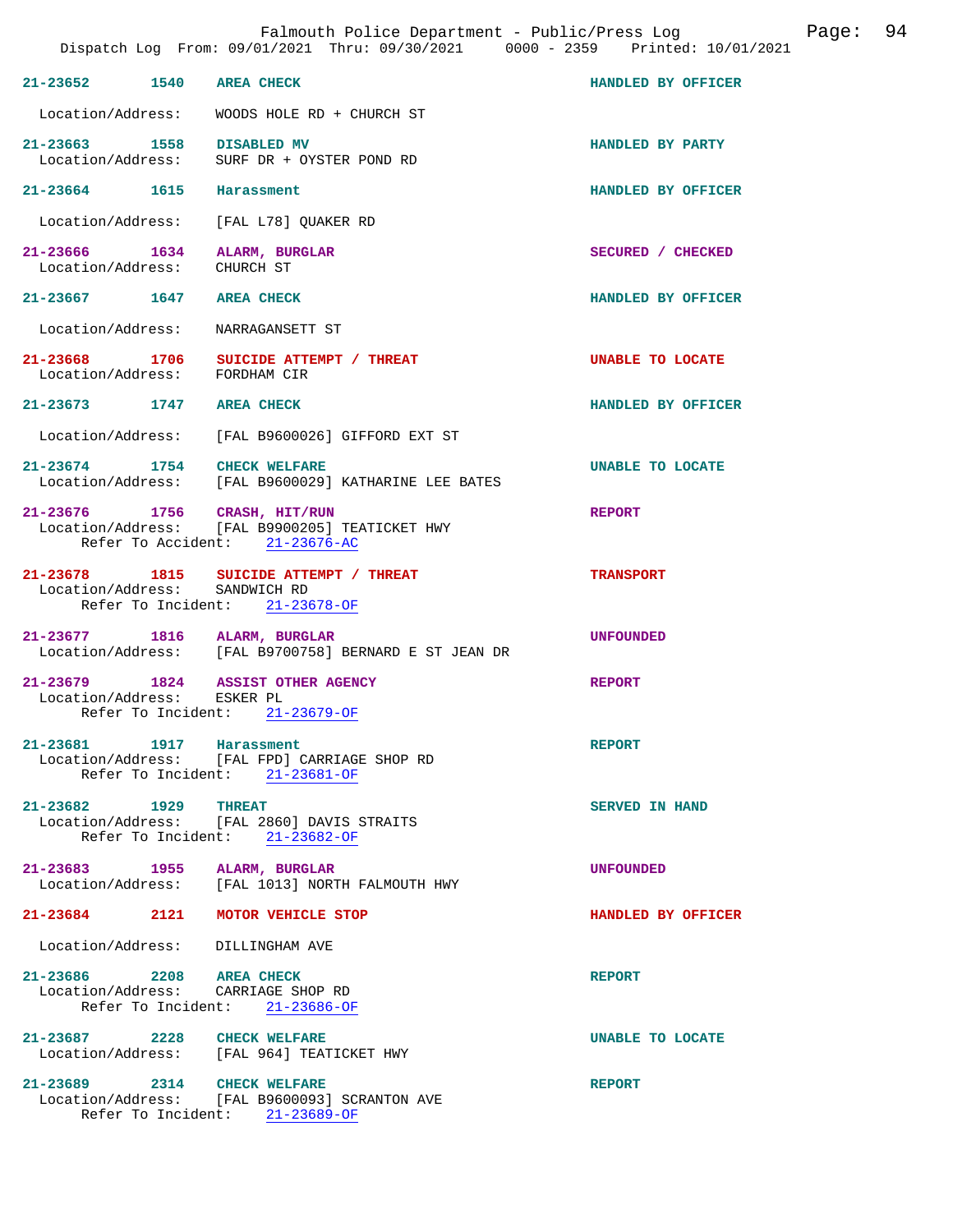| Falmouth Police Department - Public/Press Log<br>Dispatch Log From: 09/01/2021 Thru: 09/30/2021 0000 - 2359 Printed: 10/01/2021 |                                                                     |                                                                                                | 95<br>Page:        |
|---------------------------------------------------------------------------------------------------------------------------------|---------------------------------------------------------------------|------------------------------------------------------------------------------------------------|--------------------|
|                                                                                                                                 | 2323<br>21-23690                                                    | ALARM, BURGLAR                                                                                 | CANCELLED INCIDENT |
|                                                                                                                                 | Location/Address:                                                   | [FAL B9800257] WEST FALMOUTH HWY                                                               |                    |
|                                                                                                                                 | $21 - 23692$<br>2335<br>Location/Address:                           | <b>CHECK WELFARE</b><br>[FAL 860] TEATICKET HWY                                                | REF FIRE DEPT      |
|                                                                                                                                 | 21-23695 2348 ASSIST FIRE DEPT<br>Location/Address: PHILADELPHIA ST |                                                                                                | REF FIRE DEPT      |
|                                                                                                                                 | For Date: $09/28/2021$ - Tuesday                                    |                                                                                                |                    |
|                                                                                                                                 | 21-23698 0040                                                       | <b>AREA CHECK</b><br>Location/Address: [FAL B9600069] TER HEUN DR                              | SECURED / CHECKED  |
|                                                                                                                                 |                                                                     | 21-23699 0049 BUILDING / RESIDENCE CHECK<br>Location/Address: [FAL B9700958] EAST FALMOUTH HWY | SECURED / CHECKED  |
|                                                                                                                                 | 21-23700 0053                                                       | BUILDING / RESIDENCE CHECK<br>Location/Address: [FAL B0100017] NORTH FALMOUTH HWY              | SECURED / CHECKED  |
|                                                                                                                                 | 21-23701 0053<br>Location/Address:                                  | BUILDING / RESIDENCE CHECK<br>[FAL B9600031] MARAVISTA AVE EXT                                 | SECURED / CHECKED  |
|                                                                                                                                 | 21-23702 0100<br>Location/Address:                                  | BUILDING / RESIDENCE CHECK<br>[FAL B9600102] GIFFORD ST                                        | SECURED / CHECKED  |
|                                                                                                                                 | 21-23703 0102                                                       | FOLLOW UP INVESTIGATION                                                                        | HANDLED BY OFFICER |
|                                                                                                                                 | Location/Address:                                                   | [FAL 585] MAIN ST                                                                              |                    |
|                                                                                                                                 | $21 - 23704$<br>0104<br>Location/Address:                           | <b>AREA CHECK</b><br>[FAL 1471] RT 151                                                         | SECURED / CHECKED  |
|                                                                                                                                 | 21-23705 0138                                                       | BUILDING / RESIDENCE CHECK<br>Location/Address: [FAL 302] SANDWICH RD                          | SECURED / CHECKED  |
|                                                                                                                                 | 0142<br>21-23706<br>Location/Address:                               | BUILDING / RESIDENCE CHECK<br>[FAL B9600051] HATCHVILLE RD                                     | SECURED / CHECKED  |
|                                                                                                                                 | $21 - 23707$<br>0149<br>Location/Address:                           | ALARM, BURGLAR<br>[FAL 777] HIGHFIELD DR                                                       | <b>UNFOUNDED</b>   |
|                                                                                                                                 | 21-23708<br>0152<br>Location/Address:                               | BUILDING / RESIDENCE CHECK<br>[FAL B9600026] GIFFORD EXT ST                                    | SECURED / CHECKED  |
|                                                                                                                                 | 21-23709 0217<br>Location/Address:                                  | PARKING VIOLATION(S)<br>[FAL B9600261] MAIN ST                                                 | NO VIOLATION       |
|                                                                                                                                 | 21-23710 0219<br>Location/Address:                                  | PARKING VIOLATION(S)<br>WATER ST + LUSCOMBE AVE                                                | NO VIOLATION       |
|                                                                                                                                 | 21-23711 0229                                                       | Admin Services                                                                                 | HANDLED BY OFFICER |
|                                                                                                                                 | Location/Address:                                                   | [FAL FPD] MAIN ST                                                                              |                    |
|                                                                                                                                 | 21-23712 0311<br>Location/Address:                                  | ALARM, BURGLAR<br>[FAL B9601837] RACING BEACH AVE                                              | <b>UNFOUNDED</b>   |
|                                                                                                                                 | 21-23713 0340<br>Location/Address:                                  | PARKING VIOLATION(S)<br>[FAL B9600077] TOWN HALL SO                                            | NO VIOLATION       |
|                                                                                                                                 | 21-23714 0413<br>Location/Address:                                  | BUILDING / RESIDENCE CHECK<br>[FAL 964] TEATICKET HWY                                          | SECURED / CHECKED  |
|                                                                                                                                 | 21-23715 0549<br>Location/Address:                                  | ALARM, BURGLAR<br>[FAL BXX00362] TOWN HALL SQ                                                  | <b>UNFOUNDED</b>   |
|                                                                                                                                 | 21-23717<br>0556                                                    | ASSIST FIRE DEPT                                                                               | REF FIRE DEPT      |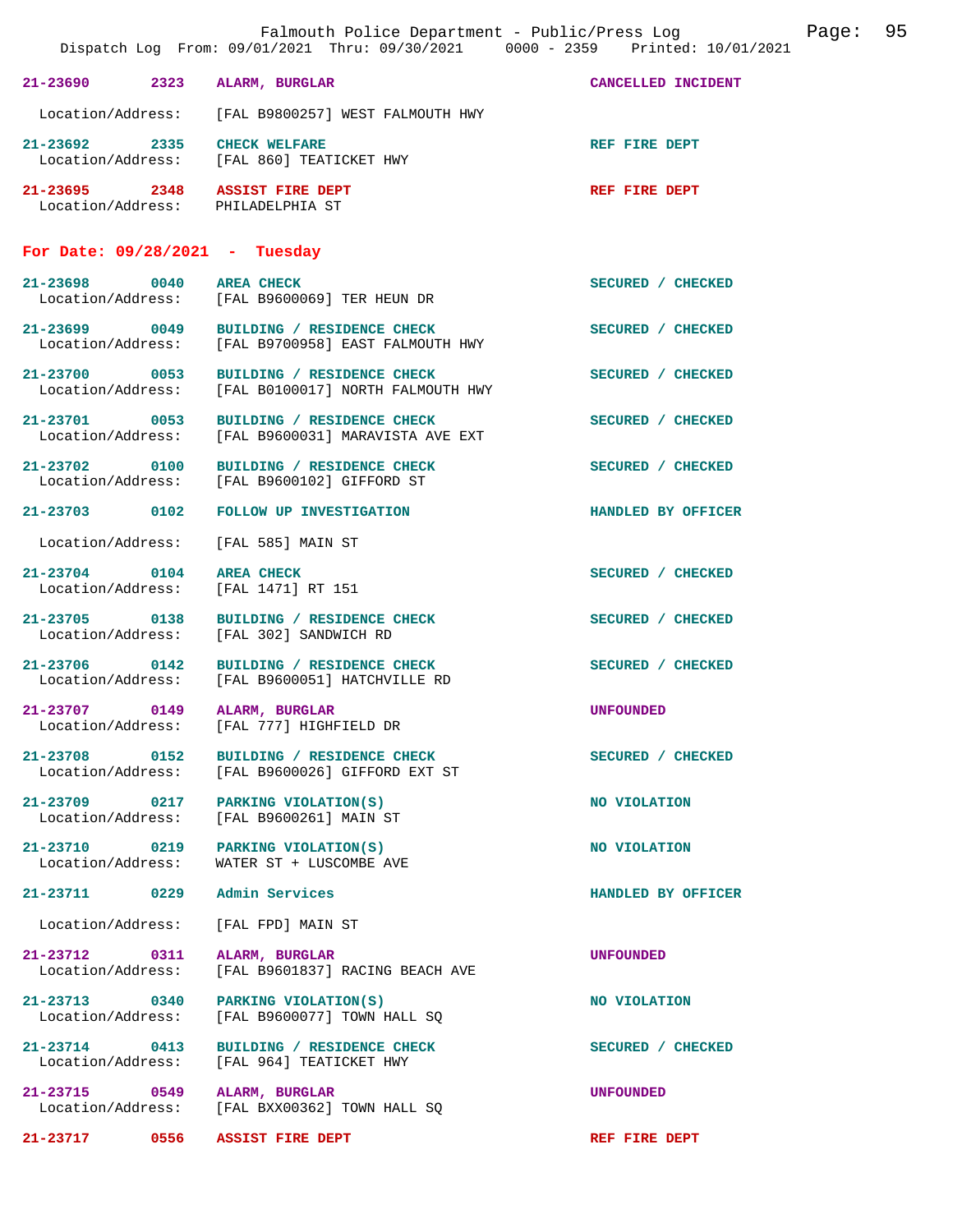|                                    |      | Falmouth Police Department - Public/Press Log<br>Dispatch Log From: 09/01/2021 Thru: 09/30/2021 0000 - 2359 Printed: 10/01/2021 |                    | Page: | 96 |
|------------------------------------|------|---------------------------------------------------------------------------------------------------------------------------------|--------------------|-------|----|
|                                    |      | Location/Address: [FAL B9800188] CHILDS RIVER RD                                                                                |                    |       |    |
| 21-23721<br>Refer To Incident:     | 0739 | <b>LARCENY</b><br>Location/Address: [FAL B9600027] LAKEVIEW AVE<br>$21 - 23721 - OF$                                            | <b>REPORT</b>      |       |    |
|                                    |      | 21-23722 0830 FOLLOW UP INVESTIGATION                                                                                           | HANDLED BY OFFICER |       |    |
| Location/Address:                  |      | [FAL B9900205] TEATICKET HWY                                                                                                    |                    |       |    |
| 21-23653 0840                      |      | <b>AREA CHECK</b>                                                                                                               | HANDLED BY OFFICER |       |    |
| Location/Address:                  |      | WOODS HOLE RD + CHURCH ST                                                                                                       |                    |       |    |
| 21-23724 0859                      |      | FOLLOW UP INVESTIGATION                                                                                                         | HANDLED BY OFFICER |       |    |
| Location/Address:                  |      | [FAL FPD] MAIN ST                                                                                                               |                    |       |    |
| 21-23725 0903                      |      | SUSPICIOUS MV                                                                                                                   | HANDLED BY OFFICER |       |    |
| Location/Address:                  |      | SHORECREST DR                                                                                                                   |                    |       |    |
| 21-23726 0909                      |      | <b>AREA CHECK</b>                                                                                                               | HANDLED BY OFFICER |       |    |
| Location/Address:                  |      | [FAL B0300037] TEATICKET HWY                                                                                                    |                    |       |    |
| 21-23727 0917<br>Location/Address: |      | <b>DISABLED MV</b><br>RT 28 NORTH + RT 151                                                                                      | NOTIFICATION MADE  |       |    |
| 21-23731 0947<br>Location/Address: |      | <b>ASSIST FIRE DEPT</b><br>FORDHAM RD                                                                                           | REF FIRE DEPT      |       |    |
| 21-23733 0951 Admin Services       |      |                                                                                                                                 | HANDLED BY OFFICER |       |    |
| Location/Address:                  |      | [FAL FPD] MAIN ST                                                                                                               |                    |       |    |
| $21 - 23734$                       | 1017 | <b>AREA CHECK</b>                                                                                                               | HANDLED BY OFFICER |       |    |
| Location/Address:                  |      | [FAL B0000073] GIFFORD ST                                                                                                       |                    |       |    |
| $21 - 23735$                       | 1024 | <b>FOLLOW UP INVESTIGATION</b>                                                                                                  | HANDLED BY OFFICER |       |    |
| Location/Address:                  |      | DAVIS STRAITS                                                                                                                   |                    |       |    |
| 21-23737                           | 1043 | ALARM, BURGLAR                                                                                                                  | HANDLED BY OFFICER |       |    |
| Location/Address:                  |      | DILLINGHAM AVE                                                                                                                  |                    |       |    |
| 21-23740                           | 1101 | Harassment                                                                                                                      | HANDLED BY OFFICER |       |    |
| Location/Address:                  |      | [FAL 1504] WOODSIDE DR                                                                                                          |                    |       |    |
| 21-23741<br>Location/Address:      | 1106 | MOTOR VEHICLE STOP<br>MENAUHANT RD + BAY VIEW AVE                                                                               | Verbal Warning     |       |    |
| 21-23742                           | 1110 | Admin Services                                                                                                                  | HANDLED BY OFFICER |       |    |
| Location/Address:                  |      | [FAL FPD] MAIN ST                                                                                                               |                    |       |    |
| 21-23745<br>Location/Address:      | 1249 | <b>ABANDONED 911</b><br>[FAL 3075] JONES RD                                                                                     | HANDLED BY PARTY   |       |    |
| 21-23746                           | 1252 | <b>CHECK WELFARE</b>                                                                                                            | HANDLED BY OFFICER |       |    |
| Location/Address:                  |      | OLD BARNSTABLE RD                                                                                                               |                    |       |    |
| 21-23747                           | 1310 | BUILDING / RESIDENCE CHECK                                                                                                      | HANDLED BY OFFICER |       |    |
| Location/Address:                  |      | [FAL B9600051] HATCHVILLE RD                                                                                                    |                    |       |    |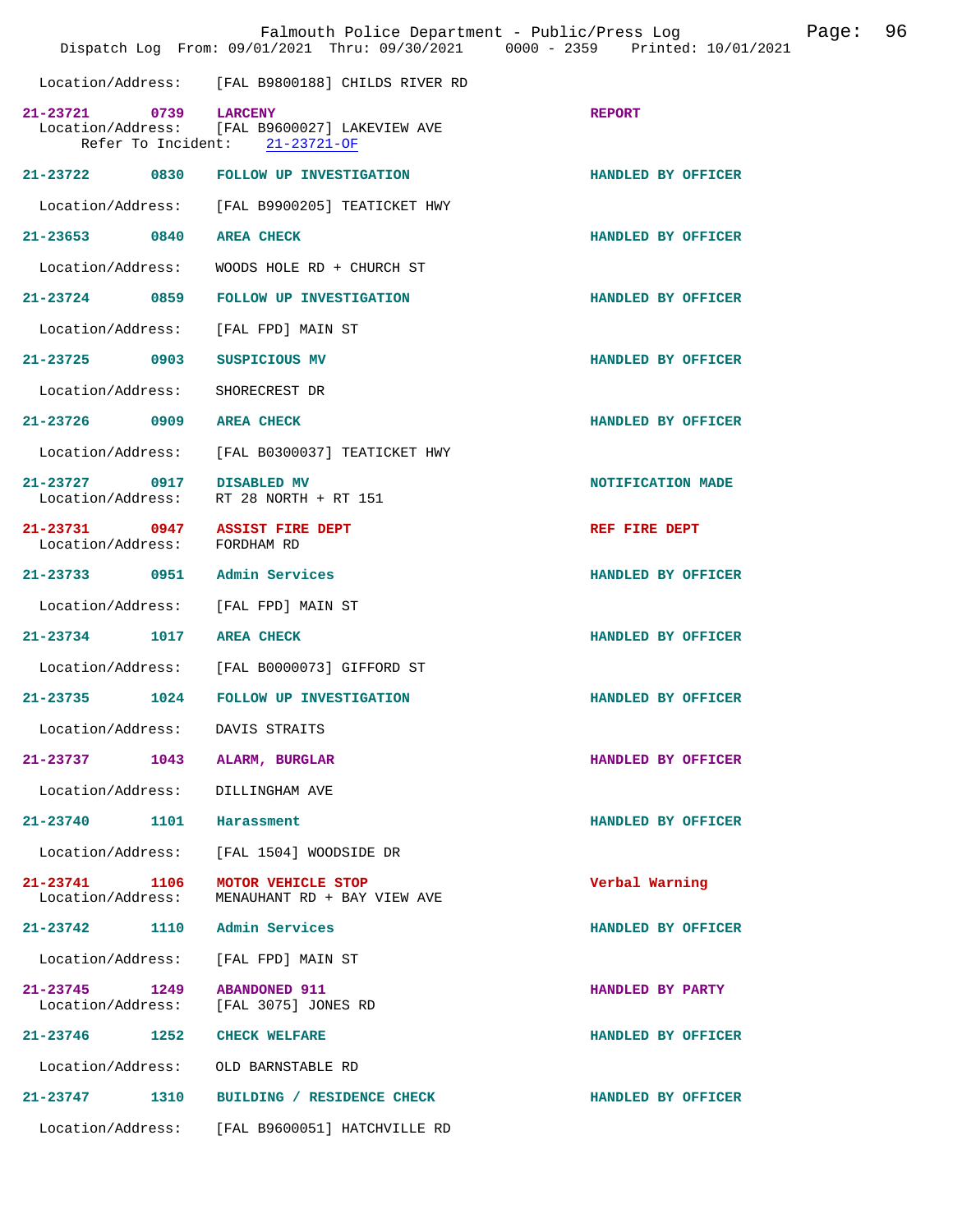|                                                                | Dispatch Log From: 09/01/2021 Thru: 09/30/2021 0000 - 2359 Printed: 10/01/2021                                                                                                                                                                                                                            | Falmouth Police Department - Public/Press Log | Page: | 97 |
|----------------------------------------------------------------|-----------------------------------------------------------------------------------------------------------------------------------------------------------------------------------------------------------------------------------------------------------------------------------------------------------|-----------------------------------------------|-------|----|
|                                                                | 21-23749 1317 SUSPICIOUS PERSON(S)<br>Location/Address: [FAL B9700610] WOODS HOLE RD                                                                                                                                                                                                                      | UNABLE TO LOCATE                              |       |    |
| 21-23748 1318 ERRATIC MV<br>Location/Address:                  | WORCESTER CT + DAVIS STRAITS                                                                                                                                                                                                                                                                              | UNABLE TO LOCATE                              |       |    |
| 21-23750 1340 ANIMAL COMPLAINT                                 |                                                                                                                                                                                                                                                                                                           | REF ANIMAL CONTROL                            |       |    |
|                                                                | Location/Address: [FAL B9900205] TEATICKET HWY                                                                                                                                                                                                                                                            |                                               |       |    |
| 21-23752 1358 OVERDOSE                                         | Location/Address: [FAL 3266] GIFFORD ST<br>Refer To Incident: 21-23752-OF                                                                                                                                                                                                                                 | <b>REPORT</b>                                 |       |    |
| 21-23754 1408 CHECK WELFARE                                    | Location/Address: [FAL 858] TEATICKET HWY                                                                                                                                                                                                                                                                 | UNABLE TO LOCATE                              |       |    |
| 21-23755 1419 Admin Services                                   |                                                                                                                                                                                                                                                                                                           | HANDLED BY OFFICER                            |       |    |
| Location/Address: [FAL FFD1] MAIN ST                           |                                                                                                                                                                                                                                                                                                           |                                               |       |    |
| 21-23756 1426 RECOVERED PROPERTY                               | Location/Address: [FAL B0200069] TEATICKET HWY<br>Refer To Incident: 21-23756-OF                                                                                                                                                                                                                          | <b>REPORT</b>                                 |       |    |
| 21-23758 1438 ALARM, BURGLAR                                   |                                                                                                                                                                                                                                                                                                           | CANCELLED INCIDENT                            |       |    |
| Location/Address: PENZANCE RD                                  |                                                                                                                                                                                                                                                                                                           |                                               |       |    |
|                                                                | 21-23760 1520 ASSIST CITIZEN<br>Location/Address: [FAL B0200069] TEATICKET HWY                                                                                                                                                                                                                            | <b>REPORT</b>                                 |       |    |
| 21-23761 1607 DISABLED MV                                      | Location/Address: RT 151 + RT 28 SOUTH                                                                                                                                                                                                                                                                    | <b>GONE ON ARRIVAL</b>                        |       |    |
| 21-23763 1621 LARCENY<br>Location/Address: [FAL FPD] MAIN ST   | Refer To Incident: 21-23763-OF                                                                                                                                                                                                                                                                            | <b>REPORT</b>                                 |       |    |
| 21-23765 1707 MOTOR VEHICLE STOP                               | Location/Address: [FAL 2930] DAVIS STRAITS                                                                                                                                                                                                                                                                | Verbal Warning                                |       |    |
| 21-23768 1734 CRASH<br>$P/C$ :<br>Address:<br>Age:<br>Charges: | Location/Address: CENTRAL AVE + RIVER HAVEN LN<br>Refer To Accident: 21-23768-AC<br>Refer To P/C: 21-23768-AR<br>WILSON, KEVIN T<br>195 CENTRAL AVE FALMOUTH, MA<br>50<br>OUI-LIQUOR OR .08%<br>NEGLIGENT OPERATION OF MOTOR VEHICLE $c90 S24(2)(a)$ (OTE)<br>PASSING VIOLATION<br>MARKED LANES VIOLATION | <b>REPORT</b>                                 |       |    |
| 21-23771<br>1842<br>Refer To Accident:                         | <b>CRASH</b><br>Location/Address: [FAL BXX00803] PALMER AVE<br>$21 - 23771 - AC$                                                                                                                                                                                                                          | <b>REPORT</b>                                 |       |    |
| 21-23772 1904                                                  | UNWANTED GUEST                                                                                                                                                                                                                                                                                            | HANDLED BY OFFICER                            |       |    |
| Location/Address:                                              | [FAL 185] TEATICKET HWY                                                                                                                                                                                                                                                                                   |                                               |       |    |
| 21-23773<br>2000<br>Refer To Incident:                         | RECOVERED PROPERTY<br>Location/Address: [FAL B0200069] TEATICKET HWY<br>$21 - 23773 - OF$                                                                                                                                                                                                                 | <b>REPORT</b>                                 |       |    |
| 21-23775<br>2004<br>Location/Address:                          | <b>OVERDOSE</b><br>SAO PAULO DR                                                                                                                                                                                                                                                                           | <b>REPORT</b>                                 |       |    |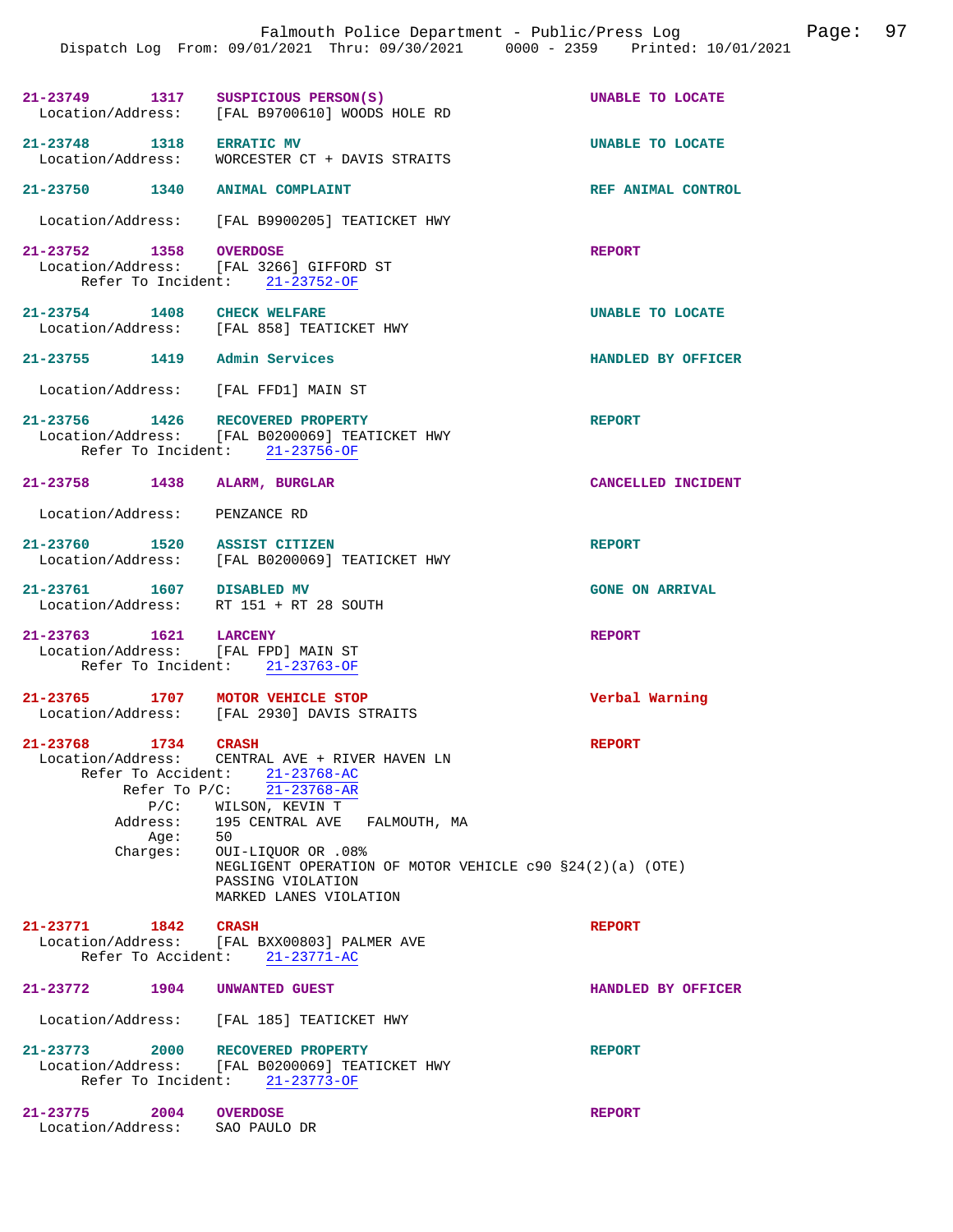Falmouth Police Department - Public/Press Log Falmouth Police 98 Dispatch Log From: 09/01/2021 Thru: 09/30/2021 0000 - 2359 Printed: 10/01/2021 Refer To Incident: 21-23775-OF **21-23776 2013 INTOXICATED PERSON Protective Custody**  Location/Address: [FAL 3267] MAIN ST<br>Refer To P/C: 21-23776-AR Refer To P/C: P/C: LETSCH, DAVID W JR<br>Address: 77 WINTER ST HYAI 77 WINTER ST HYANNIS, MA<br>62 Age:<br>:Charges PROTECTIVE CUSTODY (LIQUOR) **21-23777 2045 DISTURBANCE / DISORDERLY TRANSPORT**  [FAL B9600084] TER HEUN DR **21-23778 2052 DOWN TREE(S) HANDLED BY OFFICER**  Location/Address: BLACKSMITH SHOP RD + SEANS WAY **21-23779 2119 DISTURBANCE / DISORDERLY HANDLED BY OFFICER**  Location/Address: [FAL 1814] MAIN ST **For Date: 09/29/2021 - Wednesday 21-23784 0007 PARKING VIOLATION(S) NO VIOLATION**  Location/Address: [FAL B9600261] MAIN ST **21-23785 0008 BUILDING / RESIDENCE CHECK SECURED / CHECKED**  Location/Address: [FAL B9800292] DAVIS STRAITS 21-23786 0009 BUILDING / RESIDENCE CHECK SECURED / CHECKED Location/Address: [FAL 964] TEATICKET HWY [FAL 964] TEATICKET HWY **21-23787 0014 SUSPICIOUS MV HANDLED BY OFFICER**  Location/Address: [FAL L98] SURF DR 21-23788 0044 BUILDING / RESIDENCE CHECK<br>
Location/Address: [FAL 494] EAST FALMOUTH HWY [FAL 494] EAST FALMOUTH HWY **21-23789 0051 BUILDING / RESIDENCE CHECK SECURED / CHECKED**  Location/Address: 21-23790 0058 BUILDING / RESIDENCE CHECK<br>
Location/Address: [FAL B0100017] NORTH FALMOUTH HWY [FAL B0100017] NORTH FALMOUTH HWY 21-23793 0058 AREA CHECK SECURED / CHECKED Location/Address: LOCUST ST Location/Address: **21-23791 0059 BUILDING / RESIDENCE CHECK SECURED / CHECKED**  Location/Address: CARRIAGE SHOP RD 21-23792 0103 PARKING VIOLATION(S) NO VIOLATION Location/Address: [FAL B9600203] TOWN HALL SQ

21-23794 0105 BUILDING / RESIDENCE CHECK SECURED / CHECKED Location/Address: [FAL 302] SANDWICH RD

**21-23797** 0153 PARKING VIOLATION(S) NO VIOLATION **NO** VIOLATION **NO** Location/Address:

21-23795 0106 BUILDING / RESIDENCE CHECK **SECURED** / CHECKED Location / Address: [FAL B9600051] HATCHVILLE RD [FAL B9600051] HATCHVILLE RD

[FAL 302] SANDWICH RD

**21-23796 0154 BUILDING / RESIDENCE CHECK SECURED / CHECKED**  Location/Address: [FAL B9600051] HATCHVILLE RD

**21-23798 0201 BUILDING / RESIDENCE CHECK SECURED / CHECKED**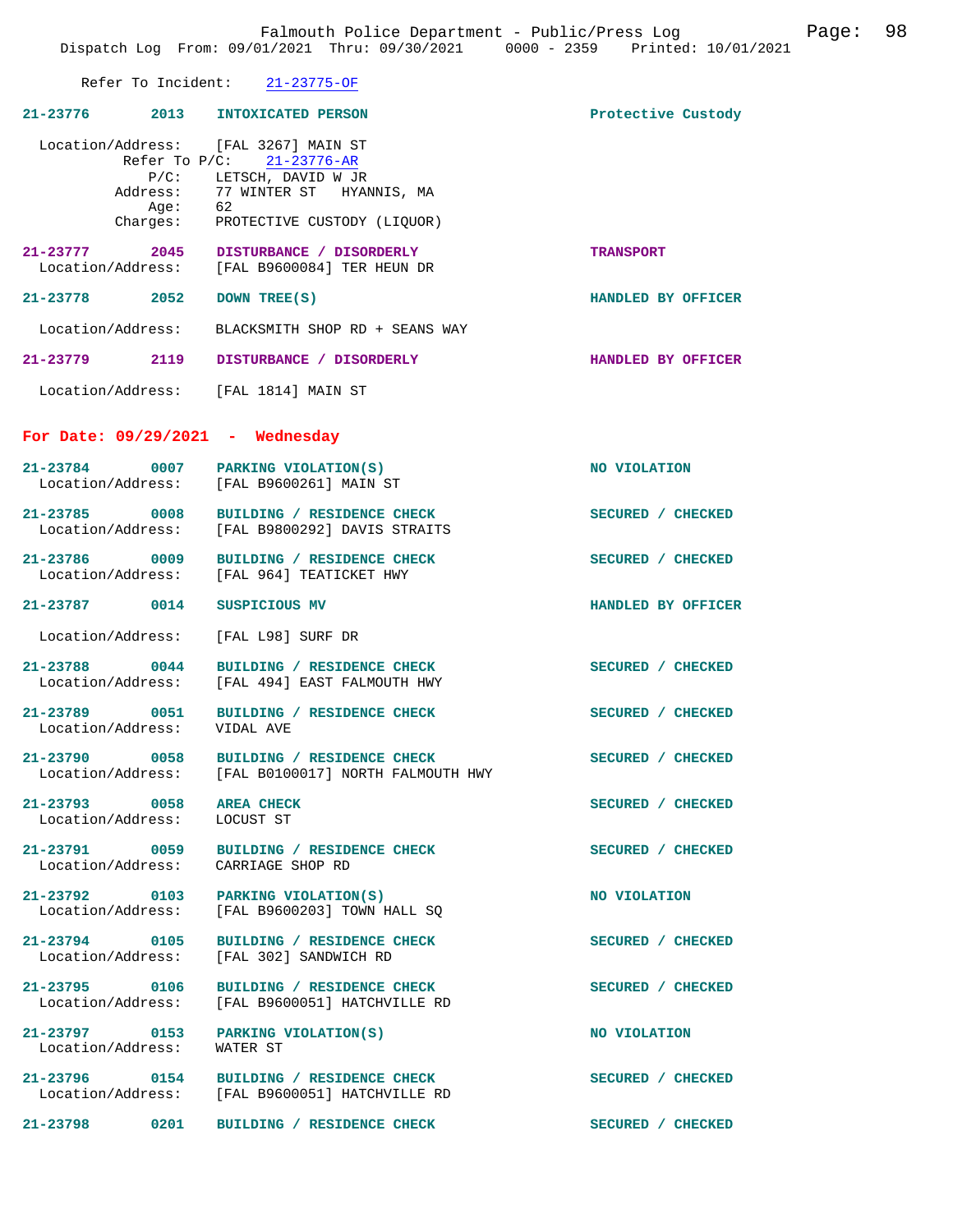|                                                              | Falmouth Police Department - Public/Press Log<br>Dispatch Log From: 09/01/2021 Thru: 09/30/2021 0000 - 2359 Printed: 10/01/2021 |                    | Page: 99 |  |
|--------------------------------------------------------------|---------------------------------------------------------------------------------------------------------------------------------|--------------------|----------|--|
|                                                              | Location/Address: [FAL B9600098] HIGHFIELD DR                                                                                   |                    |          |  |
| Location/Address: [FAL 1471] RT 151                          | 21-23799 0214 BUILDING / RESIDENCE CHECK                                                                                        | SECURED / CHECKED  |          |  |
|                                                              | 21-23800 0253 BUILDING / RESIDENCE CHECK<br>Location/Address: [FAL B9900121] PALMER AVE                                         | SECURED / CHECKED  |          |  |
| 21-23801 0417 ALARM, BURGLAR                                 |                                                                                                                                 | HANDLED BY OFFICER |          |  |
|                                                              | Location/Address: [FAL BXX00781] DAVIS STRAITS                                                                                  |                    |          |  |
| 21-23803 0511 OVERDOSE<br>Location/Address: CUTTYSARK RD     | Refer To Incident: 21-23803-OF                                                                                                  | <b>REPORT</b>      |          |  |
| 21-23806 0656 AREA CHECK                                     | Location/Address: [FAL B9600026] GIFFORD EXT ST                                                                                 | SECURED / CHECKED  |          |  |
| 21-23770 0730 OTHER TRAFFIC                                  |                                                                                                                                 | CANCELLED INCIDENT |          |  |
|                                                              | Location/Address: CENTRAL AVE + MARY MANUEL WAY                                                                                 |                    |          |  |
| 21-23808 0810 ABANDONED 911<br>Location/Address: PEBBLE LN   | Refer To Incident: 21-23808-OF                                                                                                  | <b>REPORT</b>      |          |  |
| 21-23810 0858 OTHER TRAFFIC                                  |                                                                                                                                 | HANDLED BY OFFICER |          |  |
| Location/Address: PALMER AVE                                 |                                                                                                                                 |                    |          |  |
| 21-23811 0908 DISABLED MV<br>Location/Address: BRICK KILN RD |                                                                                                                                 | HANDLED BY PARTY   |          |  |
| 21-23812 0910 OTHER TRAFFIC                                  |                                                                                                                                 | HANDLED BY OFFICER |          |  |
|                                                              | Location/Address: GIFFORD ST + BRICK KILN RD                                                                                    |                    |          |  |
| 21-23814 0927 AREA CHECK                                     |                                                                                                                                 | HANDLED BY OFFICER |          |  |
|                                                              | Location/Address: [FAL B0300037] TEATICKET HWY                                                                                  |                    |          |  |
| 21-23815 1025 ABANDONED 911                                  | Location/Address: [FAL B9600029] KATHARINE LEE BATES                                                                            | HANDLED BY PARTY   |          |  |
| 21-23816 1029 Admin Services                                 |                                                                                                                                 | HANDLED BY OFFICER |          |  |
| Location/Address: [FAL FPD] MAIN ST                          |                                                                                                                                 |                    |          |  |
| 21-23820 1203 ABANDONED 911                                  |                                                                                                                                 | HANDLED BY OFFICER |          |  |
|                                                              | Location/Address: [FAL B9900230] JONES RD                                                                                       |                    |          |  |
| Location/Address:                                            | 21-23821 1207 BUILDING / RESIDENCE CHECK<br>MENDOZA LN                                                                          | SECURED / CHECKED  |          |  |
| 21-23822 1215 CRASH<br>Location/Address: MAIN ST + NYE RD    | Refer To Accident: 21-23822-AC                                                                                                  | <b>REPORT</b>      |          |  |
| 21-23823 1222 CRASH                                          | Location/Address: [FAL 160] TEATICKET HWY<br>Refer To Accident: 21-23823-AC                                                     | <b>REPORT</b>      |          |  |
| 21-23826 1253 ASSIST CITIZEN                                 |                                                                                                                                 | HANDLED BY OFFICER |          |  |
| Location/Address: ACAPESKET RD                               |                                                                                                                                 |                    |          |  |
| 21-23827 1317 Admin Services                                 |                                                                                                                                 | HANDLED BY OFFICER |          |  |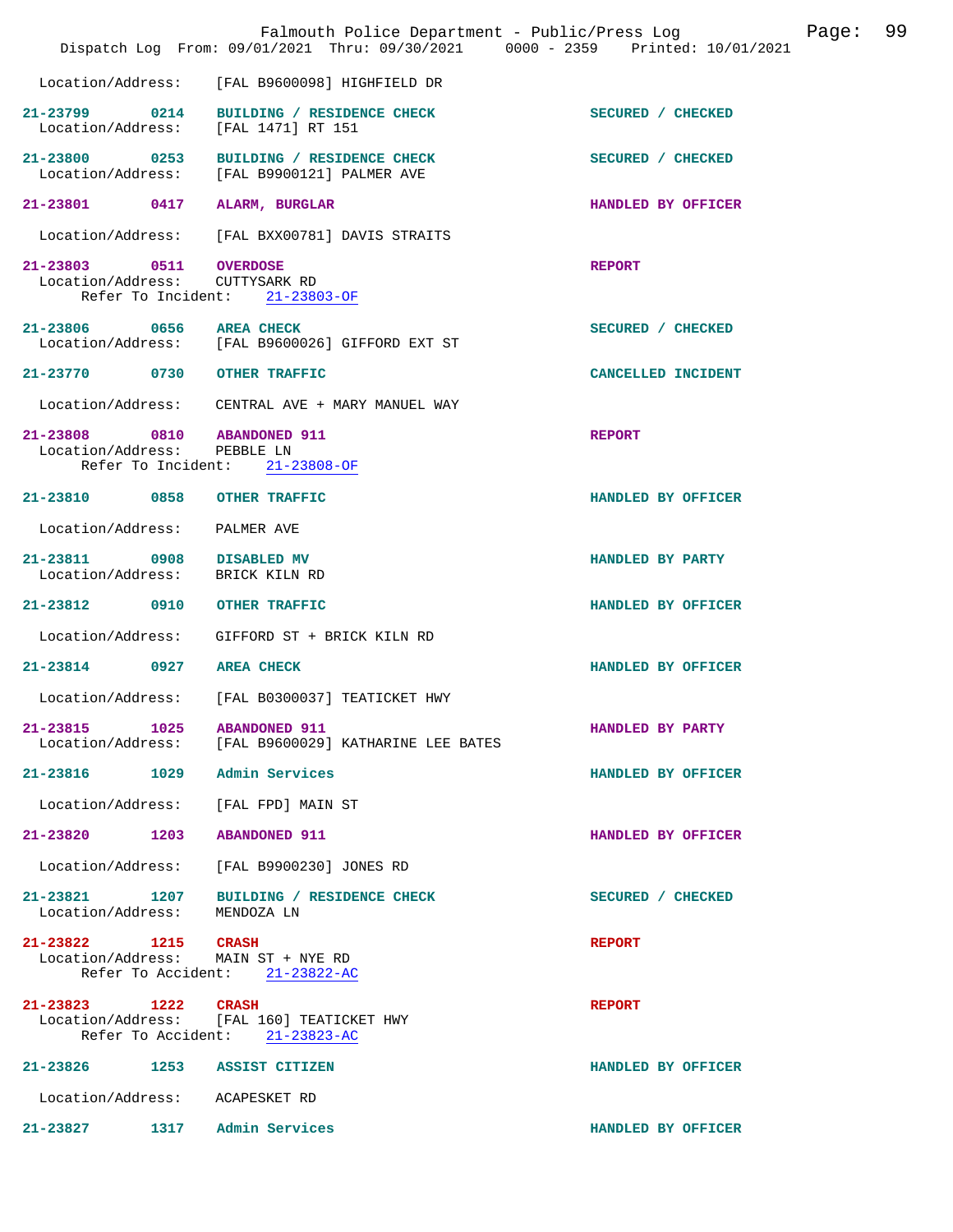| Location/Address: [FAL FPD] MAIN ST                                |                                                                                                                                                                                                                                                                                                                                                                                                                                                                  |                        |
|--------------------------------------------------------------------|------------------------------------------------------------------------------------------------------------------------------------------------------------------------------------------------------------------------------------------------------------------------------------------------------------------------------------------------------------------------------------------------------------------------------------------------------------------|------------------------|
| 21-23828 1336 ABANDONED 911                                        | Location/Address: [FAL B9600069] TER HEUN DR                                                                                                                                                                                                                                                                                                                                                                                                                     | HANDLED BY PARTY       |
| 21-23829 1337 ASSIST CITIZEN                                       |                                                                                                                                                                                                                                                                                                                                                                                                                                                                  | HANDLED BY OFFICER     |
| Location/Address:                                                  | SEABROOK DR                                                                                                                                                                                                                                                                                                                                                                                                                                                      |                        |
| 21-23831 1347 CHECK WELFARE<br>Location/Address:                   | SIPPEWISSETT RD                                                                                                                                                                                                                                                                                                                                                                                                                                                  | HANDLED BY PARTY       |
| 21-23832 1356 CHECK WELFARE<br>Location/Address: CINROC CIR        |                                                                                                                                                                                                                                                                                                                                                                                                                                                                  | UNABLE TO LOCATE       |
|                                                                    | 21-23834 1429 RECOVERED PROPERTY<br>Location/Address: MUSKEGAT RD + TASHMOO DR<br>Refer To Incident: 21-23834-OF                                                                                                                                                                                                                                                                                                                                                 | <b>REPORT</b>          |
| 21-23846 1504 UNWANTED GUEST<br>Location/Address: BRICK KILN RD    |                                                                                                                                                                                                                                                                                                                                                                                                                                                                  | HANDLED BY PARTY       |
| 21-23836 1635 CRASH, HIT/RUN                                       | Location/Address: JONES RD + TEATICKET HWY<br>Refer To Accident: 21-23836-AC<br>Refer To Incident: $\overline{21-23836-OF}$                                                                                                                                                                                                                                                                                                                                      | <b>REPORT</b>          |
|                                                                    | 21-23837 1647 FOLLOW UP INVESTIGATION<br>Location/Address: [FAL 2565] SEAWARD BEND                                                                                                                                                                                                                                                                                                                                                                               | <b>CITATION ISSUED</b> |
| 21-23838 1734 FIREWORKS COMPLAINT<br>Location/Address: JUDY ANN DR |                                                                                                                                                                                                                                                                                                                                                                                                                                                                  | <b>GONE ON ARRIVAL</b> |
| 21-23840 1746<br>Arrest:<br>Age:<br>:Charges                       | <b>INTOXICATED PERSON</b><br>Location/Address: [FAL BXX00124] TEATICKET HWY<br>Refer To Arrest: 21-23840-AR<br>SHORT, CHRISTINE M<br>Address: 16 WINTHROP ST KINGSTON, MA<br>50<br>OUI-LIQUOR OR .08%, 2ND OFFENSE<br>NEGLIGENT OPERATION OF MOTOR VEHICLE c90 §24(2)(a) (OTE)<br>A&B ON POLICE OFFICER<br><b>ASSAULT</b><br>RESIST ARREST<br>DISORDERLY CONDUCT<br>LICENSE SUSPENDED/REVOKED, OP MV WITH, SUBSQ.OFF<br>ALCOHOL IN MV, POSSESS OPEN CONTAINER OF | <b>REPORT</b>          |
| 21-23841 1759 ERRATIC MV<br>Location/Address: RT 151 + SANDWICH RD |                                                                                                                                                                                                                                                                                                                                                                                                                                                                  | UNABLE TO LOCATE       |
| 21-23843 1824 CRASH                                                | Location/Address: [FAL BXX00222] CARRIAGE SHOP RD<br>Refer To Accident: 21-23843-AC                                                                                                                                                                                                                                                                                                                                                                              | <b>REPORT</b>          |
| 21-23845 1856 AREA CHECK                                           | Location/Address: PALMER AVE + PUMPING STATION RD                                                                                                                                                                                                                                                                                                                                                                                                                | <b>GONE ON ARRIVAL</b> |
| 21-23847 1921 ERRATIC MV                                           |                                                                                                                                                                                                                                                                                                                                                                                                                                                                  | HANDLED BY OFFICER     |
|                                                                    | Location/Address: [FAL B9600110] GIFFORD ST                                                                                                                                                                                                                                                                                                                                                                                                                      |                        |
| 21-23848 1930<br>Location/Address:                                 | <b>ABANDONED 911</b><br>[FAL L67] MAIN ST                                                                                                                                                                                                                                                                                                                                                                                                                        | SECURED / CHECKED      |
| $21 - 23852$ 2004                                                  | FOLLOW UP INVESTIGATION                                                                                                                                                                                                                                                                                                                                                                                                                                          | HANDLED BY OFFICER     |
| Location/Address: MILL FARM WAY                                    |                                                                                                                                                                                                                                                                                                                                                                                                                                                                  |                        |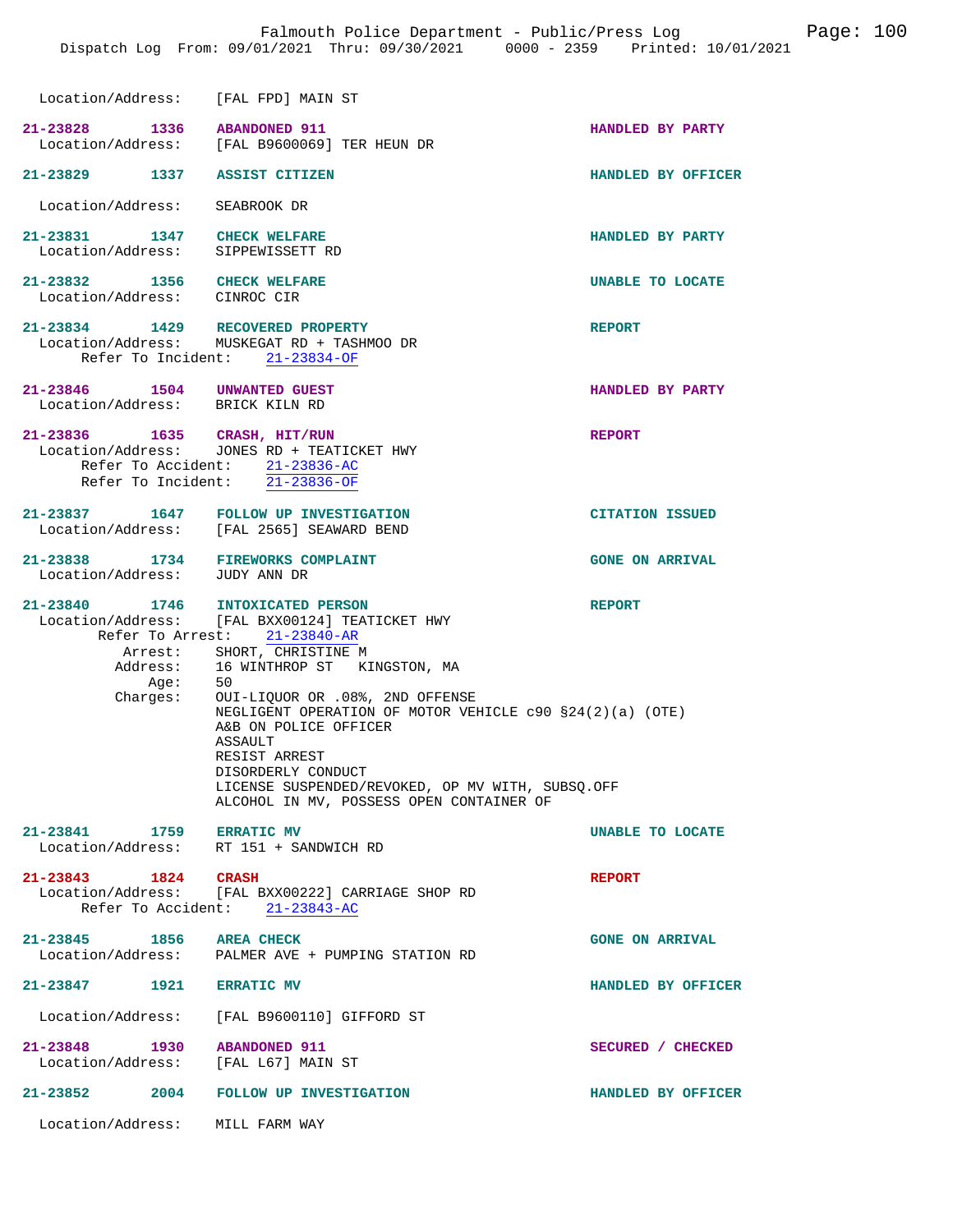|                                                                     | Falmouth Police Department - Public/Press Log<br>Dispatch Log From: 09/01/2021 Thru: 09/30/2021 0000 - 2359 Printed: 10/01/2021 | Page: 101              |
|---------------------------------------------------------------------|---------------------------------------------------------------------------------------------------------------------------------|------------------------|
| $21 - 23853$                                                        | 2007 CHECK WELFARE<br>Location/Address: [FAL 3173] DAVIS STRAITS                                                                | <b>GONE ON ARRIVAL</b> |
| 21-23854 2011 AREA CHECK                                            | Location/Address: [FAL B0200069] TEATICKET HWY                                                                                  | <b>GONE ON ARRIVAL</b> |
| 21-23855 2031 CRASH, HIT/RUN<br>Location/Address: DAVIS STRAITS     | Refer To Accident: 21-23855-AC<br>Refer To Incident: 21-23855-OF                                                                | <b>REPORT</b>          |
|                                                                     | 21-23856 2113 LOUD MUSIC / PARTY / NOISES                                                                                       | HANDLED BY OFFICER     |
| Location/Address:                                                   | [FAL 3271] PALMER AVE                                                                                                           |                        |
| 21-23857 2135 AREA CHECK                                            | Location/Address: [FAL B9800118] SURF DR                                                                                        | SECURED / CHECKED      |
| 21-23858 2307 ABANDONED 911                                         |                                                                                                                                 | HANDLED BY OFFICER     |
| Location/Address: ASHUMET RD                                        |                                                                                                                                 |                        |
| Location/Address: GIFFORD ST                                        | 21-23859 2321 SUICIDE ATTEMPT / THREAT<br>Refer To Incident: 21-23859-OF                                                        | <b>REPORT</b>          |
| For Date: $09/30/2021$ - Thursday                                   |                                                                                                                                 |                        |
|                                                                     | 21-23861 0049 BUILDING / RESIDENCE CHECK<br>Location/Address: [FAL 302] SANDWICH RD                                             | SECURED / CHECKED      |
|                                                                     | 21-23862 0110 BUILDING / RESIDENCE CHECK<br>Location/Address: [FAL B9600025] DAVISVILLE RD                                      | SECURED / CHECKED      |
| 21-23863 0113 AREA CHECK                                            | Location/Address: [FAL BXX00131] EAST FALMOUTH HWY                                                                              | SECURED / CHECKED      |
| 21-23864 0114 AREA CHECK<br>Location/Address: [FAL B0100087] RT 151 |                                                                                                                                 | SECURED / CHECKED      |
| 21-23865<br>0124<br>Location/Address:                               | <b>AREA CHECK</b><br>[FAL 159] GRAND AVE                                                                                        | SECURED / CHECKED      |
| 21-23866 0124<br>Location/Address:                                  | <b>AREA CHECK</b><br>[FAL 1471] RT 151                                                                                          | SECURED / CHECKED      |
| 21-23867 0129                                                       | <b>ABANDONED MV</b>                                                                                                             | HANDLED BY OFFICER     |
| Location/Address:                                                   | GRAND AVE + FALMOUTH HEIGHTS RD                                                                                                 |                        |
| 21-23868 0140<br>Location/Address:                                  | <b>AREA CHECK</b><br>CARRIAGE SHOP RD                                                                                           | SECURED / CHECKED      |
| 21-23869 0146<br>Location/Address:                                  | BUILDING / RESIDENCE CHECK<br>[FAL B9600031] MARAVISTA AVE EXT                                                                  | SECURED / CHECKED      |
| 21-23870 0150<br>Location/Address:                                  | BUILDING / RESIDENCE CHECK<br>[FAL B9700958] EAST FALMOUTH HWY                                                                  | SECURED / CHECKED      |
| 21-23871 0159<br>Location/Address:                                  | PARKING VIOLATION(S)<br>[FAL B9600203] TOWN HALL SQ                                                                             | NO VIOLATION           |
| 21-23872 0200                                                       | <b>AREA CHECK</b>                                                                                                               | HANDLED BY OFFICER     |
| Location/Address:                                                   | [FAL B9800202] OVERLOOK CIR                                                                                                     |                        |
| 21-23873 0204                                                       | PARKING VIOLATION(S)<br>Location/Address: [FAL B9600261] MAIN ST                                                                | NO VIOLATION           |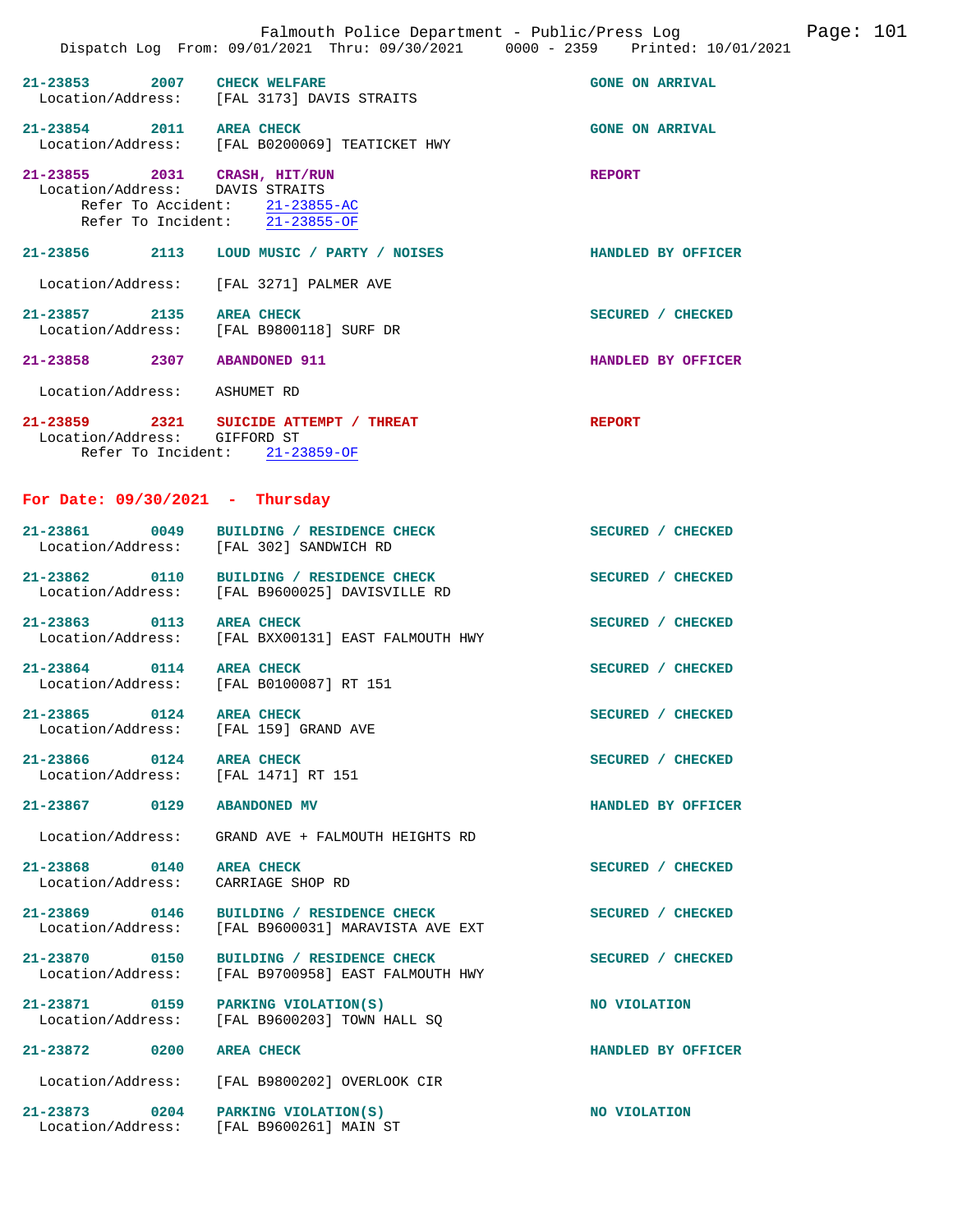|                                                                  | 21-23874 0210 BUILDING / RESIDENCE CHECK<br>Location/Address: [FAL B9900121] PALMER AVE | SECURED / CHECKED    |
|------------------------------------------------------------------|-----------------------------------------------------------------------------------------|----------------------|
| 21-23875 0217 PARKING VIOLATION(S)<br>Location/Address: WATER ST |                                                                                         | NO VIOLATION         |
| 21-23877 0314 AREA CHECK                                         |                                                                                         | HANDLED BY OFFICER   |
|                                                                  | Location/Address: [FAL BXX00340] SCRANTON AVE                                           |                      |
| 21-23878 0330                                                    | <b>AREA CHECK</b><br>Location/Address: [FAL 840] TECHNOLOGY PARK DR                     | SECURED / CHECKED    |
| 21-23880 0623 Admin Services                                     |                                                                                         | HANDLED BY OFFICER   |
| Location/Address:                                                | [FAL FPD] MAIN ST                                                                       |                      |
| 21-23881 0712                                                    | Admin Services                                                                          | HANDLED BY OFFICER   |
| Location/Address: [FAL FPD] MAIN ST                              |                                                                                         |                      |
| 21-23882 0757                                                    | Admin Services                                                                          | HANDLED BY OFFICER   |
| Location/Address: [FAL FPD] MAIN ST                              |                                                                                         |                      |
| 21-23883 0806 Admin Services                                     |                                                                                         | HANDLED BY OFFICER   |
| Location/Address:                                                | [FAL FPD] MAIN ST                                                                       |                      |
| 21-23884 0819                                                    | Harassment                                                                              | HANDLED BY OFFICER   |
| Location/Address: [FAL FPD] MAIN ST                              |                                                                                         |                      |
| 21-23885 0820                                                    | Admin Services                                                                          | HANDLED BY OFFICER   |
| Location/Address:                                                | [FAL FPD] MAIN ST                                                                       |                      |
| 21-23887 0822<br>Location/Address:                               | Down Wires<br>EDGEWATER DR EAST                                                         | HANDLED BY PARTY     |
| 21-23888 0903 TRANSPORT / ESCORT<br>Location/Address:            | [FAL B9600063] JONES RD                                                                 | <b>TRANSPORT</b>     |
| 0916<br>21-23890<br>Location/Address: BAY RD                     | <b>LARCENY</b><br>Refer To Incident: 21-23890-OF                                        | <b>REPORT</b>        |
| 21-23891 1002 ASSIST CITIZEN                                     |                                                                                         | CANCELLED INCIDENT   |
| Location/Address: PINECREST BEACH DR                             |                                                                                         |                      |
| 21-23892 1043 ASSIST CITIZEN                                     |                                                                                         | HANDLED BY OFFICER   |
| Location/Address: PINECREST BEACH DR                             |                                                                                         |                      |
| 21-23895 1112 Admin Services                                     |                                                                                         | HANDLED BY OFFICER   |
| Location/Address: [FAL FPD] MAIN ST                              |                                                                                         |                      |
| 21-23897 1135 ALARM, BURGLAR                                     | Location/Address: [FAL B0000019] BOURNES POND RD                                        | SECURED / CHECKED    |
| 21-23899 1203 CRASH                                              | Location/Address: NICKERSON ST + MARAVISTA AVE<br>Refer To Accident: 21-23899-AC        | <b>REPORT</b>        |
| 21-23902 1227 DISABLED MV                                        | Location/Address: MARAVISTA AVE EXT + TEATICKET HWY                                     | <b>VEHICLE TOWED</b> |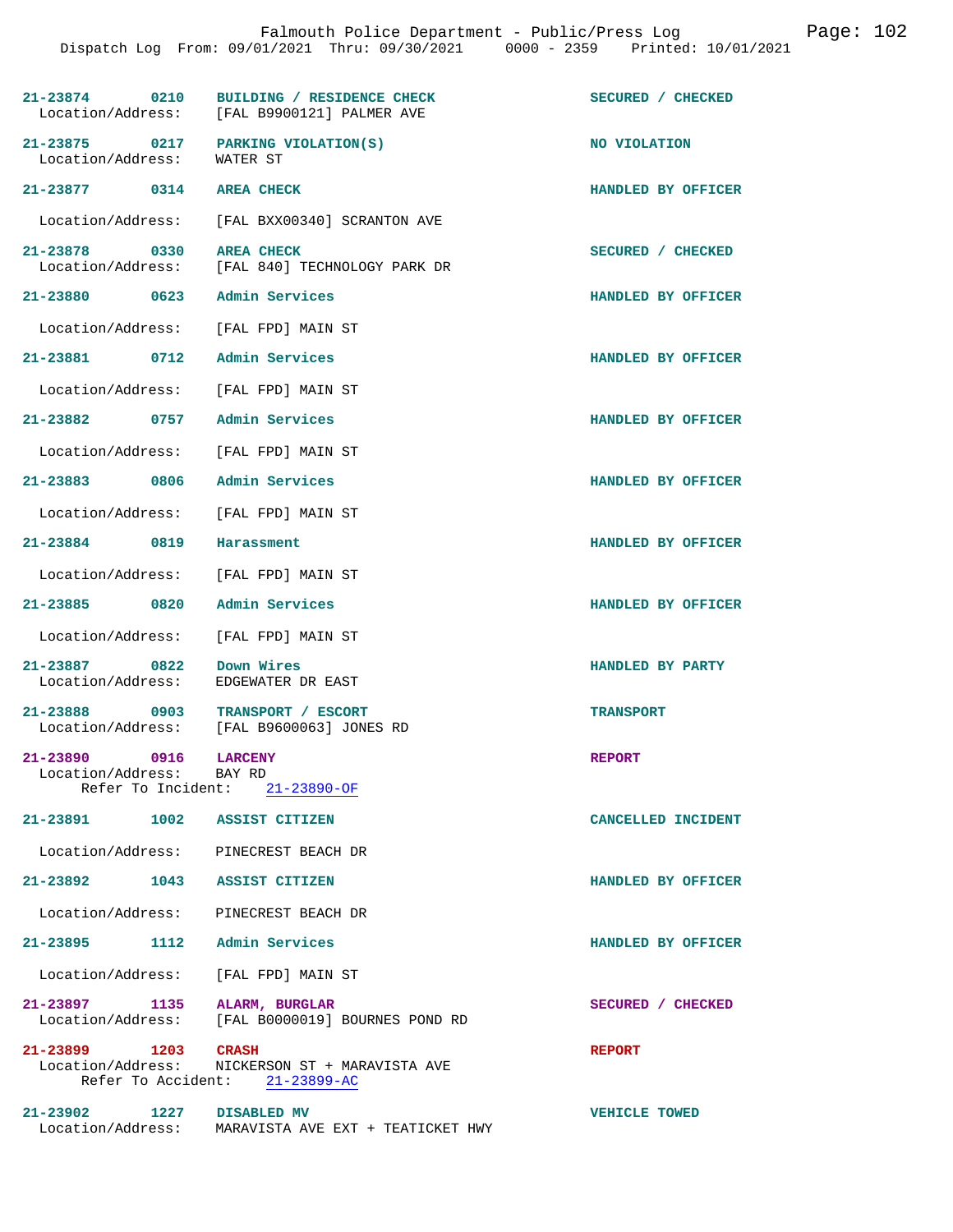| 21-23904 1239 Admin Services                                       |                                                                                      | HANDLED BY OFFICER    |
|--------------------------------------------------------------------|--------------------------------------------------------------------------------------|-----------------------|
| Location/Address: [FAL FPD] MAIN ST                                |                                                                                      |                       |
| 21-23905 1301 CRASH, HIT/RUN                                       | Location/Address: [FAL B9600038] EAST FALMOUTH HWY<br>Refer To Accident: 21-23905-AC | <b>REPORT</b>         |
| 21-23906 1309 ID Theft / Fraud                                     | Location/Address: [FAL BXX00810] MAIN ST<br>Refer To Incident: 21-23906-OF           | <b>REPORT</b>         |
| 21-23907 1325 ALARM, BURGLAR                                       | Location/Address: [FAL B9800312] ANTIOCH RD                                          | SECURED / CHECKED     |
| 21-23908 1344 Harassment                                           | Location/Address: [FAL 1911] CARAVEL DR<br>Refer To Incident: 21-23908-OF            | <b>REPORT</b>         |
|                                                                    | 21-23911 1421 FOLLOW UP INVESTIGATION                                                | HANDLED BY OFFICER    |
| Location/Address: [FAL 2222] MAIN ST                               |                                                                                      |                       |
| 21-23913 1455 CRASH                                                | Location/Address: NORTH FALMOUTH HWY + PEBBLE LN<br>Refer To Accident: 21-23913-AC   | <b>REPORT</b>         |
| 21-23914 1457 CHECK WELFARE                                        |                                                                                      | HANDLED BY OFFICER    |
| Location/Address: SURF DR                                          |                                                                                      |                       |
| 21-23916  1510  SUMMONS SERVICE<br>Location/Address: ROSE ST       |                                                                                      | <b>SERVED IN HAND</b> |
| 21-23918 1540 ID Theft / Fraud<br>Location/Address: BONNIE LN      | Refer To Incident: 21-23918-OF                                                       | <b>REPORT</b>         |
| 21-23919 1622 AREA CHECK                                           |                                                                                      | HANDLED BY OFFICER    |
|                                                                    | Location/Address: [FAL B9600199] WORCESTER CT                                        |                       |
| 21-23921                                                           | 1655 – Admin Services                                                                | HANDLED BY OFFICER    |
| Location/Address: [FAL FPD] MAIN ST                                |                                                                                      |                       |
| 21-23924 1753 SUMMONS SERVICE<br>Location/Address: MARY MANUEL WAY |                                                                                      | <b>SERVED IN HAND</b> |
| 21-23925 1808 SUMMONS SERVICE<br>Location/Address: PARSONS LN      |                                                                                      | SERVED IN HAND        |
| 21-23926 1811 Harassment<br>Location/Address: ALTONS LN            | Refer To Incident: 21-23926-OF                                                       | <b>REPORT</b>         |
| 21-23929 1931                                                      | SUMMONS SERVICE<br>Location/Address: OLD MEETING HOUSE RD                            | <b>SERVED IN HAND</b> |
| Location/Address:                                                  | 21-23931 2047 BUILDING / RESIDENCE CHECK<br>[FAL 964] TEATICKET HWY                  | SECURED / CHECKED     |
| 21-23932 2053<br>Location/Address:                                 | MOTOR VEHICLE STOP<br>[FAL BXX00561] GIFFORD ST                                      | Verbal Warning        |
| 21-23933 2112<br>Location/Address:                                 | ALARM, BURGLAR<br>[FAL B9600002] QUISSETT AVE                                        | <b>UNFOUNDED</b>      |